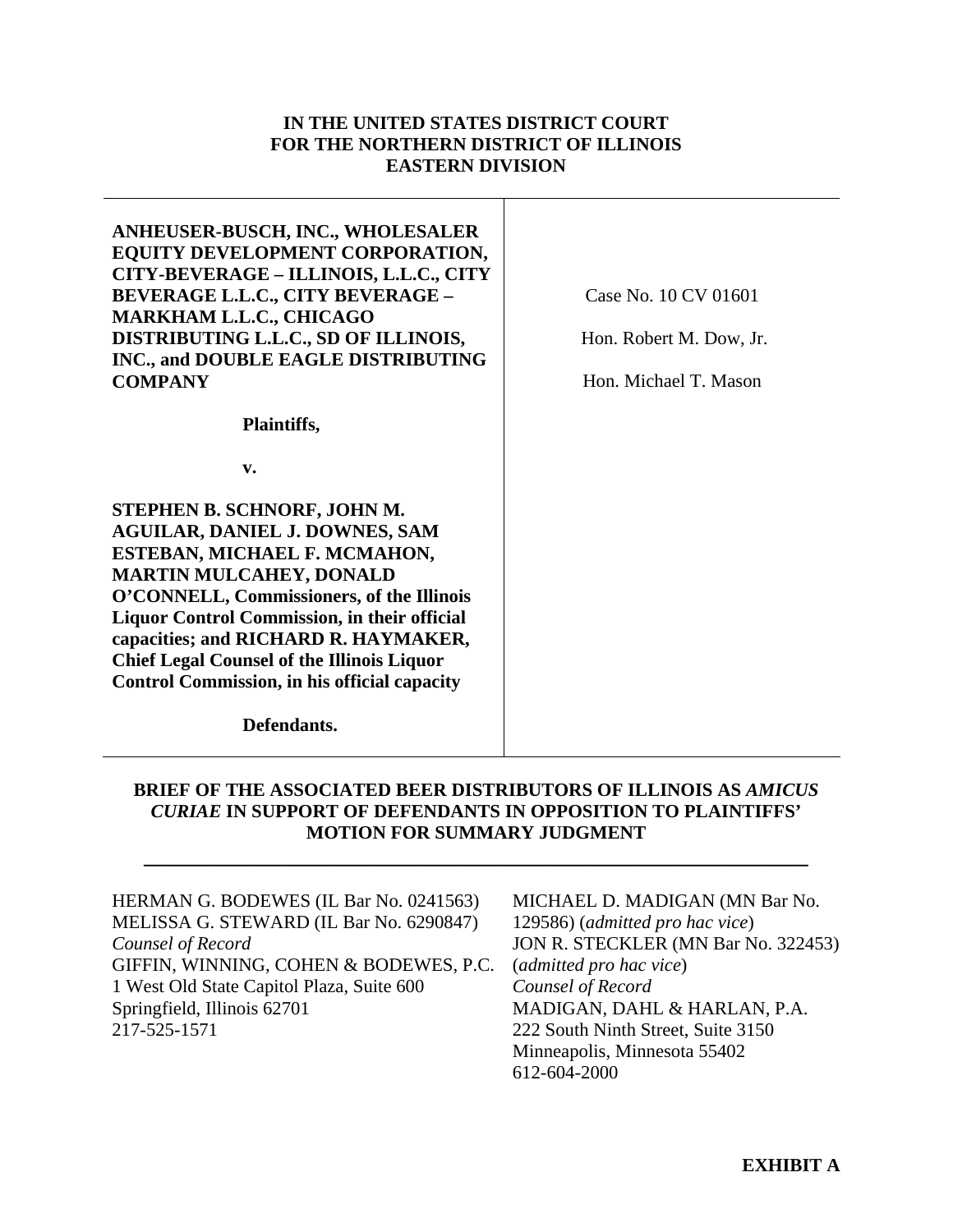ANTHONY J. ASHLEY (IL Bar No. 6209519) FREDERIC T. KNAPE (IL Bar No. 6256217) *Local Counsel* VEDDER PRICE P.C. 222 North LaSalle Street Chicago, Illinois 60601-1003 312-609-7500

*Of Counsel*: STEPHEN M. DIAMOND (NY Bar No. 1867985) (*admitted pro hac vice*) 1140 Asturia Avenue Coral Gables, Florida 33134 305-569-9882

Counsel for *Amicus Curiae* Associated Beer Distributors of Illinois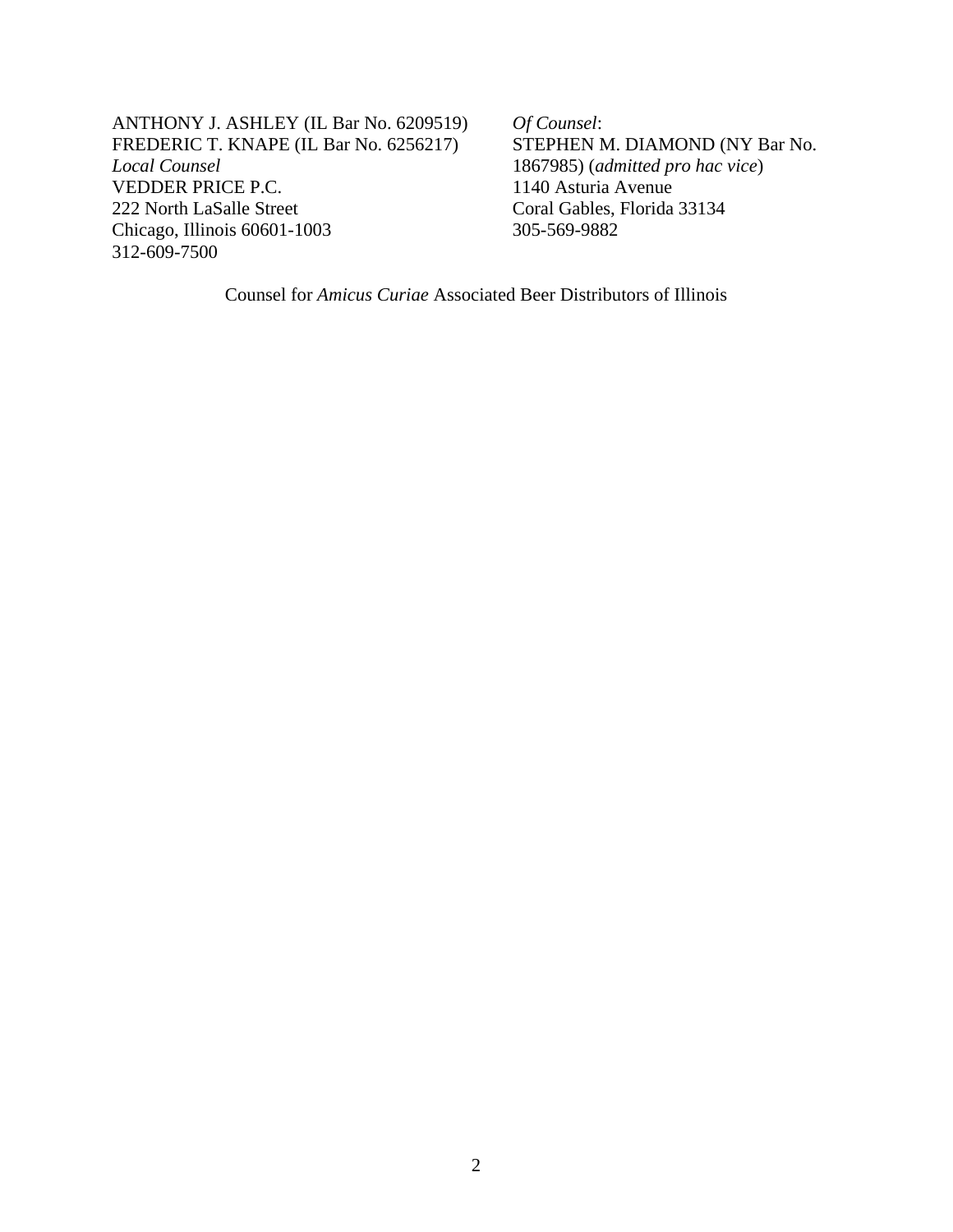# **TABLE OF CONTENTS**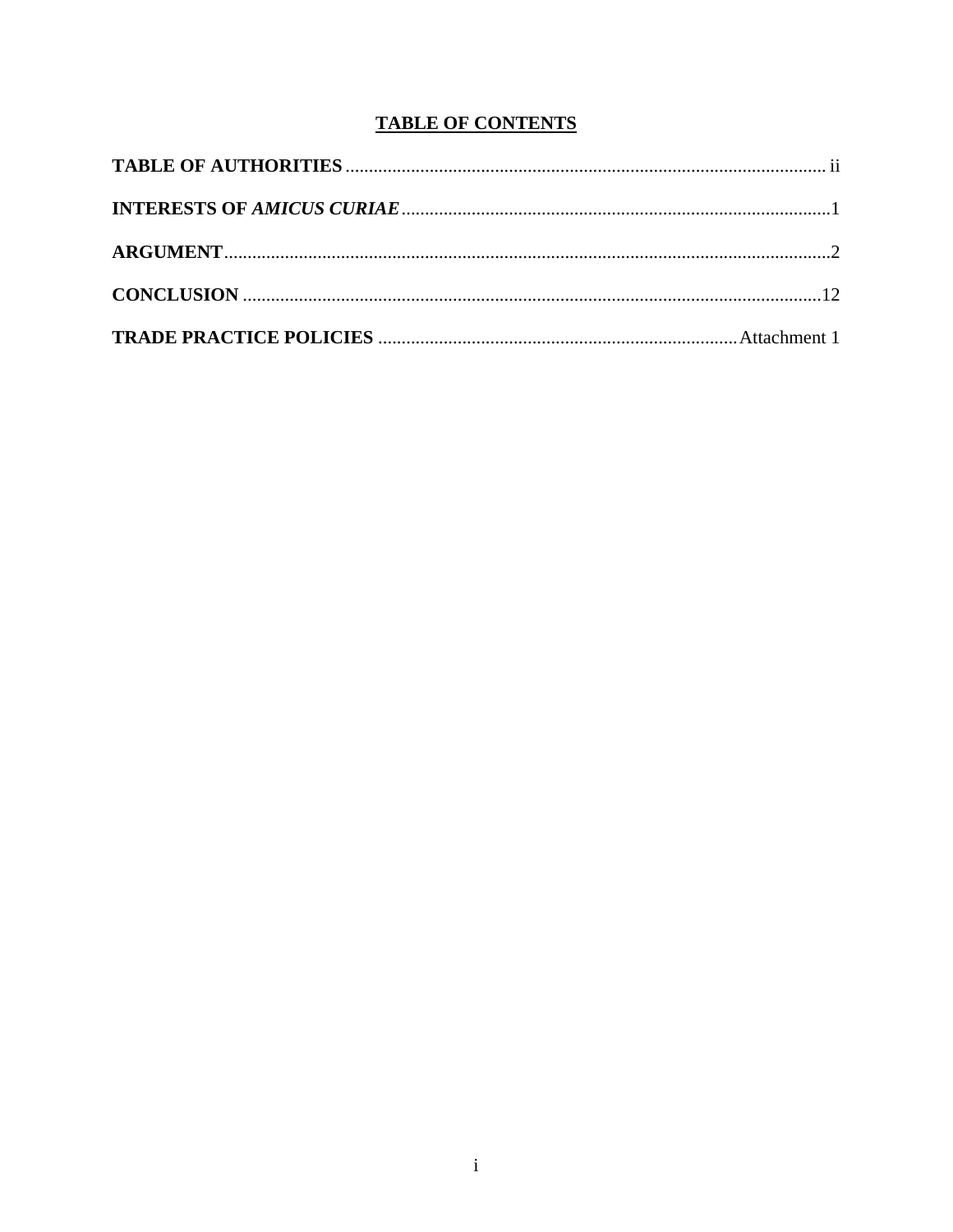# **TABLE OF AUTHORITIES**

# **CASES**

| Beskind v. Easley,                                                |
|-------------------------------------------------------------------|
| Costco v. Hoen,                                                   |
| Country of DuPage v. Illinois Labor Relations Bd.,                |
| Davis v. Michigan Dep't of Treasury,                              |
| Exxon Corp. v. Governor of Maryland,                              |
| Granholm v. Heald,                                                |
| Harris v. United States,                                          |
| Manuel v. State of Louisiana,                                     |
| McKesson Corp v. Div. of Alcoholic Beverages & Tobacco,           |
| North Dakota v. United States,                                    |
| Oregon Waste Sys., Inc. v. Dep't of Envtl. Quality of Ore,        |
| United States, ex rel. Attorney General v. Delaware & Hudson Co., |

# **OTHER AUTHORITIES**

| Raymond B. Fosdick & Albert L. Scott, |  |
|---------------------------------------|--|
|                                       |  |
|                                       |  |
|                                       |  |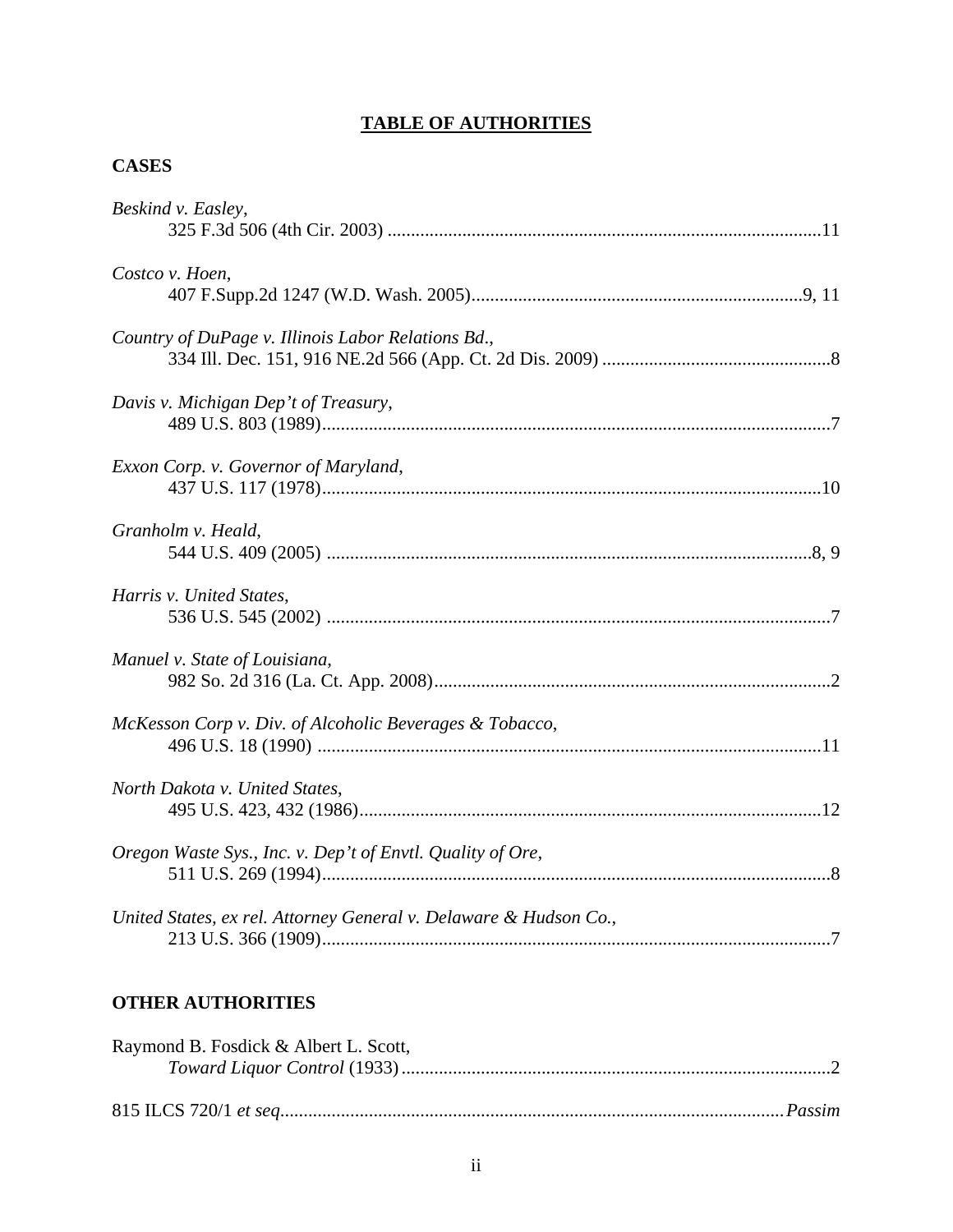| Big Beer Duopoly: A Primer for Policymakers and Regulations, |  |
|--------------------------------------------------------------|--|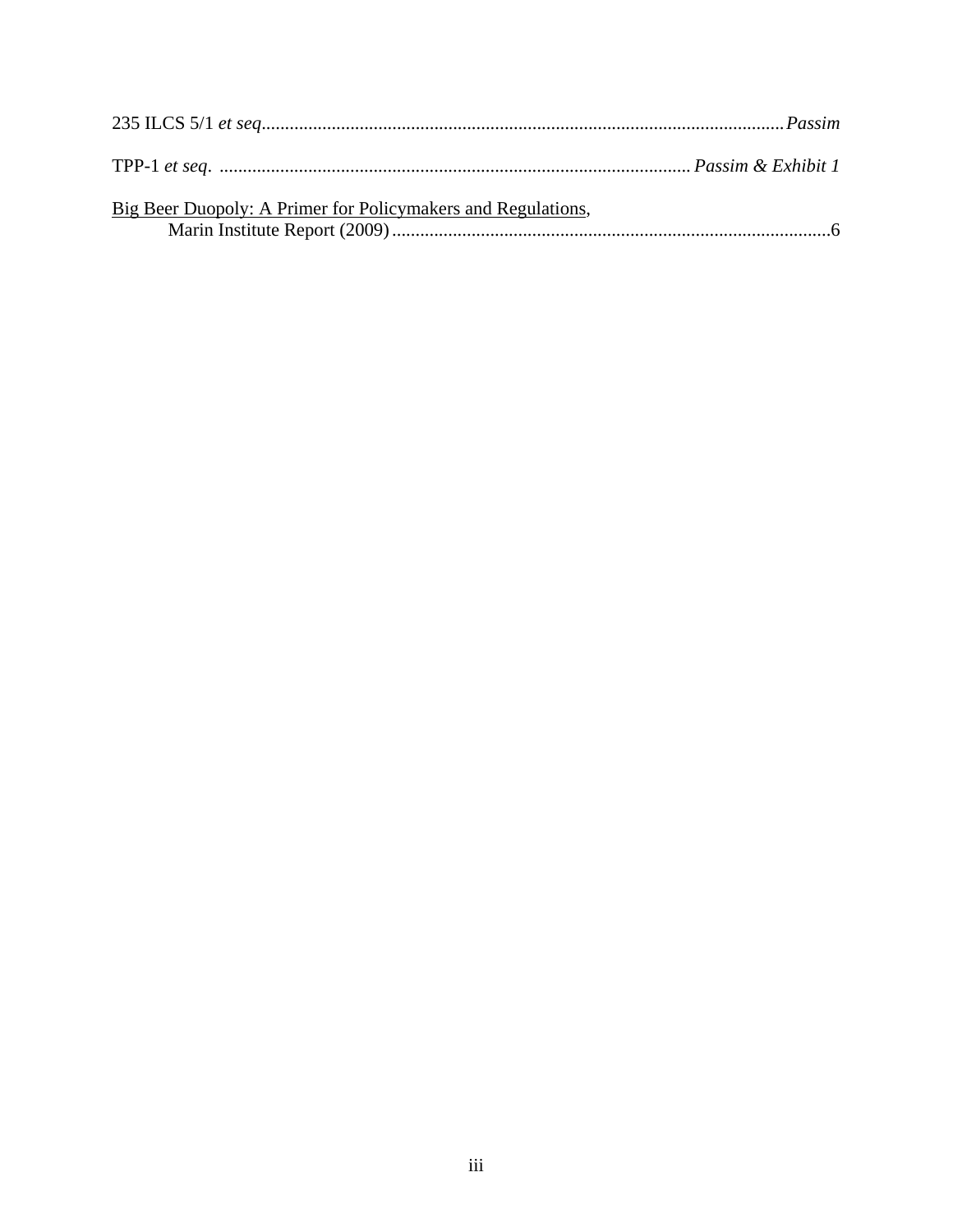# **INTERESTS OF** *AMICUS CURIAE*

Since 1939, the Associated Beer Distributors of Illinois ("ABDI") has served as the state membership organization of the beer wholesaling industry in Illinois representing over 60 licensed Illinois beer distributors. In 2008, direct sales by Illinois beer distributors reached \$598 million dollars. Illinois beer distributors paid over \$220 million dollars in wages. Finally, the total federal, state, and local consumption taxes paid in Illinois on the sale of beer is over \$511 million dollars.

This case implicates the essential interests of ABDI and its members. The challenge brought by Plaintiffs threatens to dismantle Illinois' three-tier regulatory system. Through this system, Illinois has addressed several fundamental interests: preventing vertical integration of the liquor industry, inhibiting overly aggressive sales and marketing, moderating consumption, collecting taxes, creating orderly distribution and importation systems, and preventing a recurrence of the problems that led to the enactment of Prohibition.

The Illinois Liquor Control Commission (the "Commission") was correct in denying a distributor license to Plaintiff Anheuser-Busch, Inc. ("AB"). The denial of AB's application for a distributor's license was compelled by Illinois law and did not run afoul of the dormant Commerce Clause. Furthermore, the decision preserved the integrity of the State of Illinois' three-tier system and prevented the world's largest brewer from vertically integrating the beer industry in Illinois.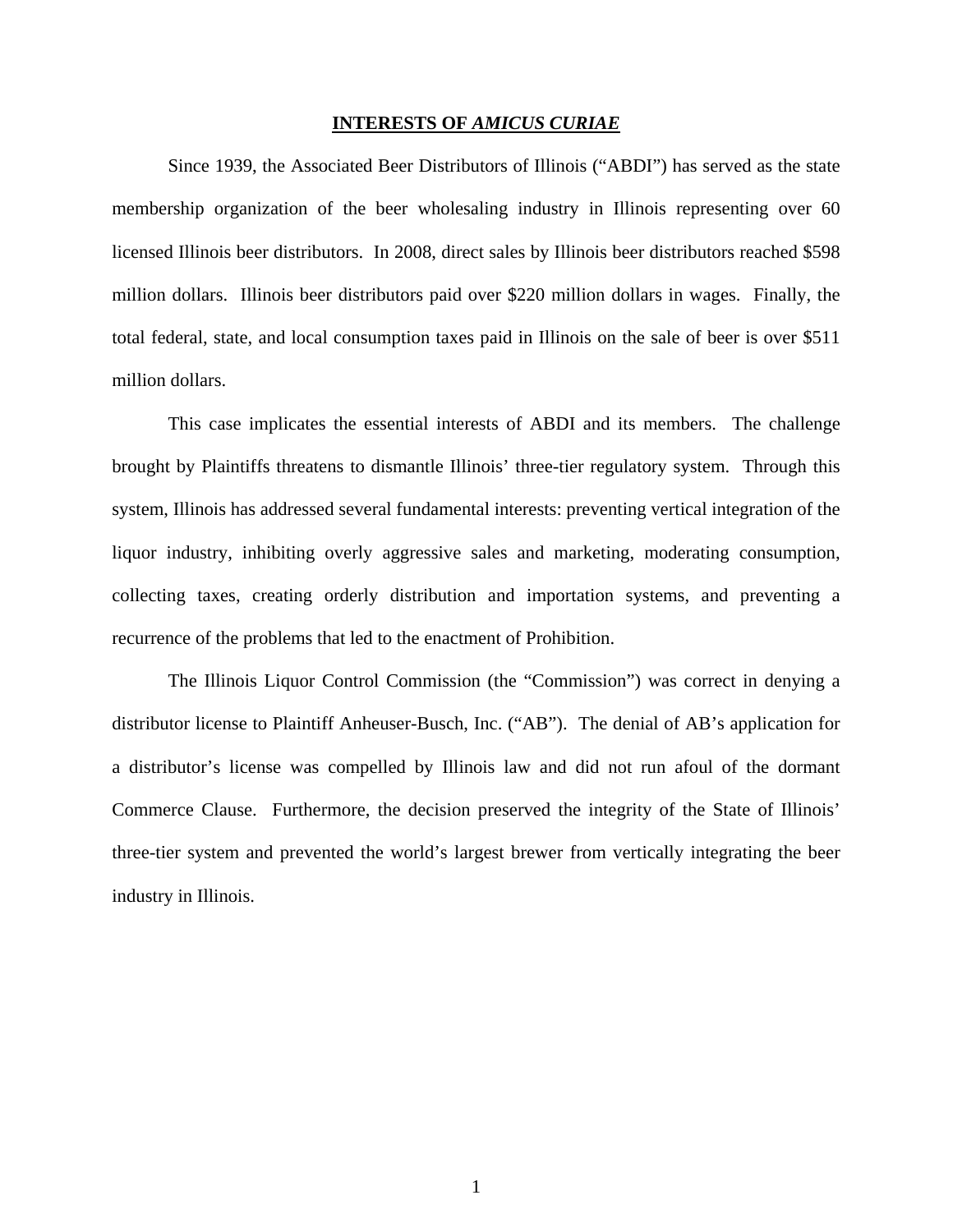# **ARGUMENT**

# **1. The three-tier system constitutes the backbone of effective alcohol regulation in Illinois and in the vast majority of states in this country.**

 Like the vast majority of states, Illinois has adopted a three-tier regulatory system that mandates separation of the alcoholic beverage industry into three tiers: a supplier tier, a distributor tier, and a retailer tier. The three-tier system was created to avoid the harmful effects of vertical integration in the industry by restricting suppliers, distributors, and retailers to one level of activity. Historical experience has proven that "tied-houses" lead to excessive retail capacity and cutthroat competition for market share, which ultimately leads to intemperate consumption. $<sup>1</sup>$ </sup>

 The three-tier system is premised on the recognition that there is a causal relationship between industry sales practices and consumer consumption patterns. The aim is moderation in both the sale and consumption of intoxicating liquor. The appetite for intoxicating liquor and the profit motive are each to be constrained. The norms and practices of the distribution, sale, and consumption of intoxicating liquor are not to be left to the private arrangements of sellers seeking profits and buyers seeking products. Such practices are to be shaped by the state to restrict the profit motive and control alcohol abuse by preventing certain aggressive competitive practices, including, particularly, tied-house arrangements, that had characterized pre-prohibition alcoholic beverage distribution and sale.<sup>2</sup>

<sup>1</sup> For an excellent, recent discussion of the historical and policy underpinnings of the three-tier system, s*ee Manuel v. State of Louisiana*, 982 So. 2d 316, 322-324 & 329-331 (La. Ct. App. 2008). <sup>2</sup>As noted in Toward Liquor Control, the seminal work on alcohol regulation:

The "tied house" system had all the vices of absentee ownership. The manufacturer knew nothing and cared nothing about the community. All he wanted was increased sales.

Raymond B. Fosdick & Albert L. Scott, Toward Liquor Control, at 43 (1933).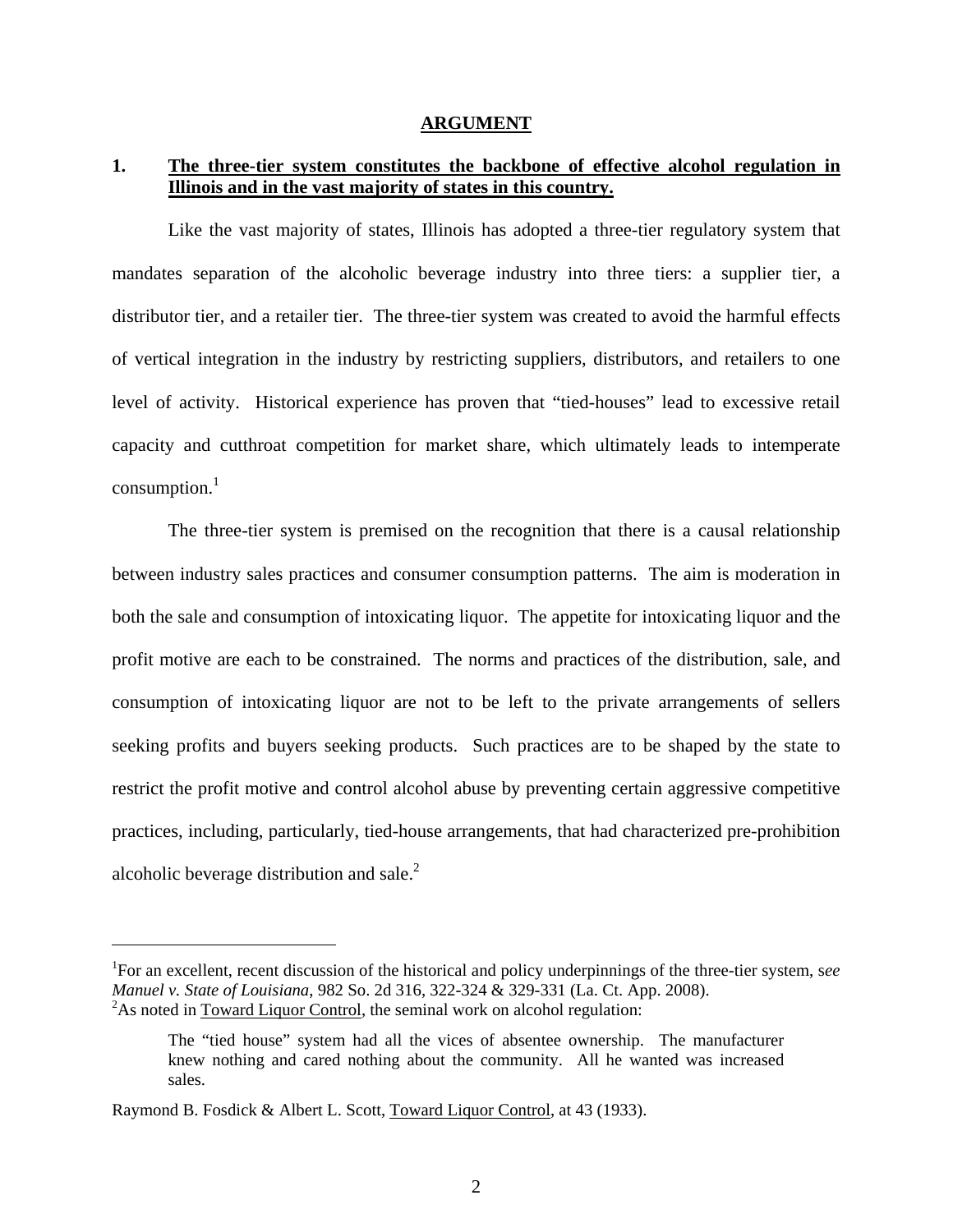By requiring that all alcohol destined for Illinois consumers must be sold to in-state distributors, who are licensed, subject to audit, and amenable to enforcement by the Commission, Illinois has created a transparent and accountable distribution system. Equally important, the three-tier system safeguards retailer independence and stability by inserting distributors as a buffer between brewers and retailers. In this way, brewers may not utilize their dominant market power to create excessive retail capacity, excessive sales stimulation, and cutthroat competition, all to the detriment of the state's core goals of promoting temperance and creating orderly alcohol markets.

Historically, "distribution" was defined as follows:

". . . any person, other than a manufacturer licensed under this Act, who is engaged in this State in purchasing, storing, possessing, or warehousing any alcoholic liquors for resale or reselling at wholesale, whether within or without this State."

235 ILCS 5/1-3.15 (emphasis added).

 Under a separate provision, a "distributor" was authorized to engage in ". . . the wholesale purchase and storage of alcoholic liquors and sale of alcoholic liquors to licensees in this State and to persons without the State as may be required by law." (235 ILCS 5/5-1(b)). The Act has always required a holder of an "importing distributor" license to also obtain and hold a "distributor" license. 235 ILCS 5/5-1(c). While the "importing distributor" license provision did not contain explicitly the manufacturer exclusion, only a "distributor" was entitled to an "importing distributor" license.

 Effective January 1, 1982, Illinois created the non-resident dealer's license ("NRD"). The NRD license is applicable to any person:

. . . which exports into this State from any point outside of this State any alcoholic liquors for the sale to Illinois licensed foreign importers or importing distributors. Such license shall be restricted to the actual manufacture of such alcoholic liquors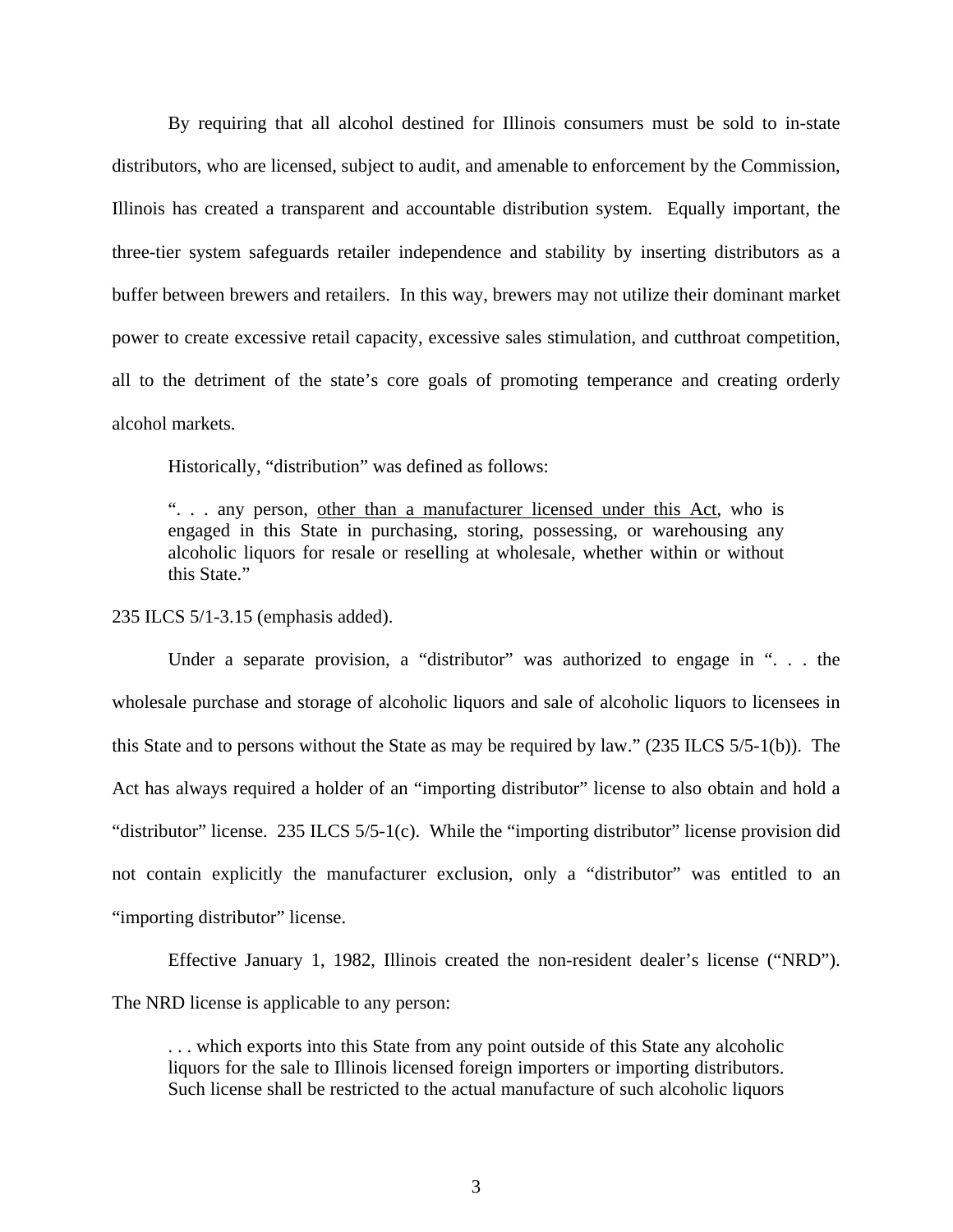or the primary U.S. importer of such alcoholic liquors if manufactured outside of United States or the duly registered agent of such manufacturer or importer. The non-resident dealer's license will permit such licensee to ship alcoholic liquor into this State from any point outside of this State and to sell such alcoholic liquor to Illinois licensed foreign importers and importing distributors and to no one else in this State. . .

As a result of the NRD license, all manufacturers (brewers, wineries, and distillers) located outside the State of Illinois seeking to ship product into Illinois were required to secure an NRD license and required to sell the alcoholic liquor to Illinois licensed foreign importers and importing distributors.

 In 1984, after creating the NRD license in 1982, Illinois amended the definition of both "distributor" and "importing distributor" (Public Act 83-1254, effective August 13, 1984). The definition of "distributor" was defined to read: "Any person other than a manufacturer or nonresident dealer licensed under this Act . . ." (emphasis added). The definition of "importing distributor" was amended to read: "Any person other than a non-resident dealer licensed under this Act . . ." (emphasis added).

 The insertion of the NRD language in both the distributor and importing distributor definition provisions was designed to exclude an NRD from holding a distributor or importing distributor's license.

 In 1982 (Public Act 82-946), Illinois also enacted a comprehensive distribution law entitled the "Illinois Beer Industry Fair Dealing Act" ("BIFDA"). The law defines with great detail the relation between a brewer and an independent distributor/importing distributor (wholesaler)  $(815$  ILCS 720/1, *et seq.*).<sup>3</sup> Subsequent amendments to BIFDA continued to further

 $3$  BIFDA recites as one of its core purposes "assuring the beer wholesaler is free to manage its business enterprise, including the wholesaler's right to independently establish its selling prices." *See* 815 ILCS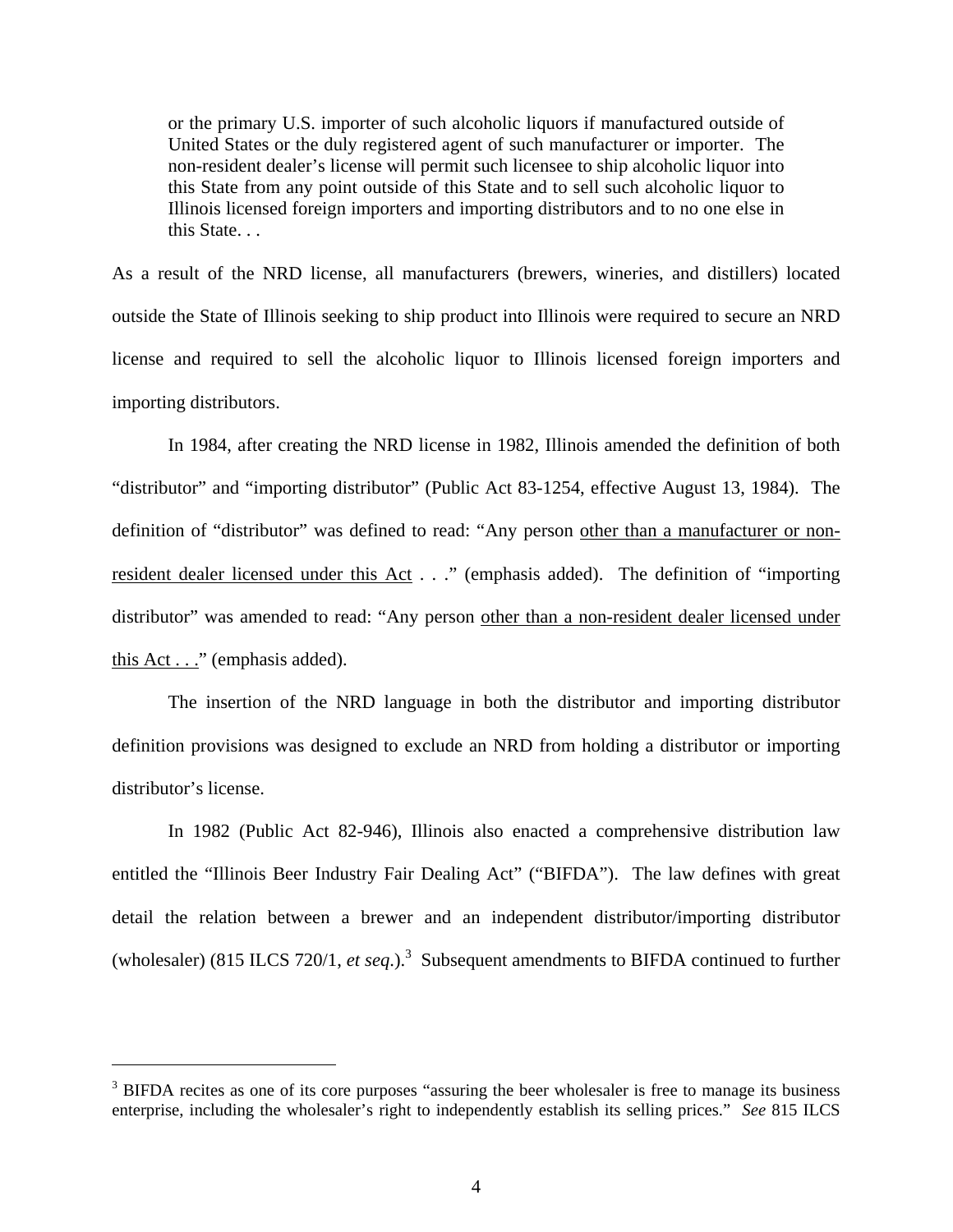clarify the separation between supplier and distributor. The most recent amendment occurred in 2009 (Public Act 96-0662 effective August 25, 2009).

 In 1994, Illinois established its "brew pub" license (Public Act 88-91). That license permitted a brewpub to sell on-sale to the public beer which it manufactured on the premises. However, if the brewpub wished to sell off-sale, it was required to go through an importing distributor or distributor (235 ILCS  $5/5$ -1(n)).<sup>4</sup>

 Accordingly, enactments of the Illinois General Assembly since 1982 have been designed to ensure that all alcoholic beverages (including beer) be sold through Illinois licensed importing distributors and distributors. Through its liquor regulatory system, Illinois strives to maintain a stable, orderly, and controlled marketplace. Pursuant to this goal, the Commission has promulgated Trade Practice Policies. *See* TPP-1 *et seq*, a copy of which is attached as Exhibit 1. These voluminous, detailed policies are designed to enforce the three-tier, tied-house laws, and thereby protect retailers from undue sales pressure.

In order to prevent the exertion of undue pressure or influence, the Commission established "of value" standards which generally prohibit industry members from giving things "of value" to retailers. *See* TPP-1 *et seq*. In order to prevent sellers from circumventing these tied-house provisions, the Commission has developed specific rules which detail what constitutes giving a thing "of value" to a retailer:

- Signage and advertising is limited by type and by dollar values (TPP-10)
- Consumer coupons and rebates are regulated (TTP-11)

<sup>720 (2).</sup> By assuring the distributor tier's independence, BIFDA supports the three-tier system and safeguards the distributor's role as a buffer between brewers and retailers.

<sup>&</sup>lt;sup>4</sup> The other first-tier license is the foreign importer's license which authorized the importation of alcoholic liquor from outside the United States which must be sold to Illinois licensed importing distributors and no one else (235 ILCS 5/5-1(k)).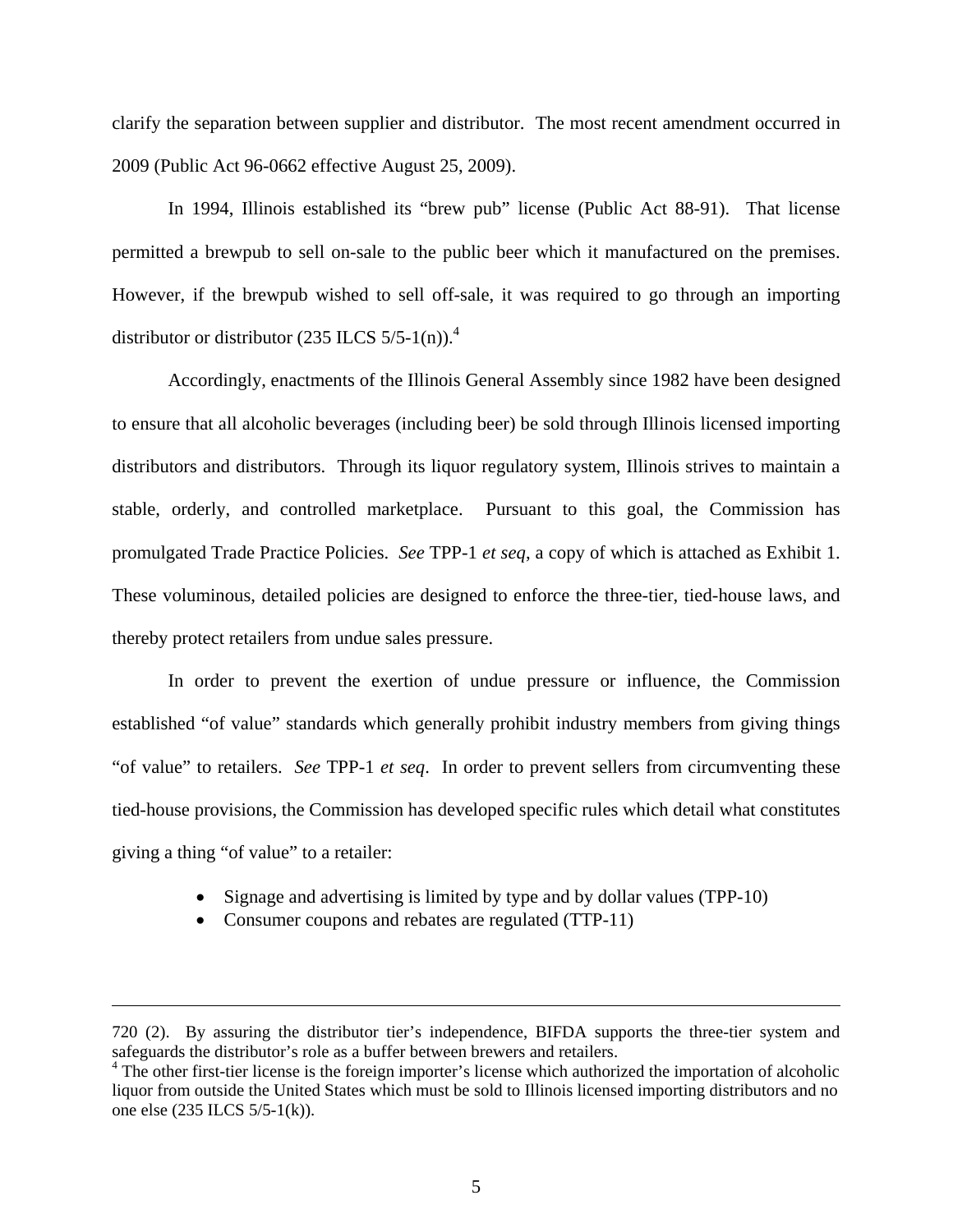- Stocking, rotating, and resetting of product within a retail establishment is closely regulated (TPP-25)
- There are prohibitions regarding employees of one tier working for another tier (TPP-28)
- Unless there is a bona fide business reason for replacement of damaged or defective product when delivered, it may not be replaced free of charge to the retailer (TPP-32)
- Sellers may not use "third party arrangements" to make indirect payments to retailers (TPP-34)

Furthermore, "[i]t is the Commission's position . . . that all 'of value' activities between the tiers are prohibited unless specifically allowed  $\ldots$  " (TPP-2(11)). These regulations reflect the strong policy in Illinois to maintain the integrity of the three-tier system with strict tied-house controls.

As a result of the recent acquisition of Anheuser-Busch by InBev Brewing and the recent joint venture between Miller Brewing Company and Coors Brewing Company, two foreignowned brewers now control over 80% of the United States beer market creating, in essence, a "Beer Duopoly." *See*, Big Beer Duopoly: A Primer for Policymakers and Regulations, Marin Institute Report (2009), attached to the Affidavit of Pam Erickson. Furthermore, at least one market analyst has reported that AB plans to aggressively vertically integrate the industry by driving at least 50% of its United States sales through brewery-owned branches. *Id.* at 10. The concentration of this much economic and market power in just two foreign brewers has alarming implications for effective liquor regulation and makes the state's insistence on separation of the tiers and orderly markets timely and critical.

# **2. Under the constitutional avoidance doctrine, the court need not and should not reach the constitutional issues raised by Plaintiffs' dormant commerce clause challenge**.

 The clear intent of the Act is to channel all sales of beer through the three-tier system. The definition of "distributor" explicitly excludes "manufacturers" or "non-resident dealers" (i.e.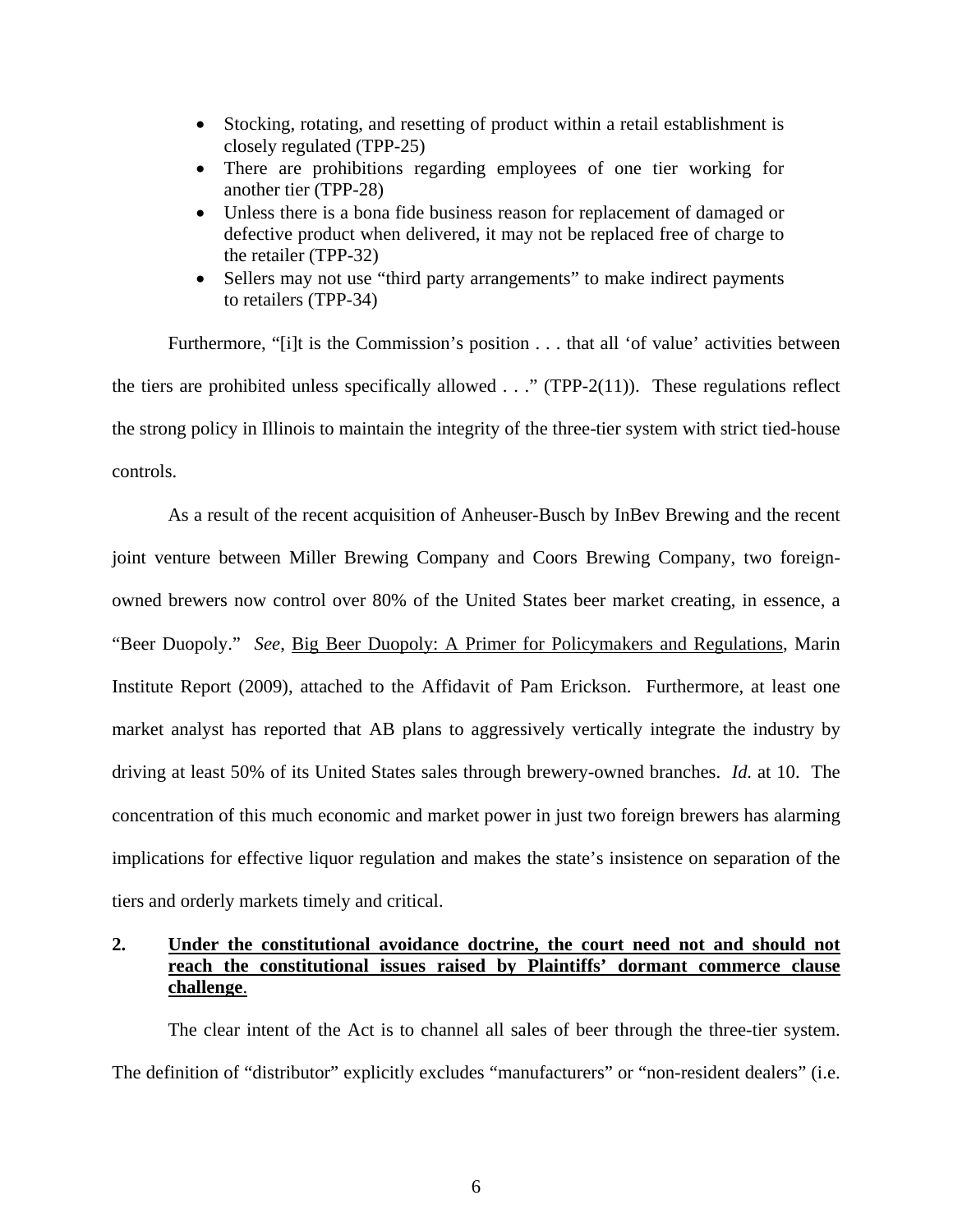all brewers). 235 ILCS 5/1-3.15. The definition of "importing distributor" explicitly excludes a "non-resident dealer." 235 ILCS 5/1-3.16. The definition of "brewer" is limited to "a person who is engaged in the manufacture of beer." 235 ILCS 5/1-3.09. The definition of "non-resident" dealer" recites that such a dealer may sell only to "Illinois licensed foreign importers and importing distributors." 235 ILCS 5/1-1(m). These sections clearly limit brewers, whether located in-state or out-of-state, to sales to distributors only. There is no other section that specifically authorizes any brewer to hold a distributor's license.<sup>5</sup>

 Under the doctrine of constitutional avoidance, when "a statute is susceptible of two constructions, by one of which grave and doubtful constitutional questions arise and by the other of which such questions are avoided, our duty is to adopt the latter." *Harris v. United States*, 536 U.S. 545, 555 (2002) (quoting *United States, ex rel. Attorney General v. Delaware & Hudson Co.*, 213 U.S. 366, 408 (1909)). Furthermore, it is axiomatic that "the words of a statute must be read in their context and with a view to their place in the overall statutory scheme." *Davis v. Michigan Dep't of Treasury*, 489 U.S. 803, 809 (1989). Finally, 235 ILCS 5/1-2 provides that the "Act shall be liberally construed, to the end that the health, safety, and welfare of the People of the State of Illinois shall be protected and temperance in the consumption of alcoholic liquors shall be fostered and promoted by sound and careful control and regulation of the manufacture, sale and distribution of alcoholic liquors."

Contrary to the interpretation of the Commission, ABDI submits that the Act prohibits

<sup>&</sup>lt;sup>5</sup> There are only two very small brewers (microbrewers) who currently hold distributor licenses and are distributing beer to retailers. In 2009 and 2010, the Commission, on its own volition, issued the two microbreweries a distributor's license. AB claims to be disadvantaged by the self-distribution of the Goose Island Brewery. Goose Island is an odd example for AB to cite since it is partly owned by AB. In any event, Goose Island does not self-distribute. Instead, distribution is exclusively through AB distributors, a fact of which AB must have been aware.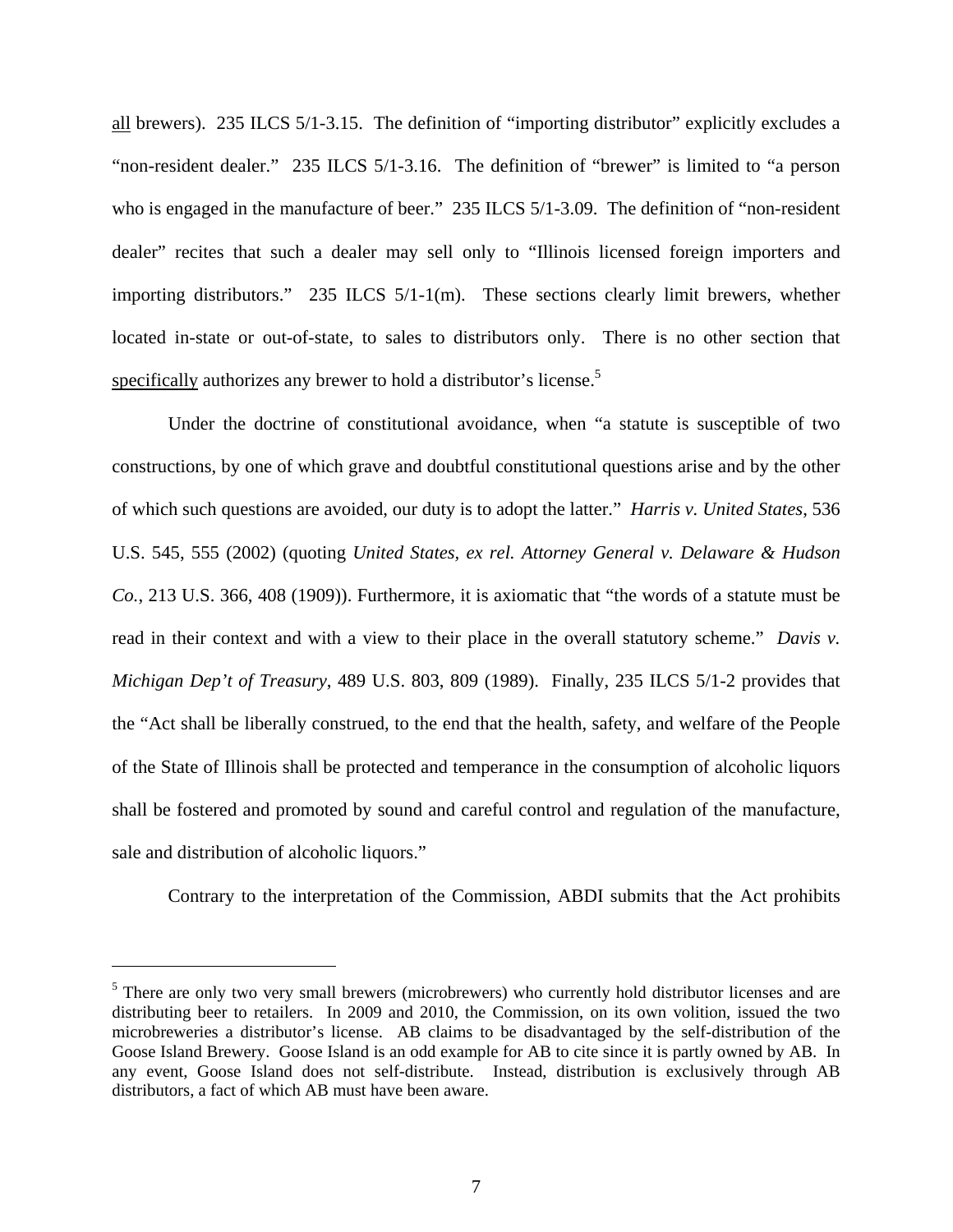any brewer, whether located in-state or out-of-state, from holding a distributor's license or an importing distributor's license. To the extent that the Court concludes that there is an ambiguity, it should be guided by the doctrine of constitutional avoidance and by the rule of construction to the effect that the Act must be construed as a whole so as to avoid an interpretation that renders portions of the Act meaningless. *See*, *Country of DuPage v. Illinois Labor Relations Bd*., 334 Ill. Dec. 151, 916 NE.2d 566 (App. Ct. 2d Dis. 2009). Reading the Act as ABDI submits removes any constitutional issue, preserves Illinois' orderly, accountable, and stable regulatory system, and gives effect to all provisions of the Act. AB's reading, on the other hand, raises a serious constitutional issue and threatens the integrity and efficacy of state regulation.

# **3. The challenged Illinois statutes do not embody facial discrimination within the ambit of the** *Granholm* **decision.**

 The Supreme Court has consistently held that "state laws violate the Commerce Clause if they mandate 'differential treatment of in-state and out-of-state economic interests that benefits the former and burdens the latter.'" *Granholm v. Heald*, 544 U.S. 460, 473 (2005) (quoting, in part, *Oregon Waste Sys., Inc. v. Dep't of Envtl. Quality of Ore*, 511 U.S. 269, 274 (1994) (emphasis added). In recognition that more than just theoretical discrimination was required, the *Granholm* court switched interchangeably from discussing discrimination against out-of-state "producers" to discrimination against out-of-state "products." Indeed, the two terms often appear in adjacent sentences: "State policies are protected under the Twenty-first Amendment when they treat liquor produced out of state the same as its domestic equivalent. The instant cases, in contrast, involve straightforward attempts to discriminate in favor of local producers." *Granholm* at 489. They even appear in the same sentence: "This power, [the broad power of states to regulate alcohol], however, does not allow states to ban, or severely limit the direct shipment of out-of-state wine while simultaneously authorizing direct shipment by in-state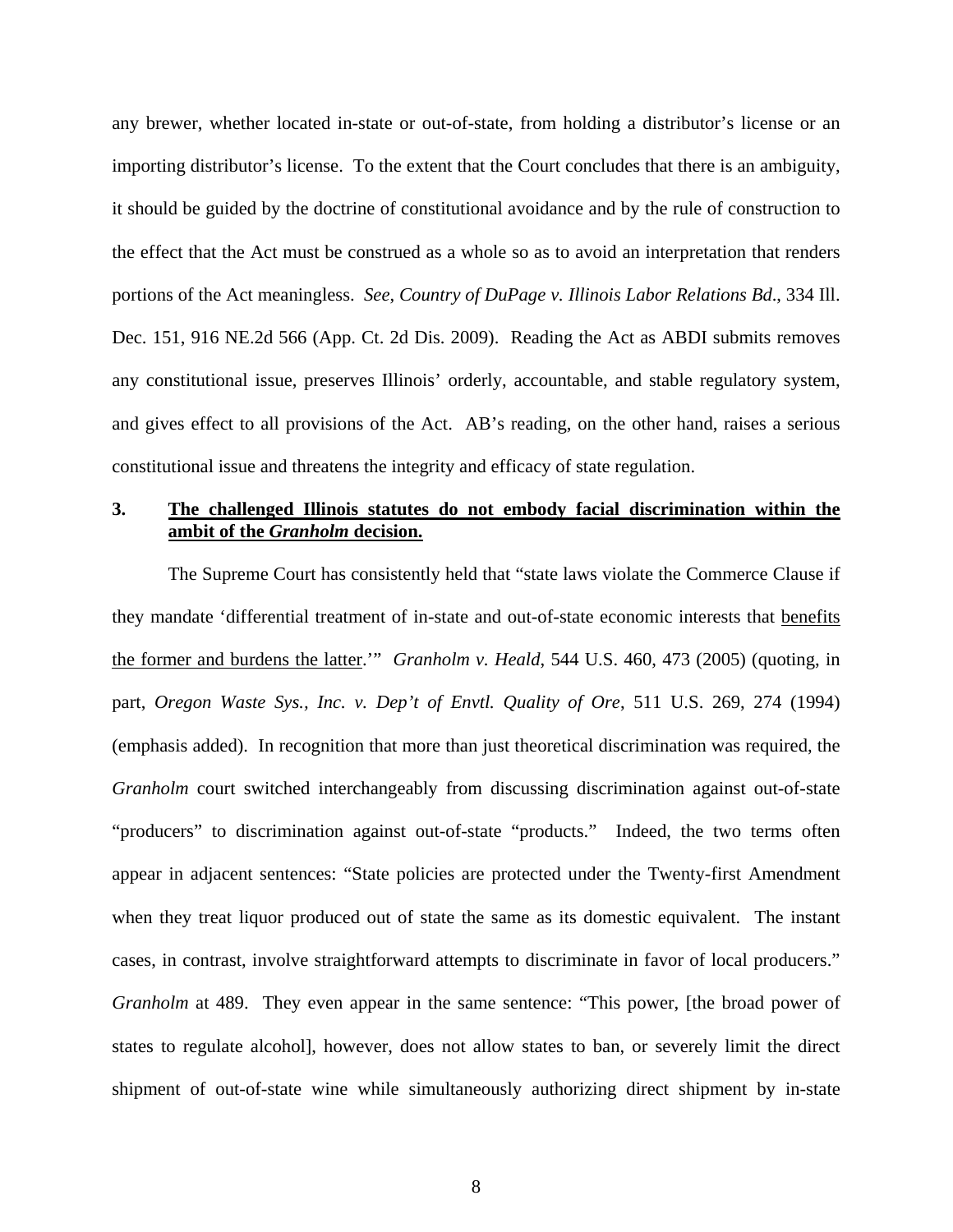producers." *Id*. at 493 (also quoted at page 9 of AB's brief).

 Furthermore, the *Granholm* court wrote at length about the significant discriminatory effect caused by the challenged laws on the importation of products from small wineries, such as the Plaintiffs in the joined cases. "The increasing winery-to-wholesaler ratio means that many small wineries do not produce enough wine or have insufficient consumer demand for their wine to make it economical for wholesalers to carry their products." 544 U.S. at 467 (citing an FTC Report). The court noted that "many small wineries relied on direct shipping to consumers to reach the market." *Id*. at 468. Under these circumstances, it was obvious that outside product in aggregate was detrimentally affected to the benefit of in-state producers and it was also noted that a number of out-of-state producers were barred from the in-state market or found their access to be severely limited.<sup>6</sup>

 Such a showing has not been and cannot be made here. Obviously, Illinois law has not imposed an embargo – the quintessential dormant Commerce Clause violation – on the importation of out-of-state beer generally and of AB beer specifically. Nor has Illinois imposed the equivalent of a tariff – another clear violation of the dormant commerce clause – because the challenged law in no way reduces the competitiveness of AB products in the marketplace. While AB believes that vertical integration will enhance its profits, that is not the goal of Illinois liquor regulation, nor does it trigger a dormant commerce clause violation. As held by the Supreme Court, the dormant commerce clause protects interstate trade and not the profit-maximizing strategy of a particular business. *See*, *Exxon Corp. v. Governor of Maryland*, 437 U.S. 117, 127

<sup>&</sup>lt;sup>6</sup> In *Costco v. Hoen*, 407 F.Supp. 2d 1247 (W.D. 2005), a case in which the district court rejected state laws permitting in-state wineries in one of the country's largest wine-producing states, Washington, to self-distribute while prohibiting out-of-state ones from doing so, the Court noted that a number of out-ofstate producers found their access to the Washington market to be severely limited. *Id*. at 1251.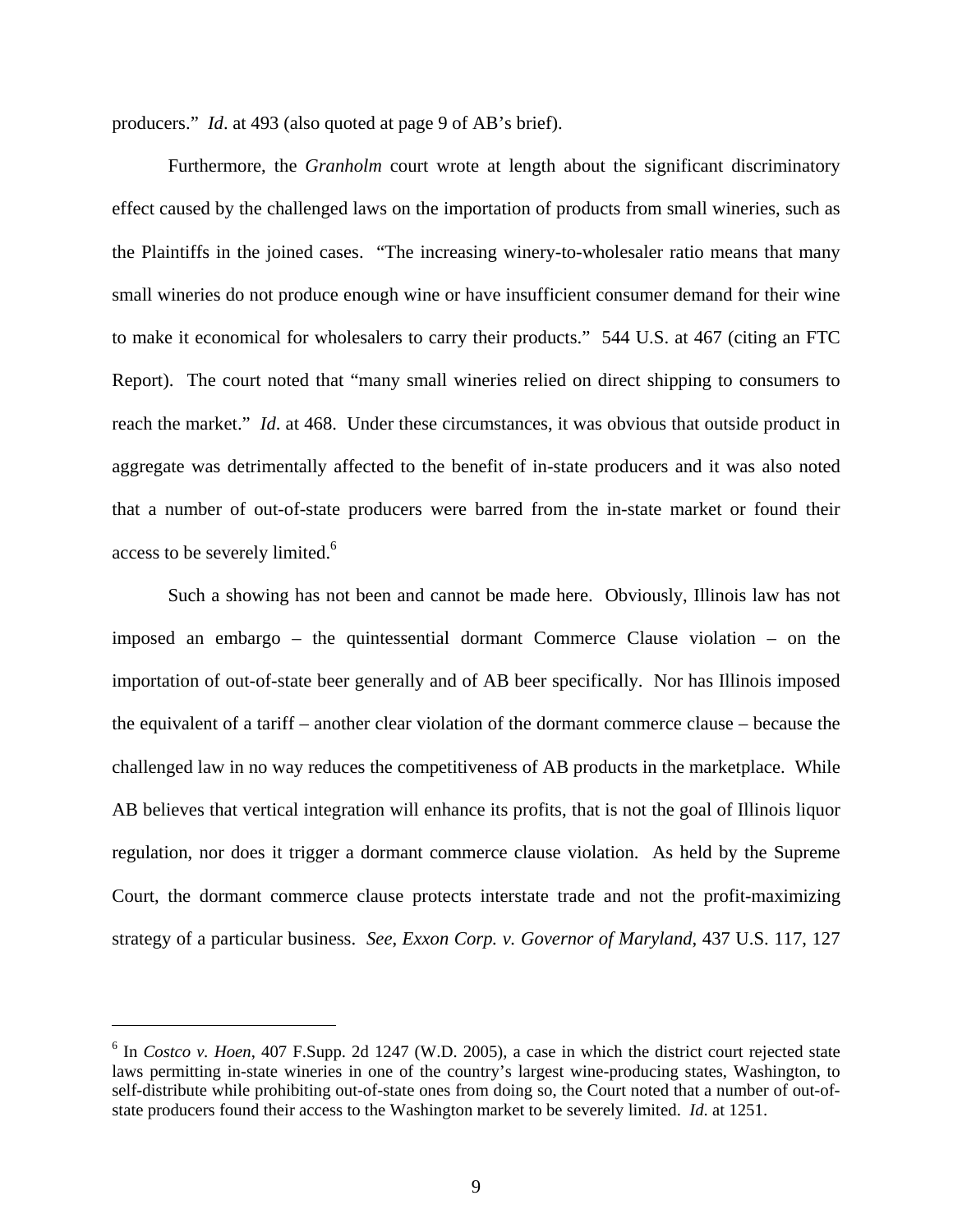(1978).

There is no evidence of any out-of-state brewer being barred from the market or being severely limited in its access to the market. In particular, AB's access to the market is in no way impaired. Indeed, this claim of "discrimination" is being asserted by the largest brewer in the world, in the United States, and in the State of Illinois. That two tiny Illinois breweries apparently – and without clear statutory authority to do so – self-distribute to an infinitesimal number of retail accounts hardly amounts to a "benefit" to in-state producers that constitutes a "burden" to global giant AB.

# **4. Assuming arguendo that Illinois law is found to be unconstitutionally discriminatory, the appropriate remedy is to** *deny* **all brewers the right to distribute rather than** *permit* **all brewers to do so.**

Two provisions of the Illinois Liquor Control Act are relevant to the issue of remedy.

First, 235 ILCS 5/11-1 states as follows:

The articles, provisions and sections of this Act shall be deemed to be separable and the invalidity of any portion of this Act shall not affect the validity of the remainder.

Second, 235 ILCS 5/1-2 states as follows:

This Act shall be liberally construed, to the end that the health, safety and welfare of the People of the State of Illinois shall be protected and temperance in the consumption of alcoholic liquors shall be fostered and promoted by sound and careful control and regulation of the manufacture, sale and distribution of alcoholic liquors.

Together, these sections require the Court to effectuate a remedy that best preserves the

remainder of the Act, best protects the health, safety and welfare of the People of Illinois, best fosters temperance within the State, and best promotes "good and careful control and regulation of the manufacture, sale and distribution of alcoholic liquors." The only remedy that accomplishes these goals is nullification, i.e. denying all breweries the right to own distributors,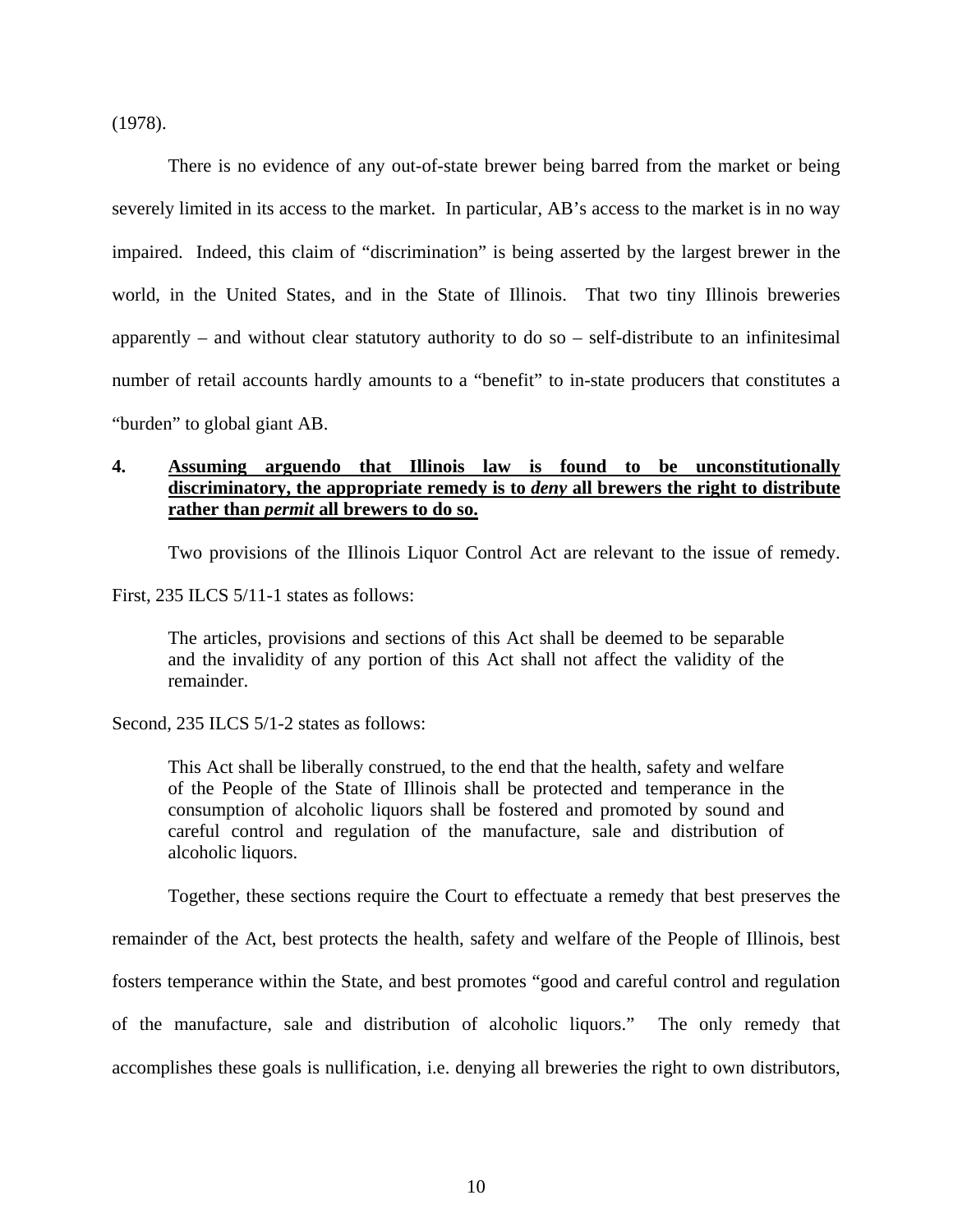thereby preserving the regulatory benefits of the three-tier system, rather than permitting all brewers to vertically integrate by owning distributors.

 When faced with an identical issue, other courts have wisely chosen to tighten, rather than relax, state liquor regulations. For instance, in *Beskind v. Easley*, 325 F.3d 506 (4th Cir. 2003), the Fourth Circuit concluded that North Carolina laws that permitted in-state wineries to ship direct to consumers but prohibited out-of-state wineries from doing so violated the dormant Commerce Clause. The *Beskind* court remedied the constitutional defect by prohibiting all wineries from selling directly to North Carolina consumers noting:

Finally, we can accept a presumption that North Carolina would want to uphold and preserve all of its ABC laws against constitutional challenges. Accordingly, when presented with the need to strike down one or more of those laws as unconstitutional, we can assume that North Carolina would wish us to take the course that least destroys the regulatory scheme that it has put into place pursuant to its powers under the Twenty-first Amendment. *See North Dakota*, 495 U.S. at 433, 100 S.Ct. 1986 (plurality opinion) ("Given the special protection afforded to state liquor control policies by the Twenty-first Amendment, they are supported by a strong presumption of validity and should not be set aside lightly"). And as a matter of comity and harmony, we are duly bound to give effect to such a policy, disturbing only as much of the State regulatory scheme as is necessary to enforce the U.S. Constitution. When applying this "minimum-damage" approach, we have little difficulty in concluding that it causes less disruption to North Carolina's ABS laws to strike the single provision-added in 1981 and creating the local preference-as unconstitutional and thereby leave in place the three-tiered regulatory scheme that North Carolina has employed since 1937 and has given every indication that it wants to continue to employ.

*Id*. at 519; *See, e.g.*, *McKesson Corp. v. Div. of Alcoholic Beverages & Tobacco*, 496 U.S. 18,

39-40 (1990) (discussing remedy options for an unconstitutional tax law); *Costco v. Hoen*, 407

F.Supp. 2d 1247 (W.D. Wash. 2005) (prohibiting in-state wineries from shipping direct to

Washington consumers but staying entry of judgment until close of legislative session).

 ABDI urges the Court to adopt a similar remedy if it concludes that Illinois law facially discriminates against out-of-state brewers without justification. Specifically, if all brewers are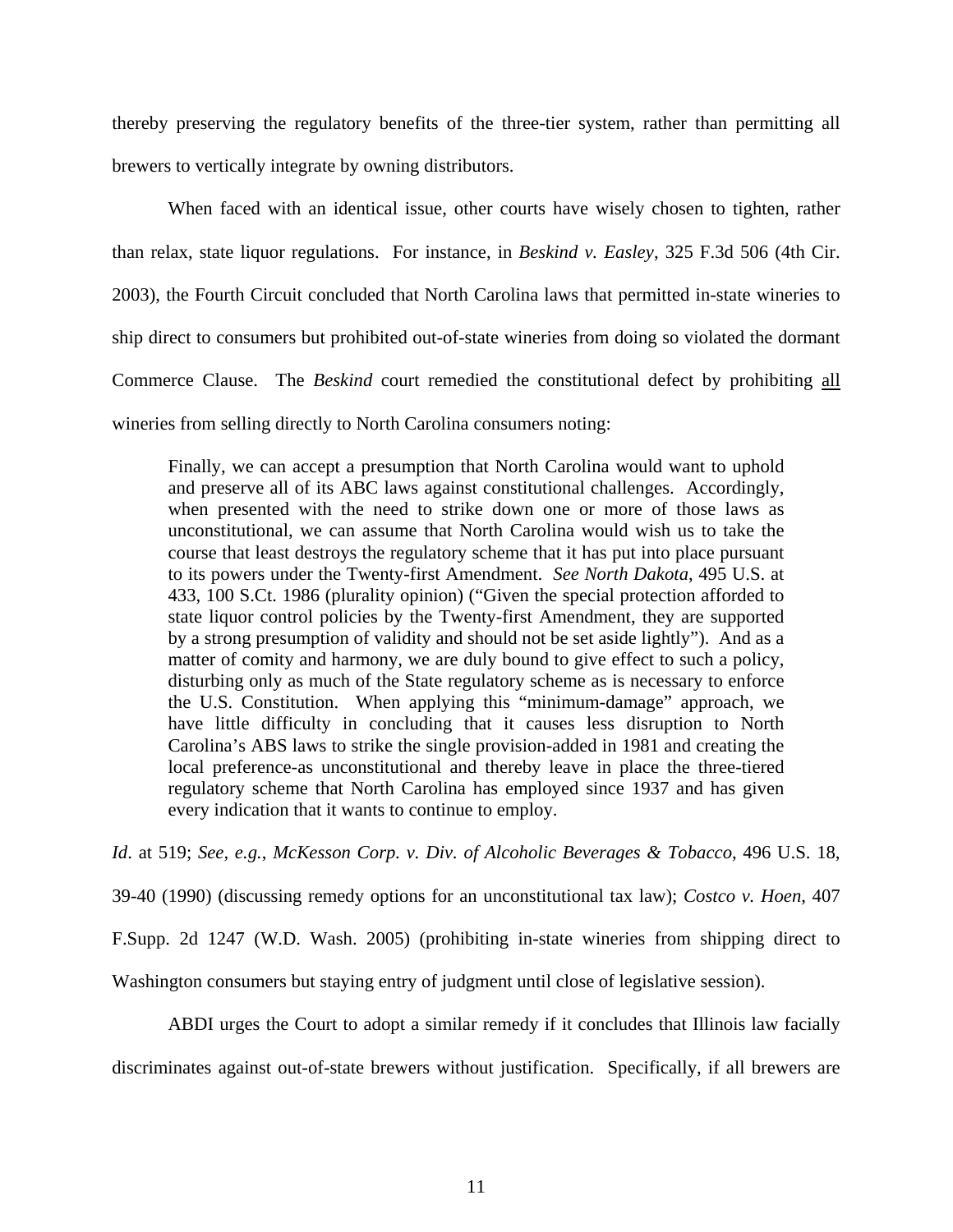denied the right to hold a distributor's license or self-distribute, the legislative intent embodied in 235 ILCS 5/1-2 is effectuated, the least intrusive remedy to Illinois' liquor regulatory scheme is chosen, and the primary goal of the "unquestionably legitimate"<sup>7</sup> three-tier system is preserved, namely the prevention of vertical integration within the liquor industry. Only two microbreweries that self-distribute to an infinitesimal number of retailers are impacted. On the other hand, this remedy would preclude the world's largest brewer, with a stated goal of driving one-half of its United States sales through brewery-owned branches, from vertically integrating the industry, thereby nullifying Illinois' efforts to sharpen its regulatory focus by emphasizing and protecting three-tier independence.

# **CONCLUSION**

 For the foregoing reasons, ABDI joins the Illinois' Defendants in urging the Court to deny Plaintiffs' Summary Judgment motion in all respects.

Respectfully Submitted,

Dated: May 14, 2010 */s/<i>Herman G. Bodewes* 

Herman G. Bodewes (IL Bar No. 0241563) Melissa G. Steward (IL Bar No. 6290847) *Counsel of Record*  GIFFIN, WINNING, COHEN & BODEWES, P.C. 1 West Old State Capitol Plaza, Suite 600 Springfield, Illinois 62701 217-525-1571

<sup>&</sup>lt;sup>7</sup> "We have previously recognized that the three-tier system itself is 'unquestionably legitimate." *Granholm*, 544 U.S. at 489 (quoting in part *North Dakota v. United States*, 495 U.S. 423, 432 (1986)).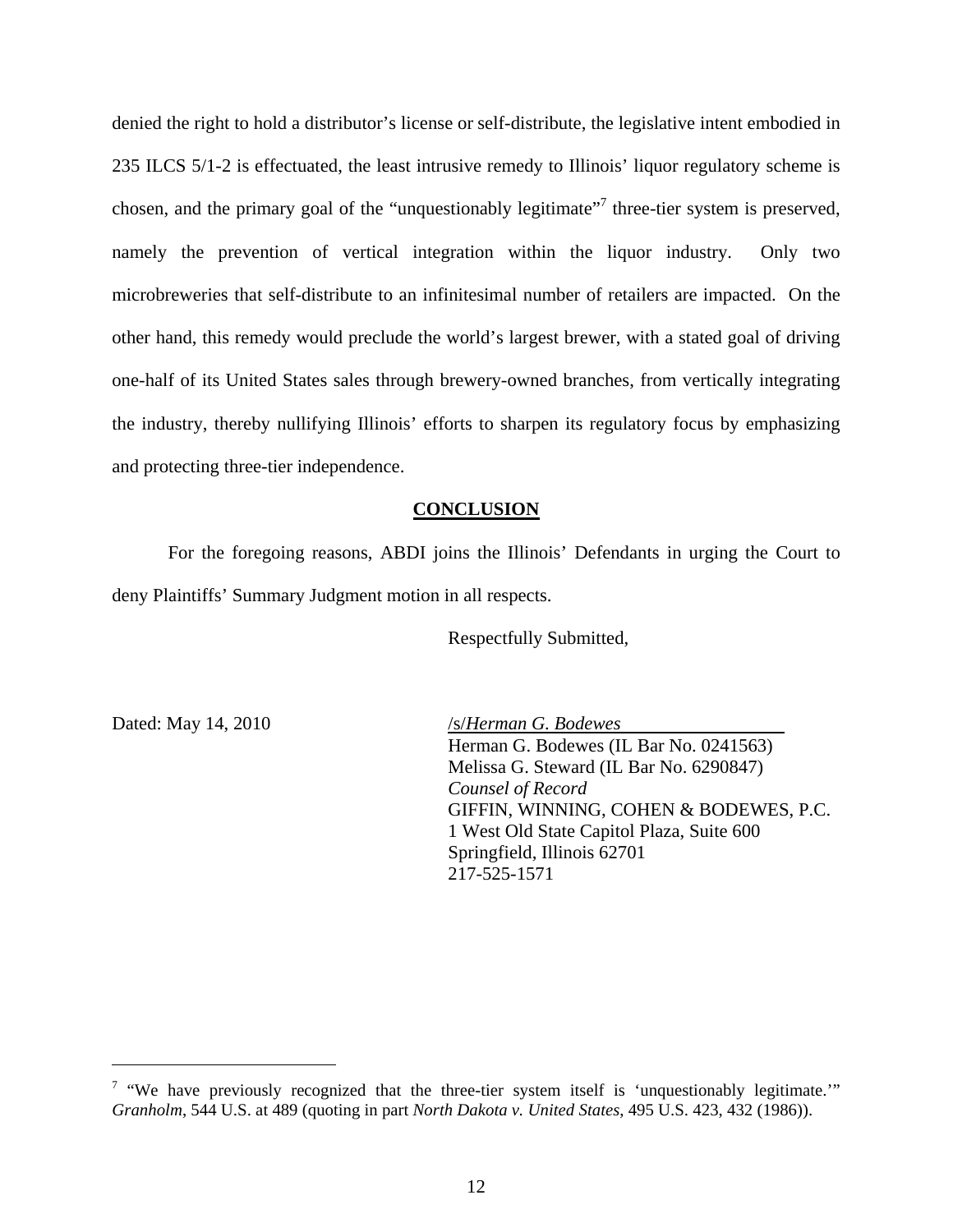/*s/Michael D. Madigan* 

Michael D. Madigan (MN Bar No. 129586) (*admitted pro hac vice*) Jon R. Steckler (MN Bar No. 322453) (*admitted pro hac vice*) *Counsel of Record*  MADIGAN, DAHL & HARLAN, P.A. 222 South Ninth Street, Suite 3150 Minneapolis, Minnesota 55402 612-604-2000

/s/*Anthony J. Ashley*

Anthony J. Ashley (IL Bar No. 6209519) Frederic T. Knape (IL Bar No. 6256217) *Local Counsel*  VEDDER PRICE P.C. 222 North LaSalle Street Chicago, Illinois 60601-1003 312-609-7500

*Of Counsel*: Stephen M. Diamond (NY Bar No. 1867985) (*admitted pro hac vice*) 1140 Asturia Avenue Coral Gables, Florida 33134 305-569-9882

Counsel for *Amicus Curiae* Associated Beer Distributors of Illinois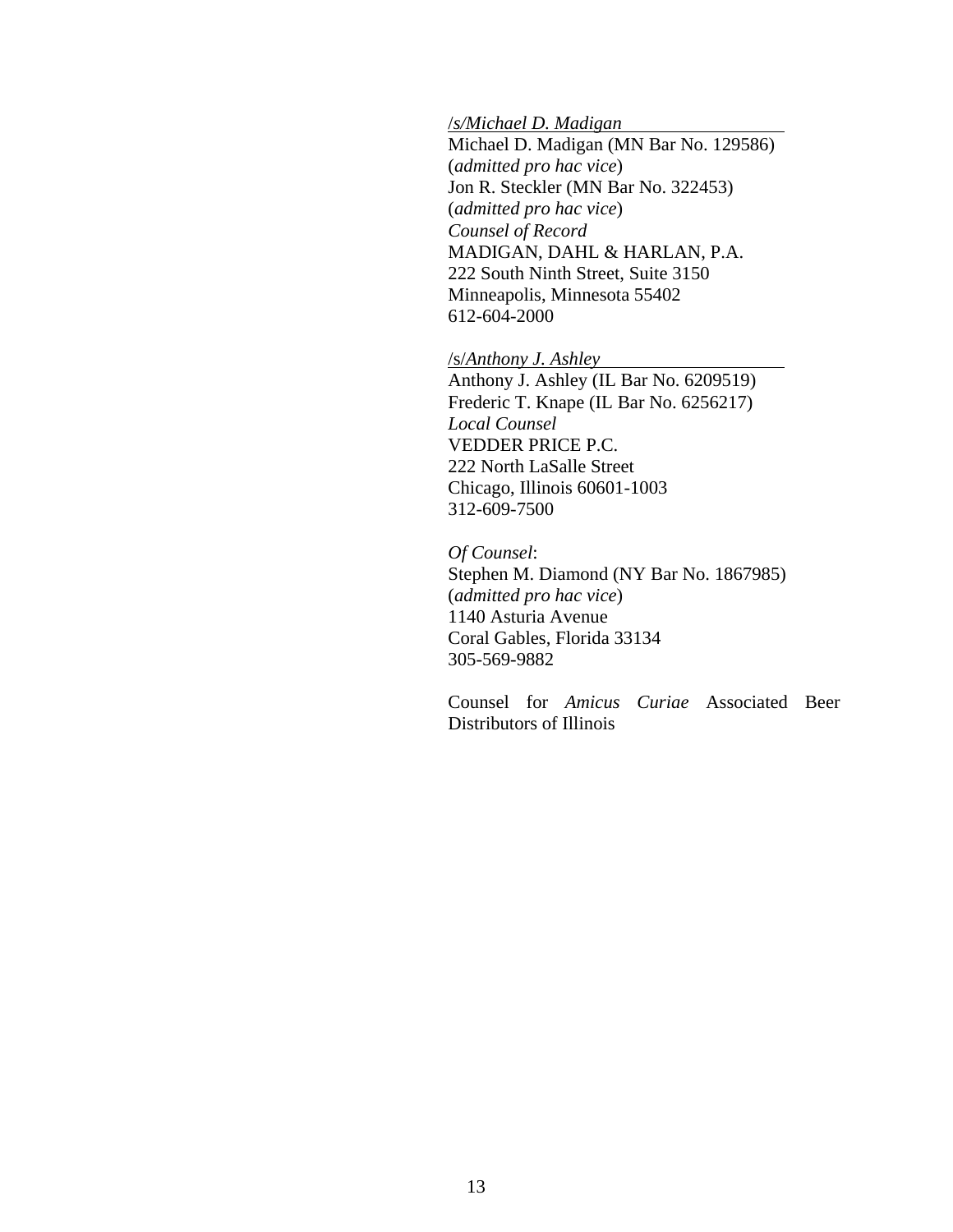# **ATTACHMENT 1**

# Trade Practice Policies

These policies were subject to numerous comment periods and meetings with the industry and their representatives, as well as verbal and written comments and observations. Some of the suggestions received by the Commission were incorporated into the revision; others had to be rejected as contrary to the provisions of the Liquor Control Act; and others are still being reviewed for possible addition at a later date.

All comments, which were submitted to the Commission, have been reviewed and acted upon in one fashion or another. It should be understood generally that these revised policies express the Commission's best decision on questions presented to it, given the facts and circumstances involved and the state of prevailing law.

It should further be understood that ALL policies will remain under continuous review to better develop revisions responsive to new and changing circumstances.

- TPP-1 "Of Value" Standards
- TPP-2 Specific Items or Activities which have been reviewed by the Commission for "of value" violations
- TPP-3 Manufacturer, Non-Resident Dealer, Distributor, Importing Distributor and Foreign Importer sponsorship of events at Retail Premises
- TPP-4 Donations of Product and Services to Organizations
- TPP-5 Retailer Payments to Distributors, Importing Distributors and Foreign Importers
- TPP-6 Cooperative Purchasing Agreements
- TPP-7 Point of Sale Materials Manufacturer to Distributor
- TPP-8 (*Reserved*)
- TPP-9 Signage and other Advertising Materials
- TPP-10 Signage Dollar Limits (1997 to present)
- TPP-11 Consumer Coupons and Rebates
- TPP-12 Hotel/Motel Mini Bars
- TPP-13 Riverboat Gaming Operations
- TPP-14 Standards for Approval of Test Marketing, Tastings and Product Sampling
- TPP-15 Geographic Territories
- TPP-16 Deposits on Bottles and Barrels for Beer
- TPP-17 Non-Alcoholic Products
- TPP- 18 Pre-Mixing of Alcoholic Products
- TPP-19 Auction of Liquor
- TPP-20 Brew Pubs

TPP-21 (*Reserved*)

- TPP-22 Happy Hour Law
- TPP-23 Transportation and Delivery of Alcohol
- TPP-24 (*Reserved*)
- TPP-25 Stocking, Rotating and Re-Setting of Products
- TPP-26 Transfer of Alcohol
- TPP-27 Special Event Retailer (Not-For-Profit) License
- TPP-28 Employment/Ownership Arrangements between Classes of Licensees
- TPP-29 Retailers Making Excessive Purchases
- TPP-30 Salvaged Alcoholic Liquors
- TPP-31 Electronic Data Interchanges and Fund Transfers
- TPP-32 Breakage: Replacement of Damaged or Defective Product
- TPP-33 Brew on Premises
- TPP-34 Indirect Payments through Third Party Arrangements
- TPP-35 Original Package: Refilling
- TPP-36 Consignment Sales
- TPP-37 Importation of Alcohol into Illinois
- TPP-38 Distributor Warehousing
- TPP-39 Multi-tier licensing arrangements
- TPP-40 Introduction of new spirits producer
- TPP-41 Administrative Review Process (ARP) (New April 2003)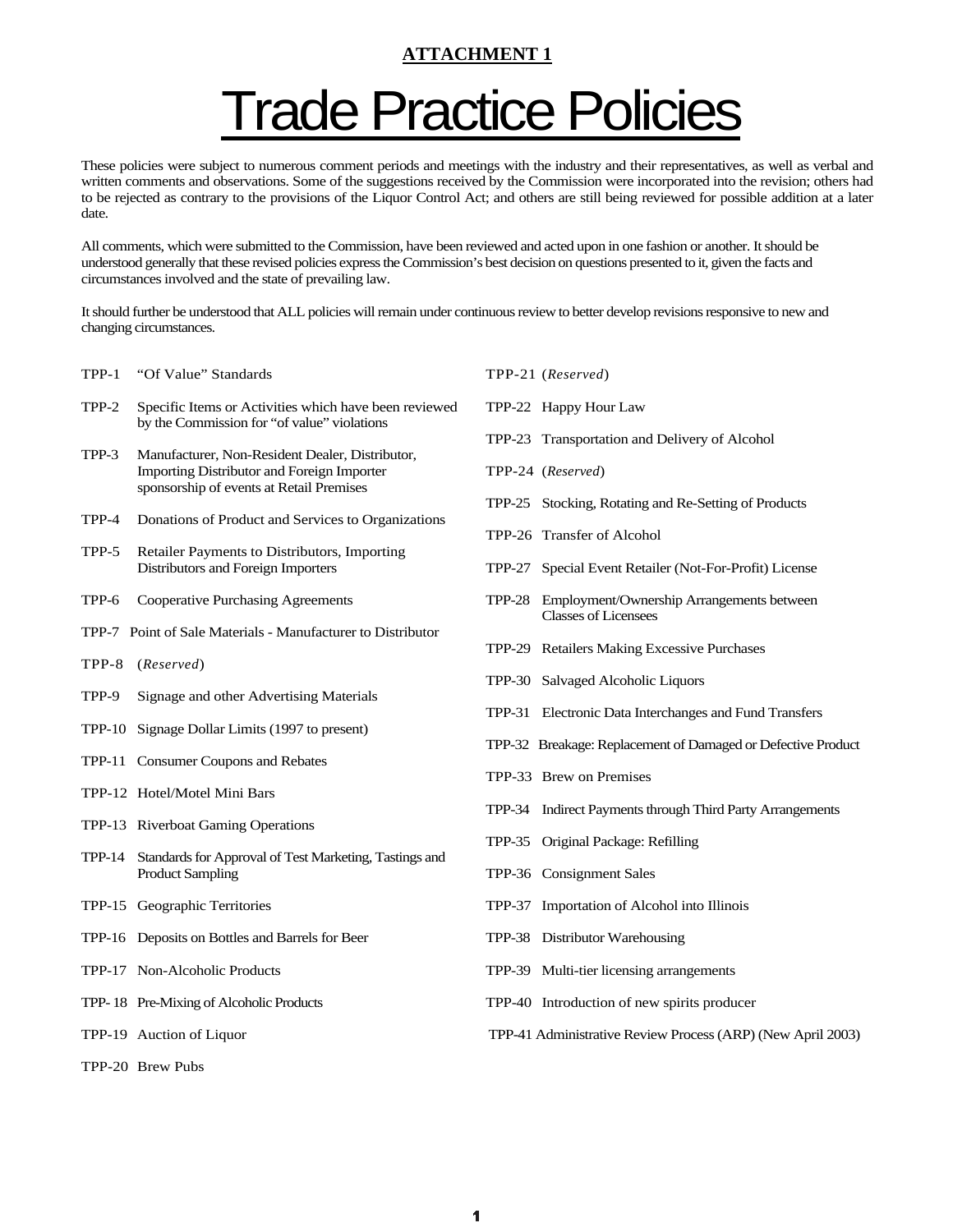#### **TPP-1 "Of Value" Standards ("Tied House")**

#### **I. Purpose**

To set the procedures of the Illinois Liquor Control Commission whereby the term "of value" (also referred to as "tied house") shall be defined, and to determine what constitutes items "of value," and not "of value," under the Illinois Liquor Control Act, Rules and Regulations of the Commission, case authority, and prior interpretive opinions.

## **II. Policy Statement**

It is the policy of this Commission to enforce the provisions of the Liquor Control Act in relation to prohibiting manufacturers, distributors and importing distributors from giving anything "of value" to retailers, and simultaneously prohibiting retailers from accepting anything "of value" from manufacturers, distributors and importing distributors, unless such transactions are specifically allowable pursuant to Illinois Statute, Rule, Regulation, case law, or Trade Practice of this Commission.

# **III. Precedent**

# **A. Statutory History**

The term "of value" originates in the Federal Tied House Laws (Federal Alcohol Administrative Act (FAAA), 27 U.S.C. 205 (a), (b) and (c)), which sections respectively refer to "Exclusive outlet," "Tied house" and "Commercial bribery." By granting gifts and loaning money to retailers, manufacturers, distributors and importing distributors had effectively "tied" themselves to retailers to the point of excluding competitors. This form of vertical integration between manufacturers, distributors and retailers allowed the distributors to exercise virtual control over the retailers. The federal Tied House Laws prohibited manufacturers and distributors from giving equipment, fixtures, signs, supplies, money, services, or other things "of value" to retailers. The federal Tied House Laws also prohibited manufacturers and distributors from inducing retailers to purchase alcoholic products from them only, to the exclusion of other suppliers. The Congressional objective sought by passage of the federal Tied House Laws, was the prevention of this wholesaler control of retailers. The concern was that the buying decisions of the retailers were in actuality being made by the wholesalers, or by retailers too strongly influenced by the wholesalers, so that no independent business decision was being made. Congress also intended that the Act would promote a competitive alcohol market. The underlying premise being a genuinely competitive market led to lower prices, and lower prices removed the incentives for the creation of a black market. This federal law was implemented by rules, found at 27 CFR 1, et seq., as well as Trade Practice Regulations.

The Illinois General Assembly enacted its own "tied house" provisions in 1934, with the enactment of Laws 1933-34, 2nd. Sp. Sess., p. 57, art. VI, subsec. 4; subsequently Ill. Rev. Stat., ch. 43, par. 122 and 123; now known as 235 ILCS 5/6-5 and 5/6-6. These statutes have been interpreted in single subject opinion letters and most recently by these Trade Practice Policies. Also directly related to this "tied house" concept, Sec. 5/6-4 of the Illinois Compiled Statutes deals with prohibited "Retail Sales by Distillers, Manufacturers, Subsidiaries or Affiliates -Prohibited Transactions and Interests - Exemptions," which is dealt with elsewhere in these policies.

235 ILCS 5/6-5 states, in summary, that no retail licensee may accept, receive or borrow money, or anything else of value, or accept or receive credit for greater than 30 days, directly or indirectly, from any distributor or manufacturer. And, no distributor or manufacturer may give or lend money or anything of value, or

extend credit for greater than 30 days, directly or indirectly, to any retail licensee.

235 ILCS 5/6-6 states that no manufacturer or distributor shall, directly or indirectly:

- 1) sell, supply, furnish, give, pay for, or loan or lease any furnishing, fixture or equipment to a retail licensee;
- 2) pay for or advance, furnish, lend or give money to a licensee for payment of a license;
- 3) purchase or become owner of a note, mortgage or other indebtedness of a retail licensee;
- 4) be interested in the ownership, conduct or operation of a retail licensee;
- 5) be interested as the owner of a premises upon which a retail licensee is operating.

235 ILCS 5/6-6 does, however, allow manufacturers, distributors and importing distributors to supply retailers with designated types of signage and advertising materials, all such items being subject to additional statutorily prescribed dollar limitations.

[Note: Always consult the most recent version of these statutory provisions when examining individual transactions against the "of value" standard.]

# **B. Relationship Between Federal Laws and Regulations and Illinois Law and Regulations**

Although the Tied House provisions were developed at the Federal level, the 21st Amendment to the U.S. Constitution granted each State the right to self-determination in regard to the transportation, importation and possession of intoxicating liquors. Therefore, Illinois statutory and regulatory provisions will generally override Federal law and regulation, especially in situations in which strictly intrastate transactions are involved. Where, however, there is no specific Illinois statutory or regulatory guidance regarding a specific issue in the area of "of value" transactions, this Commission will look to Federal law and regulation as a guide in interpreting Trade Practices under which Illinois licensees shall operate.

# **C. Commission discretion in determining trade practices under which Illinois licensees shall operate**

Federal and State case laws clearly demonstrate that this Commission's exercise of its "reasonable discretion" will be given "wide latitude" in its interpretation of the statutes and regulations which it is responsible to enforce. Courts give "substantial weight and deference" to interpretations of this Commission. Precedent indicates that this Commission will be granted such deference because of its considerable experience and expertise in administering and enforcing provisions of the Illinois Liquor Control Act. Case law indicates that courts will reverse decisions of this Commission only in the event the decision is "arbitrary and capricious" or if the sanction imposed is "overly harsh."

## **D. Concept of "exclusion" of retail licensees as it applies to the "of value" provisions**

*Case Law* In **National Distributing Co. v. United States Treasury Department**, 626 F.2d 997 (D.C. Cir., 1980), the Court of Appeals ruled that selling alcoholic product below cost was not something "of value" under the FAAA. Tied House provisions did not prohibit suppliers from cutting prices, even selling below cost, "so long as the price cut [was] not connected with an agreement or understanding to purchase products from one wholesaler to the exclusion of others." The primary purpose of the "Tied House" sections of the FAAA was the prevention of a form of vertical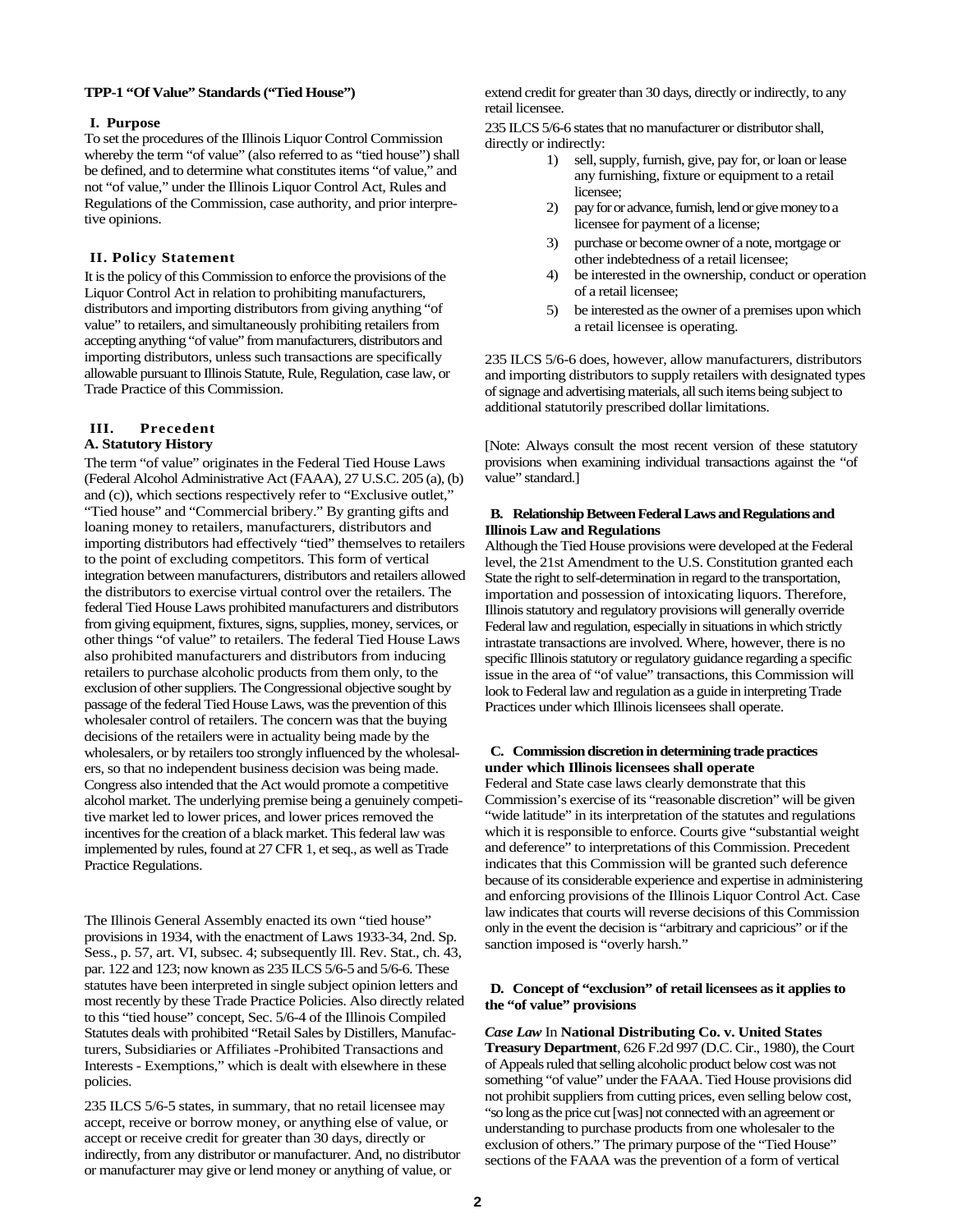integration whereby wholesalers or producers might gain effective control of ostensibly independent retail outlets. Thus, price cuts did not violate the FAAA unless they were accompanied by an agreement or understanding to exclude other suppliers' wares, or by some reasonable prospect of domination or control of a retail outlet by the supplier.

The operative term in this analysis was "exclusion." While a change in purchasing habits of any retailer may certainly have the effect of "exclusion" without the proof of an agreement to exclude, the practice of selling below cost was found not to be a violation.

In **Sharpenter v. Illinois Liquor Control Commission**, 119 Ill.2d 169, 518 N.E.2d 128 (1988) the Illinois Supreme Court ruled that suppliers allowing differential price discounts between on-premises and off-premises retail establishments did not violate the "of value" provisions of 235 ILCS 5/6-5, if such discounts were not established to create a tied house, but only to increase the volume of alcohol sales. "Price cuts are prohibited by the Act only when they are coupled with an agreement or understanding that a retailer will buy other products of the wholesaler or producer to the exclusion of competitors, or when they lead to domination and control of a retail outlet by the wholesaler or producer." The Court held that Section 5/6-5 was not violated where the producer maintained such a preferential discount pricing policy only for the purpose of increasing the volume of sales. Please note that the term "exclusion" does not appear in the Illinois "of value" statutory provisions, so the Supreme Court heavily relied upon cases construing the federal standard of "exclusion."

In **Foremost Sales Promotions, Inc. v. Director, Bureau of Alcohol, Tobacco, and Firearms**, 880 F.2d 229 (7th Cir.,1988), the Seventh Circuit held that it was not a violation of the "of value" provisions of the FAAA for a wholesaler to advertise in a promotional newspaper distributed by a retail liquor chain. The Court believed that "inducing" a retailer to deal with a particular supplier, "to the exclusion in whole or part" of that supplier's competitors, as that language is used in the FAAA, must be construed to incorporate some threshold requirement. The Court found that transactions between suppliers and retailers did not induce the "exclusion in whole or part" of competing suppliers unless their purpose was to lead to supplier control over ostensibly independent purchasers. The "exclusion" did not occur merely because an inducement ultimately led to a participating retailer buying less of a competing product. Again, this case appears to have been decided as it was due to a lack of proof of any "bad intent" on the part of the wholesaler.

And finally, in **Fedway Associates, Inc. et al v. United States Treasury, Bureau of Alcohol, Tobacco and Firearms**, 976 F.2d 1416 (D.C.Cir., 1992), the Circuit Court of Appeals ruled that a distributor's promotion of giving away videos and televisions to retailers purchasing large quantities of its brands of liquor was allowable. The Court decided that the FAAA did not prohibit a distributor from giving such items to retailers as inducements to purchase quantities of the distributor's alcohol. The "exclusion" criterion had to give due credence to the significance of competitive wholesale promotions. Such promotional practices not only fostered the traditional benefits of competition in terms of lower prices and improved product quality, but also supported a competitive alcohol market thereby helping to deter the formation of a black market. Again, this case stands for the proposition that a violation of any of the federal "tied house" standards must be proven. This Court specifically noted that the BATF in zealously attempting to control inter-tier relationships neglected to actually

prove its case with competent evidence.

#### **Federal Regulations**

In April 1995 the Bureau of Alcohol, Tobacco and Firearms (BATF) modified its "tied house" regulations. In making such revision, the BATF utilized the criterion promulgated under the Fedway decision to set the standard under which the "exclusion" of retail licensees would be found to exist. "Exclusion" was defined under a two-prong test of whether:

(1) "a practice by a manufacturer or distributor, whether direct, indirect, or through an affiliate, places (or has the potential to place) retailer independence at risk by means of a tie or link between the manufacturer or distributor and the retailer or by any means of manufacturer or distributor control over the retailer;" and,

(2) "the practice results in the retailer purchasing less than it would have of a competitor's

product."

(27 CFR, Subchapter A, Subpart E, Section  $6.151(a)(1) & (2)$ )

In determining whether "exclusion" has occurred, the regulatory body must determine whether:

(a) the practice restricts or hampers the free economic choice of the retailer in deciding which products to purchase or the quantities in which to purchase same for resale;

(b) the manufacturer or distributor obligates the retailer to participate in the promotion to obtain the industry member's product;

(c) the retailer has a continuing obligation to purchase or otherwise promote the product of the manufacturer or distributor; (d) the retailer has a commitment not to terminate its relationship with the manufacturer or distributor with respect to purchase of the manufacturer or distributor's products;

(e) the practice involves the industry manufacturer or distributor in the day-to-day operations of the retailer;

(f) the practice is discriminatory in that it is not offered to all retailers in the local market on the same terms without business reasons present to justify the difference in treatment (27 CFR, Subchapter A, Subpart E, Section 6.153)

## **IV. Procedures**

# **A. This Commission possesses broad discretion in making "of value" determinations**

Under both Federal and Illinois case law, this Commission possesses reasonable discretion and wide latitude in determining whether activities of licensees violate the "of value" provisions of the Illinois Liquor Control Act.

# **B. Absent specific Illinois statutory or regulatory language, this Commission will look to Federal law and regulation for guidance in making determinations regarding "of value" violations**

If there is an Illinois statute or regulation specifically determining whether a trade practice violates, or is allowed under, the "of value" provisions of the Illinois Liquor Control Act, this Commission enforces such provision as written. However, where the Illinois statutes and regulations are silent regarding a particular trade practice, this Commission will review federal law and regulation for guidance in making determinations whether a particular trade practice is a violation of the "of value" provisions of the Illinois Liquor Control Act.

**C. Products and Services Presumed To Be "Of Value"**  Unless specifically enumerated as being allowable under the Illinois Liquor Control Act, the Rules and Regulations of this Commission, or Trade Practice enunciated by this Commission, products and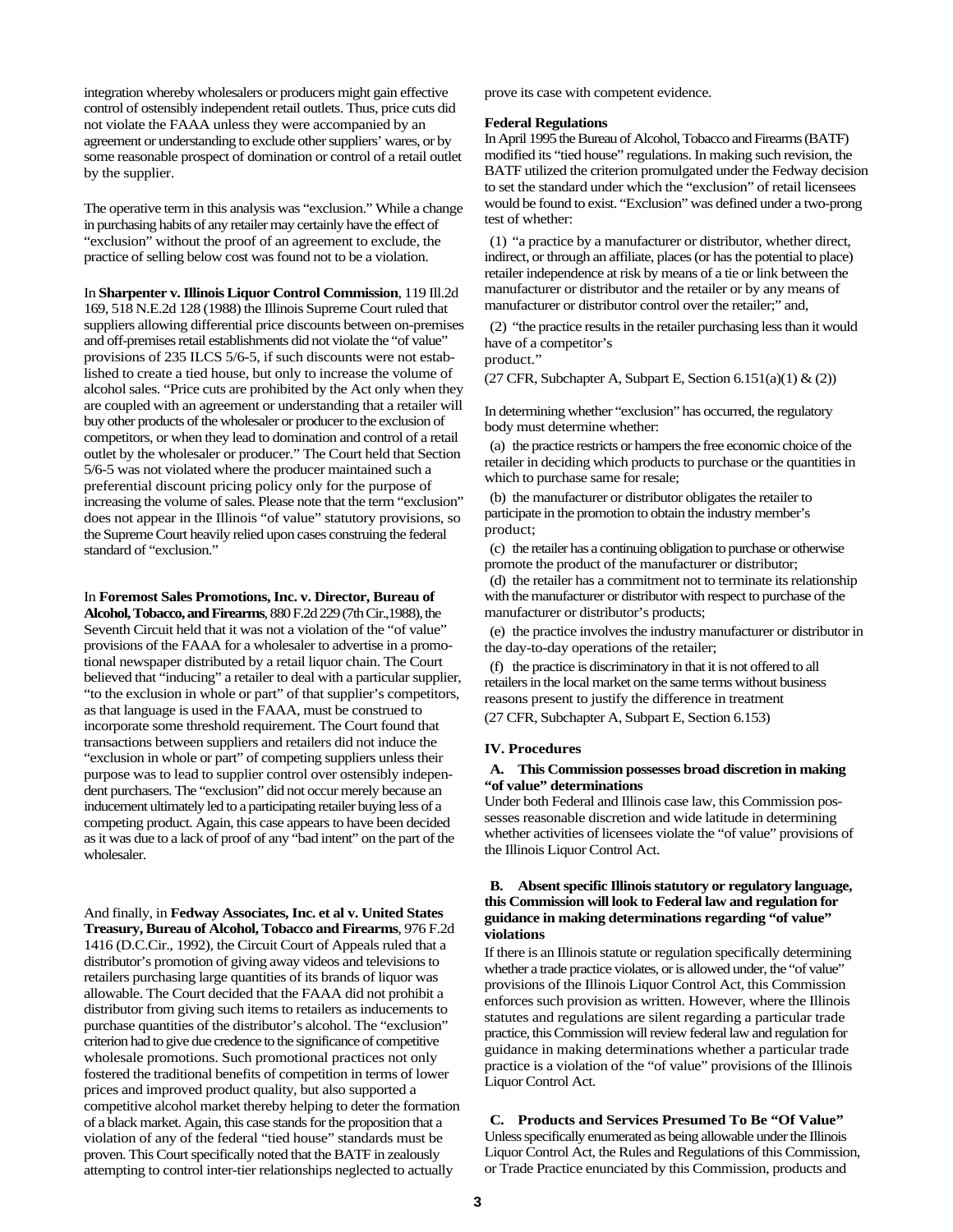services provided by manufacturers, distributors and importing distributors to retailers, as well as such products and services being asked for or received by the retailer, shall be presumed to be "of value" and in violation of the Illinois Liquor Control Act. This Commission recognizes that there may be specific situations in which trade practices which provide something of value to retailers may nonetheless be allowable, and such practices shall be reviewed on a case-by-case basis. Practices which have not received prior determination as being allowable shall be presumed to be "of value," and in violation. The Commission is attempting to expeditiously update this policy as such case-by-case determinations are made. [See TPP-2 for specific practices upon which the Commission has made determinations whether the practices violated state "tied house" provisions.]

#### **D. Trade Practices May Not Be Discriminatory**

Manufacturers, distributors and importing distributors cannot enter into transactions with retailers, or a class of retailers, which are discriminatory in favor of such retailers, or which allow a particular retailer, or class of retailers, a competitive advantage. However, this Commission recognizes the holding of the Sharpenter case which allowed quantity discount price differentials between on-premises and off-premises retailers, so long as such promotions did not lead to the exclusion of competitors and domination and control over retailers. This Commission will enforce the proposition that promotions which induce exclusion of products in whole or in part are not to be entered into.

# **TPP-2 Specific Items Or Activities Which Have Been Reviewed By The Commission For "Of Value" Violations**

- 1) The following listing captures a large number of trade practices issues which have been submitted to the Commission for determination.
- "Consumer Specialties"

Items commonly referred to as "consumer specialties" such as, for example, hats, t-shirts, jackets, sweat shirts, mugs, steins, key chains, sunglasses, lighters and the like, which are intended to be given to and received by the consumer, shall be distributed in person by the manufacturer, distributor, importing distributor or foreign importer licensee or by an employee of the manufacturer, nonresident dealer, distributor, importing distributor or foreign importer licensee so as to verify that the items are being received by the consumer.

Generally, a manufacturer, non-resident dealer, distributor, or importing distributor or foreign importer may not provide free items to a retailer, if such items inure to the benefit of the retailer, as such items would be considered something "of value". A retailer may purchase consumer advertising specialties from a manufacturer, distributor or importing distributor. If the retailer pays for the consumer advertising specialties, such items may be retailer specific.

Consumer advertising specialties may be provided for free to a retailer if the retailer gives such items away to the ultimate consumer. If the retailer does not pay for the consumer advertising specialties, then such items may be brand or promotion specific only, but may not be retailer specific.

# **2) Courtesy Wagons**

#### **Retail Licensees**

Pursuant to Reg. Sec. 100.210, a distributor or manufacturer may provide a courtesy wagon or coil boxes and pumps, free of charge, one time per year, for a one day period, for picnics held by a retailer. The manufacturer or distributor, however, may not supply free beer, wine or spirits for such event. If the event is held off the retail licensee's premise, the retail licensee must first obtain a special use permit pursuant to 235 ILCS 5/5-1(q).

# **Special Event Retailers**

Pursuant to Trade Practice Policy TPP-4, a manufacturer or distributor may not supply product directly to a special event retailer licensee. Pursuant to 235 ILCS 5/1-3.17.1 a Special Event Retailer is an educational, fraternal, political, civic, religious or nonprofit organization which sells or offers for sale beer or wine, or both, only for consumption at the location and on the date(s) designated on a special event retail license. Such organization must obtain a Special Event Retailer's License pursuant to 235 ILCS 5/5- 1(e). In addition, a manufacturer or distributor may supply, free of charge, coil boxes and pumps, to any special event licensee. Such services are not considered something "of value" under 235 ILCS 5/ 6-5 and 5/6-6.

## **3) Meal and Entertainment Expenses**

Distributors, importing distributors and manufacturers may incur reasonable expenses related to meals and entertainment with retailers. This Commission considers reasonable business meal and entertainment expenses as a standard business practice and conduct not in violation of the intent of the "of value" provisions of 235 ILCS 5/6-5 or 5/6-6. The practice of paying for a retailer's meal or entertainment expenses will be permitted so long as the inducement does not result in full or partial exclusion of products sold by other industry members. A manufacturer distributor or importing distributor may incur these expenses so long as it does not provide such meals and entertainment repeatedly to one retailer or a group of retailers, does not exclude other Illinois retailers, and does not violate the purpose or spirit of the federal Tied House Laws.

#### **4) Participation in Retail Association Activities**

This Commission shall allow distributors or manufacturers to participate in the following retail association activities:

a) Display of their products at a convention or trade show;

b) Rent display booth space, if the rental fee is not excessive and is the same as paid by all exhibitors;

c) Provide hospitality, where it is done as a separate activity or in conjunction with a banquet or dinner;

d) Purchase tickets to functions and pay registration fees, if the fees paid are not excessive and are the same as paid by all exhibitors;

e) Make payments for advertisements in programs or brochures issued by a retailer or association

at a convention or trade show, if the total payment for all such advertisements do not exceed \$300 per year for any retail association.

#### **5) Retailers Charging for Floor or Shelf Space**

The practice of a retailer charging a distributor or manufacturer for the floor or shelf space upon which its alcoholic beverage products sit is a violation of 235 ILCS 5/6-5 which forbids a retailer from accepting anything "of value" directly or indirectly from any manufacturer or distributor. Likewise, 5/6-5 prohibits any manufacturer or distributor from giving anything "of value" directly or indirectly to any retailer. Thus, both the payment for floor or shelf space and the receipt of such payment are violations of the statute by both the retailer and the supplier.

This Commission will investigate practices in which payment of space for non-alcoholic products is used to ensure placement of alcoholic products in a retailer's premise. In addition, this Commission will consider it to be a violation by both the supplier and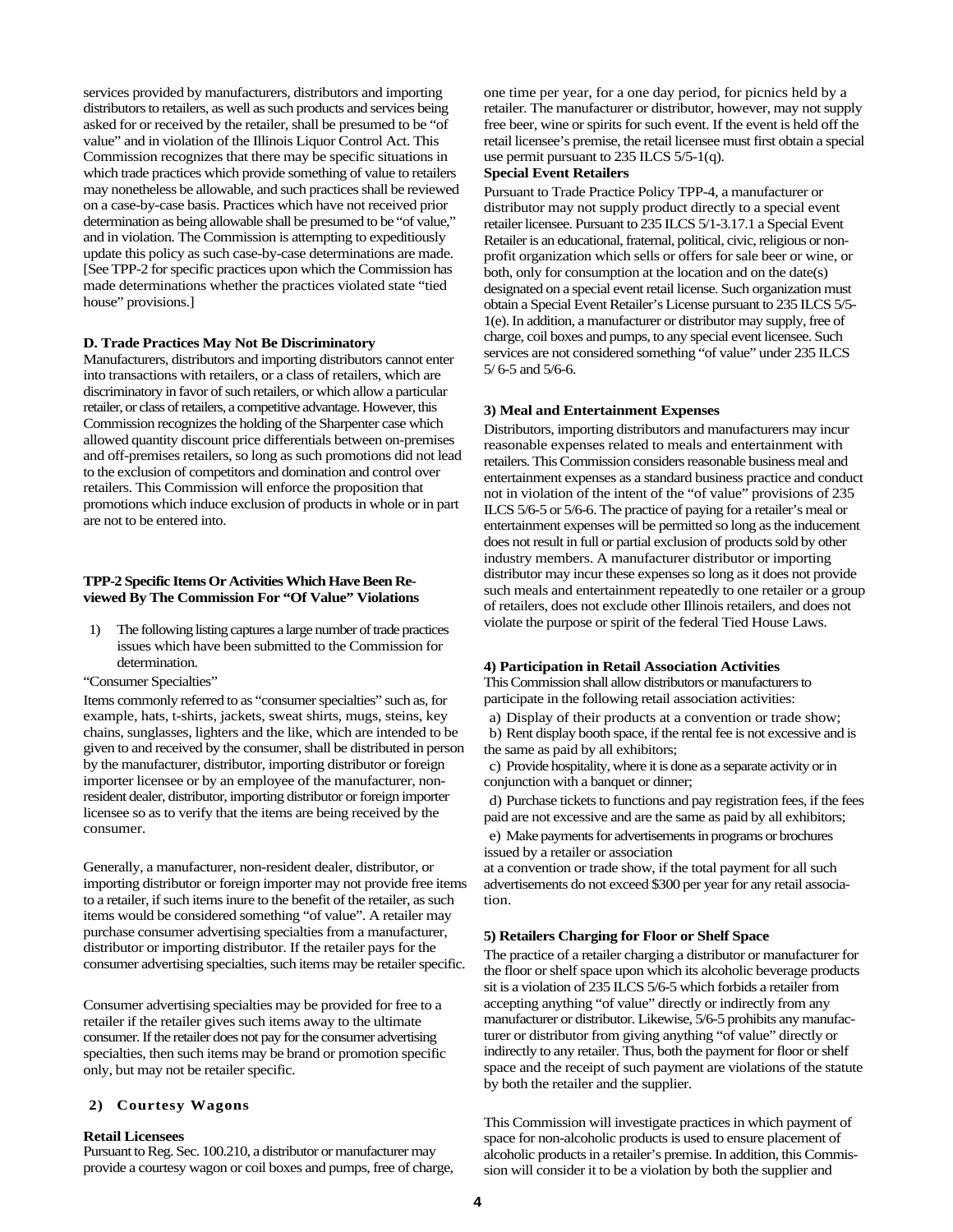retailer if a third-party promotion company is used to pass payment for prominent floor or shelf space from the supplier to the retailer. This Commission believes that an allowance for payment for floor and shelf space would result in" bidding wars" between suppliers, thereby resulting in the discriminatory exclusion of brands in retailer outlets.

# **6) Assisting in Pricing and Providing Products To Retailers**

Pursuant to 235 ILCS 5/6-5, manufacturers, distributors and importing distributors may not provide anything "of value" to a retailer, which includes services provided to a retailer. It is a violation for distributors and manufacturers to perform functions which are usually performed by the retailer in the normal operations of its business. Allowing manufacturers, distributors and importing distributors to perform such functions would be equivalent to the distributors or manufacturers performing employee functions for the retailer, and therefore will not be allowed. This Commission will review the such "services" provided to retailers on a case-by-case basis.

Manufacturers, distributors and importing distributors shall not affix prices to product on behalf of retailers. This prohibition maintains the historic division between manufacturers, distributors and retailers relative to the determination of prices of alcoholic liquor at the retail level. Additionally, this prohibition will avoid even the appearance of any attempt by manufacturers, distributors and importing distributors to obtain control over the operations of retailers. Pricing of product shall include distributors or manufacturers affixing price stickers directly to product or entering prices into retailer computer systems.

Manufacturers, distributors and importing distributors may however after stocking a shelf affix "shelf tags" which identify the product and price of the product; however, at no time shall a manufacturer, distributor or importing distributor delegate or contract this service to a third party. "Shelf tags" shall be considered advertising materials and are subject to the provisions of Section 6-6 of the Liquor Control Act. Therefore, manufacturer shall not directly or indirectly require the distributor or importing distributor to purchase "shelf tags" or directly or indirectly require the distributor or importing distributor to purchase any advertising materials from the manufacturer or the manufacturer's designated supplier. If the stocking involves movement and a change in the placement of the product on the shelf, the "shelf tags" may be moved to the new position of the product.

## **7) "No Charge" Products**

Recently agents of the Commission have been finding invoices upon retailer premises which appear to be evidence of providing products without payment. These invoice items are usually designated as "N/ C." As you know, Sec. 5/6-5 prohibits manufacturers, distributors and importing distributors from giving and retailers from receiving items "of value" within the meaning of the statute. Rule 100.280 provides that no licensee, shall give away any alcoholic liquor for commercial purposes.

The Commission agents regularly report to the Legal staff marketing practices upon which they observe during regular licensee inspections. Frequently the agents are given the explanation by the retailer and distributor that "this is the way business has always been done," however, Commission agents can only examine whatever documents are available at the retailer's premises when they perform their inspections and base their observations on those documents. If the distributor has advertised price promotions directly to its clients, or the price is based upon oral representations by the distributor's sales personnel, etc., there is no information upon which an agent could come to the conclusion that the "N/C" alcohol represents a product-based price reduction. It is suggested that the confusion created in the minds of our agents is created by bare identifier "N/C" alcohol.

The Commission also understands that distributors usually assign an internal code number to each invoice item reflecting "no charge" merchandise, but such internal coding, without explanation of same to the agent is meaningless. The addition of a legend of "N/C" with a numeric identifier also provides no more information to the agents than does the bare reference to "N/C" alcohol. A legend, such as, for example, "product in lieu of price reduction," or words to that effect, would more properly allow the Commission's agents to prepare reports of their findings after reviewing invoices and other documents, upon which reports the Legal Staff could come to reasoned decisions concerning a particular promotion.

It may turn out that the product is being given "no charge" for a valid reason, i.e. replacement of product broken upon delivery, a product in lieu of a reduction in price, etc.; however, it is incumbent upon the retailer and distributor to advise the agent of the reason for the apparent delivery of product without charge.

#### **8) Retailer Warehousing**

It is the policy of the Commission that a retailer may not warehouse alcohol on unlicensed business premises.

The following statutory provisions have application to the question of whether retailers are permitted to warehouse products.

A. Definitions

## **5/1-3.15. Distributor**

"Distributor" means any person, other than a manufacturer or non-resident dealer licensed under this Act, who is engaged in this State in purchasing, storing, possessing or warehousing any alcoholic liquors for resale or reselling at wholesale, whether within or without this State. (Source: P.A. 83-1254) (from Ch. 43, par. 95.15)

# **5/1-3.17. Retailer**

"Retailer" means a person who sells, or offers for sale, alcoholic liquor for use or consumption and not for resale in any form. (Source: P.A. 82-783) (from Ch. 43, par. 95.17)

## **5/5-1**

(d) A retailer's license shall allow the licensee to sell and offer for sale at retail, only in the premises specified in such license, alcoholic liquor for use or consumption, but not for resale in any form: Provided that any retail license issued to a manufacturer shall only permit such manufacturer to sell beer at retail on the premises actually occupied by such manufacturer.

After January 1, 1995, there shall be 2 classes of licenses issued under a retailers license:

- (1) "retailers on premise consumption license" shall allow the licensee to sell and offer for sale at retail, only on the premises specified in the license, alcoholic liquor for use or consumption on the premises or on and off the premises, but not for resale in any form.
- (2) An "off premise sale license" shall allow the licensee to sell, or offer for sale at retail, alcoholic liquor intended only for off premise consumption and not for resale in any form. Notwithstanding any other provision of this subsection (d), a retail licensee may sell alcoholic liquors to a special event retailer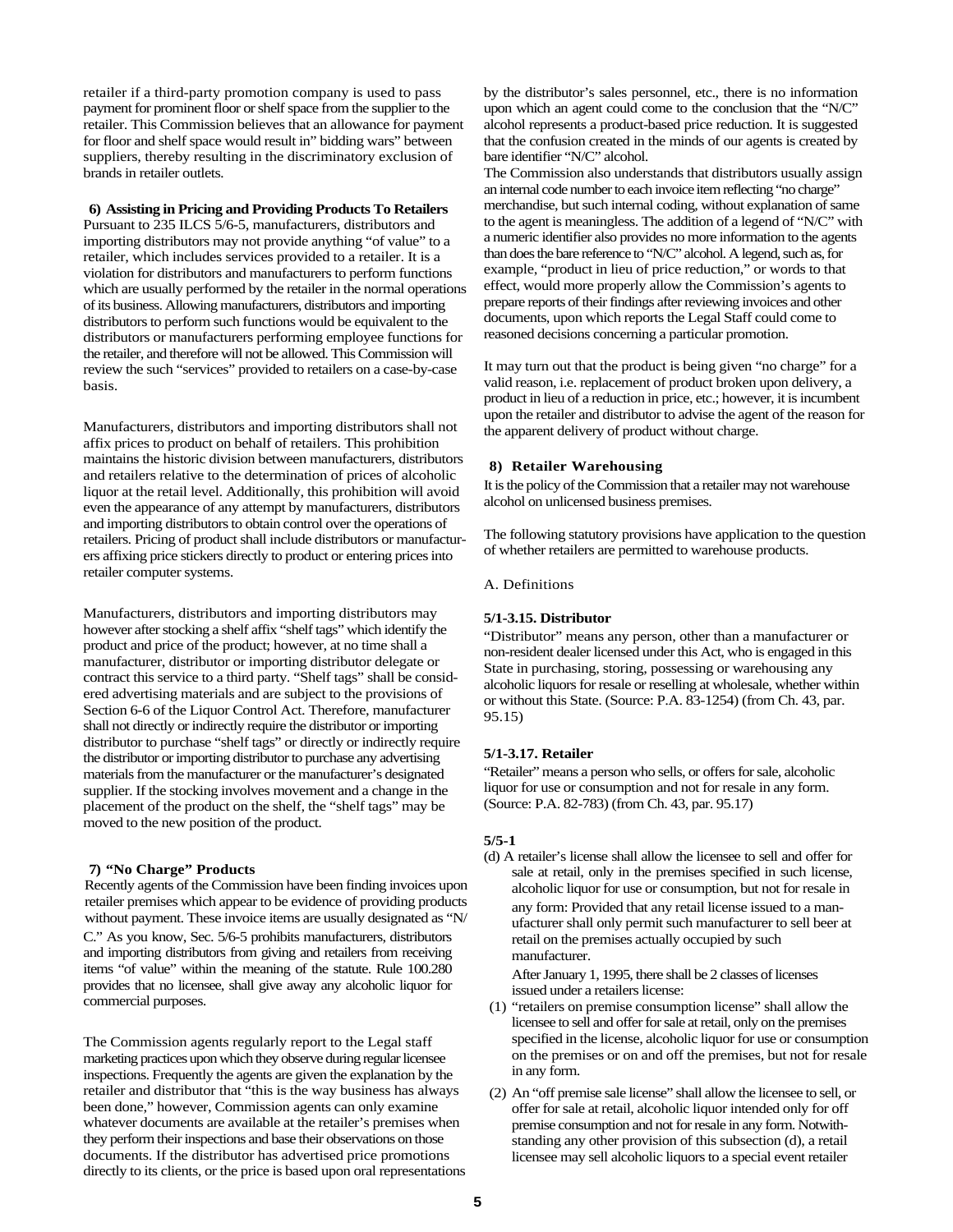licensee for resale to the extent permitted under subsection (e).

# **5/5-1. Licenses issued by Illinois Liquor Control Commission**

(b) A distributor's license shall allow the wholesale purchase and storage of alcoholic liquors and sale of alcoholic liquors to licensees in this State and to persons without the State, as may be permitted by law.

# **5/7A-1.Terms Defined**

For the purposes of this Article:

"Warehouse" means any room, house, structure,building, place, yard or protected enclosure wherein personal property belonging to another is stored for compensation.

"Warehouseman" means any person, firm, partnership, association or corporation owning, controlling, operating, managing or leasing any warehouse within this State. "For compensation" means any direct or indirect charge for storage. (Source: P.A. 82-783) (from Ch. 43, par. 157a)

# **5/7-A6. Violations**

Any person who violates any of the provisions of this Article or any of the rules and regulations of the Department[of Revenue] for the administration and enforcement of the provisions of this Article is guilty of a Class B misdemeanor. In case of a continuing violation each day's continuance thereof shall be a separate and distinct offense. (Source: P.A. 82-783) (from Ch. 43, par. 157f)

# **5/2.1 Scope of Act**

No person shall manufacture, bottle, blend, sell, barter, transport, deliver, furnish or possess any alcoholic liquor for beverage purposes, except as specifically provided in this Act,. . ." The usual reason for warehousing by a retailer isto take advantage of volume discounts at the time of purchasing.

#### 5/2.1 Scope of Act

No person shall manufacture, bottle, blend, sell, barter, transport, deliver, furnish or possess any alcoholic liquor for Beverage purposes, except as specifically provided in this Act.

The contrary position, which is being espoused by the proponents of retailer warehousing, is that since the activity of "warehousing" is not a specifically prohibited activity of a retailer, it is allowed. This argument flies in the face of Sec. 5/2.1 above. This also flies in the face of the concept of returning control over the alcohol trade to the States by the adoption of the 21st Amendment. Since the 18th Amendment essentially made the alcohol business illegal and the  $21<sup>st</sup>$ Amendment by repealing the 18th made the trade legal, and since the States were given the power to control the activity, the statutes which were enacted subsequent thereto, such as the Illinois Liquor Control Act, were making previously illegal activities legitimate.

To say that the enabling statute allows any activity not specifically prohibited does not comport with the "except as specifically provided in this Act,. . ." language. **People v. Select Specialties, Ltd.**, 317 Ill.App.3d 538, 740 N.E.2d 543, 251 Ill.Dec. 462 (4<sup>th</sup>) District, 12/6/00)

The Act provides as follows:

"No person shall manufacture, bottle, blend, sell, barter, transport, deliver, furnish or possess any alcoholic liquor for beverage purposes, except as specially provided in this Act \*\*\*." 235 ILCS 5/2-1 (West 1996).

The cardinal rule in statutory construction is to give effect to legislative intent. **Solich v. George & Anna Portes Cancer**  **Prevention Center of Chicago, Inc.**, 158 Ill. 2d 76, 81, 630 N.E.2d 820, 822 (1994); **Central Illinois Public Service Co. v. Illinois Commerce Comm'n**, 268 Ill. App. 3d 471, 483, 644 N.E.2d 817, 825-26 (1994). The primary guide as to intent is the language of the statute. **Solich**, 158 Ill. 2d at 81, 630 N.E.2d at 822. Words in the statute should be given their popularly understood meaning. **International Bureau of Fraud Control, Ltd. v. Clayton**, 188 Ill. App. 3d 703, 710, 544 N.E.2d 416, 421 (1989), citing **Kozak v. Retirement Board of the Firemen's Annuity & Benefit Fund**, 95 Ill. 2d 211, 215, 447 N.E.2d 394, 396 (1983). Where the statutory language is unclear, a court may look beyond it, but where it is clear the court must give it effect. **Solich**, 158 Ill. 2d at 81, 630 N.E.2d at 822. When the language is unclear, a primary source for construing the statute is the purpose behind the law and the evils the law is designed to remedy. **Solich,** 158 Ill. 2d at 81, 630 N.E.2d at 822. Courts avoid interpretations that would render part of a statute meaningless or void. **Fraud Control**, 188 Ill. App. 3d at 710, 544 N.E.2d at 421, citing **Harris v. Manor Healthcare Corp.,** 111 Ill. 2d 350, 362-63, 489 N.E.2d 1374, 1379 (1986).

The Act is to be liberally construed toward protecting the public health, safety, and welfare and toward promotion of temperance in the consumption of alcohol by careful control and regulation of the manufacture, sale, and distribution of alcoholic liquor. 235 ILCS 5/ 1-2 (West 1996).

A strict or technical construction of any of its provisions detrimental to the public interest should be avoided . **Carrigan v. Liquor Control Comm'n**, 19 Ill. 2d 230, 236, 166 N.E.2d 574, 577-78 (1960). The business of selling liquor is not favored; no inherent right exists to carry it on and it may be entirely prohibited. **Daley v. Berzanskis**, 47 Ill. 2d 395, 398, 269 N.E.2d 716, 718 (1971). If the Act is to have any meaning, it must be interpreted as starting from a point of prohibition. The Act then provides exceptions where persons may conduct certain activities involving alcohol as long as they have a valid liquor license. 235 ILCS 5/2-1, 5-1 (West 1996). "The State argues the Act prohibits what it does not permit. The Act must expressly permit the actions of the defendants in this case or they are in violation of the Act. There is no express permission for their conduct, and we conclude they violated the Act." **People v. Select Specialties, Ltd**., 317 Ill.App.3d 538, 740 N.E.2d 543, 251 Ill. Dec. 462 (4<sup>th</sup> District, 12/6/00)

# **9) "Buckets"**

The practice of distributors "providing" plastic buckets to retailers, which are used in serving multiple bottles of beer to a proper party, in accordance with Sec.  $6-28(c)(6)$  of the Happy Hour law, is governed by the normal "of value" inquiry as well as reference to Sec. 6-6(iv), which provides that items, such as for example, "coasters, trays, napkins, glassware and cups shall not be deemed to be inside signs or advertising materials and may only be sold to retailers." Since these buckets fall within the general category of non-sign, non-advertising materials above, they may only be sold to retailers.

# **10) "Coolers"**

In 1998 a major brewery submitted a request for approval of the giving away of coolers to retailers. The Commission's response was that the proposed activity was a violation of the "of value" provisions of the Liquor Control Act. In 1999 a major trade association requested a position on the same or a very similar activity, and was advised of the existence of the 1998 opinion, which remained in effect until such time as the Commission had revisited the issue and announced a modification of its position.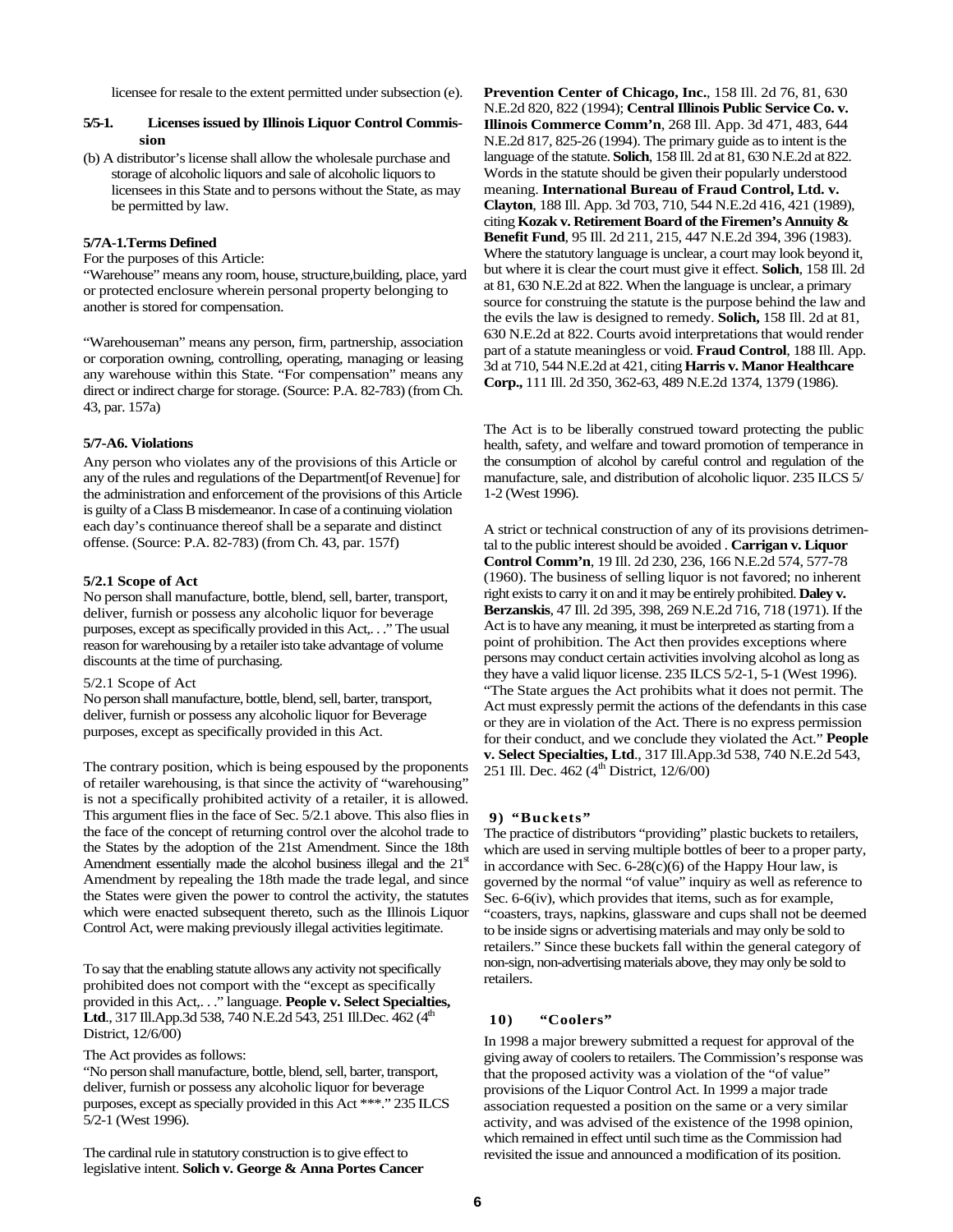The term "utilitarian" has been applied to these coolers. Illinois does not have an expressed position on the "utility" of "signage and advertising materials," but it does expressly state that the providing of "any furnishing, fixture or equipment on the premises of a place of business of another licensee authorized under this Act to sell alcoholic liquor at retail" is prohibited activity.

Since these coolers have the attributes of both signage and a trade fixture (therefore equating them with "utility"), they are something of a hybrid, being neither totally signage nor fixture, but at the same time being both. Since signage and advertising materials may be given or sold to retailers, while fixtures may be neither given nor sold to retailers, the subject of these coolers was viewed with an eye toward allowing the advertising while upholding the prohibition against giving or selling equipment, furnishings and fixtures.

In an attempt to strike a balance between allowable activities and activities absolutely prohibited under 5/6-5 and 5/6-6, the Commission has come to the position that these coolers may be "provided" to retailers, however, they must be sold at fair market value. (The Commission is advised that the average fair market value of these coolers usually ranges from \$70-150.00, however the Commission will be receptive to additional cost information which will be factored into future discussions.)

Again, the Commission notes that once a program of providing coolers is undertaken, the manufacturer, distributor or importing distributor must stand ready to "provide" the items for all retail licensees who want to purchase them.

#### **11) Retailer storage on the licensed premises of wine purchased by a consumer**

The question has been posed whether a retailer of fine wines can store small quantities of wine, which are solely intended for consumption by the purchaser, and family, friends, etc., and not for any possible resale, in a temperature controlled environment, etc., upon the retailer's licensed premises, for a consumer who has purchased the wine but does not have appropriate storage for it at his/her home.

The usual reasons for storing/warehousing by a retailer, i.e., to take advantage of volume discounts at the time of purchasing, such as we saw when the tax increase took effect on July 1, 1999, does not appear to be relevant to this inquiry. The other usual problems which are created by such warehousing, which include possible deliveries to non-licensed premises; possible sales of alcoholic beverages from such non-licensed premises; possible geographic boundary violations; additional work necessary by Commission agents to track such alcohol, also do not appear to be relevant here. Also, the usual inquiry into such transactions from the "of value" perspective does not apply since this transaction does not involve a relationship between the licensed tiers, but rather between the retail licensee and the ultimate consumer.

The statutory sections which apply to retailers, 5/1-3.17 and 5/5- 1(d), and the general "Scope of the Act" section, 5/2-1, have been examined and no prohibition to the approval of this relationship has been found.

It is the Commission's position, which has been pronounced in connection with the concept of distributor warehousing for retailers, that all "of value" activities between the tiers are prohibited unless specifically allowed, or excepted, and the subject inquiry has also been examined from this perspective to see if the requested activities are otherwise prohibited. We find no such prohibition.

There are potential problems which we may see in this transaction,

which involve the concept of consignment sale, which the Commission has found to be an improper transaction between the retailer and consumer, as well as raising possible commercial problems, such as loss or destruction of the property of another during this "bailment" arrangement. The Commission does not have statutory power to inquire into these commercial problems, and expects the parties to the proposed arrangement will adequately deal with them.

#### Therefore, as long as:

(1) the sale of the product is complete before the storage arrangement is undertaken, and capable of objective documentation, which will negate the possibility of a prohibited consignment sale;

(2) the consumer/purchaser has taken legal title to the property;

(3) the product purchased is of a size which would be appropriate for a consumer, such as the two case limitation imposed upon reciprocal shipments of wine under sec. 5/6-29 of the Liquor Control Act, as opposed to a purchase of product which would be appropriate for resale; and

(4) there is a documented payment from the consumer to the retailer for the "storage" fee, pre-paid or at regular intervals, the Commission does not see other prohibitions against the transaction.

**12)** The listing of retail liquor licensees carrying the products of a manufacturer or distributor, importing distributor or foreign importer on the manufacturer's or distributor, importing distributor or foreign importer's website.

The Commission has received requests from certain manufacturers and distributor, importing distributor or foreign importers of alcoholic liquors if the listing of the names and addresses of retail liquor licensees carrying the products of a manufacturer or distributor, importing distributor or foreign importer for sale on the manufacturer's or distributor, importing distributor or foreign importer's website is a violation of the "of value" provisions of the Liquor Control Act of 1934.

Sections 5/6-4, 5/6-5 and 5/6-6 of the Liquor Control Act, the socalled "of value" or "tied house" provisions generally prohibit ownership/licensing relationships, the extension of credit and the providing of various types of advertising materials unless excepted in the said sections.

It is the Commission's considered opinion that the listing of the names and addresses of all retail liquor licensees who carry the products for sale of a manufacturer or distributor, importing distributor or foreign importer may be listed on the manufacturer's and/or distributor, importing distributor or foreign importer's websites, subject to the following conditions:

- The retailer contacts the manufacturer, distributor or importing distributor or foreign importer to have its business information included in the retailer listing.
- 2) The retailer listing shall include only the business name, business address and telephone number. The inclusion of Email or website addresses is prohibited.
- 3) The retailer listing does not provide specific product information, but rather is a general statement that the retailers listed carry the products of the manufacturer or distributor, importing distributor or foreign importer.
- 4) The retailer listing shall include all retail licensees carrying the manufacturer's or distributor, importing distributor or foreign importer's products, which listing may be on a city, town or village basis, or zip codes, or by any system which assures that all retailers are listed.
- 5) The listing shall include no retailer information other than referenced in these subsections, and "sales" or "product promotions" or the like are strictly prohibited.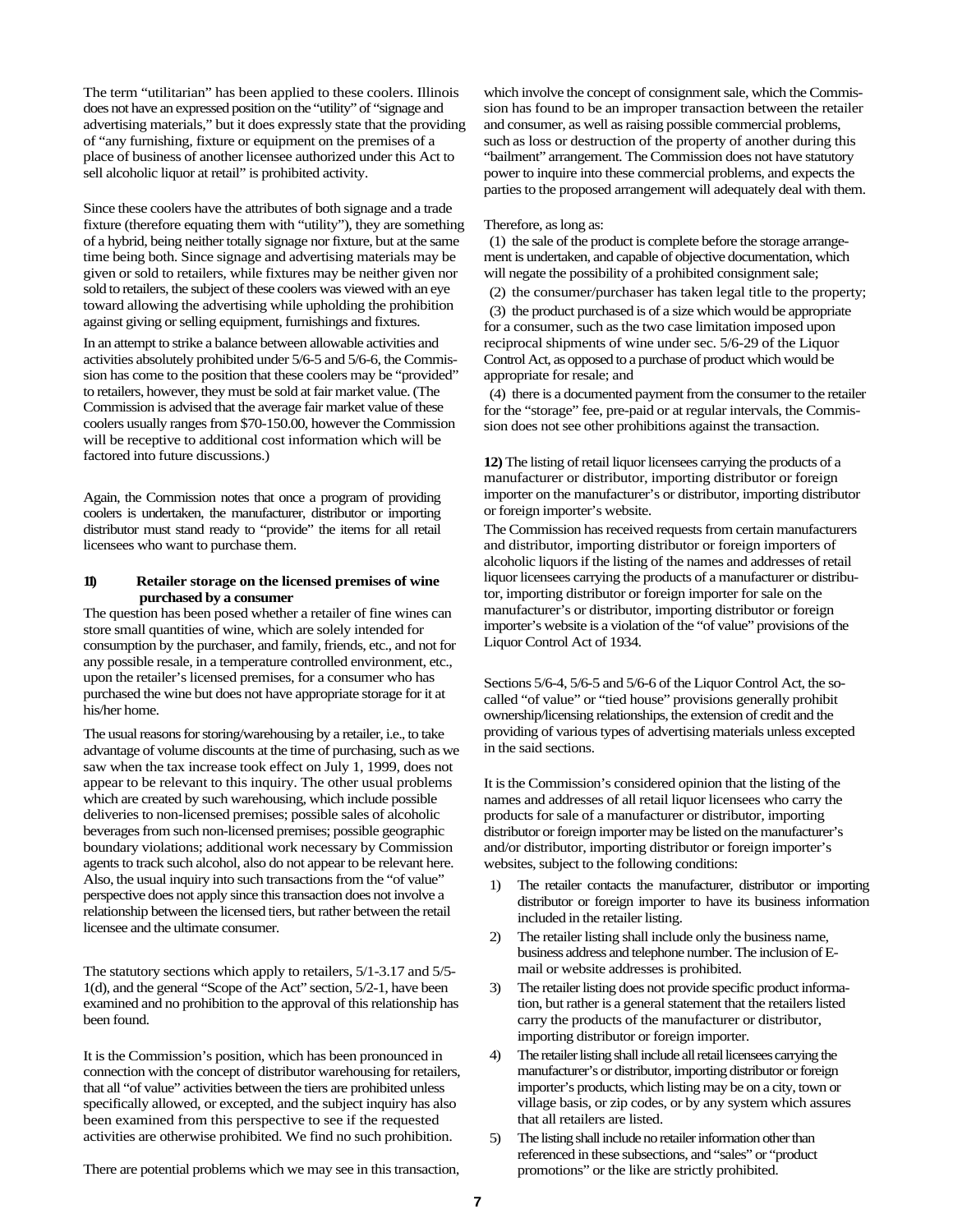- 6) The inclusion of any and all retailers on the manufacturer's or distributor, importing distributor or foreign importer's website shall be at no direct or indirect cost to the retailer.
- 7) The manufacturer's or distributor, importing distributor or foreign importer's website may provide a "link" to a website of any retail licensee, provided such linking is made available to all retailers requesting it.

The Commission publishes this opinion with the express understanding that the purpose of such retailer listings is to provide truthful, accurate and up-to-date information to the ultimate consumer concerning the availability of alcoholic beverages.

# **13) "EOM", "EOY" etc. credits or rebates**

Suppliers are paying EOM ("end of month") EOY ("end of year") or other variously identified credits ("rebates") for purchases at or in excess of agreed upon quantities. Is this an "of value" violation?

Traditionally, the Commission has not involved itself in the pricing of alcoholic beverages, nor has it unduly involved itself in the commercial relationships between manufacturers, distributors and importing distributors, and retailers, other that specifically provided for in Sec. 5/6-5. The use of product credits, such as end of month, quarter, year, etc., credits is viewed as an adjustment of the purchase price based upon volume purchasing, rather than a prohibited "of value" payment. So, the general treatment of such payments is that they are allowable, if broadly offered to similarly situated retailers.

Does the payment of the credit, which would otherwise be allowable, directly to the home office of a chain retailer cause this practice to become a violation? Since the multiple outlets of the chain retailer are all owned by the same corporation, there is a unity of owner and licensees, so payments to the corporation or the individual retail outlet has the same legal effect.

It is the opinion of the Legal Division that this practice is not a violation of Sec. 5/6-5.

# **14) Carbon Dioxide Filters**

A Manufacturer, Importing Distributor, or Distributor may sell, supply, furnish, give or pay for, or otherwise provide to and install for a licensee authorized to sell alcoholic beverages at retail, carbon dioxide filters provided that the following applies:

- 1. The cost to the manufacturer importing distributor or distributor for such filters, including labor and installation costs, does not exceed Fifty Dollars (\$50.00).
- 2. The filters are installed in such a manner that it protects and cleans the  $CO<sub>2</sub>$  supply for all the draft beer in the retailer's delivery system and not just the products carried by the manufacturer, importing distributor or distributor supplying the filter.
- 3. The filters must be made available to all retailers that sell draft beer.
- 4. The manufacturer, importing distributor, or distributor may not limit the availability of the filter to only the retailers that carry the brands of the supplying manufacturer, importing distributor or distributor.

It is the determination of the Commission that  $CO<sub>2</sub>$  filters may provide consumer protection and aid in providing a safe and healthy product delivered to consumers. Therefore, the Commission has determined that providing such items under the above standards,

would not constitute a "thing of value" or otherwise be prohibited within the meaning of Section 5/6-4. 5/6-5 o5 (or) [sic] 5/6-6, of the Illinois Liquor Control Act (235 ILCS 5/1 et seq.) This Trade Practice Policy shall expire and be repealed on October 1, 2006 unless readopted by the Illinois Liquor Control Commission.

# **TPP-3 Manufacturer, Distributor And Importing Distributor Sponsorship Of Events At**

# **Retail Premises**

#### **I. Purpose**

To set the policy of the Illinois Liquor Control Commission (ILCC) and establish the procedures whereby manufacturers, distributors and importing distributors may sponsor events at retail premises.

# **II. Policy**

It is the policy of this Commission that manufacturers, non-resident dealers, distributors, and importing distributors or foreign importers may sponsor events at licensed retail premises under the following terms and conditions.

#### **III. Background**

Sections 5/6-4, 5/6-5 and 5/6-6 of the Illinois Liquor Control Act (235 ILCS 5/6-4, 5/6-5 & 5/6-6) deal with things "of value" in dealings between manufacturers, non-resident dealers, distributors , and importing distributors, or foreign importers and retailers. This Commission's Trade Practices concerning things "Of Value" (TPP-1) is incorporated herein by reference.

#### **Section 100.330,** titled "Advertising," provides:

1. Pursuant to Sections 6-4, 6-5, and 6-5 of the Act (235 ILCS 5/6-4, 6-5, and 6-6), no retail licensee or entity having more than a 5% interest in a retail licensee shall have any, direct or indirect, interest in or control of any advertising or promotional company which receives funds, directly or indirectly from, or for the account of, any manufacturer, non-resident dealer, broker, distributor, importing distributor or foreign importer of alcoholic beverages; nor shall any manufacturer, non-resident dealer, broker, distributor, importing distributor or foreign importer make any payment, direct or indirect, to any retailer or any other entity which provides advertising, promotional or display services for retailers in consideration of any advertising or promotional efforts of any kind not allowed under the Illinois Liquor Control Act or the rules and regulations of the Commission.

2. Nothing herein shall prohibit any manufacturer, nonresident dealer, distributor, importing distributor, or foreign importer from sponsoring an event at a venue which sole purpose is to host live entertainment, provided that no indirect or direct payment is made to the retailer and that any reference to the retailer in any advertising is incidental to the event itself.

3. Subsections (1) and (2) above do not apply to a person holding a special event retailer's license. (Source: Amended at 20 Ill. Reg. 834, effective January 2, 1996)

## **IV. Procedure**

Manufacturers, non-resident dealers, distributors , and importing distributors or foreign importers may sponsor events on behalf the premises of retailers under the following terms and conditions:

A. The manufacturer, non-resident dealers, distributor, or importing distributor or foreign importers must provide all advertising and promotional items costs, without cost, or make payment directly to a third-party promoter (e.g., a nonlicensed entity participating in the creation of the event.)provided any payment made to a third party promoter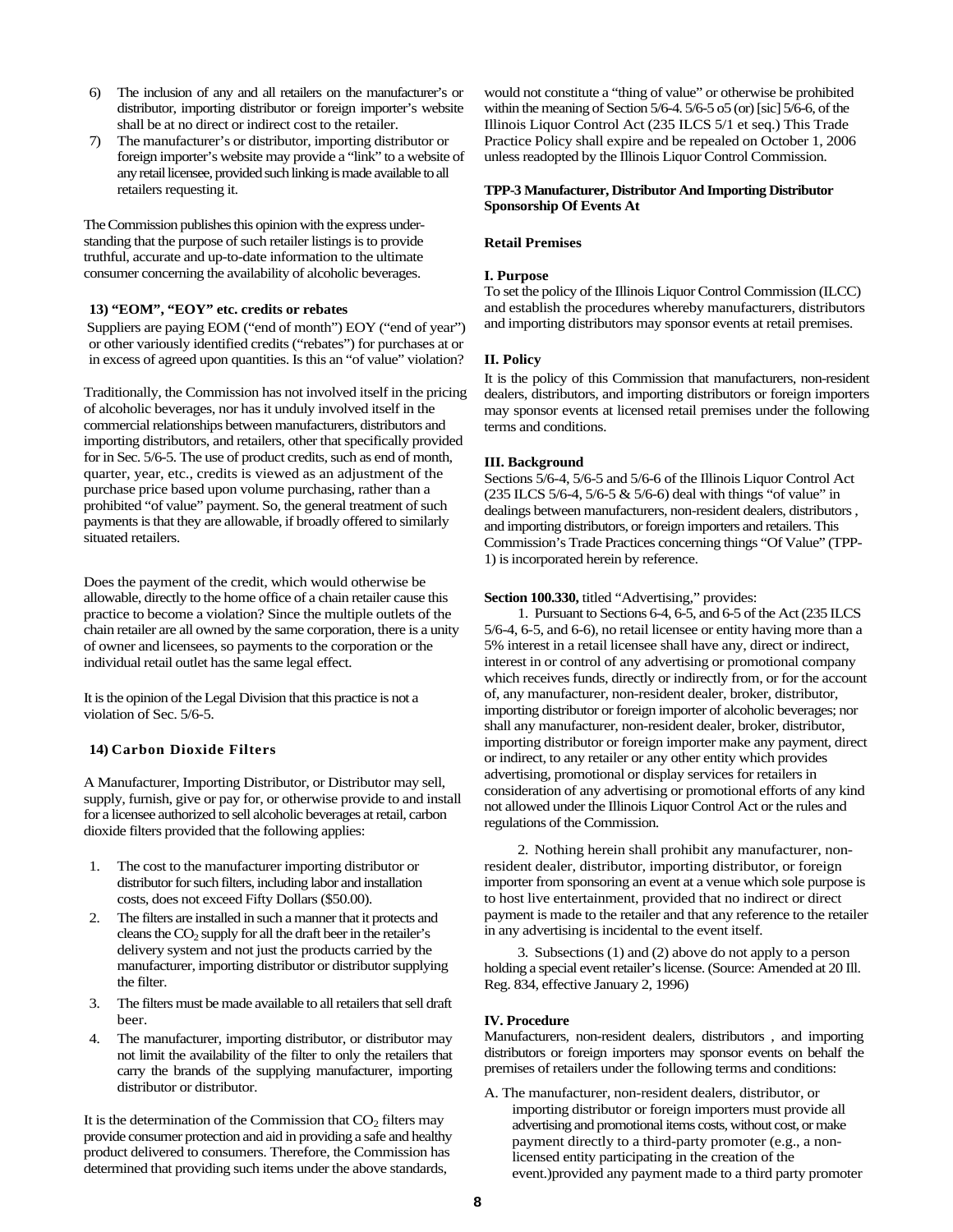shall be solely for advertising and promotional costs. A copy of the signed paid receipt itemizing the advertising and promotional costs shall be maintained by the manufacturer, nonresident dealer, distributor, importing distributor, or foreign importer furnishing such advertising and promotional costs.

- B. Except as limited by Paragraph A above, the manufacturer, non-resident dealer, distributor, or importing distributor, foreign importer or third party promoter shall not give any financial remuneration directly or indirectly to the retailer;
- C. Third-party promoters cannot be affiliated with or under the control of, either directly or indirectly, the retailer, distributor or manufacturer, non-resident dealer, distributor, or importing distributor or foreign importer, in any manner;
- D. The focus of all advertising of the event must give primary emphasis to the event itself, the charitable, philanthropic reason therefore, etc., and therefore any reference to the retailer in any advertising materials must be strictly incidental to the event (e.g., stating the location of the event);
- E. The "sponsoring" retailer may not restrict the availability of any other alcoholic liquor, nor may it exclude or require the sale of any other manufacturer's, non-resident dealer's, or distributor's, importing distributor's or foreign importer's product during the event; and
- F. Manufacturers, non-resident dealers, distributors, and importing distributors or foreign importers must make all reasonable attempts to conduct events only at retail locations which can accommodate such events (e.g. all venues that are geared to concert presentations must be given equal opportunities to host concerts).
- G. Manufacturers, non-resident dealers, distributors and importing distributors or foreign importers may not repeatedly sponsor events for one retailer or group of retailers to the exclusion of all other retailers.
- H. Manufacturers, distributors and importing distributors must, prior to the event, obtain from the third party promoter a signed affidavit containing the information requested in the form set forth hereafter. Such affidavit shall be filed with the Commission prior to the event and a copy retained by the manufacturer, distributor and importing distributor furnishing the advertising and promotional items in accordance with Section 5/6-10 (235 ILCS 5/6-10).

Prior to holding the event, the manufacturer, non-resident dealer, distributor, importing distributor or foreign importer furnishing the advertising or promotional costs or making payment to the Third Party Promoter shall receive from the retailer a sworn statement executed by the Third Party Promoter containing the information in the form provided hereafter. The Commission shall be furnished a copy of the sworn statement by the retailer and the Commission shall receive a copy of the sworn statement at least two (2) business days prior to the event. The retailer may furnish to the Commission a copy of the sworn statement by facsimile, delivery in person the Commission's Office in Chicago or Springfield or by Certified Mail, postage prepaid.

## **V. Third-Party Promotion Company Affidavit Statement**

All retail liquor licensees utilizing the services of a so-called "thirdparty promotion" company, shall file with the Commission, before any services are provided it by the third-party promotion company, an affidavit from the owner of the third-party promotion company and an affidavit from the retailer, in substantially the following formats:

# **STATE OF ILLINOIS LIQUOR CONTROL COMMISSION**

In the Matter of:

Re: Nature of sponsored Event or Services provided by Third-Party Company: Date of event: Retailer: Supplier or Wholesaler: Third-party company:

# **THIRD-PARTY COMPANY AFFIDAVIT [RETAILER LICENSEE FORM]**

- The undersigned, being first duly sworn, on oath deposes and states:
- 1. I am the **example 2** (title/capacity) of the above Retailer licensee, located at
- 2. I have full legal capacity to execute this Affidavit on behalf of the retailer licensee.
- 3. The retailer licensee presently holds Illinois Retailer Liquor License No. \_\_\_\_\_\_\_\_\_\_\_\_, which expires on.
- 4. The retailer has retained the services of the above Third-party company in connection with the above specified sponsored event or services to be conducted on the retailers licensed premises.
- 5. That neither the retailer licensee, nor any officer, director, shareholder, employee or representative of the retail licensee has any interest, direct or indirect, in the third-party company.
- 6. That all funds paid to the third-party company shall represent the fair market value of such services rendered by it to or on behalf of the above supplier or wholesaler.
- 7. That no funds paid to the third-party company for services rendered to or on behalf of the above supplier or wholesaler will be paid to the retailer liquor licensee or any person affiliated with the retailer liquor licensee, including but not limited to payments for merchandising and promotional services, scan-backs, undocumented coupon redemptions, etc.
- 8. Complete the following subparagraphs which are applicable to the specific sponsored event or services:
	- a) The following is a detailed description of the "sponsored event" that will be held at the retailer licensees business premises: The cost of sponsorship shall be: (Dollars), covering the following expenses:
	- b) I hereby represent that the sole purpose of the venue where the event is to be held is to host live entertainment in conformity with Regulation 100.330(b).
	- c) The following is a detailed description of the merchandising and promotional services that will be furnished to or installed on the retailer licensed premises, including the name of the company which retained the third-party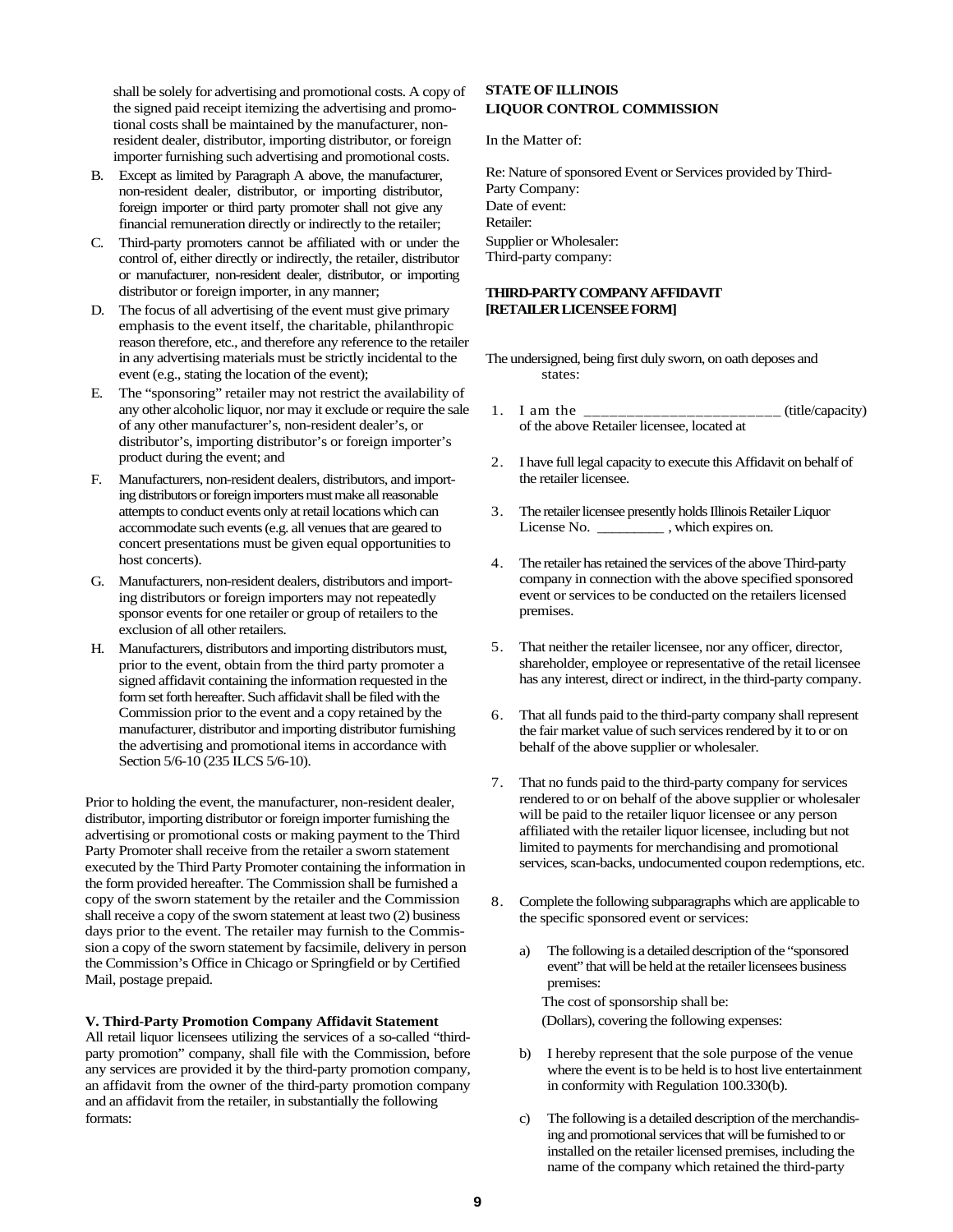company, the cost of each item furnished to the retailer licensee plus the normal and customary cost of labor, erection and installation, and the person to whom the payment shall be made.

)ss.

# Dated: Affiant:

Title

State of Illinois (b) County of (1)

Subscribed and sworn to before me this day of  $.20$ 

#### Notary Public (SEAL)

This completed form shall be filed with the Illinois Liquor Control Commission, 100 West Randolph Street, Suite 5-3 00, Chicago, Illinois 60601; fax 312-814-2241.

#### and:

# **STATE OF ILLINOIS LIQUOR CONTROL COMMISSION**

In the Matter of:

Re: Nature of sponsored Event or Services provided by Third-Party Company:

Date of event: Retailer:

Supplier: or Wholesaler:

Third-party company:

#### THIRD-PARTY COMPANY AFFIDAVIT **THIRD-PARTY COMPANY AFFIDAVIT [THIRD-PARTY COMPANY FORM]** County of )

The undersigned, being first duly sworn, on oath deposes and states:

- 1. I am the \_\_\_\_\_\_\_\_\_\_\_\_\_\_\_\_\_\_\_\_\_\_\_\_\_\_(title or capacity) of (hereafter referred to as A third-party company@).
- 2. I have full legal capacity to execute this Affidavit on behalf of the third-party company.
- 3. The above referenced retailer licensee has retained the services of the third-party company in connection with the above referenced sponsored event or services to be conducted on the retailer=s licensed premises.
- 4. That neither the retailer licensee, nor any officer, director, shareholder, employee or representative of the retail licensee has any interest, direct or indirect, in the third-party company.
- 5. That all funds paid to the third-party company shall represent

the fair market value of such sponsored event or services rendered by it to or on behalf of the above supplier or wholesaler.

- 6. That no funds paid to the third-party company for sponsorship or services rendered to or on behalf of the referenced supplier or wholesaler will be paid to the retailer liquor licensee or any person affiliated with the retailer liquor licensee, including but not limited to payments for merchandising and promotional services, scan-backs, undocumented coupon redemptions, etc.
- 7. Complete the following subparagraphs which are applicable to the specific sponsored event or services:
	- a) The following is a detailed description of the Asponsored event@ that will be held at the retailer licensee=s business premises: The cost of sponsorship shall be: (Dollars), covering the following expenses:

.

- b) I hereby represent that the sole purpose of the venue where the event is to be held is to host live entertainment in conformity with Regulation 100.330(b).
- c) The following is a detailed description of the merchandising and promotional services that will be furnished to or installed on the retailer licensed premises, including the name of the company which retained the third-party company, the cost of each item furnished to the retailer licensee plus the normal and customary cost of labor, erection and installation, and the person to whom the payment shall be made.

Dated: Affiant: Title:

State of Illinois (b)

Subscribed and sworn to before me this day of

, 20

Notary Public (SEAL)

This completed form shall be filed with the Illinois Liquor Control Commission, 100 West Randolph Street, Suite 5-3 00, Chicago, Illinois 60601; fax 312-814-2241.

I. In the event a manufacturer, non-resident dealer, distributor, importing distributor or foreign importer furnishes advertising and promotional costs or makes payment to the Third Party Promoter for such advertising and promotional costs in an amount in excess of \$500.00 for each location, such manufacturer, non-resident dealer, distributor, importing distributor or foreign importer shall secure prior approval from the Commission by identifying the proposed advertising and promotional costs, which total costs cannot exceed \$2,500.00 for each location associated therewith to be furnished to the Third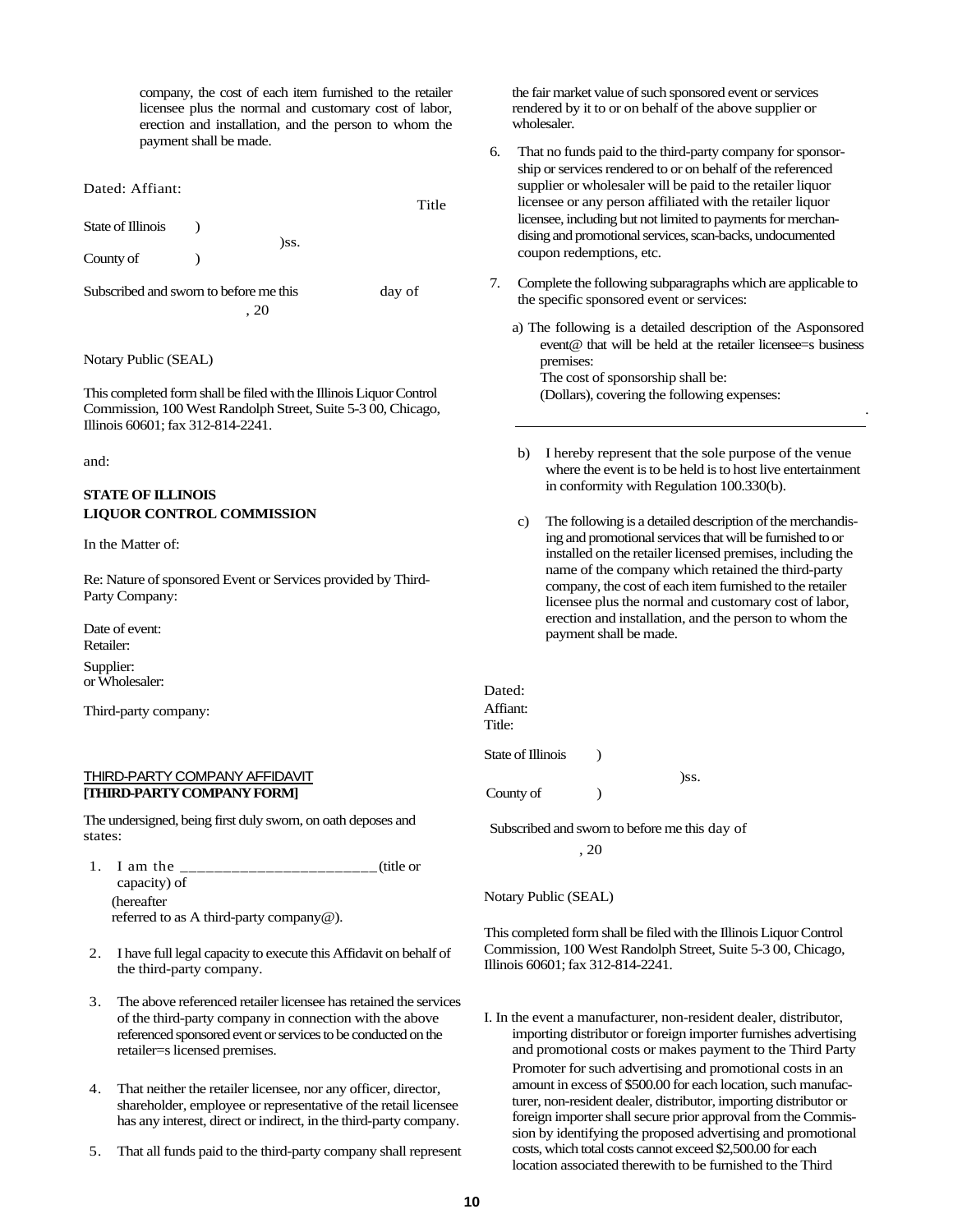Party Promoter, such request to the Commission shall be furnished prior to scheduling the event at the location of the retail premises.

## **VI. Exceptions**

The limitations under Section V above do not apply to units of government holding retailer's liquor licenses; however, such limitation under Paragraph V will apply if the retail license is held in the name of a concessionaire which is not a public body.

# **TPP-4 DONATIONS OF PRODUCTS AND SERVICES TO ORGANIZATIONS**

#### **I. Purpose**

To set the policy of the Illinois Liquor Control Commission and establish the procedures whereby manufacturers, distributors, importing distributors, and retailers may make donations of cash, alcoholic and non-alcoholic products and services to not-for-profit organizations and Special Event Retailer Licensees.

# **II. Policy**

It is the policy of this Commission that donations of cash, nonalcoholic products and services only may be made by manufacturers, distributors and importing distributors to not-for-profit organizations and Special Event Retailer Licensees. Donations of alcoholic liquor products from a manufacturer, distributor or importing distributor may not be made for a commercial purpose. Donations of cash, alcoholic and non-alcoholic products, and services may be made by a retailer to not-for-profit organizations and Special Event Retailer Licensees. The proof of a donation not being made for a commercial purpose is on the manufacturer, distributor or importing distributor.

# **III. Background, Statute, Regulations**

235 ILCS 5/6-5 generally states that no retail liquor licensee may accept, receive or borrow money, or anything else of value, or accept or receive credit of greater than 30 days (for wine and spirits), directly or indirectly, from any manufacturer, distributor or importing distributor. Likewise, no manufacturer, distributor or importing distributor may give or lend money or anything of value, or extend credit for greater than 30 days (for wine and spirits), directly or indirectly to any retail liquor licensee.

235 ILCS 5/6-6 provides that no manufacturer, distributor or importing distributor shall, directly or indirectly: (a) sell, supply, furnish, give, pay for, or loan or lease any furnishing, fixture or equipment to a retail liquor licensee; (b) pay for or advance, furnish, lend or give money to a licensee for payment of a license; (c) purchase or become owner of a note, mortgage, or other indebtedness of a retail licensee; (d) be interested in the ownership, conduct, or operation of a retail licensee; (e) be interested as the owner of a premises upon which a retail licensee is operating.

Section 5/6-6 further generally allows manufacturers, distributors or importing distributors to supply retailers with one outside permanent and temporary sign, inside signage, and other advertising materials, all as enumerated in the statute, all within designated dollar limits.

Regulation 100.2 10 deals with courtesy wagon and/or coil box and pump limitations upon distributors supplying such items free of charge for picnics of retail liquor licensees. It generally states that the providing of free beer or wine to the retail licensee is not allowed (Subsection (b)). Courtesy wagons and/or coil boxes and pumps may be supplied by distributors for picnics, carnivals or social events that are given by or under the auspices or sponsorship of an

educational, fraternal, political, civic, religious, charitable, or nonprofit organization, i.e., a Special Event Retailer Licensee. These regulations differentiate between retail licensees receiving Special Use Permits and the Special Event Retailer Licensee. Under Subsection (b), Special Use Permit licensees may receive donations of products only one time a year, while under Subsection (c) Special Event Retailer Licensees may receive donations of products at any time.

Regulation 100.280 provides that (a) no individual, partnership or corporation shall give away any alcoholic liquor for commercial purposes or in conjunction with the sale of non-alcoholic products or to promote the sale of non-alcoholic products; (b) no licensee shall give or offer to give away alcoholic liquor in connection with the sale of non-alcoholic products or to promote the sale of nonalcoholic products; and (c) no individual, partnership, corporation, or licensee shall advertise or promote in any way, whether on or off premises, either of the practices under Subsection (a) or (b). The regulation further delineates the "giving away of alcohol" to be impermissible if done for "commercial purposes" or in connection with the "sale of non-alcoholic products or to promote the sale of non-alcoholic products."

The Special Event Retailer's License (Not-for-Profit), as defined in Section 5/5-1(e), allows such licensee to sell and offer for sale, at retail, alcoholic liquors for use or consumption, but not for resale in any form and only at the location and on the specific dates designated for the special event in the license. This Commission has taken the view that such a license is "special" since (a) the profits of such licensee inure to the benefit of a charitable, fraternal, etc., organization; and (b) the license is limited to a short term. This Commission believes that contributions to such organizations, made with a clear charitable or donative purpose, are in the best interest of the alcoholic liquor industry.

When Regulations 100.2 10 and 100.280 are read together, it is this Commission's position that the giving away of alcoholic product by a manufacturer, distributor or importing distributor may not be done for a commercial purpose or in connection with the sale of nonalcoholic products or to promote the sale of non-alcoholic products.

#### **IV. Procedures**

**A. Manufacturers, Distributors and Importing Distributors**  Manufacturers, distributors and importing distributors may make contributions of cash, non-alcoholic product, services, equipment or signs to a not-for-profit organization, as defined in the Illinois Liquor Control Act, and a Special Event Retailer Licensee subject to the following:

- (1) Alcoholic products may not be given for a commercial purpose or in connection with the sale of non-alcoholic products or to promote the sale of non-alcoholic products.
- (2) The Special Event Retailer must be allowed to sell other brands at its discretion. Although exclusivity agreements are generally considered to be a violation of the non-discrimination provisions of Trade Practice Policy 1, in order to allow Special Event Retailer Licensees to take advantage of potential contribution opportunities, this Commission shall allow Special Event Retailer Licensees to enter into exclusivity agreements which include the receipt of non-alcoholic product, services or cash from manufacturers, distributors or importing distributors.
- (3) Signage dollar limitations contained in Section 5/6-6 do not apply to signs donated to a Special Event Retailer Licensee.

#### **B. Retailers**

Retail licensees may make donations of cash, alcoholic and nonalcoholic product and services to not-for-profit organizations and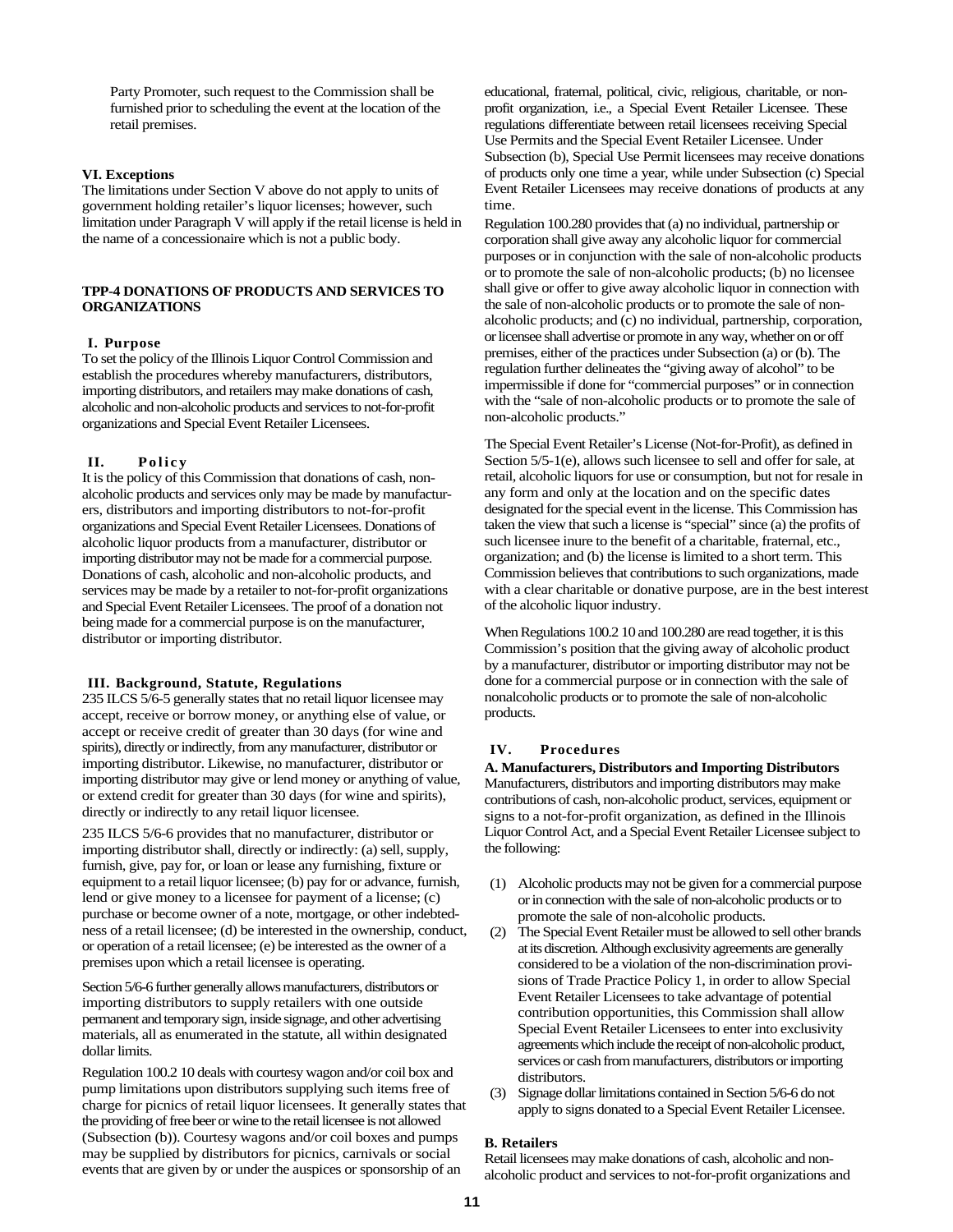# **TPP-5 Retailer Payments To Manufacturers, Importing Distributors And Distributors**

# **I. Purpose**

It is the purpose of this Policy to make the industry aware of the permissible methods of payment for alcoholic liquor between retailers and manufacturers, distributors and importing distributors.

# **II. Policy**

It is the policy of the State of Illinois to allow manufacturers, distributors and importing distributors to extend credit for no more than 30 days to retailers for the purchase of wine and spirits; to allow for various payment methods which are considered cash equivalents; and to allow for finance and banking charges which are standard in the course of business if such charges are properly disclosed to retailers.

# **III. Background, Statute, Regulation**

235 ILCS 5/6-5 provides in relevant part that a retail liquor licensee shall not accept or receive credit (other than merchandising credit in the ordinary course of business for a period not to exceed 30 days) directly or indirectly from any manufacturer, importing distributor or distributor of alcoholic liquor, and any manufacturer, distributor or importing distributor may not loan or extend credit (except such merchandising credit) directly or

indirectly to any retail liquor licensee. Retail liquor licensees delinquent beyond the 30 day period specified in the Section shall not solicit, accept or receive credit, purchase or acquire alcoholic liquors, directly or indirectly from any other licensee, and no manufacturer, distributor or importing distributor shall knowingly grant or extend credit, sell, furnish or supply alcoholic liquors to any such delinquent retail liquor licensee. The Section also provides that the purchase price of all beer sold to a retail liquor licensee shall be paid by the retail liquor licensee in "cash" on or before delivery of the beer.

The 30 day merchandising credit period allowed by Section 5/6-5 commences the day immediately following the date of invoice and includes all successive days including Sundays and holidays to and including the 30th successive day (Regulation 100.90(b)). Note that the question of whether the invoice date or the actual date of delivery of the product is not addressed in the statute or rule. It is the opinion of the Commission that the date for computation of the credit period will be based upon the date of the invoice if that date and delivery are the same, and on the delivery date of the invoice is dated before the date of delivery.

Section 5/6-5 further provides that every manufacturer, importing distributor and distributor shall submit to this Commission, by Thursday of each week, a verified written list of the names and addresses of each retail liquor licensee purchasing spirits or wine from such entity which, on the first business day of that calendar week, was delinquent beyond the permissible merchandising credit period of 30 days. A verified written statement that no such retail liquor licensee was then delinquent beyond such permissible merchandising credit period should also be filed. Such entities shall also submit to the State Commission a verified written list of the names and respective addresses of each previously reported delinquent retail liquor licensee which has cured such delinquency by payment, not later than the second full business day following the day such delinquency was cured.

Such written reports shall be posted by the Commission in each of

its offices, available for public inspection, not later than the day following receipt, and such reports constitute notice to every manufacturer, importing distributor and distributor of the information contained therein. Actual notice to such entities of the information contained in the posted reports, shall also constitute notice of the information.

In addition to other methods allowed by law, payment by check during the period for which merchandising credit may be extended shall be considered payment. All checks received in payment for alcoholic liquor shall be promptly deposited for collection (Regulation 100.90(c)). A post-dated check or a check dishonored on presentation for payment is not deemed to be payment.

Regulation 100.90 further states in relevant part that:

- (e) where a bona fide dispute exists between the retailer and the wholesaler as to the fact of payment of a given sale, the sale itself shall not be sufficient grounds for considering the retailer delinquent;
- (f) where a retailer pays a salesman, or other agent of the wholesaler, such payment is effective upon receipt of the money or check by the salesman or agent;
- (g) even though a retailer is delinquent and not able to purchase any alcoholic liquors for cash, or otherwise, the retailer may purchase beer for cash;
- (h) payment from a delinquent retailer after the first business day of the week and before a verified written statement of delinquency has been submitted entitles the manufacturer, importing distributor or distributor submitting to delete that retailer's name from the list;
- (i) determinations of delinquency shall be made by the Chairman, Executive Director or any individual authorized by them on the basis of the verified report of delinquency and any affidavits or counter-affidavits submitted, and any licensee objecting to the determination may make a written request for a hearing at the next regularly scheduled meeting of the Commission; and
- (j) a copy of any verified written list of delinquencies shall be simultaneously forwarded to the licensees listed therein by the manufacturer, importing distributor or distributor submitting such list.

Regulation 100.240 deals with transactions involving the use of checks and their equivalent and specifically prohibits the selling or furnishing of alcoholic liquor at retail to any person on credit or on a passbook, or order on a store, or in exchange for any goods, wares or merchandise, or in payment for any services rendered. But the use of money orders, traveler's checks, drafts or checks or the equivalent of any of them not be considered the extension of credit so long as same are not postdated, and promptly deposited and collected in due course. "funds, provided the transfer is initiated by an irrevocable payment order on or before delivery of the alcoholic liquor.

# **IV. Procedures**

# **A.Extension Of Credit**

Distributors may extend credit to retailers for the purchase of alcoholic liquors for a period of time not to exceed 30 days, except that payment for beer purchases by the retailer be made in cash or its equivalent, on or before the delivery of the beer.

## **B. Methods Of Payment**

A retailer has not been discharged from its obligation to the distributor until the distributor has been paid in cash or its equivalent. The following are considered as cash equivalents:

(1) Checks, including money orders, traveler's checks, drafts,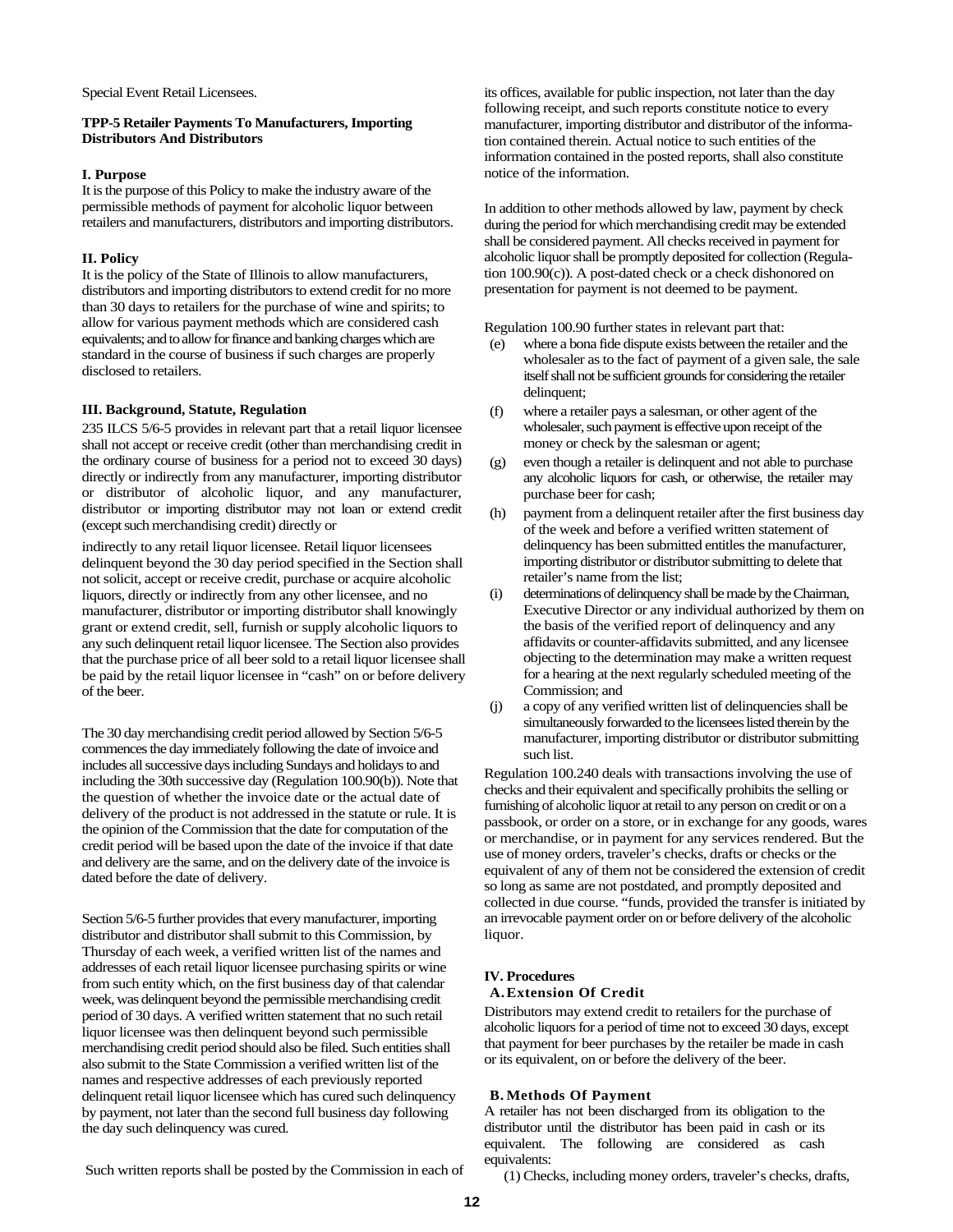certified checks, cashier's checks or teller's checks so long as they are not post-dated, and if honored by the retailer's bank in the ordinary course of business. The distributor's obligation is to promptly deposit checks for collection.

(2)Electronic fund transfers provided the transfer of funds is initiated by an irrevocable payment order on or before delivery of the alcoholic liquor. In computing the 30-day period, if the funds are withdrawn from the retailer's account on the  $30<sup>th</sup>$  day, the fact that the funds are not deposited into the distributor's account until the  $31<sup>st</sup>$  day is immaterial.

(3)Credit cards may be used to purchase wine and spirit products. Any widely recognized credit card, including but not limited to Visa, MasterCard, American Express, Discovery and Diners Club, may be utilized. [Sec. 5/6-19, Sales on Credit – Exceptions as to Clubs and Motels, which controlled credit relationships between retailers and consumers was repealed by P.A. 90-432, eff. 1/1/98*.* The final sentence of Sec. 5/6-19 stated, "(T)hat nothing herein shall be construed to prevent payment by credit card or other credit device for the purchase of liquor in the original package or container for consumption off the premises.]

# **C. Calculation of Payment Period**

The first day of calculation begins with the day after the date of delivery (invoice date) and includes each successive date subsequent, including Sundays and holidays, to the 30 day limit. In the event that the delivery of the product is subsequent to the invoice date, the actual delivery date will be the first day for the purpose of calculation. The date of delinquency shall be the first day after the 30 day period, or the 31st day. Receipt of any cash equivalent by a salesman or other agent of the distributor, is considered as being effective immediately upon receipt. For purchases of wine and spirits, a post-dated check which is cleared prior to the end of the 30 day credit period, including any properly disclosed finance charges, is considered to be a valid payment. Also, an "NSF," void, or stop payment check, for purchases of wine and spirits, which is properly replaced with cash or cash equivalent before the end of the 30 day period, including any properly disclosed finance and bank charges, is considered to be valid payment.

#### **D. Additional Finance and Bank Charges**

Finance charges on credit issued and bank charges for NSF, void, or stop-payment checks are considered to be standard business practices. Distributors may include finance charges, other usual and customary charges in the industry and bank charges provided:

(1) A statement is printed on the original invoice which is delivered to the retailer at the time the merchandise is received indicating such finance and bank charges shall be assessed, with a statement specifying the terms and amounts of charges imposed.

(2) Finance and bank charges must be within prescribed legal limits. Any such finance or bank charges which have been properly disclosed to the retailer are considered to be part of the cost of the merchandise as of the invoice date, and therefore the entire amount, including any finance or bank charges, must be paid before the retailer can be considered to be non-delinquent.

(3) If a distributor engages in the practice of adding a finance or bank charge, such charges must be added to all accounts, and may not be waived for any customer.

(4) All provisions of Section 5/6-5 remain effective whether or not the distributor chooses to impose finance or bank charges. A retailer making payments via electronic transfer of funds may not charge the distributor for the costs of such transfer, nor may a distributor charge the retailer for the distributor's bank charges for electronic transfer. Such transfers are considered to be for the benefit of each, and therefore as other acceptable payment methods are available, each party need not bear the other party's burden of such

transfers.

#### **E. Delinquency List**

Section 5/6-5 of the Illinois Liquor Control Act and Regulation 100.90 provide for the existence and maintenance of the delinquency list. The general parameters of the list are stated above, and the Statute and Regulation should be consulted for additional information.

Although being listed as delinquent is not a violation of the Liquor Control Act, purchasing while delinquent is. For this reason, particular attention will be paid to those licensees who have been delinquent for an extended period of time, and the Commission will conduct investigations into licensees delinquent beyond the 30 days allowable on a case-by-case basis.

# **F. Bona Fide Disputes**

Any party to the transaction may request a dispute be determined to be "bona fide." This Commission shall, on a case-by-case basis, be the determiner of whether the circumstances surrounding a commercial transaction require the retailer be placed on the delinquent list (100.90(i)). This Commission, upon submission of the matter to it, in sufficient time to conduct its investigation before the expiration of the 30-day period, shall look at the facts surrounding the matter, including the retail liquor licensee's oral or written statements, oral or written statements of the distributor, documentation, etc., questioning the payments, or lack thereof. The Commission cautions all parties that an oral submission of a dispute may be a wholly insufficient basis for the Commission to make such a requested determination. Documentation is the suggested method of submission, which may include invoices, affidavits, or other written or tangible items. If the Commission initially determines

that a bona fide dispute does or does not exist, the licensee which continues to maintain the opposite position shall be entitled to a formal hearing, upon written request.

#### **G. "Common Ownership"**

Rule 100.90 (a) states that licenses which are owned in "common ownership" will all be declared delinquent if one such license is declared delinquent. Neither the statute nor rule defines the concept of "common ownership."

The Commission has reviewed the following Illinois statutes which deal with joint or common forms of ownership:

#### 35 ILCS 5/ Illinois Income Tax Act Illinois Compiled Statutes, Revenue, Illinois Income Tax Act

#### ARTICLE 15. DEFINITIONS AND RULES OF INTERPRETA-TION. (35 ILCS 5/1501

Common ownership in the case of corporations is the direct or indirect control or ownership of more than 50% of the outstanding voting stock of the persons carrying on unitary business activity.

## 30 ILCS 168/ Tobacco Product Manufacturers' Escrow Act Illinois Compiled Statutes, Finance, Tobacco Product Manufacturers' Escrow Act

"Affiliate" means a person who directly or indirectly owns or controls, is owned or controlled by, or is under common ownership or control with, another person. Solely for purposes of this definition, the terms "owns", "is owned", and "ownership" mean ownership of an equity interest, or the equivalent thereof, of 10% or more, and the term "person" means an individual, partnership, committee, association, corporation, or any other organization or group of persons.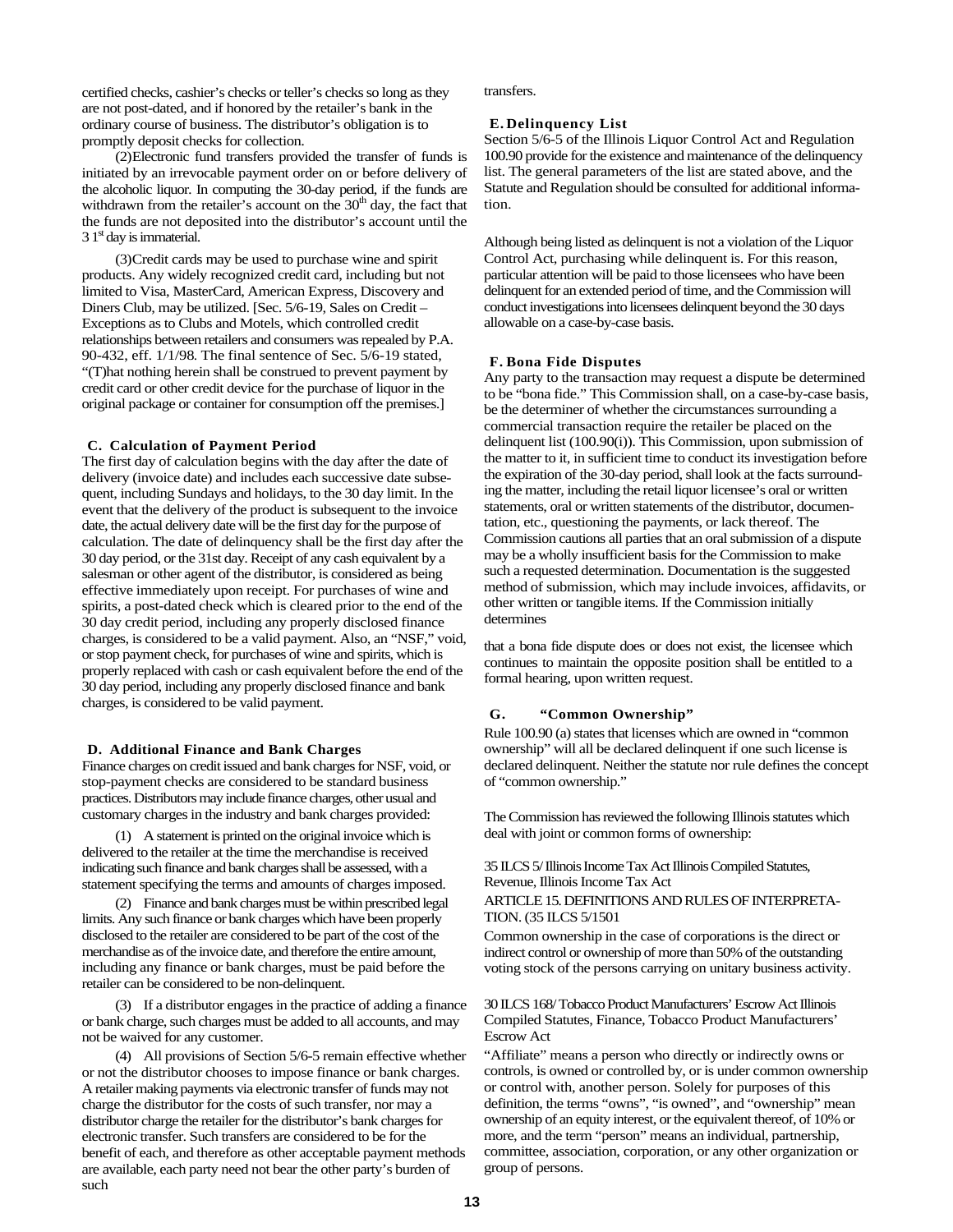625 ILCS 5/ Illinois Vehicle Code Illinois Compiled Statutes, Vehicles, Illinois Vehicle Code

ARTICLE I. DEALERS (625 ILCS 5/5-101) Sec. 5-101.

(b) An application for a motor vehicle financing affiliate's license must be filed with the Secretary of State, duly verified by oath, on a form prescribed by the Secretary of State and shall contain all of the following:

(3) A list of the business organization's officers, directors, members, and shareholders having a 10% or greater ownership interest in the business, providing the residential address for each person listed.

# 765 ILCS 1005/ Joint Tenancy Act Illinois Compiled Statutes, Property, Joint Tenancy Act

Sec. 2.(a) When a deposit in any bank or trust company transacting business in this State has been made or shall hereafter be made in the names of 2 or more persons payable to them when the account is opened or thereafter, the deposit or any part thereof or any interest or dividend thereon may be paid to any one of those persons whether the other or others be living or not, and when an agreement permitting such payment is signed by all those persons at the time the account is opened or thereafter the receipt or acquittance of the person so paid shall be valid and sufficient discharge from all parties to the bank for any payments so made. (b) When shares of stock, bonds or other evidences of indebtedness or of interest are or have been issued or registered by any corporation, association or other entity in the names of 2 or more persons as joint tenants with the right of survivorship, the corporation, association or other entity and their respective transfer agents may, upon the death of any one of the registered owners, transfer those shares of stock, bonds, or other evidences of indebtedness or of interest to or upon the order of the survivor or survivors of the registered owners, without inquiry into the existence, validity or effect of any will or other instrument in writing or the right of the survivor or survivors to receive the property, and without liability to any other person who might claim an interest in or a right to receive all or a portion of the property so transferred.

## (765 ILCS 1005/3)

Sec. 3. Except as otherwise provided in this Act, all joint obligations and covenants shall be taken and held to be joint and several obligations and covenants. (Source: Laws 1919, p. 633.) (765 ILCS 1005/4) Sec. 4. If any person shall assume and exercise exclusive ownership over, or take away, destroy, lessen in value, or otherwise injure or abuse any property held in joint tenancy or tenancy in common , the party aggrieved shall have his civil action for the injury in the same manner as he would have if such joint tenancy or tenancy in common did not exist. (Source: Laws 1935, p. 936.)

The Commission, having considered the foregoing statutory authority, and the ownership threshold established by the Liquor Control Act, concludes that for the purposes of determining whether licenses will be declared delinquent under Sec. 5/6-5 and Rule 100.90, that "common ownership" shall be any ownership interest of "more than 5%" of the total ownership interests in such licenses.

#### **H. Bankruptcy of Retailer**

In the event any bankruptcy proceeding is instituted by or against a retail liquor licensee, the "automatic stay" provision of federal bankruptcy law prohibits a change in the financial circumstance of that licensee. Simply stated, this means that the retailer shall not be reported "delinquent" under Sec. 5/6-5 of the Act; if the retailer has already been reported delinquent, that delinquency shall not be effective. The retailer shall not be required to pay any outstanding bill for alcoholic liquors, and no attempts to collect such a debt are

valid. (See In Re: **William Tell, Inc., Bankrupt.** William Tell Ii, Inc., Appellee, v. State of Illinois Liquor Control Commission, Appellant, United States District Court For The Northern District of Illinois, Eastern Division, *38 B.R. 327; 1983 U.S. Dist. LEXIS 16665; 11 Collier Bankr. Cas. 2d (MB) 235*, May 26, 1983)

In order for the retailer to continue to purchase alcoholic liquors, the following steps are necessary:

- A) Filing of the Bankruptcy petition
- B) Filing of a Motion to Stay the application of Sec. 5/6-5
- C) Entry of an Order by the Bankruptcy Court directing:
	- (1) That the application of Sec. 5/6-5 against the retailer is stayed.
	- (2) That the retailer shall be allowed to purchase alcoholic liquors "for cash."
	- (3) Service of Motion and Order upon the Commission and the Wine and Spirits Distributors of Illinois.

#### **TPP-6 Cooperative Purchasing Agreements**

#### **I.Purpose**

To set the policy of the Illinois Liquor Control Commission and establish the procedures whereby unrelated retail licensees may enter into cooperative purchasing agreements.

#### **II. Policy**

It is the policy of this Commission to allow unrelated retailers to enter into cooperative purchasing agreements.

# **III. Background, Statutes, Regulations**

235 ILCS 5/5-1(b) and 5/5-1(d) define the distributor and retailer licensee. The former is allowed to make wholesale purchase and store alcoholic liquors, and to sell same to licensees, as permitted by law. The latter is allowed to sell and offer for sale at retail, only on the premises specified in the license, alcoholic liquor for use or consumption, but not for resale.

Section 5/6-5 prohibits retailers from accepting or distributors from giving anything "of value." The general treatment of the "tiedhouse" and "of value" cases in Trade Practice Policy 1 is adopted herein. Section 5/6-5 and Regulation 100.90 deal with extending credit to retail licensees.

Section 5/6-8 requires manufacturers, importing distributors or foreign importers to keep accurate records of all alcoholic liquors manufactured, distributed, sold, used, or delivered in the State during each month, showing to whom sold, and shall furnish a copy thereof to this Commission. Regulation 100.130(d) further requires manufacturers, distributors, importing distributors and foreign importers, to keep records giving the name, license number and expiration date, and address of each purchaser of alcoholic liquors and information concerning each purchase, including invoice number, date and sale, amount of sale and date of payment thereof.

Pursuant to Section 5/6-9 manufacturers, non-resident dealers, distributors, importing distributors, or foreign importers owning or controlling trade marks, brands or names of any alcoholic liquor

shall register same with this Commission, including the name of each person to whom such manufacturer, non-resident dealer, distributor, importing distributor, or foreign importer grants the right to sell at wholesale, specifying the trade mark, brand or name of alcoholic liquor to which such right is granted, the geographical area(s) and the period(s) of time for which such right is granted. No person to whom such right is granted shall sell at wholesale outside the geographical area for which such person holds such right, nor sell such alcoholic liquor within such geographical area to a retail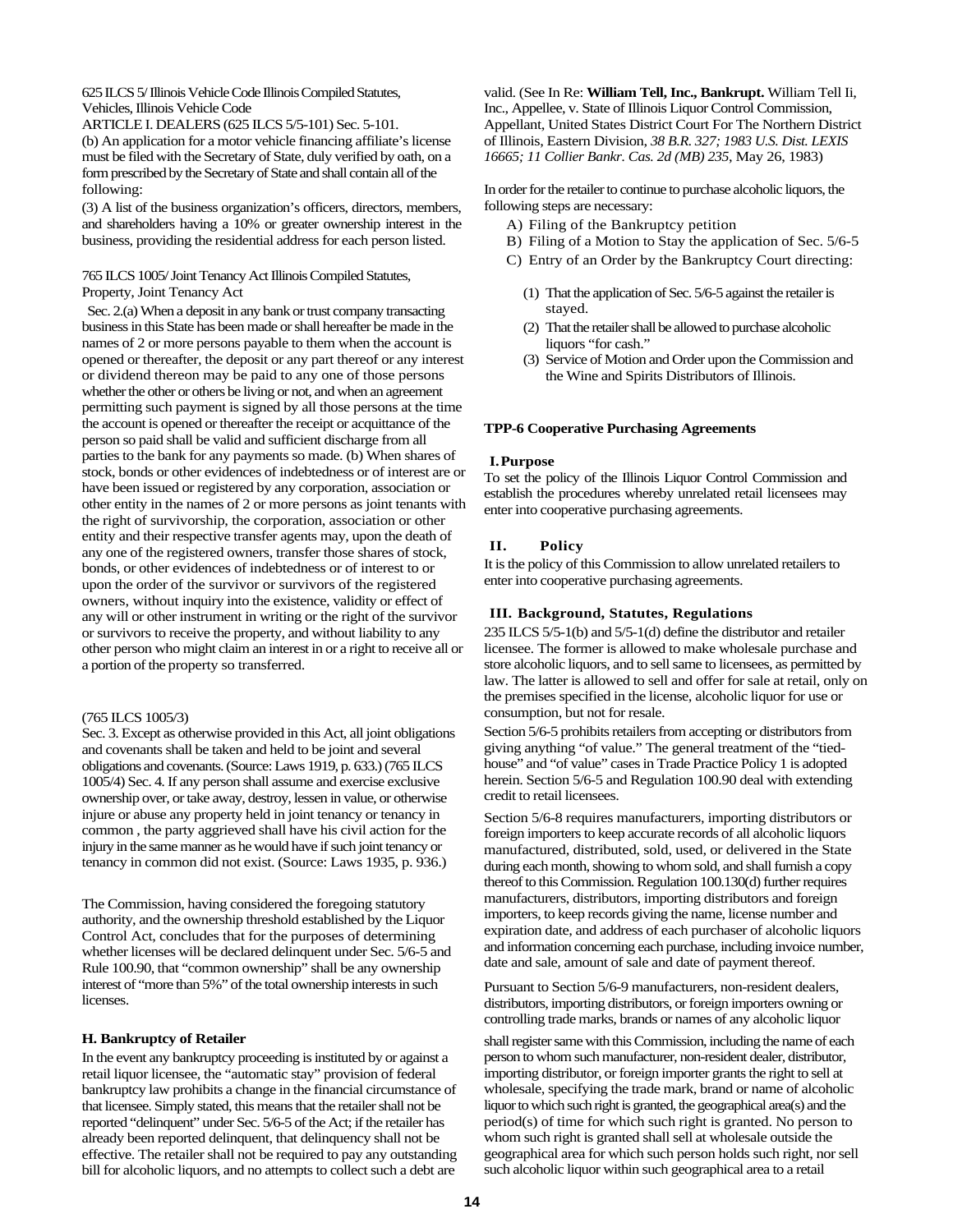licensee, if the premises specified in the retailer's license are located outside the geographical area. No manufacturer, importing distributor, distributor, non-resident dealer, foreign importer shall sell or deliver any alcoholic liquor manufactured or distributed for resale, unless the person to whom such package is sold or delivered is authorized by law to receive such package.

#### See also Regulation 100.60.

Section 5/7A-3 states that it is unlawful for any person to store any alcoholic liquors with or deliver any alcoholic liquors to any warehouseman who has not received a certificate of registration from the Department of Revenue.

Regulation 100.250, regarding transfer of alcohol, states that the holder of a license for the sale of alcoholic liquor at retail on the premises specified in the license, for use or consumption, is restricted to sell from the licensed premises only and is not permitted to sell, purchase or transfer such alcoholic liquor to any other licensed premises.

## **IV. Procedures**

To enter into a cooperative purchasing agreement, retail licensees shall comply with the following guidelines:

- 1. All purchases must be invoiced and delivered to each individual retailer and each individual retailer must pay the distributor for its own merchandise.
- Two or more retail vendors may agree, as evidenced by a memorandum in writing, that one or more of them, or another designated person, shall be the agent or agents of each of them for the purpose of ordering distilled spirits, wines or beer, from wholesalers.
- 3. The agreement shall provide that orders placed by the nominee shall be made in the capacity as agent for each of the parties.
- The agreement shall provide that upon completion of the sale by the wholesaler, title to the merchandise shall vest in each party to the agreement, in accordance with the proportionate share of each in the order.
- 5. The agreement shall be signed and dated by each party to the agreement, including the nominee agent(s).
- New or additional entities may become members of the venture by signing and dating the agreement; however such new or additional party may share in a cooperative order only in respect to orders placed subsequent to becoming a party to the agreement.
- 7. A record of disposition of products by wholesalers and receipts to each member retailer must be maintained.
- 8. All retailers must be located within the distributor's registered geographic territory.
- 9. Physical delivery of the alcoholic liquor purchased by the group must be made to each individual retailer's licensed premises, and not to a central location. Warehousing and transfer of alcoholic liquor are not allowed.
- 10. Although quantity discounts are permitted, a distributor is not required to offer such quantity discounts. However, if such discounts are offered by a distributor, they must be offered across the entire market which the distributor serves. A distributor cannot refuse to offer the same quantity discount to the cooperative group as offered to any individual retailers, unless proof of substantial increased cost of providing such discount (e.g. excess actual delivery costs) can be established by the distributor.
- 11. If the distributor makes sales under the 30 day credit rule, and any member of the cooperative purchasing group should become delinquent, the distributor may continue to make sales to the remaining members of the group as a whole and provide the non-delinquent members with quantity discounts.

# **TPP-7 Point Of Sale Materials - Manufacturer To Distributor**

#### **I.Purpose**

To set the policy of the Illinois Liquor Control Commission and establish the procedures whereby manufacturers may provide point-of-sale advertising and materials to distributors.

# **II. Policy**

It is the policy of this Commission that manufacturers may provide point-of-sale materials to distributors free of charge. Distributors may also purchase point-of-sale materials from manufacturers, but any purchase by a distributor or importing distributor from a manufacturer or a manufacturer's designated supplier shall be voluntary and the manufacturer may not require the distributor or the importing distributor to purchase signs or advertising materials from the manufacturer or the manufacturer's designated supplier.

# **III. Background**

"Point-of-sale" materials include, any signs, advertising materials and consumer advertising specialties.

Section 5/6-5 of the Illinois Liquor Control Act is concerned only with something "of value" being remitted to the retail licensee, therefore it has no application here.

# **IV. Procedure**

It is the policy of this Commission that between manufacturers and distributors:

(a) Free point-of-sale materials may be provided by manufacturers to distributors, without limit on the amounts provided;

(b) Pursuant to Sec. 5/6-6, distributors may purchase inside and outside signs, except permanent outside signs, as well as advertising materials and consumer advertising specialties from manufacturers. Distributors are prohibited from providing retailers with any signs purchased from manufacturers, which is not in compliance with the mandates of Sec. 5/6-6.

(c) Distributor may purchase point-of-sale materials; such purchases shall be voluntary and the manufacturer may not require the distributor or the importing distributor to purchase signs or advertising materials from the manufacturer or the manufacturer's designated supplier; Point-of-sale materials purchased by distributors may be purchased at a value below the cost to manufacturers.

#### **TPP-8 Reserved**

#### **TPP-9 Signage And Other Advertising Materials**

# **I.Purpose**

To set the policy of the Illinois Liquor Control Commission and establish the procedures regarding the nature, content, and displaying of signage and other advertising materials given to retailers by manufacturers, distributors and importing distributors and the usage of such signs and materials by the retailers.

#### **II. Policy**

It is the policy of this Commission to allow both inside and outside signs, permanent and temporary, and other advertising materials to be displayed in and about a retailer's licensed premises; subject to limitations set forth in Sec. 5/6-6 (P.A. 90-655, eff. 7-30-98.).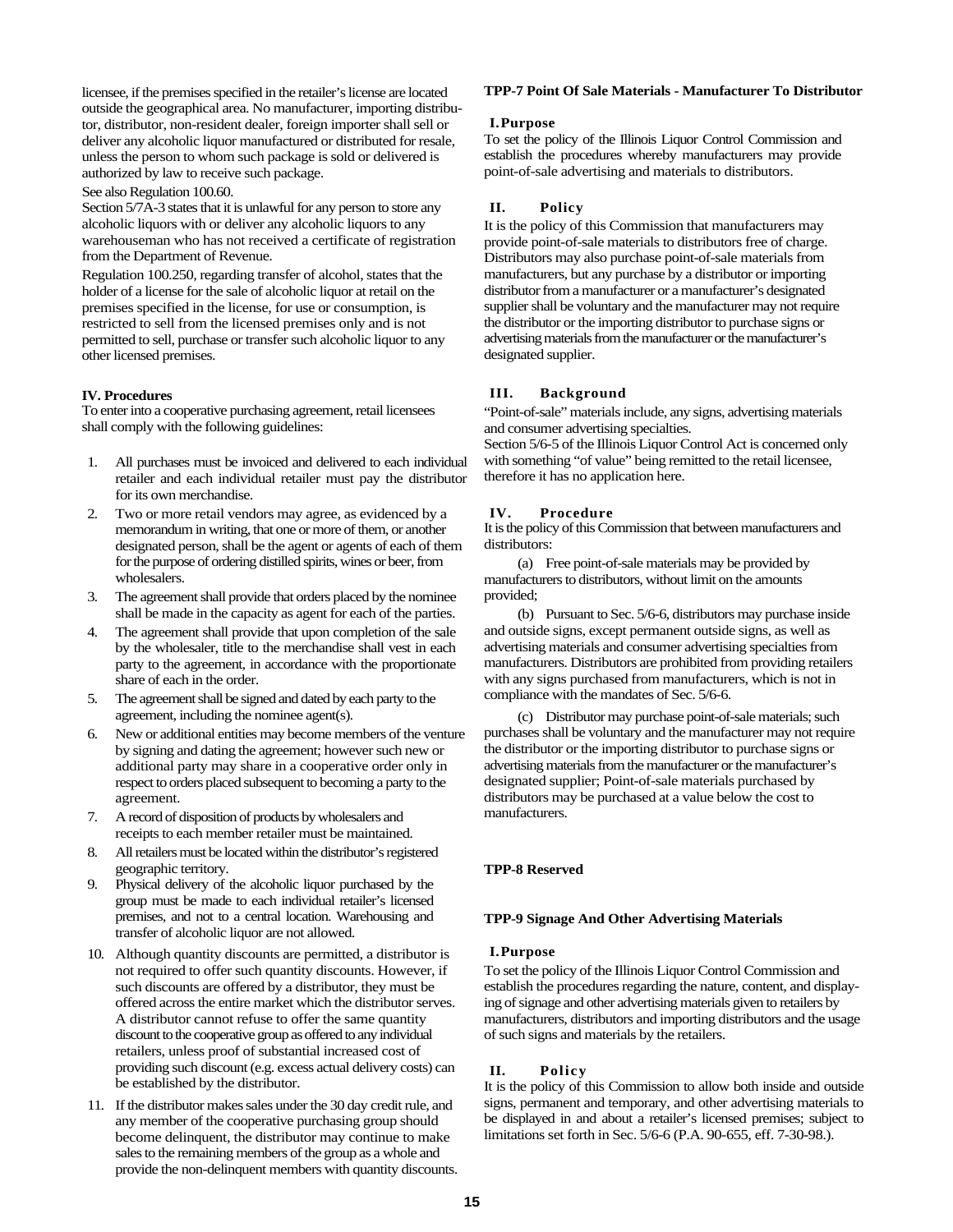#### **III. Statute**

This Commission's Trade Practice Policy TPP-1 on the "Of Value" Standard is incorporated herein by reference. The Statute provides in relevant part that a manufacturer, distributor, or importing distributor may furnish, give, lend or rent and erect, install, repair and maintain to or for any retail licensee, for use at any one time in or about or in connection with a retail establishment on which the products of the manufacturer, distributor or importing distributor are sold, the following signs and inside advertising materials as authorized in subparts (i), (ii), (iii), and (iv):

(i) Permanent outside signs shall be limited to one outside sign, per brand, in place and in use at any one time, costing not more than \$893, exclusive of erection, installation, repair and maintenance costs, and permit fees and shall bear only the manufacturer's name, brand name, trade name, slogans, markings, trademark, or other symbols commonly associated with and generally used in identifying the product including, but not limited to, "cold beer," "on tap," "carry out," and "packaged liquor."

(ii) Temporary outside signs shall be limited to one temporary outside sign per brand. Examples of temporary outside signs are banners, flags, pennants, streamers, and other items of a temporary and non-permanent nature. Each temporary outside sign must include the manufacturer's name, brand name, trade name, slogans, markings, trademark, or other symbol commonly associated with and generally used in identifying the product. Temporary outside signs may also include, for example, the product, price, packaging, date or dates of a promotion and an announcement of a retail licensee's specific sponsored event if the temporary outside sign is intended to promote a product, and provided that the announcement of the retail licensee's event and the product promotion are held simultaneously. However, temporary outside signs may not include names, slogans, markings, or logos that relate to the retailer. Nothing in this subpart (ii) shall prohibit a distributor or importing distributor from bearing the cost of creating or printing a temporary outside sign for the retail licensee's specific sponsored event or from bearing the cost of creating or printing a temporary sign for a retail licensee containing, for example, community goodwill expressions, regional sporting event announcements, or seasonal messages, provided that the primary purpose of the temporary outside sign is to highlight, promote, or advertise the product. In addition, temporary outside signs provided by the manufacturer to the distributor or importing distributor may also include, for example, subject to the limitations of this Section, preprinted community goodwill expressions, sporting event announcements, seasonal messages, and manufacturer promotional announcements. However, a distributor or importing distributor shall not bear the cost of such manufacturer preprinted signs.

(iii)Permanent inside signs, whether visible from the outside or the inside of the premises, include, but are not limited to: alcohol lists and menus that may include names, slogans, markings, or logos that relate to the retailer; neons; illuminated signs; clocks; table lamps; mirrors; tap handles; decalcomanias; window painting; and window trim. All permanent inside signs in place and in use at any one time shall cost in the aggregate not more than \$2000 per manufacturer. A permanent inside sign must include the manufacturer's name, brand name, trade name, slogans, markings, trademark, or other symbol commonly associated with and generally used in identifying the product. However, permanent inside signs may not include names, slogans, markings, or logos that relate to the retailer. For the purpose of this subpart (iii), all permanent inside signs may be displayed in an adjacent courtyard or patio commonly referred to as a "beer garden" that is a part of the retailer's licensed premises.

(iv)Temporary inside signs shall include, but are not limited to, lighted chalk boards, acrylic table tent beverage or hors d'oeuvre list holders, banners, flags, pennants, streamers, and inside advertising materials such as posters, placards, bowling sheets, table tents, inserts for acrylic table tent beverage or hors d'oeuvre list holders, sports schedules, or similar printed or illustrated materials; however, such items, for example, as coasters, trays, napkins, glassware and cups shall not be deemed to be inside signs or advertising materials and may only be sold to retailers. All temporary inside signs and inside advertising materials in place and in use at any one time shall cost in the aggregate not more than \$325 per manufacturer. Nothing in this subpart (iv) prohibits a distributor or importing distributor from paying the cost of printing or creating any temporary inside banner or inserts for acrylic table tent beverage or hors d'oeuvre list holders for a retail licensee, provided that the primary purpose for the banner or insert is to highlight, promote, or advertise the product. For the purpose of this subpart (iv), all temporary inside signs and inside advertising materials may be displayed in an adjacent courtyard or patio commonly referred to as a "beer garden" that is a part of the retailer's licensed premises."

The restrictions contained in the section do not apply to signs, or promotional or advertising materials furnished by manufacturers, distributors or importing distributors to a government owned or operated facility holding a retailer's license, as described in Section 5/6-5, nor to airplane licenses.

## **IV. Procedures**

Retailers are allowed to have one permanent and one temporary sign per product brand displayed on the exterior of the licensed premises. Permanent signs are those made of wood, glass, metal, mirrors, neon, or other materials reasonably considered to be of a substantially permanent nature. Temporary signs include banners, flags, pennants, streamers, and other items of a temporary and nonpermanent nature. Each sign must bear the logo, trademark, etc. of the manufacturer of the brand and be displayed on the exterior of the premises, such as on the building itself, on fences, in parking lots, or upon other structures reasonably considered to be a part of the realty upon which the licensed premises operates.

Signs painted on outside walls are considered exterior signs. Signs attached to the inside of a window but facing toward the outside are considered interior signs. Signs attached to the outside of a window are considered exterior signs. The concept of two signs per brand means that each brand can be represented by only one permanent and one temporary sign, however, there is no limit on how many times the brand name or brand logo can be contained on each sign. A permanently affixed two-sided banner is considered one sign. If a brand is contained on a permanent sign at least once, it can only appear on one other temporary banner, and vice-versa. Multi-logo signs count as one sign per brand for every brand depicted thereon. If such a sign is displayed, no brand name, trade name, etc., on the sign can be contained on any other exterior sign of similar type on the premises. A two sided banner, flag, pennant, poster, or streamer displaying the brand name on both sides is considered one outside temporary sign, A multiple sided or wrap around sign or signs affixed to a pole, fence, or other stationary object displaying the same brand name on both sides shall also be considered one outside temporary sign.

Signage on fences are considered outside signage. Umbrellas in beer gardens and on sidewalk cafes are considered inside signs and subject to the inside sign dollar limitations. Umbrellas in beer gardens do not affect the value limitations or one sign per brand limitations of outside signage.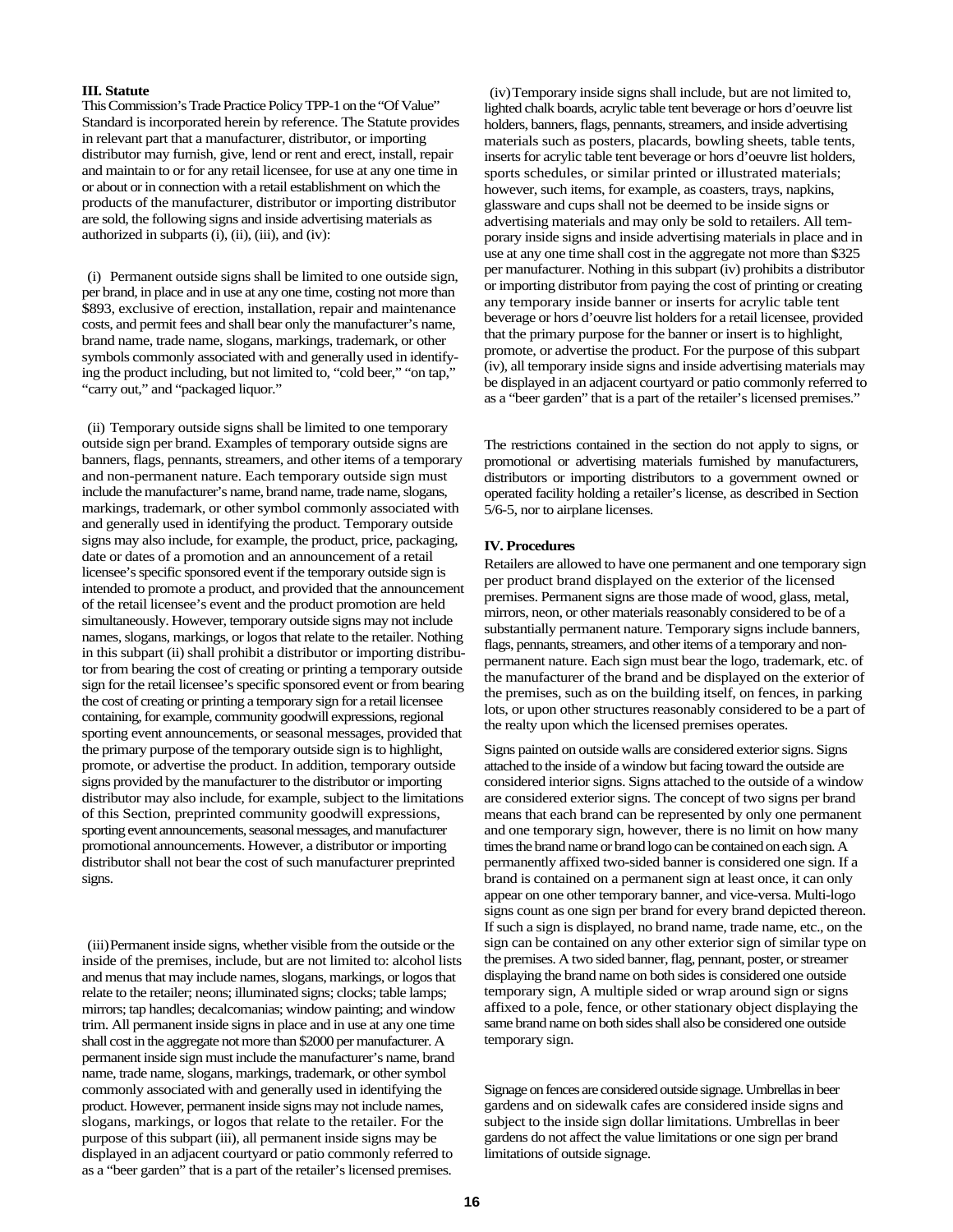Inflatable signs are allowable so long as they comply with the provisions and limitations of Section 5/6-6. Special event licensees may display inflatable signs, and there are no other restrictions on exterior signs displayed by a special event licensee, if the event is not held on a currently licensed retail premises.

If a location has been issued more than one license, it is allowed as many exterior signs per brand as it has accesses from the outside. Conversely, if none of the licensed premises has direct access from the outside, no exterior signs are permitted.

Temporary inside signs shall also include product displays such as display racks, bins, barrels or casts or similar items the primary function of which is to temporarily hold and display alcoholic beverages. All product displays must bear conspicuous and substantial advertising matter containing the brand, name of the manufacturer or manufacturers' logos, permanently inscribed or securely affixed. The cost of such product display shall be includable in the aggregate cost per manufacturer under dollar limitations for temporary inside signs. Temporary inside signs may include names, slogans, markings or logos that relate to the retailer.

## **TPP-10 Signage Dollar Limits**

*(eff. 01-01-03)* 

Pursuant to P.A. 89-529, eff. 7-19-96, the language of Section 5/6-6 was amended to increase the so-called "signage dollar limits" to the levels reported hereafter. These dollar limits are to be adjusted annually by the Commission, using a "cost adjustment factor" to periodically update the dollar limitations prescribed in subparts (i), (iii) and (iv). The Commission establishes the adjusted dollar limitation on an annual basis beginning in January, 1997, and annually every year thereafter. The term "cost adjustment factor" means a percentage equal to the change in the Bureau of Labor Statistics Consumer Price Index or 5%, whichever is greater.

As of January 2004, the following limits apply to the cost of signs and other advertising materials, which manufacturers, distributors and importing distributors provide to retailers:

PERMANENT OUTSIDE SIGNS: \$1,320

| PERMANENT INSIDE SIGNS:          |  |  |  |  | \$2,956 |
|----------------------------------|--|--|--|--|---------|
| TEMPORARY INSIDE SIGNS AND OTHER |  |  |  |  |         |
| ADVERTISING MATERIALS            |  |  |  |  |         |
| \$ 4 8 3                         |  |  |  |  |         |

These figures are exclusive of erection, installation, repair and maintenance costs, permit fees, wherever applicable.

PERMANENT OUTSIDE SIGNS: \$1,197

PERMANENT INSIDE SIGNS: \$2,681

| TEMPORARY INSIDE SIGNS AND OTHER |                     |  |                       |  |  |  |  |  |  |  |
|----------------------------------|---------------------|--|-----------------------|--|--|--|--|--|--|--|
|                                  |                     |  | ADVERTISING MATERIALS |  |  |  |  |  |  |  |
|                                  | $\frac{1}{2}$ 4 3 8 |  |                       |  |  |  |  |  |  |  |

SIGNAGE DOLLAR LIMITS (eff. 01-01-01)

| PERMANENT OUTSIDE SIGNS: | \$1.140 |
|--------------------------|---------|
|                          |         |

| PERMANENT INSIDE SIGNS: | \$2,553 |
|-------------------------|---------|
|                         |         |

TEMPORARY INSIDE SIGNS AND OTHER T E R I A L S \$415

SIGNAGE DOLLAR LIMITS (eff. 01-01-00)

| PERMANENT OUTSIDE SIGNS: | \$1,086 |
|--------------------------|---------|
|                          |         |

PERMANENT INSIDE SIGNS: \$2,431

TEMPORARY INSIDE SIGNS AND OTHER ADVERTISING M A T E R I A L S \$395

SIGNAGE DOLLAR LIMITS (eff. 01-01-99)

| PERMANENT OUTSIDE SIGNS: | \$1,034 |
|--------------------------|---------|
|                          |         |

| PERMANENT INSIDE SIGNS: | \$2,315 |
|-------------------------|---------|
|                         |         |

| TEMPORARY INSIDE SIGNS AND OTHER |  |          |  |                       |  |  |  |  |  |  |  |  |  |
|----------------------------------|--|----------|--|-----------------------|--|--|--|--|--|--|--|--|--|
|                                  |  |          |  | ADVERTISING MATERIALS |  |  |  |  |  |  |  |  |  |
|                                  |  | \$ 3 7 6 |  |                       |  |  |  |  |  |  |  |  |  |

SIGNAGE DOLLAR LIMITS (eff. 01-01-98)

| PERMANENT OUTSIDE SIGNS:                                                        |  | \$985   |
|---------------------------------------------------------------------------------|--|---------|
| PERMANENT INSIDE SIGNS:                                                         |  | \$2,205 |
| TEMPORARY INSIDE SIGNS AND OTHER<br>ADVERTISING MATERIALS<br>$$3\quad 5\quad 9$ |  |         |

#### **TPP-11 Consumer Coupons and Rebates**

#### **I. Purpose**

To set the policy of the Illinois Liquor Control Commission and establish the procedures whereby coupons/rebates may be provided by manufacturers, distributors and importing distributors to consumers through retail licensees.

## **II. Policy**

It is the policy of this Commission that coupons/rebates may be given to consumers so long as such promotions are offered to similarly situated retailers offering off-premise sales in the manufacturer's, distributor's or importing distributor's geographical areas; on a non-discriminatory basis, in direct relation to the amount of product purchased.

## **III. Background**

Section 5/6-5 of the Illinois Liquor Control Act and this Commission's Trade Practice Policy TP-1 on the "Of Value" Standard are incorporated herein by reference. The usual manner in which manufacturers, distributors, and importing distributors provide consumer rebates or refunds involves the use of coupons. There are two general types of coupons: "mail-in" coupons, also known as "rebate/redemption" coupons, and "cash register"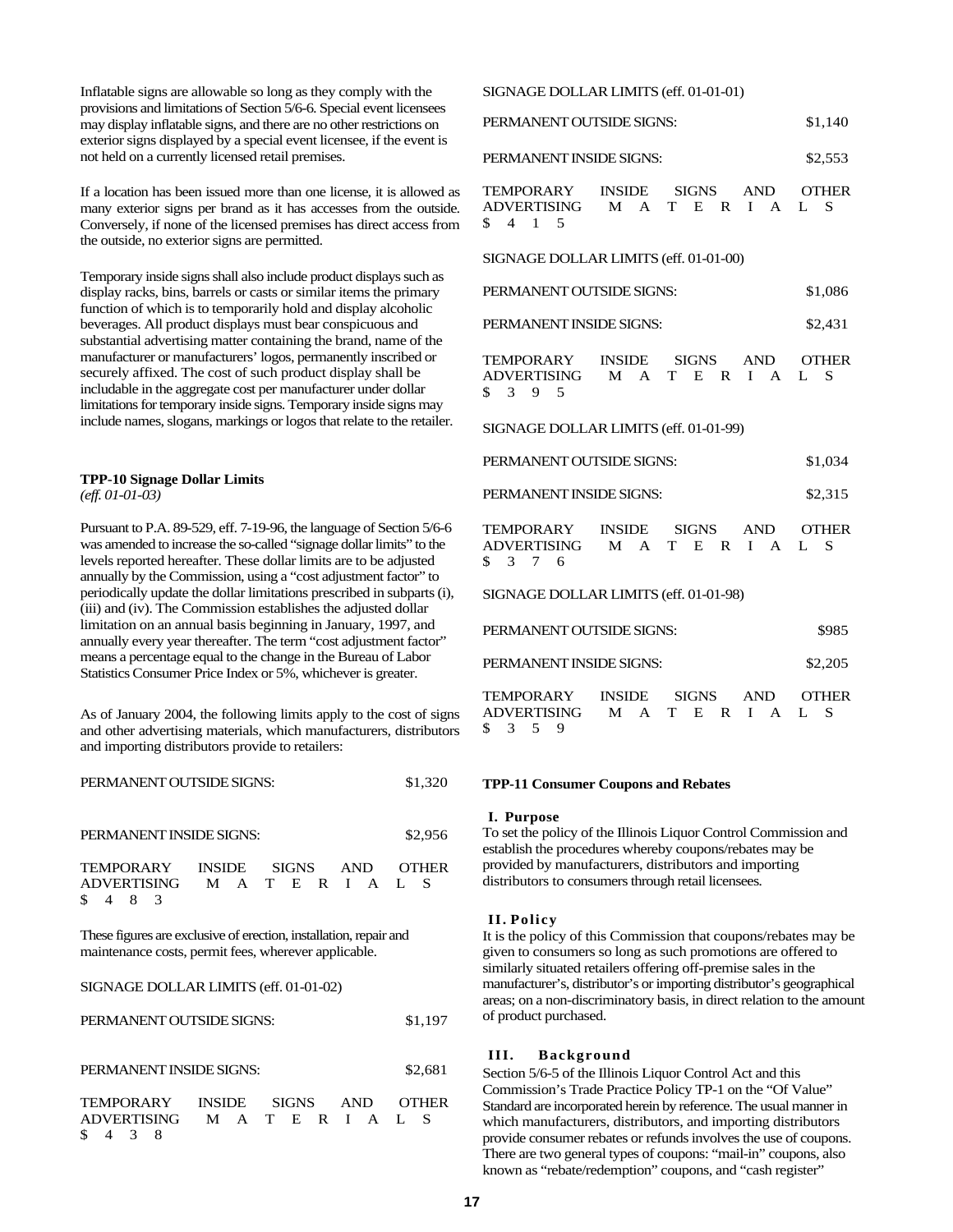coupons, also known as "instant refund" coupons. To use the "mail-in" the consumer purchases the product for full price from the retailer and then mails the coupon to the manufacturer, distributor or importing distributor, with proof of purchase. The manufacturer, distributor, importing distributor or a designated third-party mails a rebate check directly to the consumer. To use the "cash register" coupon the consumer presents the coupon to the retailer and receives an immediate reduction in the purchase price from the retailer. The retailer forwards the coupon to the manufacturer, distributor or importing distributor, or its third-party agent, which directly reimburses the retailer for the value of the coupon.

Generally, the coupon is an acceptable method of brand promotion, however, such promotion must be done in such a manner so that unfair financial advantage is not given to any similarly situated retailer or group of retailers in a geographical area. Providing an unfair financial advantage or distributing the coupons in a discriminatory manner would allow the retailer using the coupons to receive something "of value" over retailers which had not been provided with the coupons, since customers would generally prefer to purchase an identical brand from the retailer with coupons, resulting in a price saving to the consumer. Manufacturers, distributors and importing distributors must provide similarly situated retailers purchasing product with coupons in relation to the quantity purchased. Thus, one retailer cannot receive a disproportionate number of coupons per case of product, while others receive fewer per case. The practice of unequal distribution shall be considered a discriminatory discounting program by this Commission. The Commission does recognize quantity pricing schemes as between on-and-off premise establishments, and such a distinction will be applied to retail coupon programs.

## **IV. Procedure**

Due to the potential for abuse, including fraud, the redemption of coupons without actual purchase of product, and other "of value" situations, the use of the "point-of-sale instant refund" coupon is not allowed.

Manufacturers, distributors and importing distributors may conduct coupon programs as follows:

- 1. The program must be through the manufacturer, distributor, importing distributor or a third party, usually a clearinghouse; no retailer redemption shall be allowed.
- 2. "Mail-in" coupons shall require proof of purchase with a dated, retail-specific receipt.
- 3. "Instant " coupons shall be reimbursed to the retailer only with substantiation through documentation that there has been sufficient purchase of product to warrant the reimbursement.
- 4. Coupons cannot be retailer specific.
- 5. Coupons may be available in print media (newspapers, magazines etc.) but not by direct mail.
- 6. Coupons may be available only to adults 21 years of age or older.
- 7. No purchase requirements may be imposed.
- 8. Coupons must contain an expiration date.
- 9. Commission's rules and regulations prohibiting the giving away of alcoholic liquor for a commercial purpose or in connection with the sale of non-alcoholic products or to promote the sale of non-alcoholic products shall apply. (Regulation 100.280)
- 10. Coupons must be made available to all similarly situated retailers in similarly situated marketplaces in the distributors designated geographical area.

The Commission realizes that certain larger retailers may wish to

have a uniform coupon/rebate program which is regional, state-ornation-wide. While the Commission does not wish to dictate whether such business practices are undertaken by any retail licensee, it recognizes that certain "of value" situations may come into play with such programs, and mandatory memberships, enrollments, or monthly fees may exclude some or all suppliers from participation (Section 5/6-5 and 5/6-6).

Coupon programs for a specific retail licensee are allowable on the following additional bases:

- 1. Manufacturer, distributor, and importing distributor coupons may appear in retailer-specific promotional advertisements, however, the coupons must be capable of being redeemed at any retailer.
- 2. The program may not be compulsory; if manufacturers, distributors or importing distributors wish to use the retailer system, or the system of the third-party's with which the retailer has contracted, such participation must be on a voluntary basis.
- 3. Failure of a manufacturer, distributor or importing distributor to participate in the third-party's retailer program shall not preclude such manufacturer, distributor or importing distributor from offering its own coupon program at said retailer's premise.
- 4. Any booklets, leaflets, or other literature containing the manufacturer's, distributor's or importing distributor's products, and describing or promoting the coupon/rebate program shall not be retailer specific. This requirement does not prohibit retailer specific advertisements, flyers or circulars which are paid for by the retailer, and which advertise, promote or contain the retailer's coupon or rebate for a particular manufacturer's, distributor's or importing distributor's alcoholic liquor products.
- 5. All checks in reimbursement for coupons shall not be retailer specific, nor shall any such checks which are sent to or to be used by consumers, be redeemable only at such retailer's place of business.
- 6. Although coupons may combine the purchase of alcoholic products with other products, such programs may not require that the other items be individual retailers specific, so that the purchase of an alcoholic product which would entitle the purchaser to a specific non-alcoholic items involves items found only at one retailer would operate as an exclusion of other retailers, and would be the giving of something "of value" to such retailer.

Section 5/6-5 and 5/6-6 of the Liquor Control Act should be consulted for additional "of value" signage and inside advertising material limitations.

# **TPP-12 Hotel/Motel Mini Bars**

#### **I. Purpose**

To set the policy of the Illinois Liquor Control Commission and establish the procedures whereby hotels and motels possessing retail liquor licenses may sell alcoholic beverages from "mini bars."

# **II. Policy**

It is the policy of this Commission to allow hotels and motels possessing retail liquor licenses to sell alcoholic beverages from "mini bars."

# **III. Procedures**

To sell alcoholic beverages from mini bars in hotels and motels, a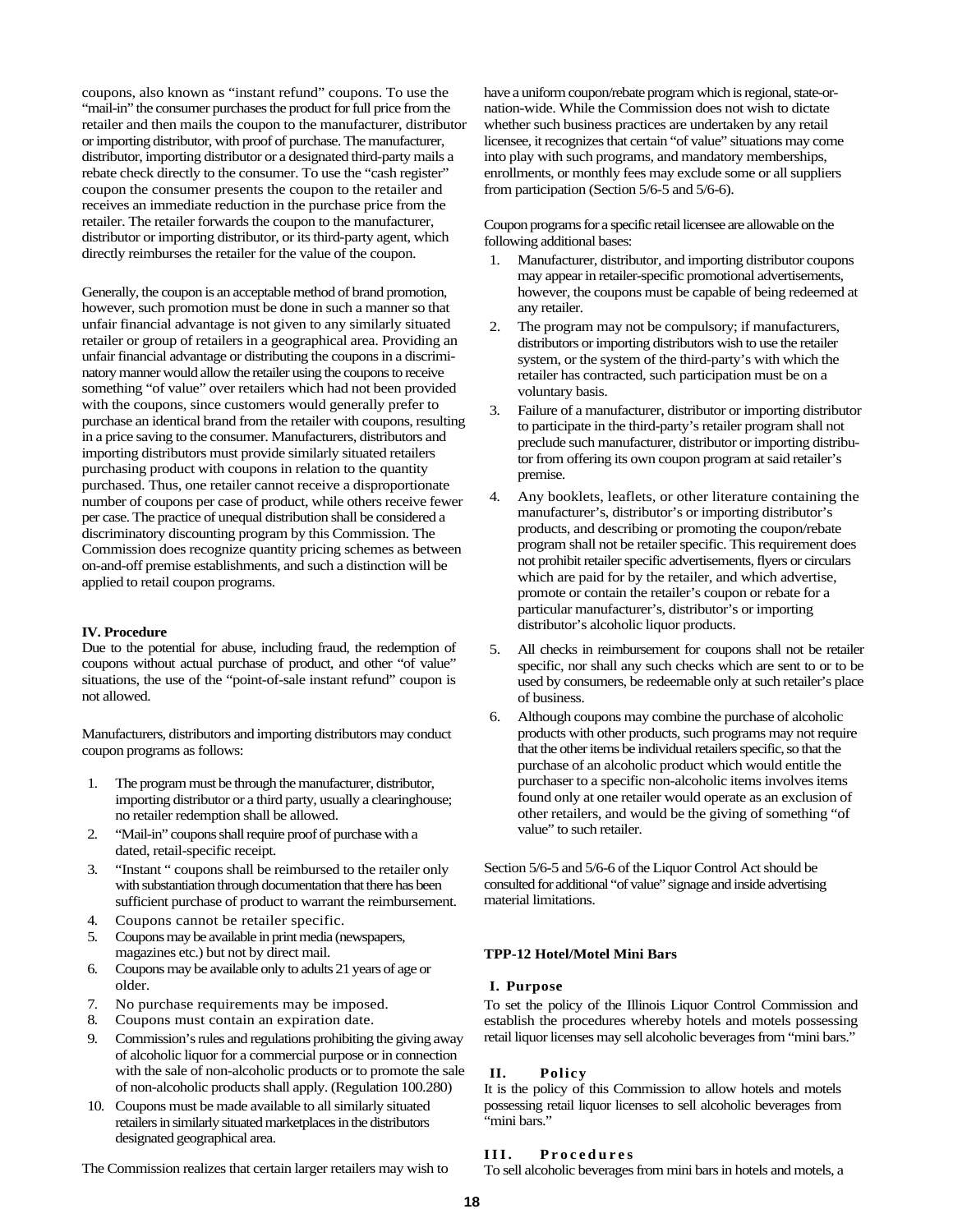retail liquor licensee must comply with the following:

- 1. The licensee must possess valid local and state retail liquor licenses.
- 2. The licensee's management must be responsible for determining the eligibility of guests to purchase alcoholic liquor.
- 3. The licensee's management must be responsible for establishing a method of control to prevent the use of the machine when it is unlawful to sell or dispense alcoholic liquor as established by local ordinance.
- 4. The licensee's management must assist an agent of the Commission to examine or have access to the mini bars at any reasonable time.
- 5. The operation of the mini bar must comply with all provisions of both the Illinois Liquor Control Act, the Rules and Regulations of the Commission, and local liquor control ordinances.
- 6. Failure to implement or maintain the processes and procedures required herein shall result in the withdrawal of permission to operate the mini bar.

# **TPP-13 Riverboat Gaming Operations**

## **I. Purpose**

To set the policy of the Illinois Liquor Control Commission and establish the procedures whereby alcoholic liquor dispensing aspects of riverboat gaming operations may be regulated.

# **II.Policy**

It is the policy of this Commission, and that of the Illinois Gaming Board, that the alcoholic liquor dispensing aspects of riverboat gaming operations shall be regulated by this Commission.

# **III. Background**

The principal business function of a riverboat gaming operation is gaming; however, alcohol sales are a tangential business function of such gaming operations (Gaming Regulation 9000.100). The Illinois Liquor Control Commission has exclusive jurisdiction over all aspects of liquor licensing of riverboat premises, with the exception of the determination of hours of operation (235 ILCS 5/6-30; Gaming Regulations 3000. 900 & 3 000.930). Riverboat gaming operations are subject to the "Happy Hour" limitations (235 ILCS 5/6-28; Regulation 100.280).

5/6-3 0. Riverboat Gambling Excursions - Sale and Consumption of Alcoholic Liquor

Notwithstanding any other provision of this Act, the Illinois Gaming Board shall have exclusive authority to establish the hours for sale and consumption of alcoholic liquor on board a riverboat during riverboat gambling excursions conducted in accordance with the Riverboat Gambling Act.

235 ILCS 5/5-1(g) states the parameters of a boat liquor license "to allow the sale of alcoholic liquor in individual drinks, on any passenger boat regularly operated as a common carrier on navigable waters in this State, which boat maintains a public dining room or restaurant thereon."

A recent amendment to the Riverboat Gambling Act states: 230 ILCS 10/5 Sec. 5. Gaming Board.

(b) The Board shall have general responsibility for the implementation of this Act. Its duties include, without limitation, the following:

(18) To authorize a licensee to sell or serve alcoholic liquors, wine or beer as defined in the Liquor Control Act of 1934 on board a riverboat and to have exclusive authority to establish the hours for

sale and consumption of alcoholic liquor on board a riverboat, notwithstanding any provision of the Liquor Control Act of 1934 or any local ordinance, and *regardless of whether the riverboat makes excursions*. The establishment of the hours for sale and consumption of alcoholic liquor on board a riverboat is an exclusive power and function of the State. A home rule unit may not establish the hours for sale and consumption of alcoholic liquor on board a *riverboat*. This amendatory Act of 1991 is a denial and limitation of home rule powers and functions under subsection (h) of Section 6 of Article VII of the Illinois Constitution.

(19) After consultation with the U.S. Army Corps of Engineers, to establish binding emergency orders upon the concurrence of a majority of the members of the Board regarding the navigability of *water, relative to excursions*, in the event of extreme weather conditions, acts of God or other extreme circumstances.

This statutory change has created something of a dichotomy since the State liquor license allows service of alcohol only during navigation, while the State gambling law does not require riverboats which have liquor licenses to navigate.

This dichotomy was resolved with the passage of H.B.4462, which was signed into law as P.A. 92-0672, (235 ILCS 5/5-1)g)) which provides:

(g) A boat license shall allow the sale of alcoholic liquor in individual drinks, on any passenger boat regularly operated as a common carrier on navigable waters in this State or on any riverboat operated under the Riverboat Gambling Act, which boat or riverboat maintains a public dining room or restaurant thereon.

- 1) Riverboat gaming operations may not provide free alcoholic beverages to patrons, nor promote activities which encourage over consumption;
- 2) Private functions must be paid for at full market value by a "bona fide" third party which is not directly or indirectly related to or associated with the riverboat gaming operation licensee;
- 3) Meal package promotions are allowable on the land based operations associated with the riverboat gaming operation as long as the service of alcoholic liquor is part of the meal package and the meal package is purchased at a reasonable price by the patron.
- 4) Riverboat gaming operations fulfill the requirement of having a public dining room if such operations include a land based dining facility  $(235$  ILCS  $5/5-1(g)$ ).

## **TPP-14 Standards For Approval Of Test Marketing; Tastings And Product Sampling**

# **I. Purpose**

To set the policy of the Illinois Liquor Control Commission and establish the procedures whereby the test marketing, tasting and product sampling of alcoholic liquor products may be conducted.

# **II. Policy**

It is the policy of this Commission that test marketing, tasting and product sampling of products shall be permitted, subject to the following procedures.

# **III. Background** Section 100.280

Giving Away of Alcoholic Liquors

a) No licensee, individual, partnership or corporation shall give away any alcoholic liquor for commercial purposes or in connection with the sale of non-alcoholic products or to promote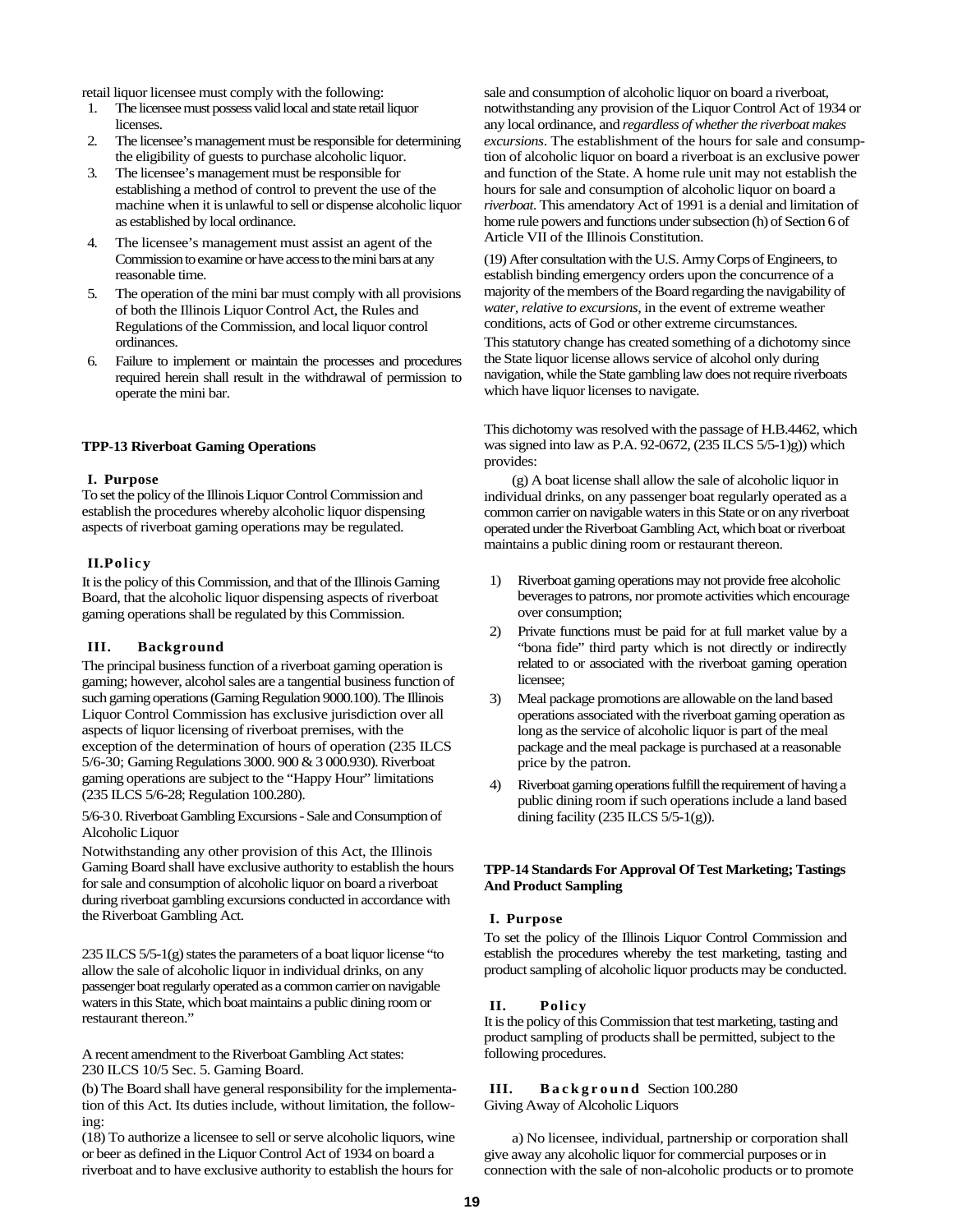the sale of non-alcoholic products.

b) No licensee, individual, partnership, or corporation shall advertise or promote in any way, whether on or off-licensed premises, any of the practices prohibited under subsection (a) above. This includes, but is not limited to, advertisements using the words "free" or "complimentary" with alcoholic liquor.

c) Subsection (a) above shall not apply to test marketing or tasting.

*(Source: Amended at 21 Ill. Reg. 5542, effective May 1, 1997)* 

#### Section 100.10 Definitions

The following words or phrases are defined as follows:

"Tasting" means a supervised presentation of alcoholic products to the public at an off-premise licensed retailer for the purpose of disseminating product information and education, with consumption of alcoholic products being an incidental part thereof. Only products registered with the Commission may be tasted in the following amounts: Distilled Spirits 1/4 oz., Wine 1 oz., and Beer 2 oz.; notice of the tasting may be given. Tasting must be done by a licensee and/or registered tasting representative in accordance with Section 100.40.

"Test Marketing" means to test new products or products unfamiliar to the sampler through a marketing firm or the like.

Section 100.40 Registration of Tasting Representatives

a) Any non-licensee wishing to conduct a tasting as defined in Section 100.10 must register with the Commission. A registered tasting representative acts as the agent of the licensee.

b) Registration is fulfilled by submitting a form including the name of the person, address, licensee representing, if applicable, and any other questions deemed appropriate and necessary, and a \$100.00 administrative fee payable annually to the Commission.

c) The registration identification, or a copy thereof, must be available for inspection during any tasting.

d) Any applicant must meet all eligibility requirements as stated in 235 ILCS 5/6-2.

*(Source: Amended at 23 Ill. Reg. 3787, effective March 15, 1999)* 

#### 5/6-31. Product Sampling.

(a) Retailer, distributor, importing distributor, manufacturer and nonresident dealer licensees may conduct product sampling for consumption at a licensed retail location. Up to 3 samples, consisting of no more than (i) 1/4 ounce of distilled spirits, (ii) one ounce of wine, or (iii) 2 ounces of beer may be served to a consumer in one day. *(Source: P.A. 90-432, eff. 1/1/98; 90-626,eff. 1-1-99)*  From the general prohibition against the giving away of alcoholic liquors, it is the Commission's position that "test marketing" and tasting of products, including those of an alcoholic nature, are valuable research tools in the development, production and ultimate marketing of products. With the creation of the "tasting" it became apparent that there were individuals and companies which were providing services to the liquor industry who were dispensing alcoholic beverages to the public without being licensed themselves, or being direct employees or agents of licensees. It was to deal with this situation that the "Tasting Representative" was created.

# **IV. Procedures**

Please note that the regulatory "sampling" has been removed from this trade practice policy. With the passage of P.A. 90-432, and the creation of the statutory "product sampling" the "sampling" activities authorized by rule were made moot. The "sampling" section of Regulation 100.10 was thereafter repealed. There is both

statutory and regulatory authority for the commercial consumption of alcohol for which payment by the consumer has not been made. The major distinction between these types of consumption is the nature of the premises upon which the activity may be conducted: the "tasting" may be conducted upon "off-premises" licensed retail premises, while the "product sampling" may be conducted upon any retail licensed premises.

From the general prohibition against the giving away of alcoholic liquors for commercial purposes, it is the Commission's position that product sampling and tasting of alcoholic liquor products are valuable research tools in the marketing of products and the creation of brand loyalty. This Commission will grant approval to the test marketing of alcoholic products, on a case-by-case basis, only upon written request, stating with specificity the parameters of the testing, and to include at a minimum the following information.

# Test marketing requirements:

Manufacturers, Distributors and Importing Distributors:

- 1. The name and address of the marketing firm conducting the test marketing.
- 2. The location where the testing will be conducted.
- 3. The number of participants involved.
- 4. Representation that the age of the participants is 21 years of age or older.
- 5. The duration of the test.
- 6. The total amount of liquor involved in the testing and the total amount to be given each participant.

Tasting and Product Sampling requirements are simply set forth in the statute and rules. An important point to remember is that both the rules tasting and the statutory product sampling must be performed upon licensed retail liquor premises. No tasting or product sampling can legally be conducted on a non-licensed premises, i.e., "in-home tastings," or product samplings at a flower shop.

A manufacturer, distributor and importing distributor may furnish, free of charge to the retail liquor licensee, cups and napkins in conjunction with tastings, test marketings and product samplings.

If the retailer has previously purchased the product to be tasted or tested, the manufacturer, distributor or importing distributor may pay for such product at the retailer's original cost. If the manufacturer, distributor or importing distributor supplies the product, the product remaining after the tasting or testing must be returned to the manufacturer, distributor or importing distributor (variations from these provisions will be considered consignment sales pursuant to Federal Regulations and the "Of Value" provisions of 235 ILCS 5/6-5).

#### **TPP-15 Geographic Territories**

#### **I. Purpose**

To set the policy of the Illinois Liquor Control Commission and establish the guidelines which shall control the relationship between Manufacturers and Distributors in the following areas:

- A. Geographic Territories
- B. Registration of Brands
- C. Sales Outside of Geographic Territory
- D. Sub-distributor Exception
- E. Withdrawal of Registered Distributor
	- a. Registration of Products and Distributors
	- b. "Secondary" alcohol marketplace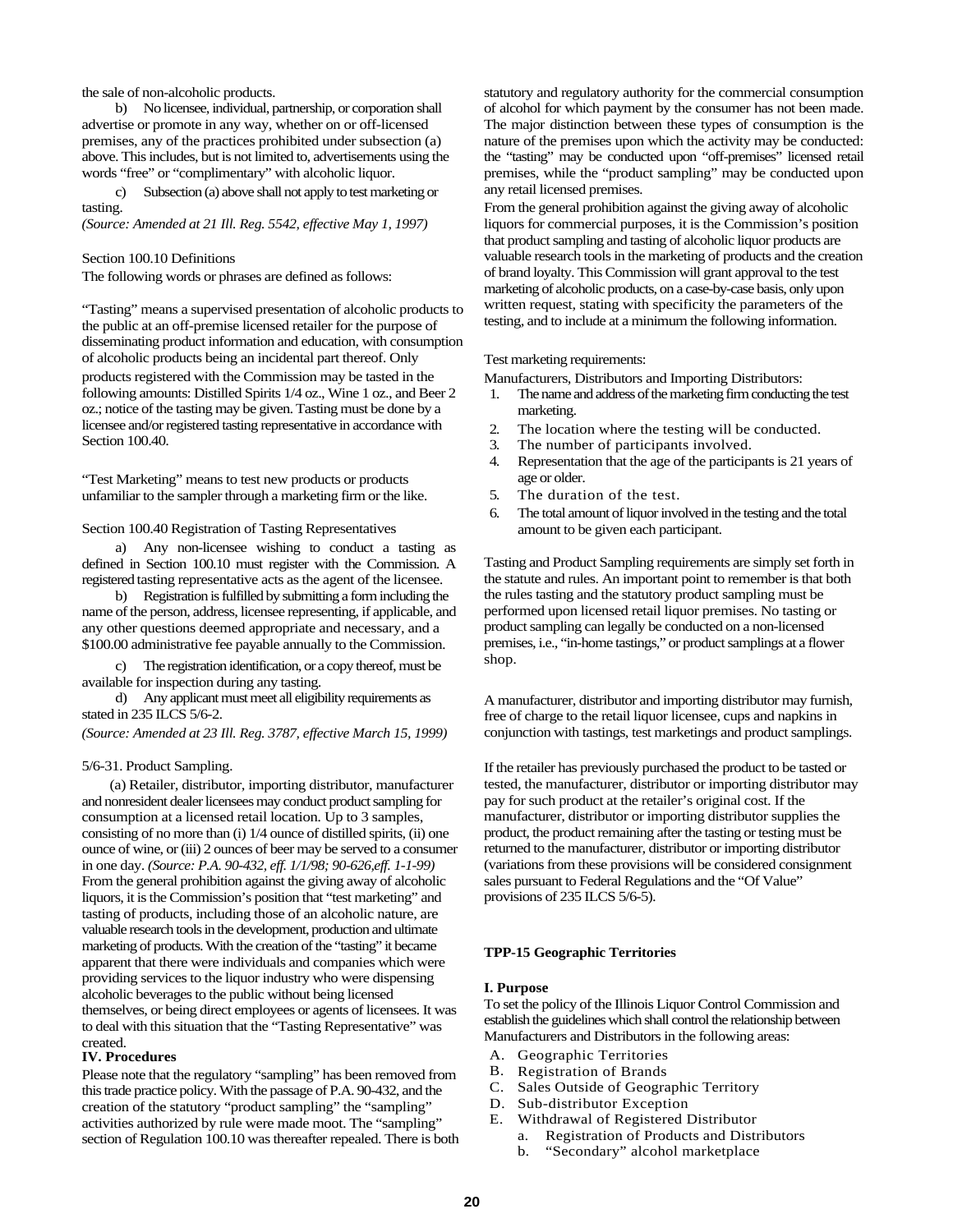# **II. Policy**

It is the policy of this Commission that manufacturers shall designate distributors for the sale and distribution of their brands within specified geographic territories, and that retail licensees must purchase alcoholic beverages from distributors authorized to sell in such designated geographic territories. Distributors shall regularly service all retail licensees within their geographic territories without prejudice in accordance with State statute (235 ILCS 5/6-17.1); and shall make available to all retail licensees any products for which they have distribution rights.

# **III. Background, Statutes, Regulations**

235 ILCS 5/6-9 of the Liquor Control Act (235 ILCS 5/1, et seq.) and 815 ILCS 720/5(8) of the Beer Industry Fair Dealing Act (815 ILCS 720/1, et seq.) provide the guidelines for the sale of alcoholic liquors within geographic territories**.** 

Section 100.60 of the Rules and Regulations of the ILCC also apply. 815 ILCS 720/3 and 4 provide the guidelines for cancelling an agreement between the brewer and the wholesaler-distributor. For the purposes of this policy, a "manufacturer" shall include any manufacturer, importing distributor, distributor, non-resident dealer or foreign importer who owns or controls a trade mark, brand or name of alcoholic liquor.

#### **IV. Procedures**

A. Restricted Geographic Territories

Each manufacturer shall designate a distributor(s) for the sale of its product(s) to retailers within a designated geographic territory (235 ILCS  $5/5-1(a-1)$  and  $5/6-9$ ).

1. The manufacturer of an alcoholic product other than beer may designate more than one distributor within a geographic territory (235 ILCS 5/6-9).

2. A beer manufacturer may designate only one distributor within a geographic territory (815 ILCS 720/5(8)).

# B. Registration of Brands

1. Every manufacturer must register the name of each distributor to whom such manufacturer has granted the right to sell its product with the ILCC (235 ILCS 5/6-9).

2. The registration statement must specify:

a. the particular brands of alcoholic liquor each distributor has been granted;

b. the geographical area for which such right is granted; and

c. the period of time for which such right is granted 3. Such registration shall be made only by the person who owns or controls the trademark, brand or name of any alcoholic liquor (Section 100.60(b)).

4. Such registration shall be fulfilled by submitting the form to the Commission (235 ILCS 5/5-1(a-1).

# C. No Sales Outside of Geographic Territory

1.A distributor may not sell alcoholic liquor outside its designated geographic territory. Nor may a distributor sell alcoholic liquor to a retail licensee whose premises are located outside of such geographic territory (235 ILCS 5/6-9).

2.A retailer may not purchase alcoholic liquor from a distributor who does not bear distributing rights in the geographic territory in which the retailer's place of business is situated (Section 100.60(d)).

D. Sub-distributor Exception

In 1979, the narrow "Sub-distributor" exception to 235 ILCS 5/6-9 has been carved out for certain distributors who qualify as "sub-

distributors." These sub-distributors, to whom the manufacturer has not granted the right to sell a brand of alcoholic liquor, may nevertheless purchase such brand from a duly appointed distributor and sell at wholesale. However, the following restrictions apply:

1.The sub-distributor must be a licensed Illinois distributor who has been engaged in the purchase of a brand for resale for a period of two years prior to November 8, 1979;

2.The sub-distributor must properly notify the Commission in writing of the brands it wishes to purchase and resell;

3.The sub-distributor's business address must be within the geographical area of his distributor; and

4.The sub-distributor may only make sales within the geographical area of its distributor.

This subsection was amended in 1998 to add language which mandated that the sub-distributor sales could only be made to retail licensees whose licensed premises were located within the geographical area for which the licensed Illinois distributor from whom the sub-distributor purchased were made. And the 1998 amendment also added to the paragraph following the above, that any licensed Illinois distributor who had not been granted the right to sell any alcoholic liquor at wholesale and was purchasing alcoholic liquor from a person who had been granted the right to sell at wholesale may sell and deliver only to retail licensees whose licensed premises were within the same geographical area as the person who had been granted the right to sell at wholesale.

#### E. Withdrawal of Registered Distributor

#### 1. Beer

a. When a brewer terminates an agreement granting a wholesaler the right to sell a particular brand, that brewer must file a "Withdrawal of Registration" form with the ILCC. A copy of this "Withdrawal of Registration" shall be sent registered or certified mail to all those listed thereon to serve as notice of the contents (Reg. 100.60).

b. A brewer may terminate an agreement without furnishing any prior notification for the following reasons:

i. Wholesaler's failure to pay any account when due, upon demand by the brewer for such payment, in

accordance with agreed payment terms.

ii. Wholesaler's assignment for the benefit of creditors, or similar disposition, of substantially all of the assets of such party's business.

iii. Insolvency of wholesaler, or the institution of voluntary or involuntary proceedings in bankruptcy involving the wholesaler.

iv. Dissolution or liquidation of the wholesaler.

Any attempted transfer of business assets, voting

stock

c. For all other reasons, the brewer or wholesaler must provide written notice not less than ninety (90) days prior to the date upon which a termination of any such agreement is sought. The notice shall contain the following:

i. a statement of intention to cancel, refusal to renew, or termination for other specified reasons;

ii. a complete statement of reasons, including all data and documentation necessary to apprise the wholesaler of the reasons for the action; and

iii. the date on which the action shall take effect (815 ILCS 720/3(2)).

d. The brewer and wholesaler must make reasonable good faith efforts to resolve any disagreements. If, within 90 days after receiving notification of an intent to terminate, the affected party rectifies or otherwise eliminates the specified cause of the disagreement, the party serving notice to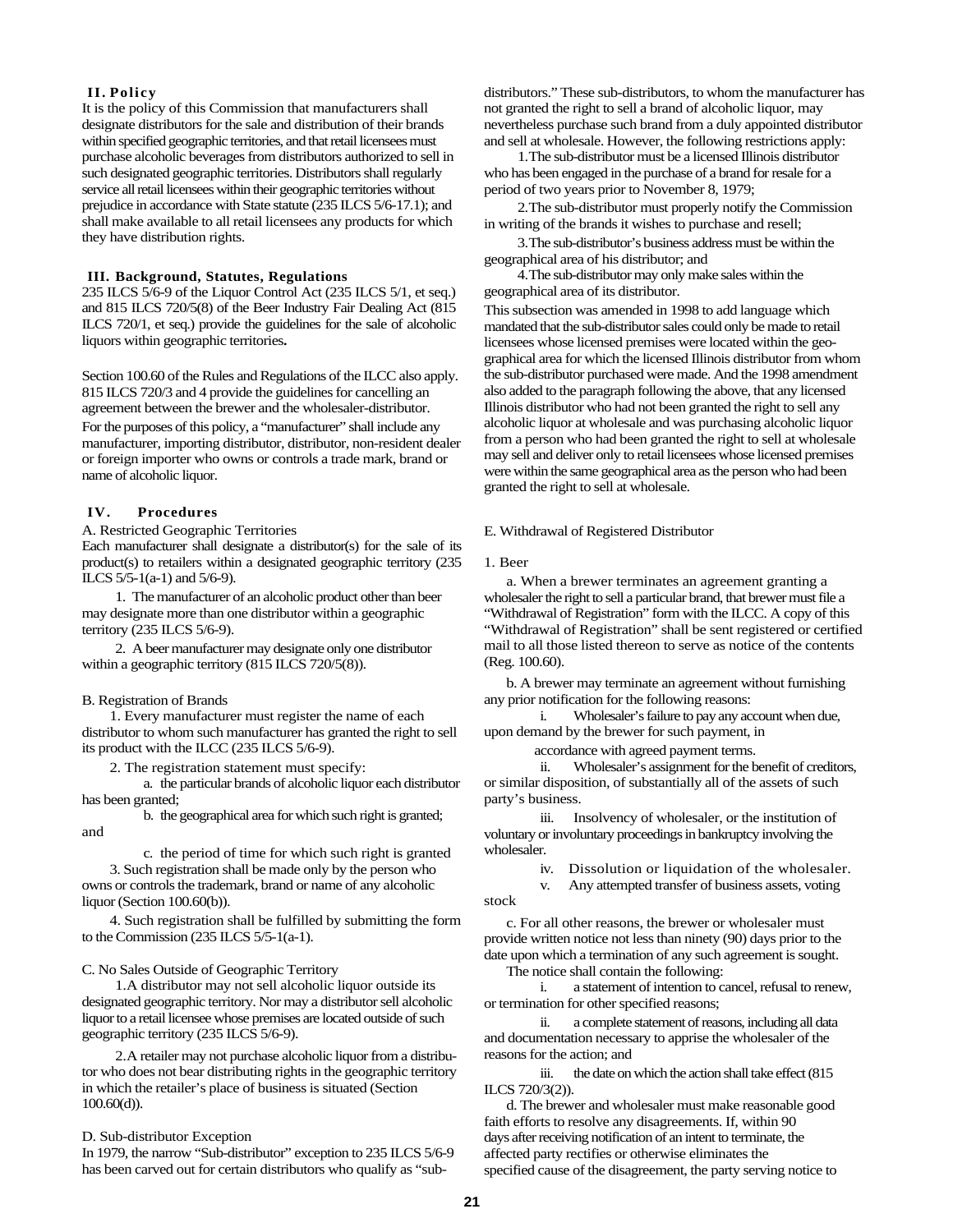cancel, refusal to renew, or otherwise terminate, may not do so (815 ILCS 720/4).

#### 2. Alcoholic Liquors Other Than Beer

a. There is no 90 day notification provision governing the termination of an agreement between a manufacturer and a distributor for the sale and distribution of alcoholic liquors other than beer.

b. However, upon termination of an agreement, the manufacturer must file a "Withdrawal of Registration" form.

c. The party terminating the agreement shall send via certified or registered mail a copy of the "Withdrawal of

d. Registration" to all those listed thereon to serve as notice of the contents.

e. Since such terminations involve private, contractual disputes, the Commission does not become involved in same, other than in response to a petition filed by the party owning the brand name, trademark, etc. to direct the terminated distributor to cease distribution of the subject products.

## F. Registration of Products and Distributors

It has come to the attention of the Commission that certain licensees responsible for the registration of distributors/importing distributors/foreign importers (wholesalers) and products in the State of Illinois have failed to comply with one or more of the Illinois statutory and regulatory requirements.

Wholesaler/product registrations may be filed with the Commission at any time, but must be received by the Commission before the particular wholesaler(s) can initiate product sales. To assist in such filing the Commission has added both the Registration Statement and the Withdrawal of Registration (in PDF format) to its website ( Only original documents with necessary information and authorized signatures will be filed. Duplicate copies will be file stamped and returned, if requested. The failure of any responsible licensees to act in conformity with the statute and rule may subject such licensees to disciplinary action.

See also, P.A. 92-0 105 which provides that Foreign Importers are subject to all the filing requirements of Sec. 5/6-9, and that wholesalers may file "substitute" registration statements in the event they are not provided copies by the party filing same with the Commission.

#### Sec. 5/5-1

(k) A foreign importer's license shall permit such licensee to purchase alcoholic liquor from Illinois licensed non-resident dealers only, and to import alcoholic liquor other than in bulk from any point outside the United States and to sell such alcoholic liquor to Illinois licensed importing distributors and to no one else in Illinois; provided that the foreign importer registers with the State Commission every brand of alcoholic liquor that it proposes to sell to Illinois licensees during the license period and provided further that the foreign importer complies with all of the provisions of Section 6-9 of this Act with respect to registration of such Illinois licensees as may be granted the right to sell such brands at wholesale.

# Sec. 6-9

Each manufacturer, non-resident dealer, distributor or importing distributor, or foreign importer who is required to register under this Section must furnish a copy of the registration statement at the time of appointment to the person who has been granted the right to sell alcoholic liquor at wholesale. However, if a person who has been appointed the right to sell alcoholic liquor at wholesale does not receive a copy of the registration statement as

required under this Section, such person may file a registration statement with the State Commission, provided that the person furnishes a copy of that registration statement to the manufacturer, non-resident dealer, distributor, importing distributor, or foreign importer within 30 days of filing the registration statement.

The registration statement shall state:

(1) the name of the person appointed;

(2) the name of the manufacturer, non-resident dealer, distributor, importing distributor, or foreign importer from whom the person received the right to sell alcoholic liquor;

(3) the particular trade mark, brand, or name of alcoholic liquor as to which the right to sell at wholesale is granted; and

(4) the geographical areas for which the right to sell at wholesale is granted.

In every instance in which an Illinois distributor seeks to file a registration statement under P.A.-0 105, the party seeking such filing shall provide the Commission written documentation evidencing that party's right to make such a filing, including but not limited to copies of contracts between the distributor and the party appointing, a letter of authority, or other authoritative documentation. Any party seeking to file such registration statement without a legal basis for same shall be subject to discipline for such violation.

# G. "Secondary" Alcohol Marketplace

The "secondary" alcohol marketplace concerns the acquisition of usually rare, or "vintage," alcoholic beverages from sources such as estates, auctions, wholesaler stock, foreign producers and the like, which beverages have traveled through the three-tier system prior to the time of such acquisition, all applicable taxes having been properly collected and remitted. These products, usually wines, but both malt beverages and distilled spirits may also be subject to such acquisition, have been acquired by a licensee, usually a nonresident dealer, who seeks to reintroduce the product into the stream of commerce.

Where such rare or vintage alcoholic beverages are acquired by a licensed non-resident dealer, and the original producer of such products has not filed a written objection with the Commission, the non-resident dealer may register the product and appoint licensed Illinois wholesalers to distribute the product, as may be provided by law.

The non-resident dealer, prior to any sale of such product to any Illinois wholesalers shall file with the Commission a Registration Statement, substantially following the form which follows this policy. Any change in the appointment of Illinois wholesaler to handle these products will be accomplished as provided in Sec. 5/6- 9, with a "Withdrawal of Registration" and the filing of a new registration form.

The filing of a Registration Statement shall initiate the process, which shall be reviewed on a case-by-case basis by the Commission to determine the propriety of the request for registration.

#### **TPP-16 Deposits On Bottles And Barrels**

#### **I. Purpose**

This policy establishes guidelines as to how much and when beer manufacturers ("brewers") and distributors must charge for barrel deposits.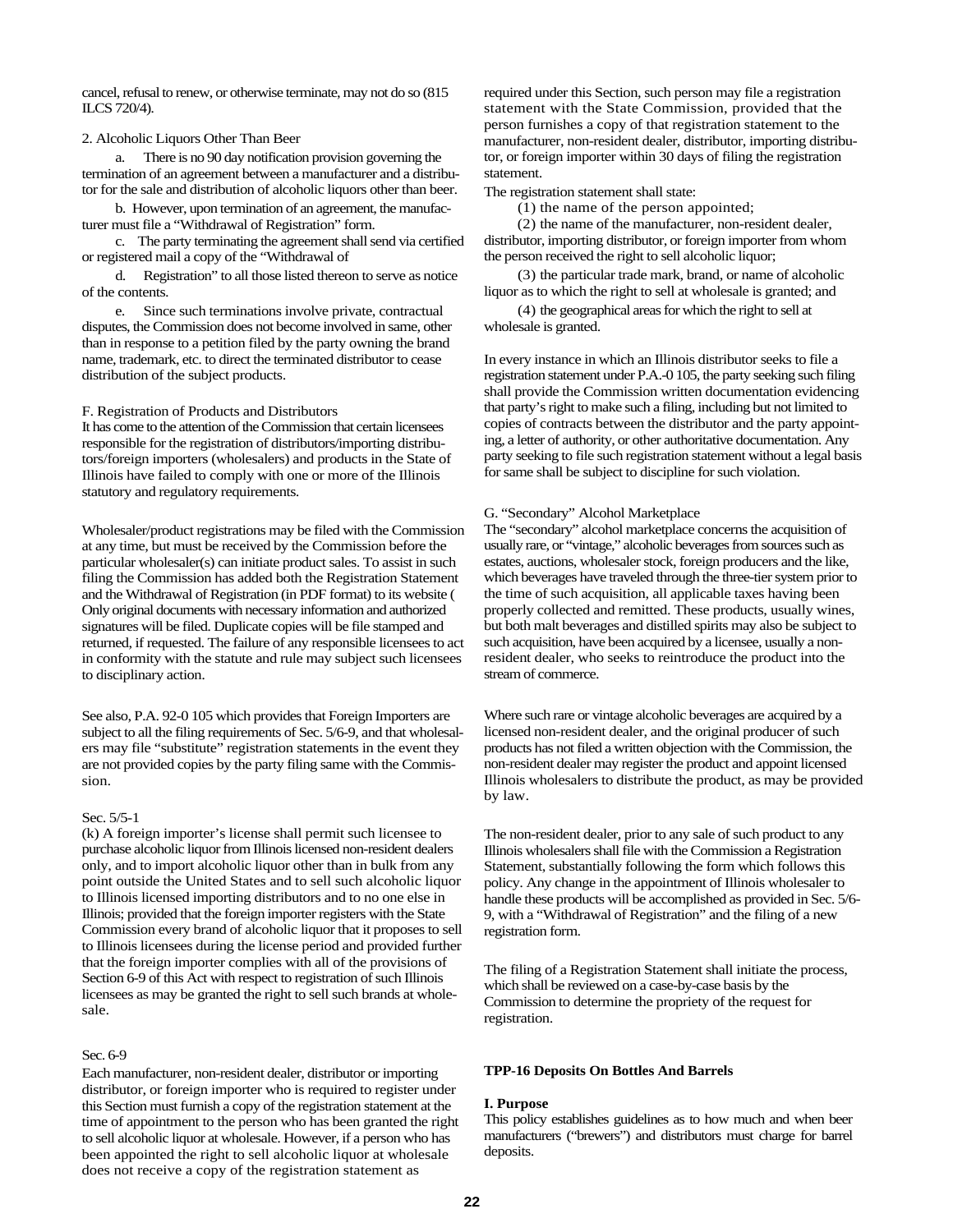# **II. Policy**

It is the policy of the Illinois Liquor Control Commission (ILCC) that a brewer or distributor must treat all retail accounts the same when charging for barrel deposits.

# **III. Background**

235 ILCS 5/6-5 provides the requirements for the deposits on bottles and barrels for beer.

# **IV. Procedure**

**A. Bottles And Cases** 

1. Retailer

- a. Unless the purchase price expressly includes a charge for the bottles and cases, the retailer must pay the distributor a cash deposit.
- b. The cash deposit must be paid on or before the delivery of such beer.
- c. The retailer must pay a deposit amount not less than that charged a distributor by the brewer. However, in no instance shall this deposit be less than the following:
	- i. 50 cents for each case of beer in pint or smaller bottles, and
	- ii. 60 cents for each case of beer in quart or half-gallon bottles.
- d. The deposit shall be credited or refunded to the retailer upon return of the bottles or cases.
- 2. Distributor
- a. Unless the purchase price expressly includes a charge for the bottles and cases, the distributor must pay the brewer a cash deposit.
- b. A distributor has fifteen (15) days (Sundays and holidays excepted) after delivery to pay the cash deposit for the bottles and cases of beer.
- c. The distributor must pay a deposit amount not less than the following:
	- i. 50 cents for each case of beer in pint or smaller bottles, and
	- ii. 60 cents for each case of beer in quart or half-gallon bottles.
	- d. The deposit shall be credited or refunded to the distributor upon return of the bottles and cases.

## **B. Barrels**

There is no requirement of a deposit charge for barrels. However, if one distributor or retailer is charged, then all must be charged.

# **TPP-17 Non-Alcoholic Products**

## **I. Purpose**

To establish the policy of the Illinois Liquor Control Commission regarding the regulation of non-alcoholic products; i.e., "nonalcoholic" beer, confectionary products, or other products using alcohol as a flavoring agent.

## **II. Policy**

It is the policy of this Commission not to regulate any liquid or solid containing one-half of one percent or less of alcohol by volume.

#### **III. Definitions**

The Illinois Liquor Control Act, Section 5/1-3.05, defines "alcoholic

liquor" to include: "alcohol, spirits, wine and beer, and every liquid

or solid, patented or not, containing alcohol, spirits, wine or beer, and capable of being consumed as a beverage by a human being. The provisions of this Act shall not apply to alcohol used in the manufacture of denatured alcohol produced in accordance with Acts of Congress and regulations promulgated thereunder, nor to any liquid or solid containing one-half of one per cent, or less, of alcohol by volume."

The Beer Industry Fair Dealing Act, 815 ILCS, at Section 720/1.1(1) defines "beer" as: "a beverage obtained by the alcoholic fermentation of an infusion or concoction of barley, or other grain, malt, and hops in water, and includes, among other things, beer, ale, stout, lager beer, porter and the like."

# **IV. Procedure**

A. PRODUCTS, OTHER THAN BEER, WITH .5% OR LESS OF ALCOHOL BY VOLUME

1. The provisions of the Liquor Control Act do not apply to this category of products. Consequently, this Commission does not regulate such products.

2. A distributor is free to refuse sale of products which fall under this category.

#### B. BEER WITH .5% OR LESS OF ALCOHOL BY VOLUME

1. The provisions of the Liquor Control Act do not apply to this category of products. Consequently, this Commission does not regulate such products.

2. The provisions of the Beer Industry Fair Dealing Act do apply to any products which fall under the definition of "beer."

3. Since non-alcoholic beer is subject to the Beer Industry Fair Dealing Act, Regulation 100.30 vests this Commission with the jurisdiction to revoke or suspend any of its licensees for the violation of any of the provisions of the Beer Industry Fair Dealing Act.

# C. TAXATION OF PRODUCTS WITH .5% OR LESS OF ALCOHOL BY VOLUME

Since this Commission does not regulate any liquid or solid containing one-half of one percent or less of alcohol by volume, this Commission does not have the authority to rule on whether the State's Retailer's Occupation Tax applies to products with one-half of one percent or less of alcohol by volume.

## **D. Other**

1. Sorbet which contain a small quantity of alcohol. While this products may contain alcohol in excess of the one-half of one percent potentially allowing it to be regulated by the Commission, the product appears to fall within the general exclusion of not being a "beverage." Since the product falls outside the regulation of the Illinois Liquor Control Act, the Commission does not take a position on its authority to regulate the product.

2. Confectionary products. The above rationale applies to confectionary products as well. The producer of these products should be aware that the Illinois Food, Drug and Cosmetics Act (410 ILCS 620/10(c) states that: "If it is confectionery and it bears or contains any alcohol; however, this subsection shall not apply to any confectionery by reason of its containing less than .5% by volume of alcohol."

# **TPP-18 Pre-Mixing Of Alcoholic Products**

#### **I. Purpose**

To set the policy of the Illinois Liquor Control Commission and establish the procedures governing the serving and storage of pre-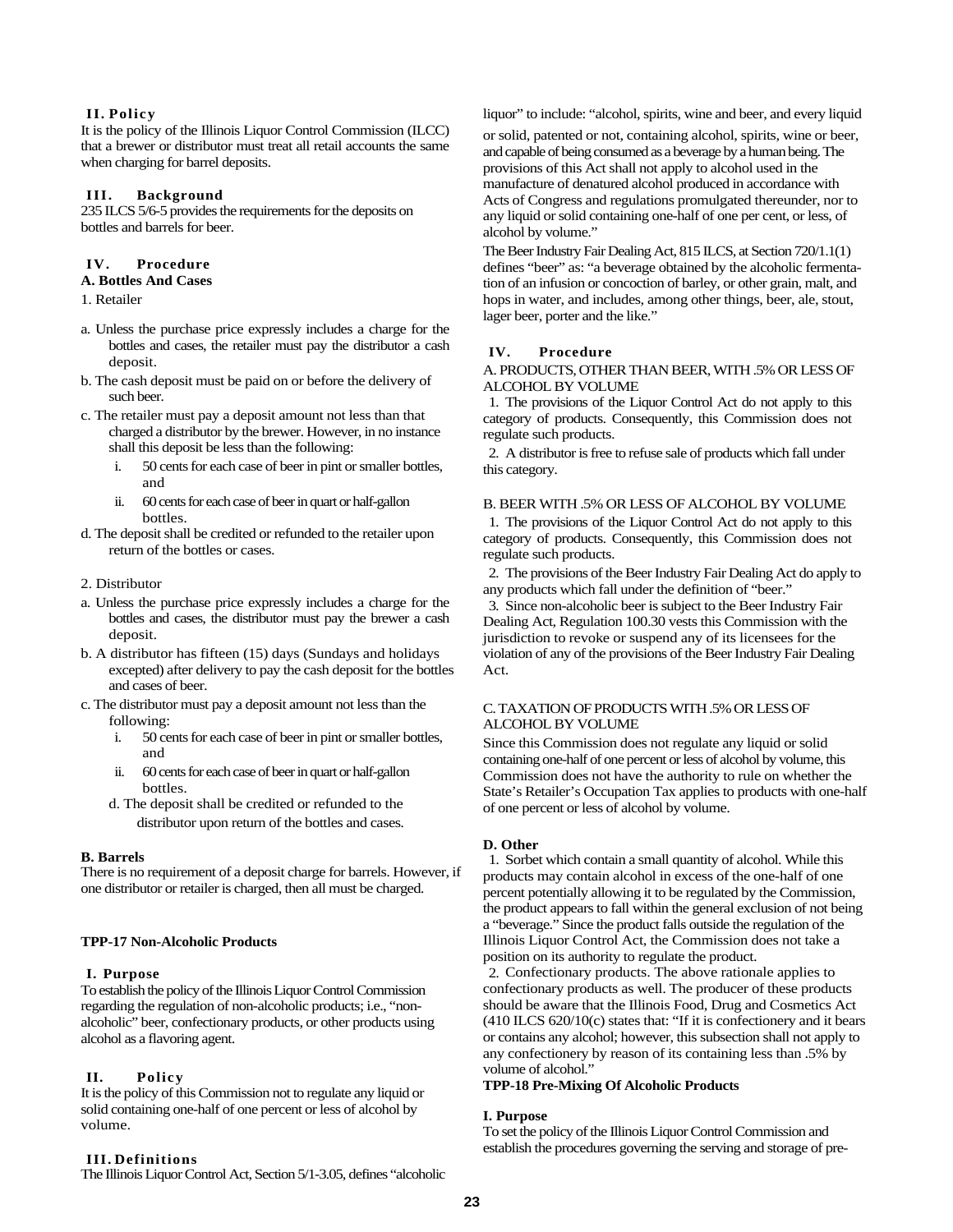# **II. Policy**

It is the policy of this Commission to allow retailers to use premixed alcoholic beverages and dispensing systems.

## **III. Background**

Pursuant to 235 ILCS 5/6-22, "no person except a manufacturer or distributor, or importing distributor, shall fill or refill, in whole or in part, any original package of alcoholic liquor with the same or any other kind or quality of alcoholic liquor, and it shall be unlawful for any person to have in his possession for sale at retail any bottles, casks or other containers containing alcoholic liquor, except in original packages."

Reg. Sec. 100.290 states in relevant part that "no retail licensee shall offer for sale or possess on said licensed premises:

a) Any original package of alcoholic liquor which contains any kind or quality of alcoholic liquor other than that which has been sealed and labeled by the manufacturer or nonresident dealer of alcoholic liquor, to contain and to convey said alcoholic liquor.

b) Any original package of alcoholic liquor to which there has been added any water or other substance . . . " (Source: Amended at 20 Ill. Reg. 834, effective January 2, 1996).

Notwithstanding the foregoing, this Commission, via regulation, has made provision for certain alcoholic beverages to be served in premixed form. Sec. 100.160(e) requires that: "Pre-mixed alcoholic beverages and their containers must comply with all sanitation requirements as found in this Section, along with all prohibitions against refilling as found in Section 100.290(c). All pre-mix dispensing containers or systems must be drained, contents disposed of, and thoroughly cleaned at least once every week. For mechanical systems a record shall be kept on the premises as to the dates the cleaning was done, signed by the person who actually performed the cleaning."

## **IV. Procedures**

1. Pre-mixed beverages may be brand specific.

2. Mechanical pre-mixing systems may be brand specific. Any advertisement or promotional materials placed on top of or around such systems shall not be deceptive in describing the brand of alcoholic liquor served.

3. Pre-mixed beverages shall be disposed of weekly.

4. Containers used for pre-mixing must comply with all sanitation requirements of Section 100.160, and prohibitions against refilling of Section 100.290.

5. Mechanical pre-mixing dispensing systems must be drained and thoroughly cleaned at least once every week.

6. Records of the cleaning must be kept on the premises, reflecting the date(s) on which such cleaning was done, and bearing the signature of the individual performing the cleaning.

#### **TPP-19 Auction Of Liquor**

## **I. Purpose**

This policy defines the procedures for the sale of alcoholic beverages by auction.

# **II.Policy**

It is the policy of the Illinois Liquor Control Commission (ILCC) to regulate all alcoholic beverages sold by auction.

# **IV. Procedures**

A. A person wishing to apply for an auction liquor license must first become licensed pursuant to the Illinois Auction License Act (225 ILCS 407/5-1, et seq.).

B. A person wishing to sell alcoholic beverages by auction must obtain an auction liquor license. An auction liquor license shall only be issued to a person. A non-licensed person may not sell alcoholic beverages.

C. A person wishing to sell by auction must obtain written approval from the ILCC. An

auction liquor license must be obtained at least fourteen (14) days in advance of the auction date.

D. An auction liquor license allows the licensee to do the following:

- 1. sell and offer for sale wine and spirits for use or consumption,
- 2. sell and offer for sale wine and spirits for resale by an Illinois liquor licensee,
- 3. hold the auction on a specified date,
- 4. hold the auction anywhere in the State of Illinois.

E. Approved sales

- 1. private sale
- 2. out-of-state sale
- 3. sale to ultimate consumer
- 4. sale to distributor or retailer for resale

F. Nothing in this policy shall be construed to allow a retailer outside the context of a validly licensed

G. Auction to purchase from anyone other than a distributor in violation of 235 ILCS 5/5-1. Other than

as stated in this policy a retailer is required to make regular purchases in the ordinary course of business from a licensed distributor, or be in violation of 235 ILCS 5/5-1.

H. Sales on consignment are prohibited.

# **TPP-20 Brew Pubs**

#### **I. Purpose**

This policy defines the procedures which must be followed in order for a retailer to manufacture and sell its own beer.

**II. Policy** It is the policy of the Illinois Liquor Control Commission to allow retailers to brew their own beer on their retail premises for sale to the public.

# **III. Background**

The alcoholic industry operates on a three tier system: manufacturers, distributors and retailers. In order to prevent the prohibited practice of a "tied house," members of one tier are prohibited from owning any interest in another tier. Thus, the holder of a manufacturer's license is not generally allowed to hold a retailer's license.

However, in response to the growing development of microbreweries, the Illinois Legislature, in 1993, amended the Statute to provide for a Brew Pub license. The Brew Pub license essentially carves out a narrow exception to the general rule that a manufacturer cannot also be a retailer.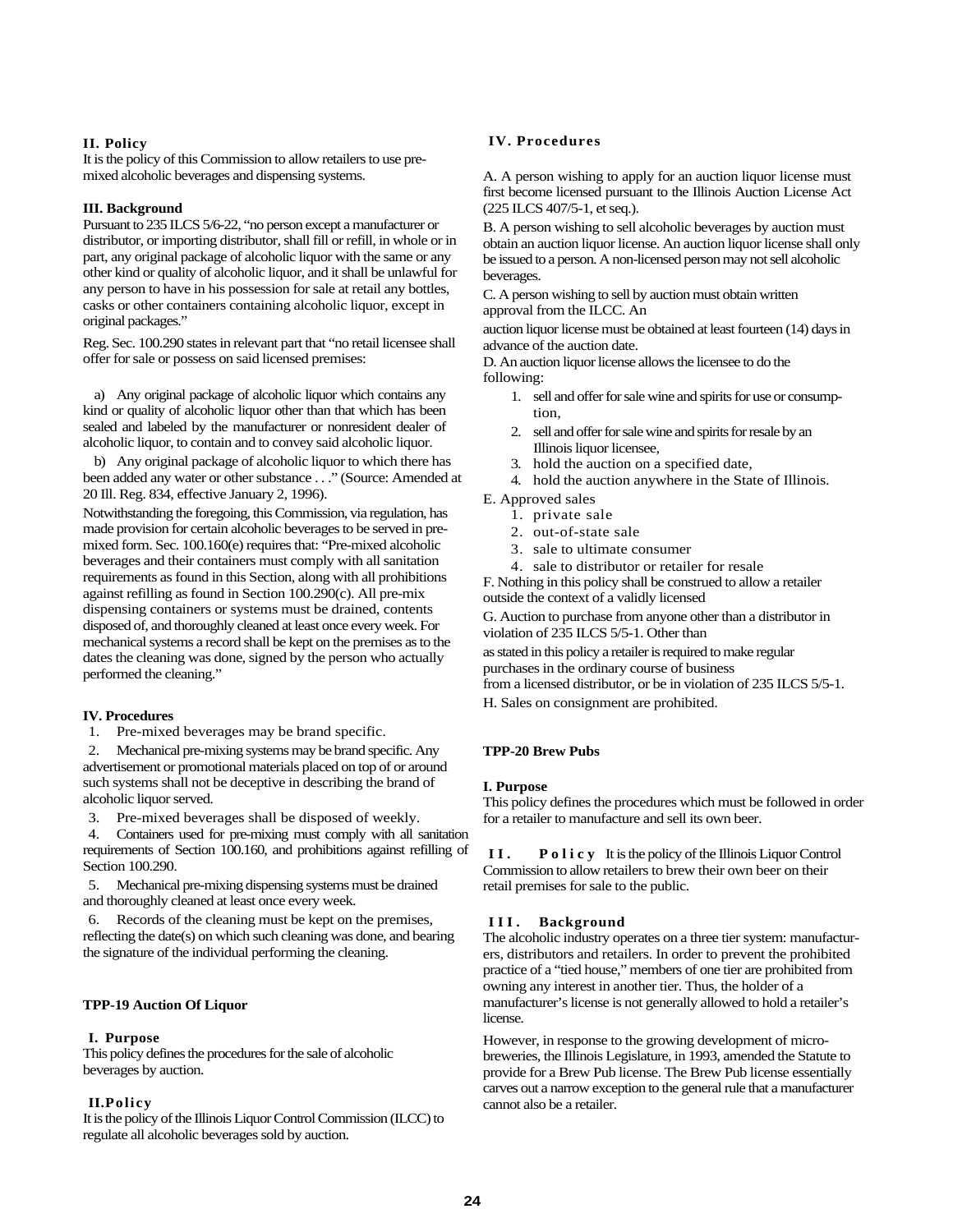# **IV. Definitions**

# A.235 ILCS 5/1-3.08. Manufacturer

"Manufacturer" means every brewer, fermenter, distiller, rectifier, wine maker, blender, processor, bottler or person who fills or refills an original package, whether for himself or for another, and others engaged in brewing, fermenting, distilling, rectifying or bottling alcoholic liquors.

# B. 235 ILCS 5/1-3.17. Retailer

"Retailer" means a person who sells, or offers for sale, alcoholic liquor for use or consumption and not for resale in any form.

#### C. 235 ILCS 5/5-1(n) Brew Pub

A brew pub license shall allow the licensee to manufacturer beer only on the premises specified on the license, to make sales of the beer manufactured on the premises to importing distributors, distributors and to non-licensees for use and consumption, to store the beer upon the premises, and to sell and offer for sale at retail.

# D. 235 ILCS 5/1-3.13. Manufacture

"Manufacture" means to distill, rectify, ferment, brew, make, mix, concoct, process, blend, bottle or fill an original package with an alcoholic liquor, whether for oneself or for another, and includes blending but does not include the mixing or other preparation of drinks for serving by those persons authorized and permitted in this Act to serve drinks for consumption on the premises where sold. All containers or packages of blended alcoholic liquors shall have affixed thereto a label setting forth and stating clearly the names of all ingredients which the blended alcoholic liquors offered for sale shall contain.

## **V. Procedures**

A. Brewing on Premises for Sale at Retail

- 1. Pursuant to 235 ILCS 5/5-1(n), a brew pub license requires and permits the following:
	- a. the licensee must manufacture the beer on the licensed premises;
	- b. the licensee must store and sell the beer from the licensed premises;
	- c. the licensee may sell the beer to distributors and importing distributors for resale;
	- d. the licensee may sell and offer for sale the beer at retail for consumption only on the licensed premises, and
	- e. the licensee may sell and offer for sale other alcoholic beverages at retail.

B. The ILCC views a Brew Pub as a retailer which manufactures its own beer. All retailer statutes and regulations apply. A Brew Pub licensee may not obtain a distributor's license.

C. The Commission has received recent inquiries about activities which may be taking place upon the premises of "brew pubs." Prior to the enactment of the "Brew Pub" statute (235 ILCS 5/1- 3.3 3; 5/5-1(n)) entities seeking to conduct business under the umbrella of a "brew pub" were required to secure both a retailer and a brewer license. Local approval/licensing was also required of the "retailer" aspects of such a business.

When the General Assembly enacted the amendments to the Illinois Liquor Control Act, referenced above, the "brew pub" was as defined as follows:

5/1-3.33. "Brew Pub' means a person who manufactures beer only at a designated premises to make sales to importing distributors, distributors, and to non-licensees for use and consumption only, who stores beer at the designated premises, and who is allowed to

#### sell at retail. (Source: P.A. 88-91)" The licensing description of a

"brew pub" is as follows: "A brew pub license shall allow the licensee to manufacture beer only on the premises specified in the license, to make sales of the beer manufactured on the premises to importing distributors, distributors, and to non-licensees for use and consumption, to store the beer upon the premises, and to sell and offer for sale at retail."

Some confusion may have arisen from a reading of the portion of the statute which dealt with the right of a manufacturer to secure one retailer license, which predated the foregoing "brew pub" legislation. Section 5/6-4(e) provided that the manufacturer which had received a retailer's license was permitted to sell "beer only."

The omission of a similar limitation on the brew pub license was intended to not restrict the brew pub licensee to such "sale of beer only" upon the licensed premises. It was the intent of the legislation, and it is the position of this Commission, that a brew pub licensee may sell wine and distilled spirits, in addition to, beer only for consumption upon its licensed premises. This therefore allows brew pub licensees to purchase for resale whatever alcoholic liquors all other retail liquor licensees can, subject only to the type of license the entity has secured from the local liquor control commissioner. Further, the question has been posed whether a brew pub can bottle its product for sale to retail consumers for "off-premises" consumption. Notwithstanding the nature of the local license issued the business, i.e., combination, on- and off-premises, the Illinois Liquor Control Act does allow sales for "off-premises" consumption. A brew pub which wants its product to be able to be sold for such "off-premises" consumption, would have to act as any other brewer and register a distributor, which will handle the product for retail purchase.

#### **TPP-21 Reserved**

#### **TPP-22 HAPPY HOUR LAW**

#### **I. Purpose**

This Policy statement establishes this Commission's policy as to various licensee promotions, and defines the general procedure used by this Commission to enforce the Happy Hour Law (235 ILCS 5/ 6-28).

#### **II. Policy**

It is the policy of this Commission to define the types of promotions and activities allowed under the Happy Hour Law, to monitor and verify compliance with those defined promotions and activities, and to enforce this policy as provided by law.

## **III. Definitions**

#### A. MEAL PACKAGE

Any food, excluding snacks and other so-called "finger food," that is served on the licensed premises, which includes the service of alcoholic beverages as part of such package.

## B. DAY

The period of time beginning from the opening of business to the close of business, not exceeding twenty-four hours.

# C. DRINKS

The term shall also include more than one container of an alcoholic beverage or a pitcher of an alcoholic beverage.

#### **IV. Procedure**

The Happy Hour Law, effective 8/31/89, was passed in order to eliminate the over consumption of alcoholic liquor and was intended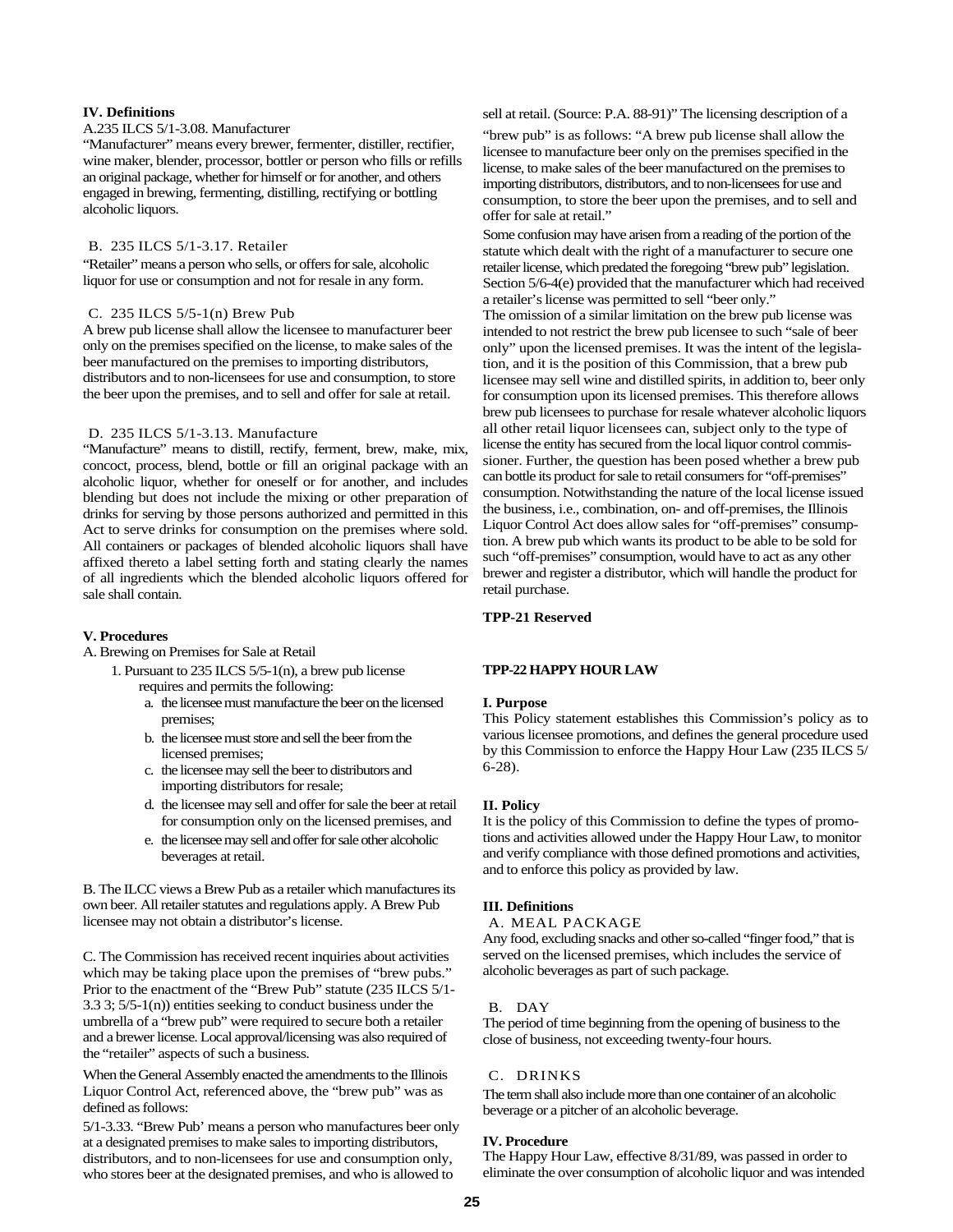to eliminate promotions that would encourage such over consumption.

The Happy Hour Law states in relevant part:

(b) No retail licensee or employee or agent of such licensee shall:

- (1) serve 2 or more drinks of alcoholic liquor at one time to one person for consumption by that one person, except selling or delivering wine by the bottle or carafe;
- (2) sell, offer to sell or serve to any person an unlimited number of drinks of alcoholic liquor during any set period of time for a fixed price, except at private functions not open to the general public;
- (3) sell, offer to sell or serve any drink of alcoholic liquor to any person on any date at a reduced price other than that charged other purchasers of drinks on that day where such reduced price is a promotion to encourage consumption of alcoholic liquor...;
- (4) increase the volume of alcoholic liquor contained in a drink, or the size of a drink of alcoholic liquor, without increasing proportionately the price regularly charged for the drink on that day;
- (5) encourage or permit, on the licensed premises, any game or contest which involves drinking alcoholic liquor or awarding of drinks of alcoholic liquor as prizes for such game or contest on the licensed premises; or
- (6) advertise or promote in any way, whether on or off the licensed premises, any practices prohibited under paragraphs (1) through (5)."

(c) Nothing in subsection (b) shall be construed to prohibit a licensee from:

- (1) offering free food or entertainment at any time;
- (2) including drinks of alcoholic liquor as part of a meal package;
- (3) including drinks of alcoholic liquor as part of a hotel package;
- (4) negotiating drinks of alcoholic liquor as part of a contract between hotel or multi-use establishments and another group for the holding of any function, meeting, convention or trade show;
- (5) providing room service to persons renting rooms at a hotel;
- (6) selling pitchers (or the equivalent, including but not limited to buckets), carafes, or bottles of alcoholic liquor which are customarily sold in such manner and delivered to 2 or more persons at one time; or
- (7) increasing prices of drinks of alcoholic liquor in lieu of, in whole or in part, a cover charge to offset the cost of special entertainment not regularly scheduled."

In addition, Regulation 100.280 of this Commission states as follows:

a)No individual, partnership or corporation shall give away any alcoholic liquor for commercial purposes or in connection with the sale of non-alcoholic products or to promote the sale of nonalcoholic products.

b) No licensee shall give or offer to give away alcoholic liquor in connection with the sale of non-alcoholic products or to promote the sale of non-alcoholic products.

c)No individual, partnership, corporation or licensee shall advertise or promote in any way, whether on or off licensed premises, any of the practices prohibited under subsections (a) or (b) above."

## A. The Happy Hour Law prohibits:

1. Serving two or more drinks to one person for consumption by that person. This requires that individuals be served only one drink at a time. Also prohibited are promotions such as A2 for 1" drinks, or any type of promotion which discounts drinks at a 2 for 1 or

greater (3-1) price. A "shot and a beer" (boilermaker) promotion is allowable as such is considered one drink under this provision. 2. Serving an unlimited amount of drinks during a set period of time for a fixed price. This prohibits the practice of charging a flat fee for "all you can drink" all day or during a set period of time. However, an exception is made for private functions not open to the general public, but this requires that the number of participants at the event must be limited by the licensee either through the issuance of tickets, invitations or set number of participants at the activity. Specifically excepted are weddings, private parties, fund-raising functions, etc., at which the emphasis is on the participants, event itself or beneficent purpose, and not on the consumption of alcohol.

3. Reducing prices of drinks during a specified period during the day or to a specified group of individuals. This is the provision that prohibits the euphemistic "Happy Hour" and "Ladies Night" during which all patrons or only a specific group is given a promotion encouraging consumption. Prices for any specific product may not change during the business day. All customers must be charged the same price for the same alcoholic liquor. A multi-use establishment may charge different prices in different rooms, provided such prices remain the same all day, and separate price schedules are kept for each room. Regulation 100.280 forbids retailers from giving away alcoholic liquor, however, the practice of a bartender buying a drink for a customer is allowable if such practice is not advertised, if such drink is purchased as a "reward" for patronage or loyalty, and is not done to encourage consumption.

4. Increasing the volume of alcoholic liquor contained in a drink but must be capable of being used for any type of purchase at the licensed premises (e.g. food, soft drinks, promotional items). without proportionately increasing the price regularly charged for that drink on that given day. This requires that the price of a drink be increased by the proportionate increase of the alcohol in the drink. The price of a "double" must therefore be twice the price of a regular, one-shot drink.

5. A licensee from encouraging or permitting, on its premises, games or contests which involve drinking alcoholic liquor or awarding drinks as prizes. Although a licensee may sponsor games and contests at its premises, alcoholic product may not be a prize for winning such contests, and the drinking of alcohol may not be part of the contest (e.g. chugging contest). A licensee may offer coupons for winning such contest; however, the coupons may not be used solely for alcohol (e.g. drink coupons)

6. Advertising, in any way, any practice prohibited by the Happy Hour Law. The act of advertising a promotion which violates the Happy Hour Law is, in itself, a violation. This Commission takes the position that using the word "free" (or any form thereof) in any advertising promotion regarding alcoholic liquor (e.g. "buy a case, get a six-pack free") is a violation of both 5/6-28 and Regulation 100.280. Such promotions encourage the over consumption of alcoholic liquor.

7. Serving traditionally "individual" drinks in carafes, pitchers, etc., is considered by the Commission to be a violation of "Happy Hour."

#### B. The Happy Hour Law permits:

1. Offering free food or entertainment. The Happy Hour Law was intended to control only the sale of alcoholic liquor, thus promotions which offer free products, including entertainment, to attract customers, are not prohibited. Nothing in this Practice or in the Act prohibits a licensee from discriminating between classes of customers in areas other than the sale of alcohol. Therefore, it is the position of this Commission that free or reduced prices for food, cover charges and other non-alcohol related items are not controlled by the Happy Hour Law.

2. Including drinks with a meal or hotel package. The emphasis of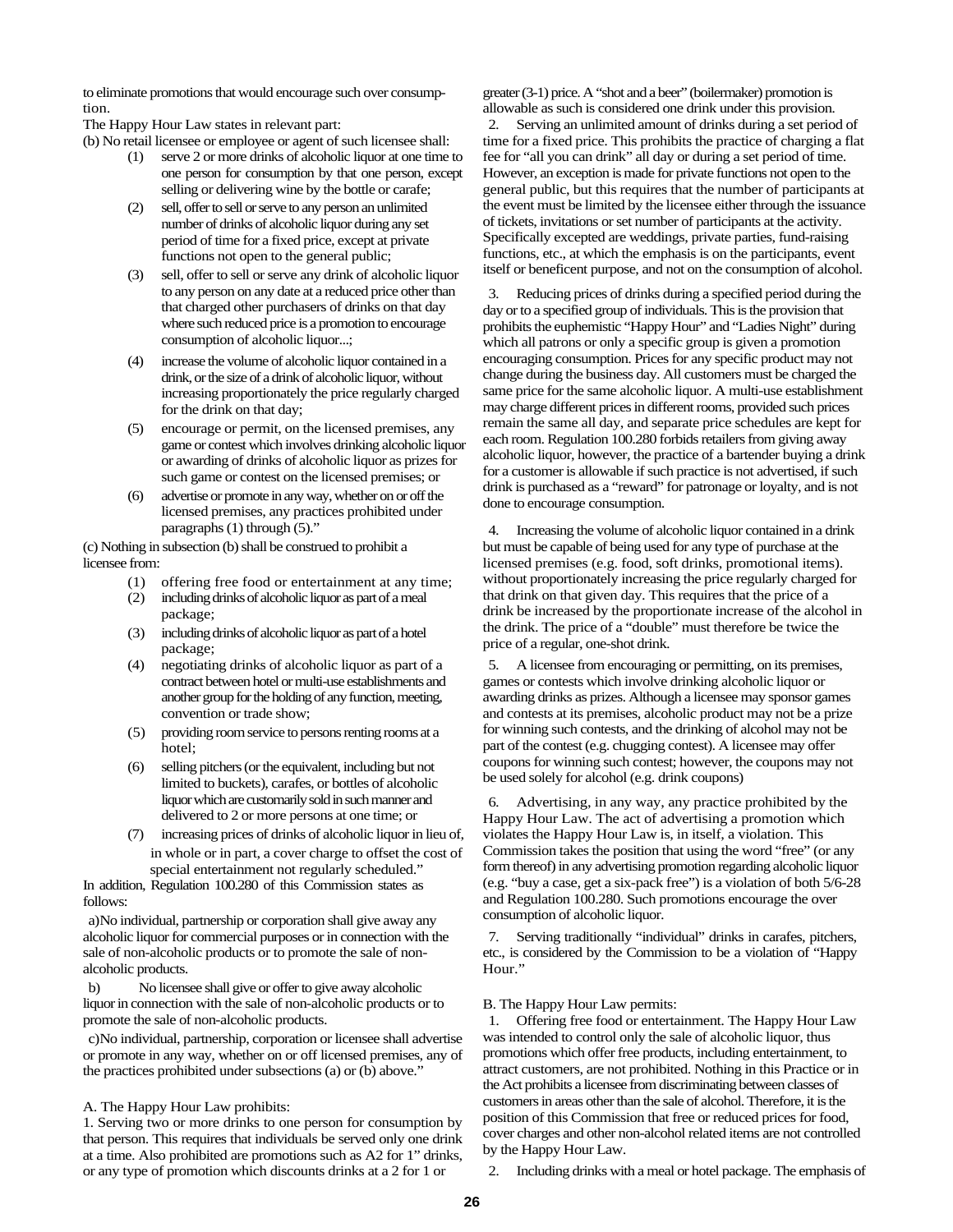such promotion must be the meal or hotel package itself, and not unlimited consumption of alcohol. A meal package is defined above, and must not be of the general hors d'oeuvres variety. Meal package promotions must be confined to a restricted area of the licensed premises and customers not partaking of the meal package may not be allowed to mingle with the patrons participating in the meal package.

3. Selling pitchers, carafes or bottles of alcoholic liquor customarily sold in that manner and delivered to two (2) or more persons. Promotions such as "buckets" are allowable, as long as such promotions comply with all the other stated provisions of the Happy Hour Law.

Increasing drink prices in lieu of a cover charge if special entertainment, which is not regularly scheduled, is at the licensed premises. This provision allows a licensee to increase drink prices, in lieu of a cover charge, to defray the cost of nonregularly scheduled entertainment. However, this practice is not allowed for entertainment which is of the "house band" variety. If an establishment has various entertainment acts scheduled on a regular basis, this will also be considered to be of the "house band" variety. Nothing in this practice, or in the Act, prohibits the licensed establishment from discriminating between classes of customers in other area, not involving the sale of alcohol. Therefore it is the position of this Commission that free or reduced prices for cover charges is not controlled by the Happy Hour Law.

# **TPP-23 Transportation And Delivery Of Alcohol**

#### **I. Purpose**

This policy establishes guidelines for the transportation and delivery of alcohol within the State of Illinois.

## **II. Policy**

It is the policy of the Illinois Liquor Control Commission (ILCC) to allow the transportation and delivery of alcohol under specified circumstances.

# **III. Background**

235 ILCS 5/2-1 provides that no person shall transport or deliver any alcoholic liquor for beverage purposes, except as specifically provided by the Liquor Control Act ("Act"). However, the Act does not prevent the transportation of alcoholic liquor for the personal use of the possessor, his family or guests.

235 ILCS 5/6-7 provides that any package containing alcoholic liquor shall have affixed to it all cancelled revenue stamps which may be provided by Federal law and shall bear a clear and legible label containing certain specified information. Additionally, the package shall be securely sealed so that the contents cannot be removed without breaking the manufacturer's seal.

235 ILCS 5/6-8 provides the procedure for the transportation and delivery of alcohol into Illinois.

235 ILCS 5/6-29, the Interstate Reciprocal Wine Shipments provision, limits the shipping of wine for personal use to not more than two (2) cases per year per adult resident of Illinois. Each case may contain not more than nine (9) liters.

235 ILCS 5/6-29.1, Direct shipments of alcoholic liquor. Pursuant to the Twenty-First Amendment to the United States

Constitution allowing the states to regulate the distribution and sale of alcoholic liquor and pursuant to the federal Webb-Kenyon Act declaring that alcoholic liquor shipped in interstate commerce must comply with state laws, the General Assembly hereby finds and declares that selling alcoholic liquor from a point outside this State through various direct marketing means, such as catalogs, newspapers, mailers, and the Internet, directly to residents of this

State poses a serious threat to the State's efforts to prevent youths from accessing alcoholic liquor; to State revenue collections; and to the economy of this State.

Any person manufacturing, distributing, or selling alcoholic liquor who knowingly ships or transports or causes the shipping or transportation of any alcoholic liquor from a point outside this State to a person in this State who does not hold a manufacturer's, distributor's, importing distributor's, or non-resident dealer's license issued by the Liquor Control Commission, other than a shipment of sacramental wine to a bona fide religious organization, a shipment authorized by Section 6-29, or any other shipment authorized by this Act, is in violation of this Act.

The Commission, upon determining, after investigation, that a person has violated this Section, shall give notice to the person by certified mail to cease and desist all shipments of alcoholic liquor into this State and to withdraw from this State within 5 working days after receipt of the notice all shipments of alcoholic liquor then in transit.

Whenever the Commission has reason to believe that a person has failed to comply with the Commission notice under this Section, it shall notify the Department of Revenue and file a complaint with the State's Attorney of the county where the alcoholic liquor was delivered or with appropriate law enforcement officials.

Failure to comply with the notice issued by the Commission under this Section constitutes a business offense for which the person shall be fined not more than \$1,000 for a first offense, not more than \$5,000 for a second offense, and not more than \$10,000 for a third or subsequent offense. Each shipment of alcoholic liquor delivered in violation of the cease and desist notice shall constitute a separate offense.

235 ILCS 5/8-12 and Section 420.100 of the Revenue Regulations provide that every person or carrier transporting alcoholic liquors into the State of Illinois shall keep a record of any deliveries and file a monthly report with the Department of Revenue. 235 ILCS 5/8-1 and Section 420.30 of the Revenue Regulations provide for the gallonage tax liability for the sale and transportation of alcohol.

## **IV. Procedures**

A. All alcoholic liquor imported into Illinois must be off-loaded from the common carrier, vehicle or mode of transportation by which the alcoholic liquor was delivered into Illinois.

B. All alcoholic liquor imported into Illinois must be delivered to an importing distributor.

C. A distributor or importing distributor, upon application to the ILCC, may secure permission to deliver beer directly to a retail licensee holding or otherwise participating in a special event. D. Any manufacturer, distributor, importing distributor or foreign importer may only sell or deliver packages containing alcoholic liquor which have affixed to them the following:

1. all cancelled revenue stamps which may be provided by Federal law,

- 2. a clear and legible label containing
	- a. the name and address of the manufacturer,
	- b. the kind of alcoholic liquor contained therein, and
	- c. in the case of alcoholic liquor (other than beer,

imported Scotch whiskey and brandy 4 years old or more) the date when manufactured and the minimum alcoholic content thereof.

E. No package shall be delivered by any manufacturer, distributor, importing distributor or

foreign importer unless the same shall be securely sealed so that the contents thereof cannot be removed without breaking the seal so placed thereon by the manufacturer.

F. Any person or party who brings, carries or transports alcoholic liquors into the State of Illinois for delivery in Illinois must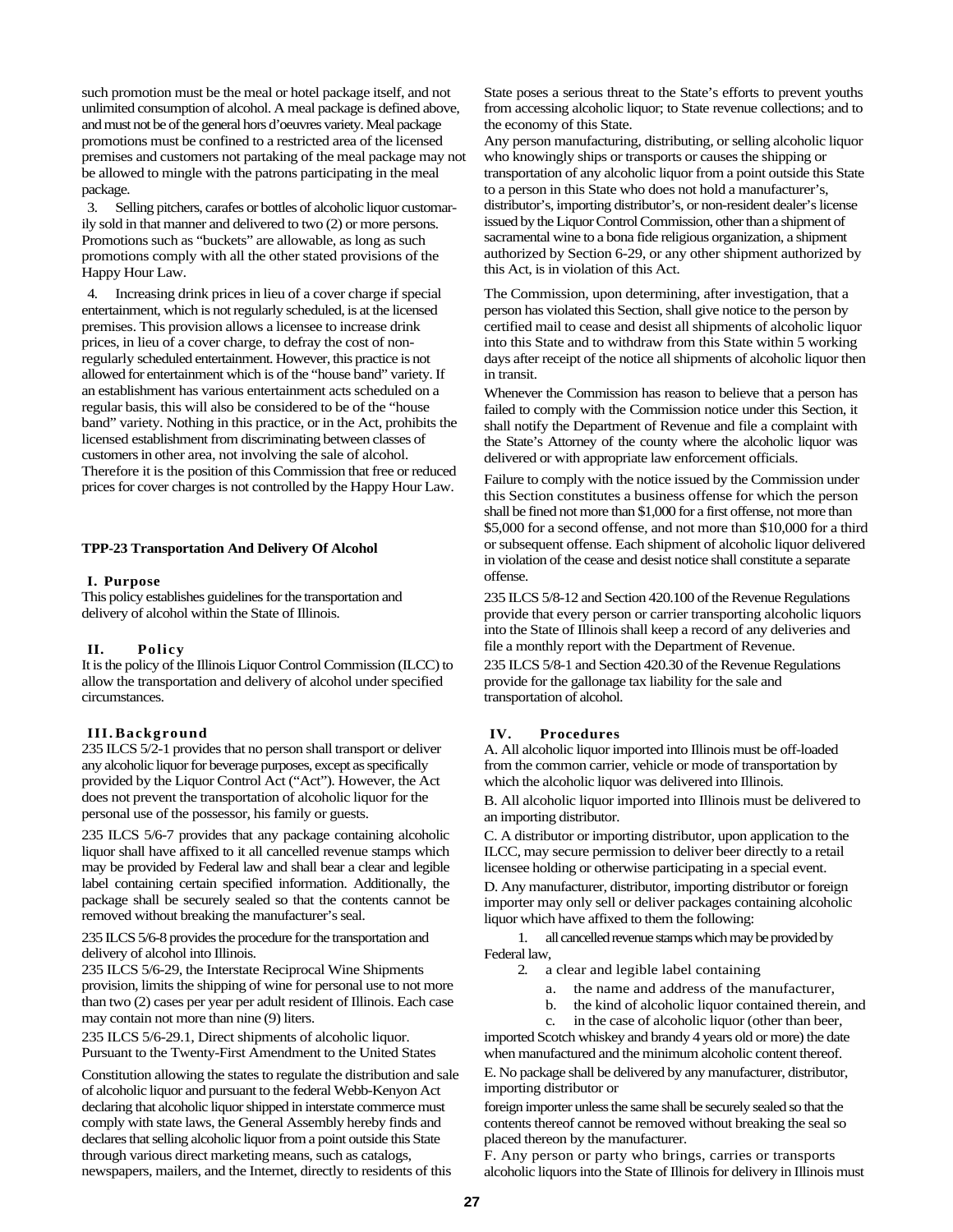prepare and file with the Department of Revenue for each month, not later than the fifteenth day of the month following that for which it is made, a report stating the following information:

1. the name of the person or party making the report,

2. the address in Illinois at which the records supporting such report are kept and open to inspection,

- 3. the period of time covered by the report,
- 4. the name and business address of each consignor,
- 5. the name and business address of each consignee,

6. the kind and quantity of alcoholic liquors delivered to each consignee, and

7. the date(s) of delivery.

G. The books and records supporting such report shall be kept and preserved for a period of three (3) years, unless their destruction sooner is authorized in writing by the Director of the Department of Revenue.

H. All applicable taxes must be paid to the Department of Revenue (see 235 ILCS 5/8-1 and Section 420.30 of the Revenue Regulations).

I. The Liquor Control Act does not prevent the possession and transportation of alcoholic liquor for the personal use of the possessor, his family and guests.

A. Each adult may receive up to two (2) cases of wine per year. Each case may contain not more than nine (9) liters.

#### **V. Exceptions**

There are situations in which the shipping into the State of Illinois of unregistered alcoholic beverages is permissible notwithstanding the above prohibitions and conditions.

A. Test Marketing of product in accordance with TPP-14.

B. Shipment of limited quantities to writers or reviewers in the alcoholic beverage industry, to whom shipments are made for the purpose of consumption, evaluation and critical comment. The quantities allowable are usually one bottle per product type, but in no event should the quantity be sufficient to be considered "resellable."

C. Other situations will be evaluated on a case-by-case submission.

#### **TPP-24 Reserved**

# **TPP-25 Stocking, Rotating And Re-Setting Of Products**

#### **I . Purpose**

This Policy statement defines procedures regarding manufacturers and distributors stocking, rotating and re-setting their products at retail establishments.

# **II. Policy**

It is the policy of this Commission that manufacturers and distributors may stock and rotate their product at retail establishments as long as such activities are done in conjunction with and incidental to delivery of such product in the normal course of business or at the time of a sales call to the retailer. However, such services must be done voluntarily by the manufacturer, distributor and importing distributor, and may not be required to be performed by the retailer. This policy allows distributors to take part in retailer prompted resets up to four times per year, as long as all distributors are notified of the reset. This policy prohibits

manufacturers and distributors from acting as the employee of the retailer, from pricing the retailer's products and, generally, from handling any other supplier's products.

# **III. Background**

Pursuant to 235 ILCS 5/6-5, it is illegal "for any person having a retailer's license or any officer, associate, member, representative or agent of such licensee to accept or receive ... anything...of value...directly or indirectly from any manufacturer, importing distributor or distributor of alcoholic liquor." Similarly, 235 ILCS 5/ 6-5 makes it "unlawful for any manufacturer or distributor or importing distributor to give or lend...anything...of value...directly or indirectly to any retail licensee or to the manager, representative, agent, officer or director of such licensee". Thus, distributors and manufacturers may not give or lend anything of value to retailers, and retailers may not accept or receive anything of value from distributors or manufacturers.

Pursuant to Policy TPP-1, "Of-Value Standards", this Commission will determinate on a case-by-case basis whether services may be provided by manufacturer and distributors to retailers. Unless such services are specifically allowed under statute, regulation or trade practice policy, services provided by manufacturers, distributors and importing distributors to retailers will be presumed to be in violation of the "of value" provisions of 235 ILCS 5/6-5.

# **IV. Procedures**

This policy defines the limits on what manufacturers and distributors may legally do for retailers and not risk Commission intervention.

# **A. General**

Under no circumstances may manufacturers, distributors and importing distributors affix prices to product on behalf of retailers. They may not clean or dust shelves, coolers, or products which are on display at the retailer's location. Generally, they may not touch, move, alter, or disturb the product of a competitor.

Employees of manufacturers, distributors and importing distributors may not be treated as employees of retailers, nor may they work free of charge to the retailer.

# **B. Stocking**

At their discretion, manufacturers, distributors and importing distributors may stock only their own products at a retail establishment. This shall be done during the course of the regular sales call or delivery to the retailer, however, such services must be done voluntarily by the manufacturer, distributor and importing distributor, and may not be required to be performed by the retailer. Nothing in this Trade Practice Policy shall prohibit the exchange of product that is near or beyond the manufacturer's expiration or 'code' date. If stocking is performed with any greater frequency, it will be viewed as more than minimal provision of free labor to the retailer. Stocking is defined as any placing of product where it is to be stored or offered for sale on a retailer's premises (e.g. on shelves, in coolers, against walls, in displays or in storage areas). Manufacturers, distributors and importing distributors may place product at any of the aforementioned locations on the theory that stocking is a service incidental to a sales call or a delivery in the ordinary course of business.

However, with respect to special promotions and displays constructed in connection therewith, manufacturers, distributors and importing distributors may assemble or construct displays for retailers, may place or position the display at the retail premises, and may stock or replenish the display at any time during the course of the special promotion. In this circumstance there is no "normal sales call or delivery" limitation as it is often necessary to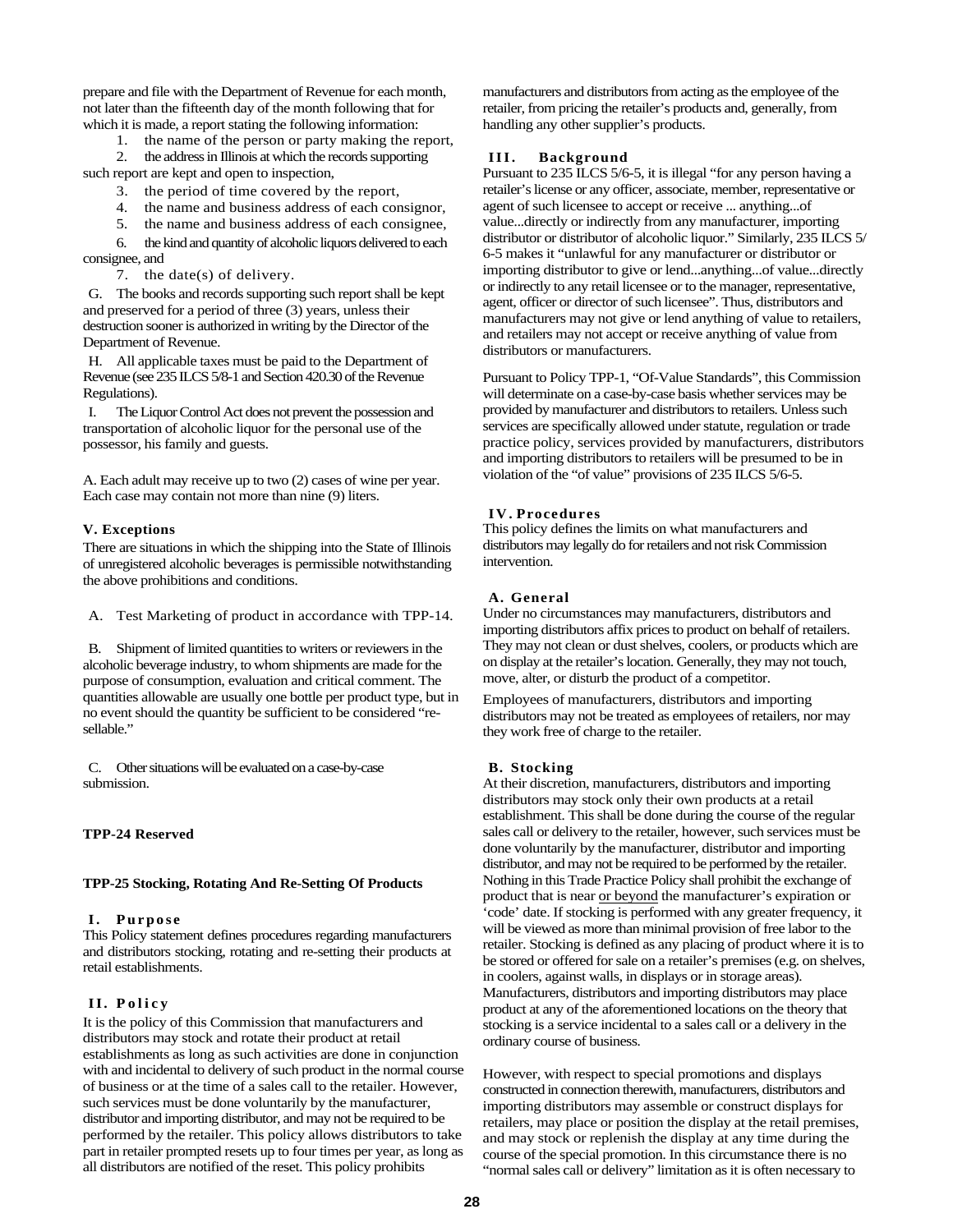perform such service on a daily basis.

#### **C. Rotation**

At their discretion, manufacturers, distributors and importing distributors may rotate only their own products at a retail establishment, during the normal course of a sales call or a delivery. In the beer industry this practice is required to ensure compliance with freshness dates. However, such services must be done voluntarily by the distributor, and may not be required to be performed by the retailer. This shall be done during the normal course of a sales call or a delivery, and if done with any greater frequency, it will be viewed as more than minimal provision of free labor to the retailer. Rotation shall include the moving of newer, fresher product from a storage area to an area where it is offered for sale. Permissible rotation also includes the moving of older product to the front of a point-of-sale location and replenishing of the location with fresh product. Rotation may be performed at any location in the retail premises. Manufacturers, distributors and importing distributors may rotate product on the theory that such rotation is a service incidental to the sales call or delivery of product in the ordinary course of business. However, with respect to special promotions and displays constructed in connection therewith, manufacturers and distributors may assemble or construct the display for retailers, may place or position the display at the retail premises, and may stock or replenish the display at any time. In this circumstance there is no "normal sales call or delivery" limitation as it is often necessary to perform such service on a daily basis. Note that the cost of the display must be in compliance with the dollar limitation provisions of 235 ILCS 5/6-6.

#### **D. Resetting**

Manufacturers, distributors and importing distributors are permitted to participate in resets conducted at retail establishments no more than four (4) times per calendar year per licensed premises. Resets called by retailers more often than four (4) times a year will be considered to be an unfair burden on the provider of the goods to the retailers.

Whether initiated by the manufacturer, distributor, importing distributor or retailer, where a reset is called it shall be the duty of the retailer to notify in writing all affected manufacturers, distributors and importing distributors of the reset no less than two (2) weeks prior to the date scheduled for the reset. The retailer must make all reasonable efforts to schedule the reset for a time most convenient for the majority of manufacturers, distributors and importing distributors involved. During the reset, participants are limited to the movement of their own goods only, unless another supplier which has been properly notified is not attending. In such case, the participants may assist the retailer in moving the goods of the non-attending supplier. The point is that the retailer can reset the product, on his own, whenever he wants, and a distributor can reset its product so long as it does not touch a competitor's. Manufacturers, distributors and importing distributors may provide diagrams to retailers, which suggest the most beneficial location within the store for the presentation and sale of product to the consumer. If the retailer decides to follow the location suggestion, manufacturers, distributors and importing distributors may reset only their product within the store in accordance with the diagrams, or any modifications thereof, and a formal reset date in not required to be arranged. However, in this circumstance, the party performing the reset may move only its product.

# **TPP-26 Transfer Of Alcohol**

#### **I. Purpose**

It is policy to establish guidelines in determining when a licensed Illinois retailer may transfer alcohol from its premises to that of another premises or retailer.

#### **II. Policy**

It is the policy of the Illinois Liquor Control Commission (ILCC) to allow a transfer of alcohol from one retail premises to another retail premises only in exceptional situations.

#### **III. Background**

Section 100.250 of the Rules and Regulations of the ILCC prohibits a retail licensee to transfer alcohol off its licensed premises to another retail licensed premises. However, the ILCC believes that a licensee may transfer alcohol in certain situations. These situations relate to business transactions which occur outside the ordinary course of a licensee's business.

# Section 100.250 Transfer of Alcohol

The holder of a retail license for the privilege of selling alcoholic liquors at retail on the premises specified in the license, for use or consumption, is hereby restricted to such sale from the licensed premises only and is not permitted to sell to, purchase from or transfer such alcoholic liquor to any other retail licensee or licensed premises. This Section does not apply to transactions not in the ordinary course of business, such as a business closure, if prior approval is given by the Commission. *(Source: Amended at 23 Ill. Reg. 3787, effective March 15, 1999)* 

# **IV. Procedures**

A. Permissible transfers include the following:

1. the licensee either sells or closes his or her business and wishes to transfer any remaining liquor inventory; or

2. miscellaneous circumstances in which a transfer is authorized by the ILCC.

B. Before a licensee may enter into a permissible transfer, the licensee must inform the ILCC in writing of the following:

- 1. the seller's licensed premises location;
- 2. the seller's license number;
- 3. the buyer's licensed premises location;
- 4. the buyer's license number; and

5. the inventory being purchased, including type of liquor and quantity of items.

C. All transfers must be approved by the Executive Director or appropriate designee.

D. The buyer must keep a copy of the written document sent to the ILCC on his or her licensed premises in order to show where the liquor was purchased.

E. The buyer must keep a copy of the written document sent to the ILCC on his or her licensed premises for a period of ninety (90) days.

#### **V. Other**

Approval of "alternate delivery sites" for retail licensees.

The question of the power of the Commission to approve alternate delivery sites for retail licensees must be answered by reference to the Liquor Control Act, Rules and Regulations, and then the Commission's inherent power to manage an orderly system of alcoholic beverage manufacture, delivery and sale. This issue was raised legislatively with H.B.137, introduced 1/12/99, which sought to amend the Liquor Control Act to provide for minimum delivery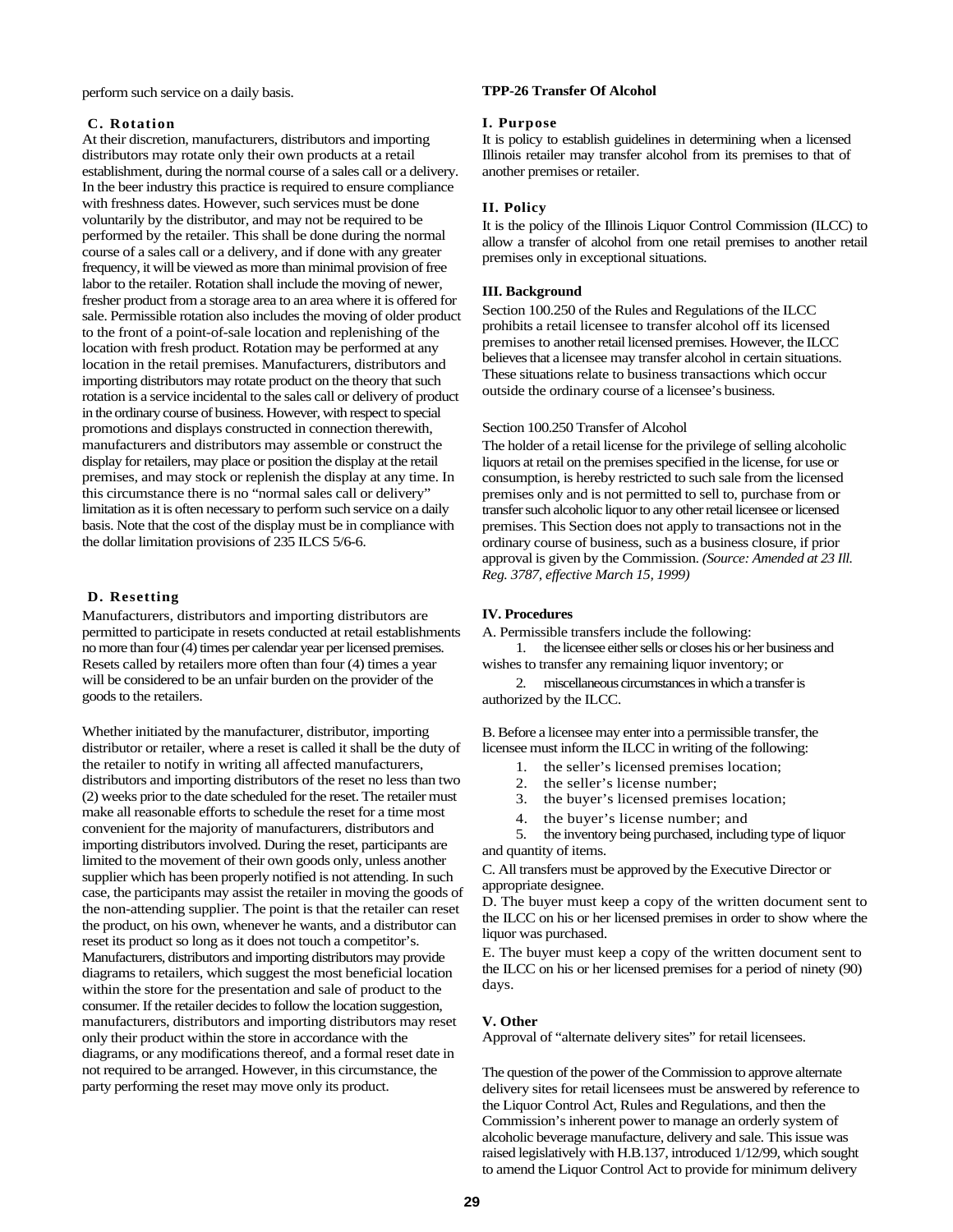intervals and purchase amounts, and to establish "alternative delivery" sites.

The bill, as originally presented, contained the following language: "If a retailer does not wish to accept delivery at its retail establishment, the retailer may designate an alternate site within the distributor's geographic area to which the distributor must make delivery if that site has been approved in advance by the State Commission."

Senate Amendment No. 1. deleted the above provision authorizing a retailer to designate an alternative delivery site and substituted the county-based system which ultimately became law.

The law as passed and signed by the Governor failed to contain any reference to the "alternate delivery site."

Since it is for the legislature and the courts to state the public policy of the State of Illinois, the public policy in the area of "alternative delivery sites" is that they are not allowed. It is neither within the designated, or inherent, powers of the Liquor Control Commission to set public policy. Since an administrative agency is a creature of statute, any power or authority claimed by the agency must find its source within the provisions of the statute by which it is created. **Granite City Division of National Steel Co. v. Illinois Pollution Control Board**, 155 Ill. 2d 149, 171, 613 N.E.2d 719,

729 (1993). Agency interpretations of statutes are not binding on the courts, and we must overturn any agency action that is

# inconsistent with the statute. **Carson Pirie Scott & Co. v. State of Illinois Department of Employment Security**, 131 Ill. 2d 23, 34, 544 N.E.2d 772, 777 (1989).

The fundamental principle of statutory construction is to ascertain and give effect to the intent of the legislature. **Bowne of Chicago, Inc. v. Human Rights Comm'n**, 301 Ill. App. 3d 116, 119, 703 N.E.2d 443, 446 (1998). The most reliable indicator of legislative intent is the statute's language, which must be given its plain and ordinary meaning. **Boaden v. Department of Law Enforcement**, 171 Ill. 2d 230, 237, 664 N.E.2d 61, 65 (1996).

In **Gilchrist v. Human Rights Commission**, No. 1-99-1054, 1st District, March 27, 2000, the Appellate Court held that Section 8A-102 of the Human rights Act did not confer upon the Commission the authority to allow an Administrative Law Judge, other than the presiding ALJ, to author the findings and recommended order merely because the parties agree by stipulation to such action. To the extent that the Commission determined that the parties' agreement alone satisfied the requirements of the statute, that determination was erroneous. An erroneous construction of a statute by an administrative agency is not binding on a reviewing court, and even a reviewing court's deference to administrative expertise does not serve to license a governmental agency to expand the operation of a statute. **Boaden,** supra.

The Court further held that the Commission exceeded its authority in deciding the case in the manner it did, and therefore the cause was remanded so that the matter may be reset for another full hearing. The Court was not unmindful of the fact that its decision prolonged the ultimate resolution of the Petitioner's case, but, even in instances where an administrative body has discretion in its decision, whenever it must choose between justice and speed, it must pick the side of justice. **Six-Brothers King Drive Supermarket, Inc. v. Department of Revenue**, 192 Ill. App. 3d 976, 984, 549 N.E.2d 586, 591 (1989).

# **TPP-27 Special Event Retailers (Not-For-Profit) License**

## **I. Purpose**

To set the policy of the Illinois Liquor Control Commission and establish the procedures whereby Special Event Retailers (Not-For-Profit) shall be licensed and operate within the State.

# **II. Policy**

It is the policy of this Commission that Special Event Retailers shall be licensed and allowed to purchase alcoholic beverages at "special events" in accordance with the applicable provisions of the Illinois Liquor Control Act and Rules and Regulations of this Commission.

#### **III. Statutory And Regulatory Bases**

Sec. 1-3.17.1 of the Liquor Control Act (235 ILCS 5/1-3.17.1) defines the "Special Event Retailer" as "an educational, fraternal, political, civic, religious or non-profit organization which sells or offers for sale beer or wine, or both, only for consumption at the location and on the dates designated by a special event retail license."

Sec. 5-1(e) of the Liquor Control Act (235 ILCS 5/5-1(e)) delineates the permission granted by the "Special Event Retailer's (Not-For-Profit) license" to "permit the licensee to purchase alcoholic liquors from an Illinois licensed distributor (unless the licensee purchases less than \$500 of alcoholic liquors for the special event, in which case the licensee may purchase the alcoholic liquors from a licensed retailer) and shall allow the licensee to sell and offer for sale, at retail, alcoholic liquors for use or consumption, but not for resale in any form and only at the location and on the specific dates designated for the special event in the license. An applicant for a Special Event Retailer license must also submit with the application proof satisfactory to the State Commission that the applicant will provide dram shop liability insurance in the maximum limits and have local authority approval."

# Regulation 100.330, designated "Advertising" provides:

(a) Pursuant to Sections  $6-4$ ,  $6-5$ , and  $6-5$  of the Act  $(235)$ ILCS 5/6-4, 6-5, and 6-6), no retail licensee or entity having more than a 5% interest in a retail licensee shall have any, direct or indirect, interest in or control of any advertising or promotional company which receives funds, directly or indirectly from, or for the account of, any manufacturer, non-resident dealer, broker, distributor, importing distributor or foreign importer of alcoholic beverages; nor shall any manufacturer, non-resident dealer, broker, distributor, importing distributor or foreign importer make any payment, direct or indirect, to any retailer or any other entity which provides advertising, promotional or display services for retailers in consideration of any advertising or promotional efforts of any kind not allowed under the Illinois Liquor Control Act or the rules and regulations of the Commission.

(b) Nothing herein shall prohibit any manufacturer, nonresident dealer, distributor, importing distributor, or foreign importer from sponsoring an event at a venue which sole purpose is to host live entertainment, provided that no indirect or direct payment is made to the retailer and that any reference to the retailer in any advertising is incidental to the event itself.

(c) Subsections (a) and (b) above do not apply to a person holding a Special Event Retailer's license.

#### **IV. Additional Terms And Definitions**

The following additional terms and definitions shall be applicable to "Special Event Retailers (Not-For-Profit)":

"Special event" shall mean "an occurrence having the same theme, the duration of which shall not exceed fifteen (15) consecutive calendar days."

"Theme" shall mean "a recurring, unifying subject or idea," such as is embodied in the concept of "Friday Night Fish Fry," "Thursday Night Spaghetti Dinner," or the like.

#### **V. Procedures For Licensure**

A. Secure State of Illinois Special Event Retailer's Liquor License Application and Application Instructions.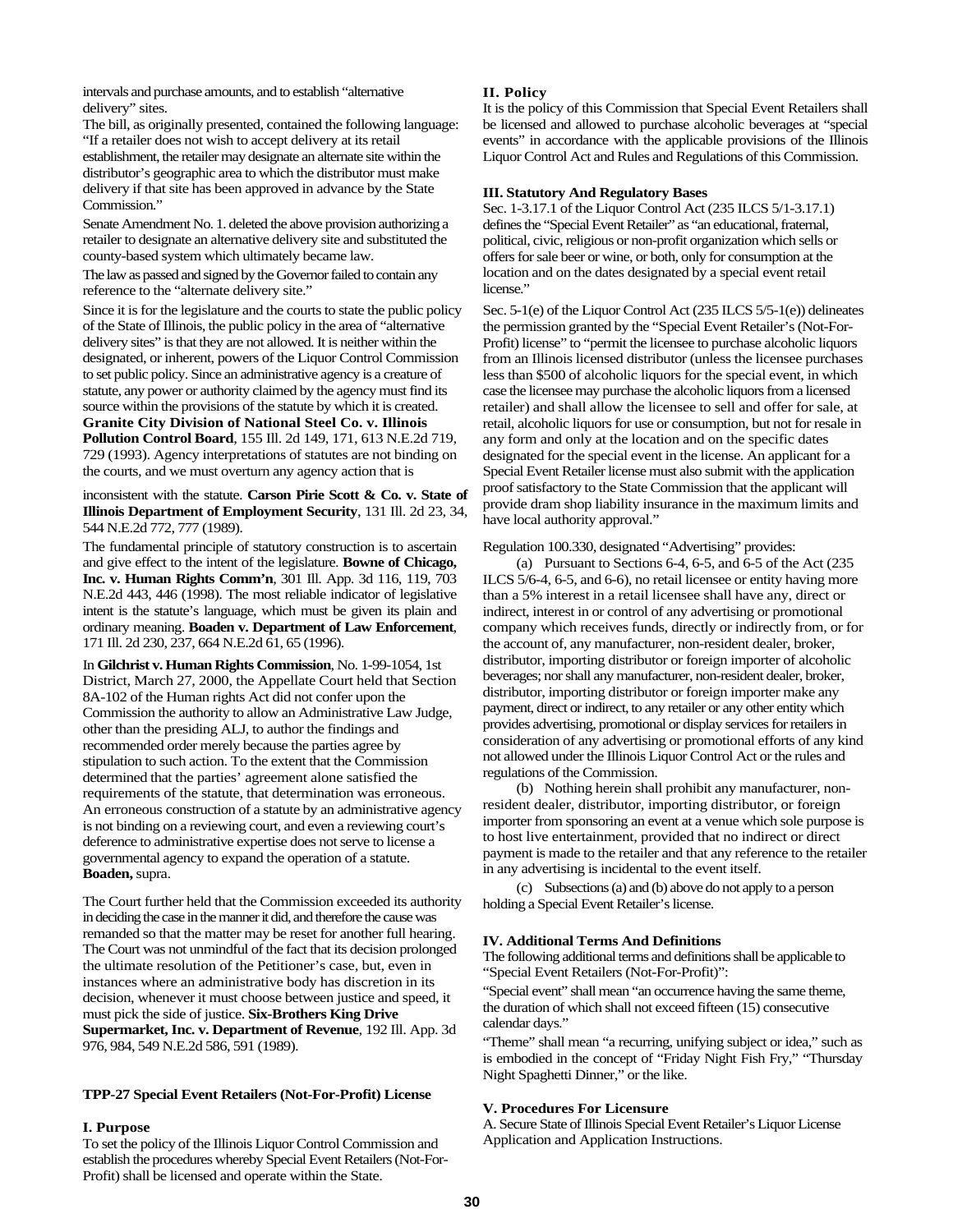B. If the locality in which the special event is to be held issues a "Local Special Event License," documents necessary to secure the issuance of such a license prior to presenting the State Application to this Commission must be completed. If the locality does not issue an actual license, determine what method of approval it utilizes and secure such approval; i.e., letter from Local Liquor Commissioner or Commission indicating approval of the event. In the City of Chicago, the completed State Application must be presented to the Mayor's License Commission which will review same and stamp the State Application with its approval.

C. Secure Dram Shop insurance coverage for the special event, which coverage must be in amounts sufficient to satisfy the Local Liquor Commissioner, and must underwrite the premises upon which the event is to be held and all periods of time encompassing the event.

D. Secure and bring either the documents of incorporation of the applicant, or the letter of exemption from the Illinois Department of Revenue.

E. Bring all items referred to in A. through D. above to the Illinois Liquor Control Commission, with appropriate application fee check(s).

# **VI. Procedures To Be Followed At The "Special Event"**

A. License Posted

All licensees must post the Special Event Retailer (Not-For-Profit) license in plain view at the event.

B. Beer Taps must be Clean and Sanitary

Beer taps must be clean and sanitary. The taps must be inspected to ensure they are clean and sanitary. In cases where the distributor provides the beer taps, the distributor will be responsible for providing clean beer taps.

C. Proper Display of the "Alcohol Pregnancy Warning" Sign An Alcohol Pregnancy Warning Sign is provided to each licensee. This sign must be posted at all sites where the alcoholic beverages are sold and must be visible to all patrons. It is the duty of the licensee to request more signs as needed.

D. Pre-Mix Alcoholic Beverage Requirements

If the licensee is selling any pre-mixed alcoholic beverages, all containers of the pre-mixed alcoholic beverages must be cleaned weekly and pre-mix destroyed weekly. Containers should be covered to prevent outside contaminates from entering. Note: All alcoholic beverages, except pre-mix, must be kept in their original containers (i.e. bottles).

E. Requirements Prohibiting "Happy Hours" Must Be Followed The Happy Hour provisions of the Illinois Liquor Control Act (235 ILCS 5/6-28) apply to Special Event Retailers.

F. Schedule of Drink Prices

A schedule of drink prices must be available at the site of the event. G. Liquor Invoices Available at the Event Premises

The invoices for liquor purchased must be available for inspection at the site of the event, not at the office or any other location. All purchases of alcoholic liquor may be made from a licensed distributor, except that purchases of up to \$500 can be made from licensed retailers.

H. Uphold Minimum Age Law

It is a criminal offense to serve or sell alcoholic beverages to anyone under the age of 21 years. It is also against the law for a person under 21 years of age to purchase and consume alcoholic beverages. The licensee must take steps to prevent the illegal sale of alcohol to persons under 21 years of age. Preventative measures include, but are not limited to, the checking of all identification for age, identity and authenticity, and the posting of warning signs for minors (included in the information package given to each approved Special Event license. Please note that local laws may establish a minimum age to sell or serve alcoholic beverages. The licensee may find out

about local restriction by contacting the local authorities where the event is to be held.

I. Prohibited service or sale to an intoxicated person. It is against the law to serve or sell an intoxicated person alcoholic beverages.

# **TPP-28 Employment/Ownership Arrangements Between Classes Of Licensees**

#### **I. Purpose**

This policy defines two issues:

A. whether employees of one class of license (manufacturer, distributor and retailer) may work for another class of license (e.g. distributor's employees working for a retail licensee), and

B. whether a person may own interest in different classes of licensees.

#### **II. Policy**

It is the policy of the Illinois Liquor Control Commission (ILCC) to prevent any employment or ownership arrangements between different classes of licensees which violate the "of value" provisions of 235 ILCS 5/6-5.

#### **III. Background**

The applicable statutes are 235 ILCS 5/6-4, which prohibits certain transactions and interests between different classes of licensees, and 235 ILCS 5/6-5, which prohibits the giving away "of value."

#### **IV. Procedure**

#### **A.Employment Arrangements**

Employees of one class of licensee may not work for another class of licensee. For instance, a distributor's employee may not work for a retail licensee.

Secs. 5/6-4 clearly prohibits relations where an officer, associate, member, partner, representative, employee, agent or shareholder owning more than 5% of the outstanding shares seeks a license, or to be affiliated with a licensee on another tier.

But actually the inquiry depends on the status and duties of the employee. While an owner, shareholder, manager, etc., on one tier can't be employed on another tier, an hourly employee for one tier may be employed as an hourly employee on another.

Again, allowance of such employment relations is dealt with on a case-by-case basis.

#### **B. Ownership Arrangements**

1. GENERAL RULE - No distiller or wine manufacturer (or any affiliate, agent or shareholder owning more than 5% interest) may be licensed as a distributor or a retailer. No distributor or retailer (or any affiliate, agent or shareholder owning more than 5% interest) may be licensed as a distiller or wine manufacturer (235 ILCS 5/6- 4(a)).

#### 2. EXCEPTIONS

a. Beer Distributor exception. A distributor, which on January 1, 1985, was owned by a brewer (or any affiliate, agent or shareholder owning more than 5% interest) may own or acquire an ownership interest of more than 5% in a wine manufacturer and be issued a wine manufacturer's license (235 ILCS 5/6-4(a)).

b. Grandfather Clause exception. There is a grandfather clause for certain entities licensed prior to June 30, 1947. See 235 ILCS  $5.6 - 4$  (b)(c)&(d).

c. Brew Pub Exception. A brewer may receive one retailer's license for the premises in which he actually conducts the manufacturing business. Such retailer's license shall permit the sale of beer only on such premises.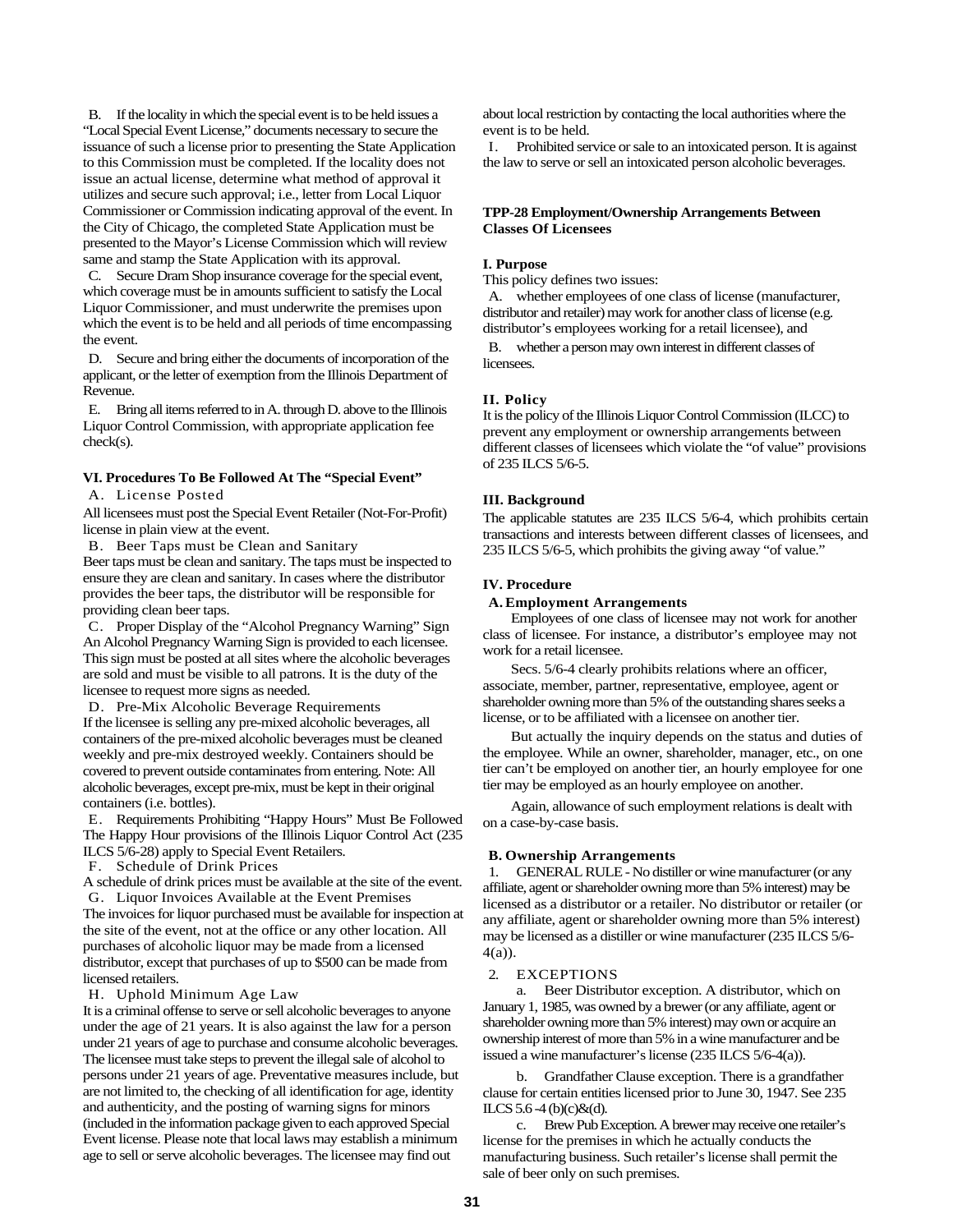#### **II. Policy**

It is the policy of the Illinois Liquor Control Commission (ILCC) to prevent a retailer from purchasing more alcoholic liquor than it can possibly sell for use or consumption.

## **III. Background**

According to 235 ILCS 5/5-1(d), a retailer's license allows the licensee to sell or offer for sale alcoholic liquor only for use or consumption and not for resale in any form. The retailer may warehouse liquor. Thus, when a retailer purchases excessive amounts of alcoholic liquor, the presumption may arise that the retailer intends to sell or offer for sale alcoholic liquor for resale.

Regulation 100.30 provides that no licensee shall violate any federal, state, or Illinois law. The violation of any such law is sufficient cause for revocation or suspension of any licensed issued by the ILCC.

# **IV. Procedure**

A. When a distributor reasonably believes a retailer is making excessive purchases in accordance with this policy, the distributor shall immediately notify the Commission. The distributor shall continue to supply products to the retailer until such time as he is notified by the ILCC that the retailer's actions were in violation of law. In the event it is preliminarily determined by the ILCC that a violation occurred, the retailer and distributor will be notified and the matter shall proceed through the normal disciplinary channels.

B. The distributor may make his own independent determination of this situation by examining the retailer's previous purchase patterns for a particular product and comparing them with current behavior. The distributor shall not unilaterally cease to supply products to the retailer, but shall do so only on direction from the ILCC.

C. The distributor must notify the ILCC immediately of such practice.

D. Failure to do so could subject the distributor's license to suspension or revocation pursuant to Regulation 100.30.

#### **TPP-30 Salvaged Alcoholic Liquors**

#### **I.Purpose**

This policy establishes guidelines for the sale of salvaged alcoholic liquors which have been damaged as a result of flood, wreck, fire or similar occurrence.

## **II. Policy**

It is the policy of the Illinois Liquor Control Commission (ILCC) to allow the resale of salvaged alcohol by an insurance company, a common carrier, or the duly authorized representative of either, after a determination has been made that proper procedures and safeguards have been followed and approval and release by the Commission.

(10) To adopt such rules and regulations consistent with the provisions of this Act which shall be necessary for the control, sale or disposition of alcoholic liquor damaged as a result of an accident, wreck, flood, fire or other similar occurrence.

The power given in Sec. 5/3-12 is implemented through the Rules and Regulations of the Commission:

Section 100.150 of the ILCC Rules and Regulations (Regulations) which provides:

a) Insurance companies or their duly authorized representatives may take possession of alcoholic beverages insured by such companies and damaged as a result of flood, wreck, fire or similar occurrence, for which insurance was provided.

b) Common carriers or their duly authorized representatives may take possession of alcoholic beverages transported by such carrier and damaged in transit.

c) Alcoholic beverages salvaged as in paragraphs (a) and (b) may be sold to retail licensees provided the conditions enumerated below shall have been complied with. Alcoholic beverages so salvaged shall be referred to as "distressed merchandise."

d) Each container of alcoholic beverages sold pursuant to this rule shall be labeled to identify such goods as distressed merchandise. The letters on the label shall be no smaller than pica type, bold faced, not less than 12 point. The label shall be no less than two inches long and one inch wide, and shall be affixed diagonally over the regular label on each container prior to delivery to any retail licensee. The label once applied shall not be capable of removal without damaging the said label or causing damage to the underlying product label. The following statement shall be printed on the label: "The alcoholic beverages contained herein have been designated distressed merchandise by the Illinois Liquor Control Commission. This container has been salvaged from a fire, flood, wreck or similar catastrophe. This label is not affixed by the manufacturer. Do not remove this label."

e) Any insurance company, common carrier or representative of either, seeking to sell distressed merchandise shall first obtain a distributor's license from the Illinois Liquor Control Commission. The application shall provide, "The applicant seeks to sell distressed merchandise in Illinois." Retailer's licenses may also be applied for, if the insurance company, common carrier or representative of either seeks to sell alcoholic liquors to consumers in Illinois.

f) Alcoholic beverages so salvaged outside of Illinois may not be imported into Illinois for purposes of sale pursuant to this rule. Prior to release of distressed merchandise for sale in Illinois, an affidavit by the insurance company's or common carrier's authorized representative must be presented to the Commission stating first-hand knowledge that the distressed merchandise was salvaged from a fire, flood, wreck or similar catastrophe which occurred within the State of Illinois, stating with particularity the time, place and nature of the occurrence, and a complete inventory of the items so salvaged as the quantity, brand names and container sizes.

g) In the event the tax provided under Sections 8-1 through 8-14 of the Act [235 ILCS 5/8-1 through 8-14] is unpaid on the distressed merchandise, the applicant shall make payment of the tax on such merchandise to the Department of Revenue, and evidence of payment must be presented to the Commission prior to release of such distressed merchandise for sale in Illinois.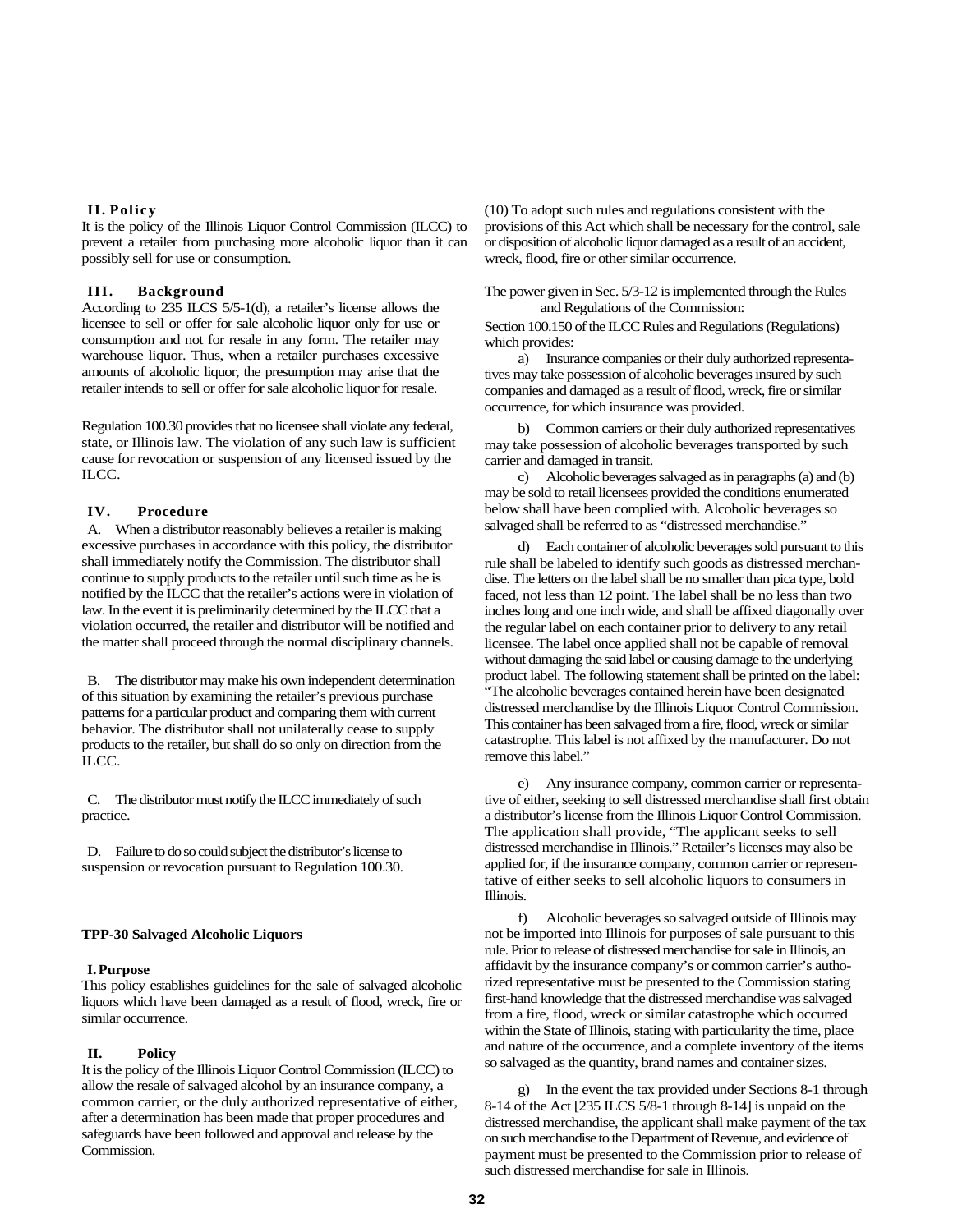h) It shall also indicate on its letter of application to sell such distressed merchandise in Illinois, whether the sale shall be by auction or to a designated licensee. If the sale shall be by auction, the time and place of the auction and the name of the auctioneer or other person authorized to sell such distressed merchandise shall be listed. If the sale is to be made directly to a given licensee or licensees, the name and address of the licensee or licensees, together with the current State retail liquor license number of such licensee or licensees shall be listed. No sale may be made by auction to any person, firm or corporation not licensed under the provisions of the Act.

i) Written approval and release for sale made hereunder must first be obtained from the Commission. Approval and release as aforesaid shall not be issued until a physical inspection has been made of the merchandise by an authorized representative of the Commission in order to determine that compliance has been had with the provisions of this Rule. After any sale of distressed merchandise shall have been completed, the insurance company, common carrier or their representative shall report in writing to the Commission the name of the licensee or licensees who have purchased the distressed merchandise, the quantities and brand names of such distressed merchandise.

j) In the event that the insurance company, common carrier by this sale, disposed of less than the entire inventory of distressed merchandise, the written report shall list the remaining inventory, indicating the quantity, container sizes and brand names, the place where such inventory is stored, and the person in control of possession of such inventory.

k) No distressed merchandise shall be sold in Illinois where the original packages shall have been so damaged as to render the label thereon illegible, or when the substantive labeling requirements under Section 6-7 of the Act [235 ILCS 5/6-7] and under Section 100.70 are not complied with as a result of the damage to the container. (Source: Amended at 18 Ill. Reg. 4811, effective March 9, 1994)

The Attorney General of the State of Illinois in Opinion No. 26, dated November 16, 1956, states that: (a) Section 7a of Article VI of the Liquor Control Act ("Warehouses") is not applicable to a salvage company serving numerous insurance companies; and (b) brand names or trade marked liquor which shall become the property of an insurance company as a result of salvage and which is turned over to a salvage company for distribution does not create an ownership interest in the trade mark or brand name in a salvage company which would require registration with the Illinois Liquor Control Commission under Sec. 5/6-9 of the Liquor Control Act, and also require the designation of the geographical area in which salvage company has been granted a right of resale.

And, finally, the Beer Industry Fair Dealing Act (815 ILCS 720/1, et seq. ) provides in Sec. 5. "Prohibited conduct," that "No brewer shall: (7) Require a wholesaler to assent to any requirement prohibiting the wholesaler from disposing, after notice to the brewer, of a product which has been deemed salvageable by a local or State health authority. Nothing herein shall prohibit the brewer from having the first right to purchase the salvageable product from the wholesaler at a price not to exceed the original cost of the product or to subsequently repurchase the product from the insurance company or salvage company."

This granting to a brewery the first option to repurchase salvageable products is a self-executing, contractual provision.

# **IV. Procedures**

# **A. Who May Salvage**

Only persons who are authorized by statute or rule shall be allowed to salvage and conduct sales of distressed alcoholic liquors, namely:

1. Insurance companies or their duly authorized representatives may take possession of alcoholic beverages insured by such companies and damaged as a result of flood, wreck, fire or similar occurrence, for which insurance was provided.

2. Common carriers or their duly authorized representatives may take possession of alcoholic beverages transported by such carrier and damaged in transit.

# **B. Request for Approval and Release**

The process of securing approval and release shall begin with written notification sent or delivered to the Commission Investigations Division. Such notification shall include the following information:

1. Name, address and professional capacity of the person, firm or representative making the request.

2. The date, time and place of the casualty which has resulted in the distressed merchandise.

3. A complete inventory of all distressed merchandise, including the quantity, brand names and container sizes.

4. A statement of the place and date after the distressed merchandise may be inspected by an agent of the Commission.

**C. Inspection and Cleaning of the Distressed Merchandise**  Permission is granted with the understanding that each container was cleaned and then affixed with a salvage label appropriately placed in an irregular position so that it can be easily determined that the product is not of first quality.

## **D. Labeling**

1. Each container (can, bottle, or other original package as defined in the Liquor Control Act) of alcoholic beverage to be sold shall be labeled to identify such goods as distressed merchandise.

2. The letters on the label shall be no smaller than 12 point and shall be bold faced.

3. The label shall be no less than two inches long and one inch wide, and shall be affixed diagonally over the regular label on each container prior to delivery to any retail licensee.

4. The label shall read:

THE ALCOHOLIC BEVERAGES CONTAINED HEREIN HAVE BEEN DESIGNATED DISTRESSED MERCHANDISE BY THE ILLINOIS LIQUOR CONTROL COMMISSION. THIS CON-TAINER HAS BEEN SALVAGED FROM A FIRE, FLOOD, WRECK OR SIMILAR CATASTROPHE. THIS LABEL IS NOT AFFIXED BY THE MANUFACTURER. DO NOT REMOVE THIS LABEL.

# **E. Licensing Procedure**

1. An insurance company, common carrier or their representative, seeking to sell distressed merchandise to retail licensees shall first obtain a distributor's license from the Commission.

2. An insurance company, common carrier, or their representative, seeking to sell distressed merchandise to consumers in Illinois, shall first obtain a retailer's license from the Commission.

3. Application filed with the Commission shall provide that, "the applicant seeks to sell distressed merchandise in Illinois."

4. An affidavit executed by an agent or employee of the insurance company, common carrier, or representative, with first hand knowledge of the content of the affidavit, must be accompany the license application, and shall contain the following:

a. that the distressed merchandise was salvaged from a fire, flood, wreck or similar catastrophe which occurred within the State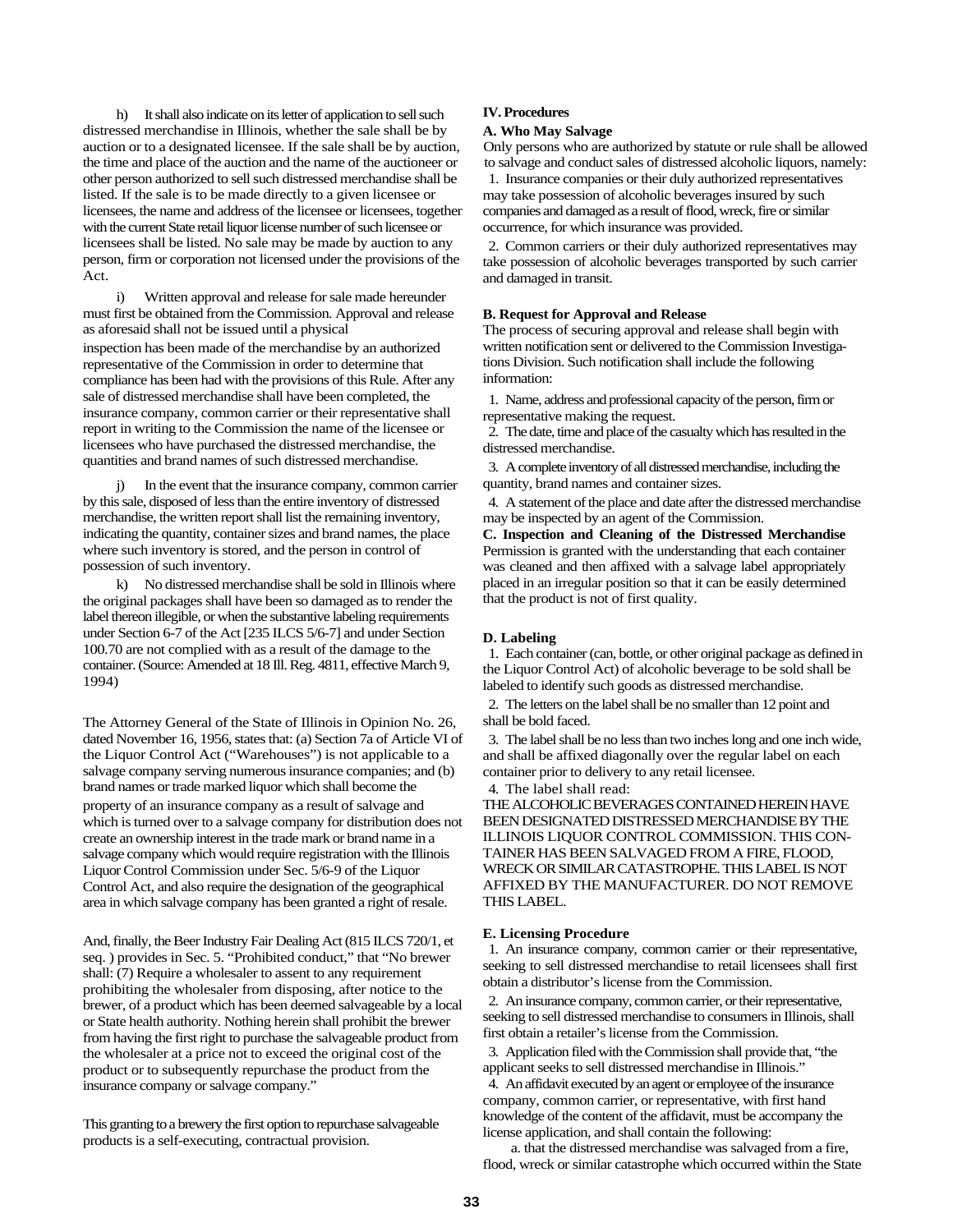#### of Illinois;

b. the time, place and nature of the occurrence;

c. a complete inventory of the items so salvaged, including the quantity, brand names and container sizes.

d. indicate whether the sale shall be by public auction or private sale to a designated licensee.

(1) if the sale shall be by auction, the time and place of the auction and the name of the auctioneer or other person authorized to sell such alcohol shall be listed.

(2) if the sale is private, the date of the sale, the name and address of the purchases, and if a retail liquor licensee, the current State retail liquor license number, shall be listed.

5. Written approval and release for sale must be obtained from the Commission prior to sale. Before such approval and release shall be given, an authorized agent of the Commission will conduct a physical inspection of the salvaged alcoholic beverages.

6. No sale may be made by auction to any person, firm or corporation not licensed under the provisions of the Act.

# **F. Written Report after Sale**

1. After any sale of salvaged alcoholic beverages, the insurance company, common carrier, or representative shall report in writing to the ILCC:

a. the name and address of any licensee, and/or any consumer, who made purchases.

b. quantity, brand names and container sizes purchased.

2. In the event that the insurance company, common carrier, or representative has disposed of less than the entire inventory of salvaged alcoholic beverages, the written report shall list:

a. the remaining inventory, indicating the quantity, brand names and container sizes which remain.

b. the place where such inventory is stored, and

c. the name and address of the person in possession or custody of such remaining inventory.

## **G. Taxes**

In the event the tax provided under Sections 8-1 through 8-14 of the Act [235 ILCS 5/8-1 through 8-14] is unpaid on the distressed merchandise, the applicant shall make payment of the tax on such merchandise to the Department of Revenue, and evidence of payment must be presented to the Commission prior to release of such distressed merchandise for sale in Illinois.

## **H. Prohibited Sales**

1. No alcoholic beverages which has been salvaged outside the State of Illinois may be imported into this state for the purpose of sale of salvaged alcohol.

2. No salvaged alcoholic beverages may be sold if the original packages has been damaged so as to render the label illegible, or where the substantive labeling requirements under 235 ILCS 5/6-7 and Section 100.70 of the Regulations are not complied with.

#### **I. Format of Approval and Release**

(Date)

(Insurance companies, common carrier or their duly authorized representatives) (Address)

#### Dear (name):

The Commission has completed its inspection of the following lot(s) of distressed alcoholic beverages as requested, and those products may be sold or disposed of as salvaged merchandise.

(Identify Lot(s), identify address where lot is located)

If the sale is to be made to a retail licensee or licensees, the licensee's name, address, and current state retail liquor license number shall be provided to the Commission with the total inventory of products so sold. If the sale is by auction, the time, place, and the name of the auctioneer or other person authorized to sell such distressed merchandise shall be submitted to the Commission.

Reports of sale shall be filed with the Commission within a reasonable period of time after the sale. Reports of distressed merchandise not sold shall likewise be filed with the Commission which report shall contain a full inventory of the remaining merchandise, indicating the quantity, brand names and container sizes which remain; the place where such inventory is stored; and the name and address of the person in possession or custody of such remaining inventory.

Sincerely,

#### **TPP-31 Electronic Data Interchanges And Fund Transfers**

#### **I.Purpose**

To set the procedures of the Illinois Liquor Control Commission whereby product information, pricing, promotions, purchasing, invoicing, and sales data information may be maintained via electronic data interchanges (EDI) and the payment of invoices for alcoholic liquors may be made by electronic fund transfers (EFT).

#### **II. Policy Statement**

It is the policy of this Commission that the product information, pricing, promotions, purchasing, invoicing, and sales data information may be maintained via electronic data interchanges (EDI) and the payment of invoices for alcoholic liquors may be made by electronic fund transfers (EFT).

#### **III. Background**

The Illinois Liquor Control Act presently provides for the maintenance of business records via an electronic medium, 235 ILCS 5/6- 10, and the Rules of the Commission, 100.240, recognize the electronic payment of invoices, as a "cash" transaction. *[Section 100.240 Transactions Involving Use of Checks and Their Equivalent (Source: Repealed at 23 Ill. Reg. 3787, effective March 15, 1999); Subsection (c) was transferred to Section 100.90(k).]* 

Further, prudent business practice dictates that the implementation and expansion of electronic data interchanges can facilitate communication and reduce delays.

#### **IV.Procedures**

The following procedures shall be applicable to the use of EDI systems in the alcoholic beverage industry:

1. The use of the system must be available, but cannot be mandated as a requirement for conducting business, to all wholesalers and retailers.

2. The use of a specific Value Added Network (VAN) cannot be mandated; all users of the system must be allowed to transmit information through any VAN.

3. The users of the system must continue to maintain all required records of alcoholic beverage purchases and sales.

4. The Commission shall have access, upon reasonable notice, to the systems for the purpose of inspection and review.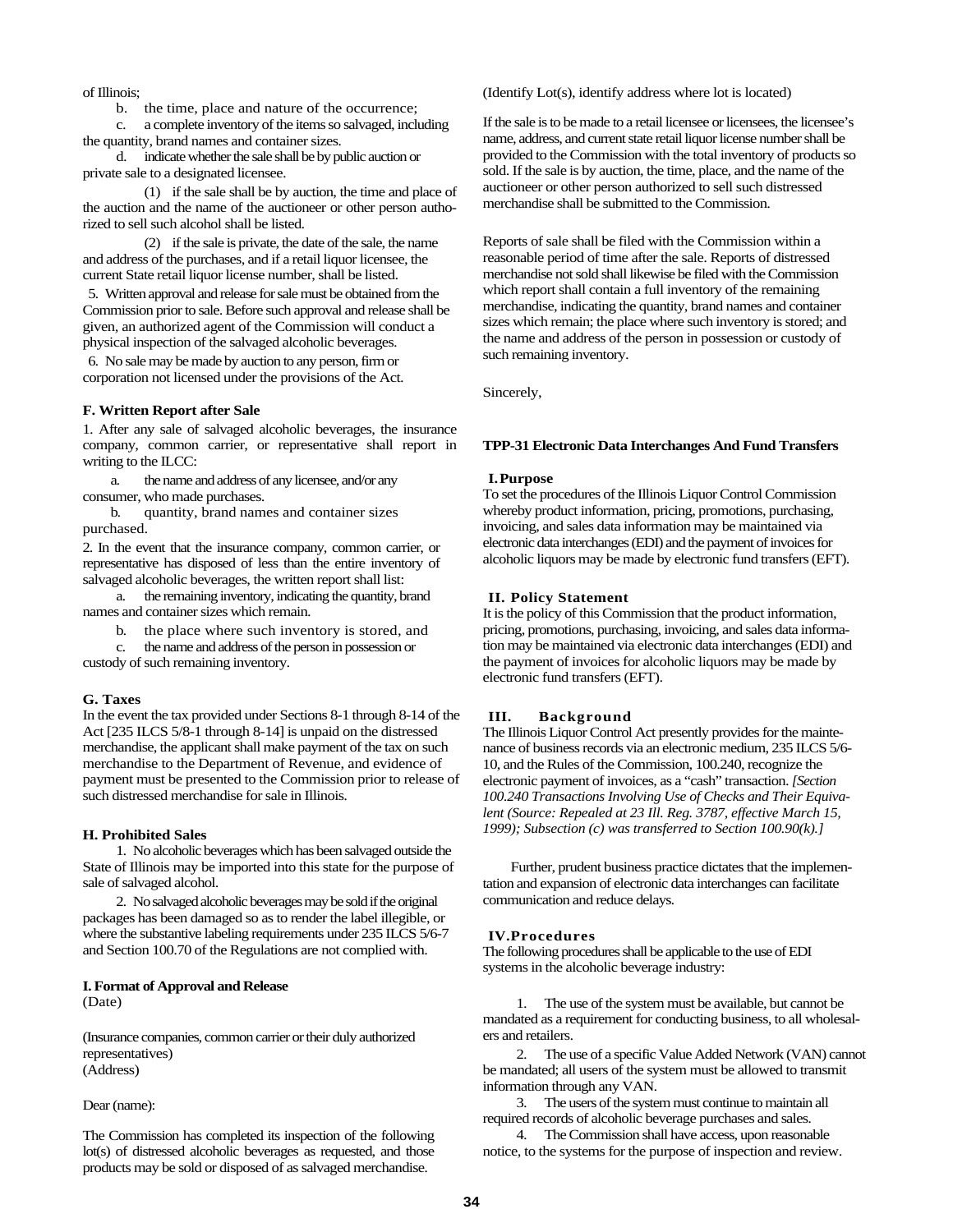The use of electronic fund transfers (EFT) shall be allowed so long as the transfer of funds is initiated by an irrevocable payment order on or before delivery of the alcoholic liquor, which is supported by appropriate documentation.

# **TPP-32 Breakage; Replacement Of Damaged Or Defective Products**

# **I. Purpose**

To set the policy of the ILCC and establish the procedures by which distributors may replace damaged or defective product for a retailer.

# **II.Policy**

It is the policy of the ILCC that unless there is a bona fide business reason for replacement of damaged or defective product when delivered, the product may not be replaced free of charge to the retailer. The Commission follows the federal guidelines on acceptable reasons for replacement.

If the product is damaged while in the retailer's possession in most instances it will be considered to be something "of value" and a violation of Sections 5/6-4, 5/6-5 and 5/6-6 for the distributor when replacing the product without charge.

# **III. Background**

The provisions of Section 5(d) of the Federal Alcohol Administration Act and Sections 11.31 through 11.39, 11.45 and 11.46 of the Federal Alcohol Administration Act Regulations prohibit the sale of alcoholic liquor products with the privilege of return for any reason other than for ordinary and customary commercial reasons.

The provisions of the federal regulations permitting alcoholic liquor to be exchanged and returned for ordinary and usual commercial reasons are as follows:

## Subpart D--Rules for the Return of Distilled Spirits, Wine, and Malt Beverages

Sec. 11.31 General. (a) Section 5(d) of the Act provides, in part, that it is unlawful to sell, offer to sell, or contract to sell products with the privilege of return for any reason, other than those considered to be "ordinary and usual commercial reasons" arising after the product has been sold. Sections 11.32 through 11.39 specify what are considered "ordinary and usual commercial reasons" for the return of products, and outline the conditions and limitations for such returns.

(b) An industry member is under no obligation to accept the return of products for the reasons listed in Secs. 11.32 through 11 .39.Exchanges and Returns for Ordinary and Usual Commercial Reasons

Sec. 11.32 Defective products. Products which are unmarketable because of product deterioration, leaking containers, damaged labels or missing or mutilated tamper evident closures may be exchanged for an equal quantity of identical products or may be returned for cash or credit against outstanding indebtedness.

Sec. 11.33 Error in products delivered. Any discrepancy between products ordered and products delivered may be corrected, within a reasonable period after delivery, by exchange of the products delivered for those which were ordered, or by a return for cash or credit against outstanding indebtedness.

Sec. 11.34 Products which may no longer be lawfully sold. Products which may no longer be lawfully sold may be returned for cash or credit against outstanding indebtedness. This would include situations where, due to a change in regulation or administrative procedure over which the trade buyer or an affiliate of the trade buyer has no control, a particular size or brand is no longer permitted to be sold.

Sec. 11.35 Termination of business. Products on hand at the time a trade buyer terminates operations may be returned for cash or credit against outstanding indebtedness. This does not include a temporary seasonal shutdown (see Sec. 11.39).

# Sec. 11.36 Termination of franchise.

When an industry member has sold products for cash or credit to one of its wholesalers and the distributorship arrangement is subsequently terminated, stocks of the product on hand may be returned for cash or credit against outstanding indebtedness.

# Sec. 11.37 Change in product.

A trade buyer's inventory of a product which has been changed in formula, proof, label or container (subject to Sec. 11.46) may be exchanged for equal quantities of the new version of that product.

# Sec. 11.38 Discontinued products.

When a producer or importer discontinues the production or importation of a product, a trade buyer's inventory of that product may be returned for cash or credit against outstanding indebtedness.

# Sec. 11.39 Seasonal dealers.

Industry members may accept the return of products from retail dealers who are only open a portion of the year, if the products are likely to spoil during the off season. These returns will be for cash or for credit against outstanding indebtedness.

Exchanges and Returns for Reasons Not Considered Ordinary and Usual

Sec. 11.45 Overstocked and slow-moving products. The return or exchange of a product because it is overstocked or slow-moving does not constitute a return for "ordinary and usual commercial reasons."

## Sec. 11.46 Seasonal products.

The return or exchange of products for which there is only a limited or seasonal demand, such as holiday decanters and certain distinctive bottles, does not constitute a return for "ordinary and usual commercial reasons."

# **IV. Procedures**

A. Distributors may not accept the return of alcoholic liquor products as "breakage" if the product was damaged after delivery and while in the possession of the retailer. The distributor may replace damaged cartons or packaging at any time.

B. Under no circumstances may product or other compensation be furnished to a retailer for product breakage which occurs as a result of handling by the retailer, its agents, employees, or its customers. Retailers are prohibited from holding product damaged after delivery with the intent to exchange it after the expiration or code date.

C. If the product has been damaged prior to or at the time of actual delivery, the product may only be exchanged for an equal quantity of identical product or returned for case or credit. If identical product is unavailable, the exchange will be permissible for similar type product.

D. If the product has been damaged prior to or at the time of actual delivery, the product may only be exchanged within a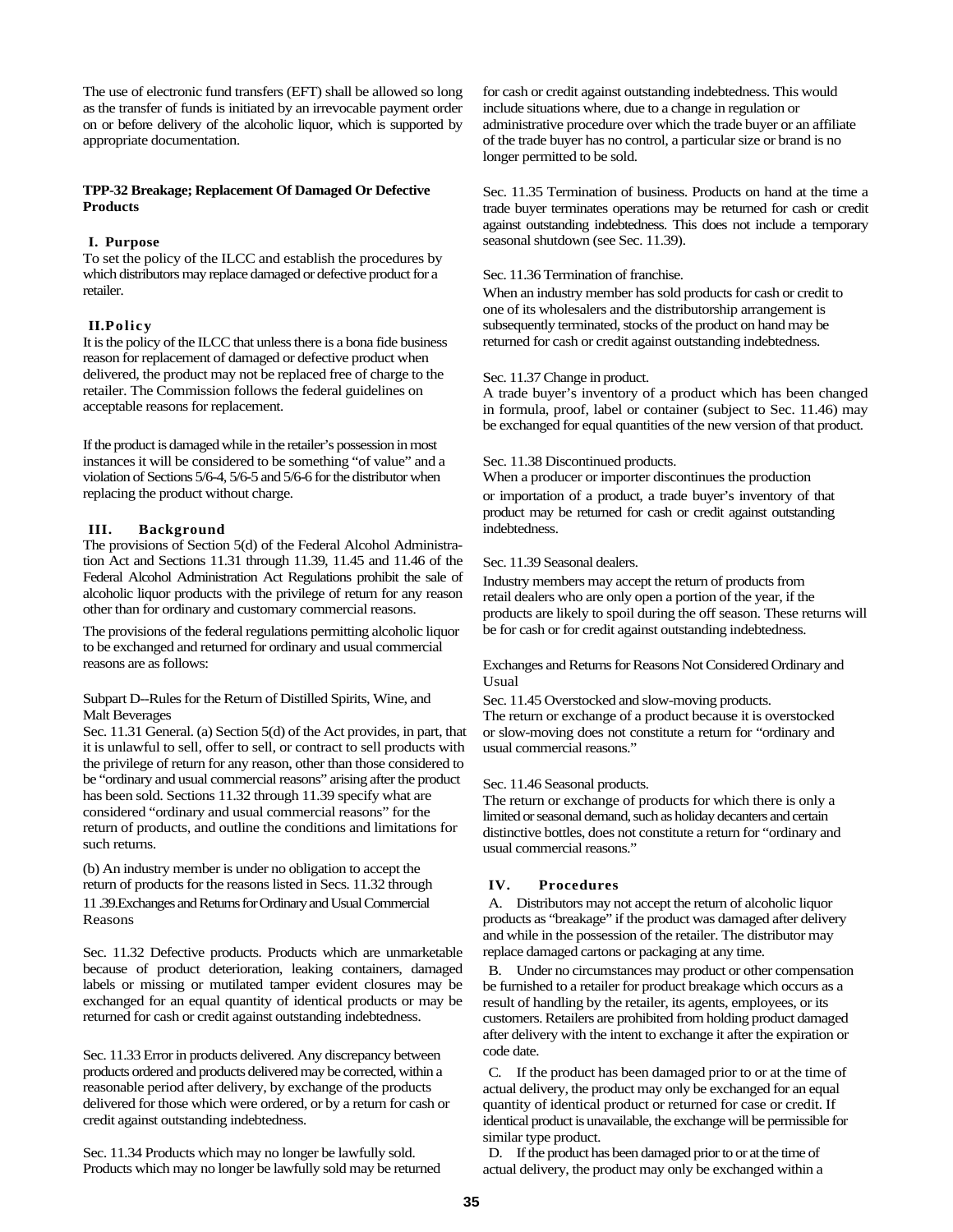reasonable time after delivery. It is the Commission's position that fifteen (15) days is a reasonable time, from the date of delivery, within which such time the retailer shall notify the distributor of the damage and request the return of the product.

E. A distributor is under no obligation to accept a return or make an exchange for any product. A distributor who elects to make an exchange of product or return of product for case or credit in accordance with the policy does so at its sole discretion.

F. Nothing in this Trade Practice Policy shall prohibit the exchange of deteriorated product that includes product near or beyond the manufacturer's expiration or 'code' date. Such exchanges must be made on a non-discriminatory basis for an equivalent volume and product. All exchanges of deteriorated product must be clearly documented on distributor invoices.

# **TPP-33 Brew On Premises**

#### **I.Purpose**

The purpose of this policy is to set the procedures whereby a person may be licensed to operate within the State of Illinois, to provide to individuals over the age of 21 years, for a fee, the facilities, equipment, component grains and hops, ingredients, water, instruction, reference materials, and other products and services necessary to brew, ferment or bottle beer upon his premises, for personal use and consumption by the person(s) performing the brewing tasks, and not for re-sale.

#### **II. Policy**

It is the policy of this Commission to allow person(s) to be licensed to operate within the State of Illinois, to provide for a fee, the facilities, equipment, component grains and hops, water, instruction, reference materials, and other products and services necessary to brew beer upon its premises, for consumption off the premises by the person(s) performing the brewing tasks.

## **III. Background**

Section 5/2-1 of the Liquor Control Act (235 ILCS 5/2-1), entitled "Scope of Act" provides in relevant part:

"No person shall manufacture, bottle, blend, sell, barter, transport, deliver, furnish or possess any alcoholic liquor for beverage purposes, except as specifically provided in this Act, provided, however, nothing herein contained shall prevent the possession and transportation of alcoholic liquor for the personal use of the possessor, his family and guests, nor prevent the making of wine, cider or other alcoholic liquor by a person from fruits, vegetables or grains, or the products thereof, by simple fermentation and without distillation, if it is made solely for the use of the maker, his family and his guests; . . ."

Federal law allows the production of one hundred (100) gallons of beer per person, per household, per year, to a maximum of two hundred (200) gallons if the household had two or more adults, without payment of federal taxes.

## **IV. Procedures**

A. Brew On Premises as a Business

Individuals wishing to conduct a business which shall provide to individuals over the age of 21 years, for a fee, the facilities, equipment, component grains and hops, ingredients, water, instruction, reference materials, and other products and services necessary to brew, ferment or bottle beer upon his premises, for personal use and consumption by the person(s) performing the brewing tasks, and not for re-sale shall comply with the following:

1. Secure a local retail liquor license, the type to be determined by local ordinance.

- 2. Secure a State retail liquor license.
- 3. Possess no manufacturer, distributor or importing distributor license
- 4. Allow no employee, agent or servant to manufacturer beer.
- 5. Neither sell nor allow sales on premises of the beer manufacture thereon.
- 6. Allow no consumption of beer or other alcoholic products on the premises.
- 7. Verify the beer produced on premises is for personal or family use and may not be resold or produced in violation of other State or local laws.
- 8. All vessels or receptacles sold to customers to contain the premises-made beer shall exhibit, or have attached labels stating, the words "Bottled at: (Insert the name of the licensee and the premises address)" and shall be capped or otherwise sealed before being removed from the licensed premises.
- 9. Maintain records relating to individuals using the facility, i.e. name, address, number of adults in individual's household; a running total of quantity of beer (gallonage) produced per visit and calendar year, which records shall be available for inspection by agents of the Commission, in addition to records kept pursuant to Regulation 100.260.
- 10. Verify that no individuals less than 21 years of age be allowed to manufacture beer on the licensed premises.

#### B. Brewing Beer for Personal Use

- 1. Individuals may brew up to 100 gallons per year per person, or 200 gallons per year per household if two or more adults live in the household (27 CFR 25.205(b)).
- 2. Beer must be solely for the use of the brewer, his family or his guests (235 ILCS 5/2-1)).
- 3. Brewing may be done off premises.
- 4. No license shall be needed for an individual to manufacture beer for personal use.

# **TPP-34 Indirect Payments Through Third Party Arrangements**

# **I. Purpose**

A practice has occurred whereby third party promotion companies are receiving among other things "of value" advertising, money, and services from manufacturers, distributors and importing distributors, and in turn the third party promotion companies are directing such benefits to retailers. The purpose of this policy is to set the policy of the Illinois Liquor Control Commission (ILCC) with respect to manufacturers, distributors and importing distributors indirectly furnishing such things "of value" to a third party where the benefits flow to the retailer. Manufacturer, distributor and importing distributor may not indirectly furnish a thing "of value" except as specifically provided in the Illinois Liquor Control Act, or as previously determined by the ILCC to be permissible.

## **II. Policy**

It is the policy of the ILCC that indirectly furnishing, giving, renting, lending or selling of equipment, fixtures, signs, supplies, money, services, including but not limited to display and pricing services or other things "of value" by a manufacturer, distributor and importing distributor to a third party, where the resulting benefits from such indirect thing "of value" flow to retailers, is the furnishing of things "of value" in violation of Sections 5/6-5, 5/6-5 and 5/6-6 of the Illinois Liquor Control Act (235 ILCS 5/6-4, 5.6-5, 5/6-6).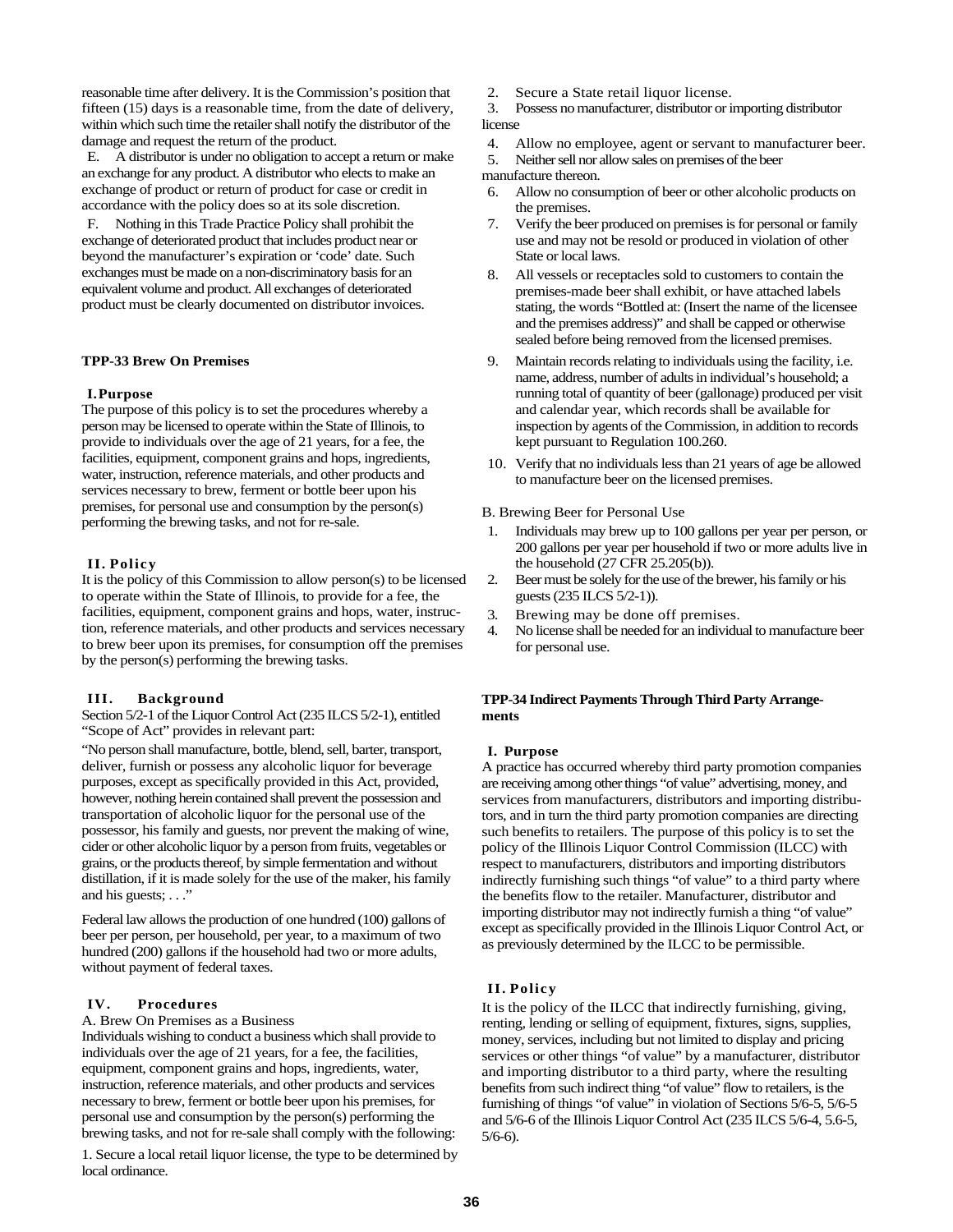# **III. Background**

Sections 5/6-5, 5/6-5 and 5/6-6 of the Illinois Liquor Control Act (235 ILCS 5/6-4, 5.6-5, 5/6-6) prohibit the furnishing, directly or indirectly, of things "of value" by manufacturers, distributors and importing distributors to retailers, and the reciprocal receiving of such things "of value" by retailers from manufacturers, distributors and importing distributors. Trade Practice Policy No. 1 (TPP-1) is incorporated by reference as though fully set forth herein.

#### IV. Exceptions

A. An indirect furnishing of things "of value" will not arise with respect to advertising as provided in Section 100.330 of the Rules of the Commission and furnished in accordance with Trade Practice Policy concerning "Sponsorship of Events at Retail Premises (TPP-3).

B. Nothing herein shall prohibit manufacturers, distributors and importing distributors from selling alcoholic beverages through the use of quantity or promotional price discounts.

C. Nothing herein shall prohibit third party arrangements, if the holder of the license is a public body.

D. Nothing herein shall prohibit third party arrangements for the benefit of special events, provided a special event retailer license has been issued by the Commission.

# **TPP-35 Original Package; Refilling**

#### **I. Purpose**

The purpose of this policy is to set the definition of "original package" and procedures licensees may refill those original packages.

## **II. Background**

Two sections of the Liquor Control Act must be examined, namely: A. What is an original package?

# **5/1-3.06. Original Package**

"Original package" means any bottle, flask, jug, can, cask, barrel, keg, hogshead or other receptacle or container, whatsoever, used, corked or capped, sealed and labeled by the manufacturer of alcoholic liquor, to contain and to convey any alcoholic liquor.

# **5/6-22. Refilling Original Packages – Retail Sales from Original Packages**

No person except a manufacturer or distributor, or importing distributor, shall fill or refill, in whole or in part, any original package of alcoholic liquor with the same or any other kind or quality of alcoholic liquor, and it shall be unlawful for any person to have in his possession for sale at retail any bottles, casks or other containers containing alcoholic liquor, except in original packages. *(Source: P.A. 82-783) (from Ch. 43, par. 137)* 

Sec. 1-3.06 indicates that the package is the vessel into which the alcoholic liquor is put by the manufacturer, or other, which is then sealed and labeled.

For purposes of considering what is the original package, we can also look to the guidelines of the Bureau of Alcohol, Tobacco and Firearms. The Application for and Certification/Exemption of Label/ Bottle Approval form which is required for all alcoholic products sold in the United States makes reference to the Brand, Class and Type, and Net Contents, and requires the affixing of a complete product label. It appears settled that the vessel with approved label constitutes the "original package" for all purposes.

Neither the shipping container (such as flats for beer) nor cardboard cases (such as for distilled spirits and wine) nor the printed packaging (such as the open six-pack or the 12- or 24-pack) are original packages for any purpose herein.

Predicated upon the foregoing, it is the bottle, can, etc., into which the alcoholic liquor is put by the manufacturer, and not the packaging associated with the vessels.

B. Who may refill an original package?

The following statutory and rules sections are applicable:

#### **5/1-3.06. Original Package**

"Original package" means any bottle, flask, jug, can, cask, barrel, keg, hogshead or other receptacle or container, whatsoever, used, corked or capped, sealed and labeled by the manufacturer of alcoholic liquor, to contain and to convey any alcoholic liquor. *(Source: P.A. 82-783) (from Ch. 43, par. 95.06)* 

# **5/1-3.07. Distiller**

"Distiller" means a person who distills, ferments, brews, makes, mixes, concocts, processes, blends, bottles or fills an original package with any alcoholic liquor.

The above definition for a distiller includes a manufacturer of wine, but does not include a manufacturer of beer or bottler of wine. *(Source: P.A. 82-783) (from Ch. 43, par. 95.07)* 

#### **5/1-3.08. Manufacturer**

"Manufacturer" means every brewer, fermenter, distiller, rectifier, wine maker, blender, processor, bottler or person who fills or refills an original package, whether for himself or for another, and others engaged in brewing, fermenting, distilling, rectifying or bottling alcoholic liquors as above defined. *(Source: P.A. 82-783) (from Ch. 43, par. 95.08)* 

#### **5/1-3.13. Manufacture**

"Manufacture" means to distill, rectify, ferment, brew, make, mix, concoct, process, blend, bottle or fill an original package with an alcoholic liquor, whether for oneself or for another, and includes blending but does not include the mixing or other preparation of drinks for serving by those persons authorized and permitted in this Act to serve drinks for consumption on the premises where sold. All containers or packages of blended alcoholic liquors shall have affixed thereto a label setting forth and stating clearly the names of all ingredients which the blended alcoholic liquors offered for sale shall contain. *(Source: P.A. 82-783) (from Ch. 43, par. 95.13)* 

#### **5/1-3.14. Rectifier**

"Rectifier," means any person who rectifies, ferments, brews, makes, mixes, concocts, processes, blends, bottles or fills an original package with any alcoholic liquor, other than by original or continuous distillation. *(Source: P.A. 82-783) (from Ch. 43, par. 95.14)* 

# **5/6-22. Refilling Original Packages – Retail Sales from Original Packages**

No person except a manufacturer or distributor, or importing distributor, shall fill or refill, in whole or in part, any original package of alcoholic liquor with the same or any other kind or quality of alcoholic liquor, and it shall be unlawful for any person to have in his possession for sale at retail any bottles, casks or other containers containing alcoholic liquor, except in original packages. *(Source: P.A. 82-783) (from Ch. 43, par. 137)*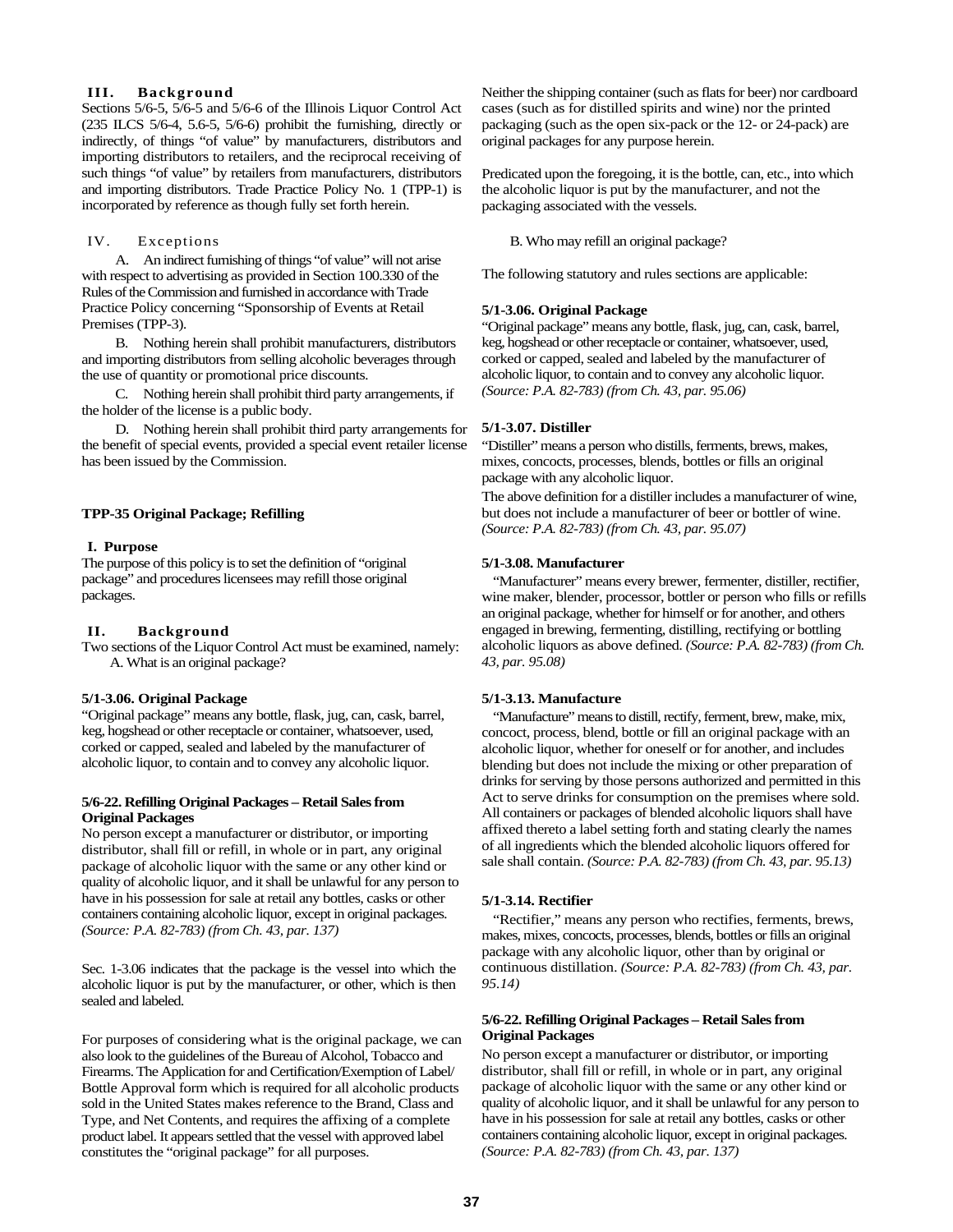# **5/6-7. Affixing Stamps – Labeling – Sealing**

No manufacturer or distributor or importing distributor or foreign importer shall sell or deliver any package containing alcoholic liquor manufactured or distributed by him unless the same shall have affixed thereto all cancelled revenue stamps which may be provided by Federal law, and shall also bear thereon a clear and legible label containing the name and address of the manufacturer, the kind of alcoholic liquor contained therein, and in the case of alcoholic liquor (other than beer and imported Scotch whiskey and brandy 4 years old or more) the date when manufactured and the minimum alcoholic content thereof. No person or persons, corporation, partnership or firm shall label alcoholic liquor as "whiskey" or "gin" or shall

import for sale or shall sell in this State alcoholic liquor labeled as "whiskey" or "gin" unless the entire alcoholic content thereof, except flavoring materials, is a distillate of fermented mash of grain or mixture of grains. Alcoholic liquor of the type of whiskey or gin not conforming to this requirement must be labeled "imitation whiskey" or "imitation gin" (as the case may be). No spirits shall contain any substance, compound or ingredient which is injurious to health or deleterious for human consumption. No package shall be delivered by any manufacturer or distributor or importing distributor or foreign importer unless the same shall be securely sealed so that the contents thereof cannot be removed without breaking the seal so placed thereon by said manufacturer, and no other licensee shall sell, have in his possession, or use any package or container which does not comply with this Section or does not bear evidence that said package, when delivered to him, complied herewith. *(Source: P.A. 82-783) (from Ch. 43, par. 124)* 

# **Section 100.70 Labels**

a) No manufacturer, nonresident dealer, distributor or importing distributor shall sell or deliver any package or container containing alcoholic liquor manufactured or delivered by such person unless the same is labeled in conformity with this Section.

b) General requirements and Restrictions:

**1) Federal Alcohol Administration Regulations Nos. 4, 5 and 7 relating to the labeling of wine, distilled spirits and malt beverages (27 C.F.R. Section 4, 5, and 7, April** *1997***, not including any later amendments or editions), are hereby adopted and made a part of this Section for labeling every package or container of wine, distilled spirits and malt beverages, with the following exceptions:** 

> A) Wine includes all products as defined in Section 1- 3.03 of the Act [235 ILCS 5/1 3.03] and Section 100.10(h) of this Part.

B) Alcoholic content must be stated on all wine labels. 2) The aforesaid regulations shall apply to wine, distilled spirits and malt beverages packaged purely for intrastate commerce within the State of Illinois to the same extent as though intended for interstate or foreign shipment.

3) No manufacturer, nonresident dealer, distributor or importing distributor shall affix any label to any package or container containing alcoholic liquor for sale or delivery in the State of Illinois until such label has been submitted to and approved by the federal government. Such manufacturer, nonresident dealer, distributor or importing distributor shall submit to the Illinois Liquor Control Commission a photostatic copy of the federal label approval.

4) No package or container containing alcoholic liquor labeled as "whiskey" or "gin" may be imported into, delivered or sold in the State of Illinois unless the entire alcoholic content thereof, except flavoring materials, is a distillate of fermented mash of grain or mixtures of grains. Packages or containers of alcoholic liquor of the type of whiskey or gin not conforming to the requirement must be labeled "imitation whiskey" or "imitation gin", as the case may be.

5) Wine Labels

A) Wine labels must contain the name and address of the manufacturer or the bottler of the product.

B) For the purpose of this Section, the use of an assumed trade name which has been registered with the Clerk of the County in which the manufacturer or bottler is located, is acceptable.

6) Malt Beverage Labels

A) Malt beverage labels must contain the name and address of the brewery which manufactured or canned or bottled the product.

B) For the purpose of this Section, the use of an assumed trade name which has been registered with the Clerk of the County in which the manufacturer or bottler is located, is acceptable.

7) Distilled Spirits Labels

A) Labels of all alcoholic liquors other than wine and malt beverages must contain either the phrase "Bottled By" or "Distilled By" (or other descriptive identification of the manufacturer of the product) followed by the name and address of the bottler or manufacturer, as the case may be.

B) For the purpose of this Section, the use of an assumed trade name which has been registered with the Clerk of the County in which the manufacturer or bottler is located, is acceptable.

8) No statement of age shall be made with respect to gins, cordials, liqueurs or specialties.

9) The Commission shall withhold approval of any label if it has reasonable cause to believe that the wording or design contained on the label may, in any manner, tend to deceive the purchaser as to the true nature of such alcoholic liquor. *(Source: Amended at 21 Ill. Reg. 5542, effective May 1, 1997)* 

#### **Section 100.290 Refilling**

No retail licensee shall offer for sale or possess on said licensed premises:

a) Any original package of alcoholic liquor which contains any kind or quality of alcoholic liquor other than that which has been sealed and labeled by the manufacturer or nonresident dealer of alcoholic liquor, to contain and to convey said alcoholic liquor.

b) Any original package of alcoholic liquor to which there has been added any water or other substance.

*c)* Any bottles, casks, or other containers containing alcoholic liquor which contain any deleterious, contaminated, filthy, putrid substance or insects. *(Source: Amended at 20 Ill. Reg. 834, effective January 2, 1996)* 

#### **Section 100.10 Definitions**

The following words or phrases are defined as follows: "Manufacturer" shall include every person who, in the process of filling or refilling an original package with alcoholic liquors purchased by such person, changes the degree or quality of such alcoholic liquors by any manner or means whatsoever.

#### **III. Conclusion**

The only conclusion which can be reached after review of the foregoing is that a retailer cannot refill. And by way of extension of the foregoing, a retailer may not under the foregoing authority "prefill" containers with alcoholic liquors.

## **TPP-36 Consignment Sales**

1) The following sections of the Liquor Control Act relate to definitions of "sale" and "to sell" and on the power of retail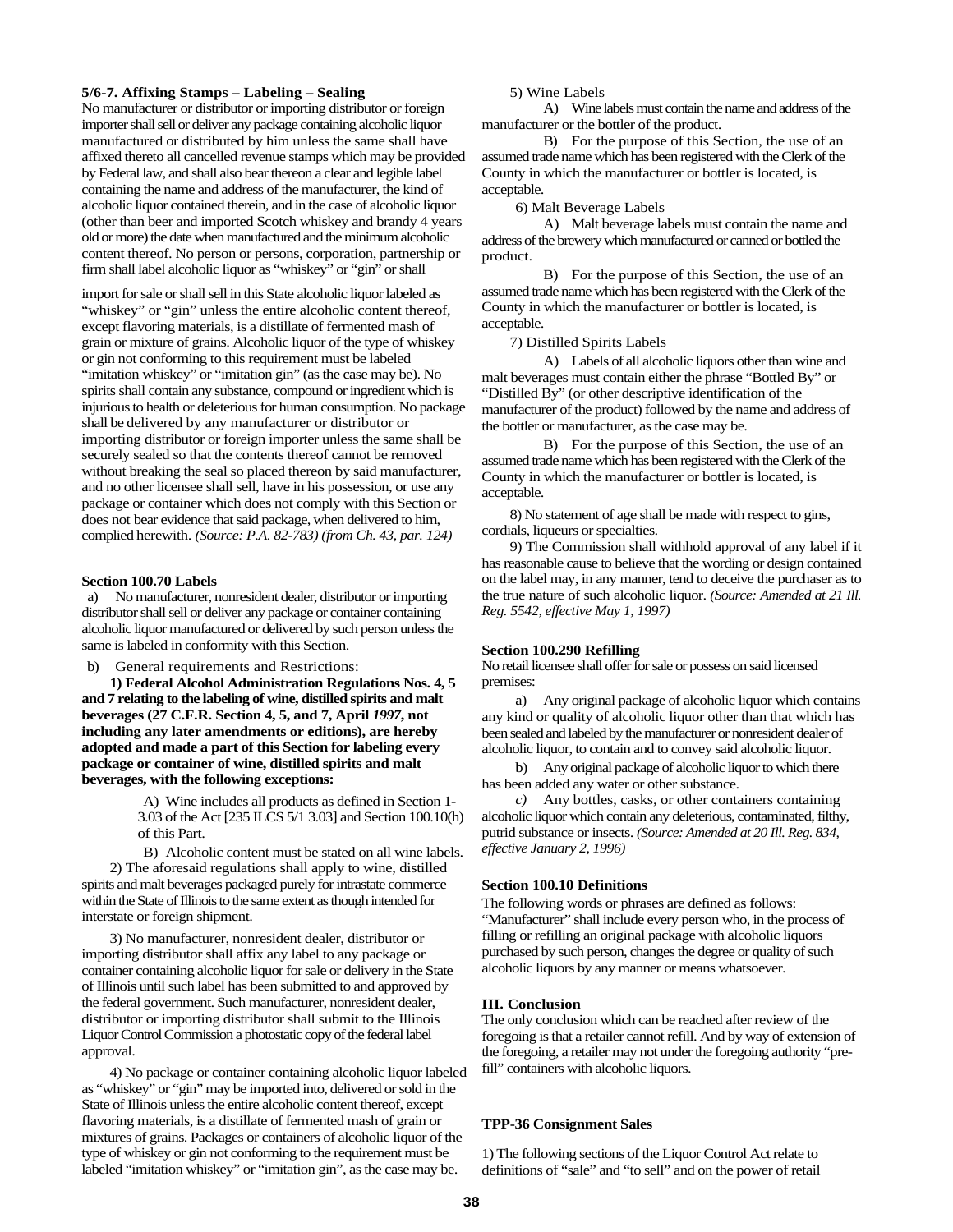licensees to sell their products.

The term "consignment" does not appear anywhere in the Act.

# **5/5-1. Licenses issued by Illinois Liquor Control Commission**

Licenses issued by the Illinois Liquor Control Commission shall be of the following classes:

(d) A retailer's license shall allow the licensee to sell and offer for sale at retail, only in the premises specified in such license, alcoholic liquor for use or consumption, but not for resale in any form: Provided that any retail license issued to a manufacturer shall only permit such manufacturer to sell beer at retail on the premises actually occupied by such manufacturer. After January 1, 1995, there shall be 2 classes of licenses issued under a retailers license:

(1) A "retailers on premise consumption license" shall allow the licensee to sell and offer for sale at retail, only on the premises specified in the license, alcoholic liquor for use or consumption on the premises or on and off the premises, but not for resale in any form.

(2) An "off premise sale license" shall allow the licensee to sell, or offer for sale at retail, alcoholic liquor intended only for off premise consumption and not for resale in any form. Notwithstanding any other provision of this subsection (d), a retail licensee may sell alcoholic liquors to a special event retailer licensee for resale to the extent permitted under subsection (e).

## **5/1-3.17. Retailer**

"Retailer" means a person who sells, or offers for sale, alcoholic liquor for use or consumption and not for resale in any form. *(Source: P.A. 82-783) (from Ch. 43, par. 95.17)* 

#### **5/1-3.18. Sell at retail**

"Sell at retail" and "sale at retail" refer to and mean sales for use or consumption and not for resale in any form. *(Source: P.A. 82-783) (from Ch. 43, par. 95.18)* 

#### **5/1-3.21. Sale**

"Sale" means any transfer, exchange or barter in any manner, or by any means whatsoever, including the transfer of alcoholic liquors by and through the transfer or negotiation of warehouse receipts or certificates, and includes and means all sales made by any person, whether principal, proprietor, agent, servant or employee. The term "sale" includes any transfer of alcoholic liquor from a foreign importer's license to an importing distributor's license even if both licenses are held by the same person.

*(Source: P.A. 82-783) (from Ch. 43, par. 95.21)* 

#### **5/1-3.22. To sell**

"To sell" includes to keep or expose for sale and to keep with intent to sell. *(Source: P.A. 82-783) (from Ch. 43, par. 95.22)* 

# **5/6-5. Receiving Money or Credit from Manufacturer or Distributor B Report of Delinquent Retail Licenses B Cure of Delinquency B Revocation of License**

Except as otherwise provided in this Section, it is unlawful for any person having a retailer's license or any officer, associate, member, representative or agent of such licensee to accept, receive or borrow money, *or anything else of value*, or accept or receive credit (other than merchandising credit in the ordinary course of business for a period not to exceed 30 days) directly or indirectly from any manufacturer, importing distributor or distributor of alcoholic liquor, or from any person connected with or in any way representing, or from any member of the family of, such man-

ufacturer, importing distributor, distributor or wholesaler, or from any stockholders in any corporation engaged in manufacturing, distributing or wholesaling of such liquor, or from any officer, manager, agent or representative of said manufacturer. Except as provided below, it is unlawful for any manufacturer or distributor or importing distributor to give or lend money or anything of value, or otherwise loan or extend credit (except such merchandising credit) directly or indirectly to any retail licensee or to the manager, representative, agent, officer or director of such licensee. A manufacturer, distributor or importing distributor may furnish free advertising, posters, signs, brochures, hand-outs, or other promotional devices or materials to any unit of government owning or operating any auditorium, exhibition hall, recreation facility or other similar facility holding a retailer's license, provided that the primary purpose of such promotional devices or materials is to promote public events being held at such facility. A unit of government owning or operating such a facility holding a retailer's license may accept such promotional devices or materials designed primarily to promote public events held at the facility. No retail licensee delinquent beyond the 30 day period specified in this Section shall solicit, accept or receive credit, purchase or acquire alcoholic liquors, directly or indirectly from any other licensee, and no manufacturer, distributor or importing distributor shall knowingly grant or extend credit, sell, furnish or supply alcoholic liquors to any such delinquent retail licensee; provided that the purchase price of all beer sold to a retail licensee shall be paid by the retail licensee in cash on or before delivery of the beer, and unless the purchase price payable by a retail licensee for beer sold to him in returnable bottles shall expressly include a charge for the bottles and cases, the retail licensee shall, on or before delivery of such beer, pay the seller in cash a deposit in an amount not less than the deposit required to be paid by the distributor to the brewer; but where the brewer sells direct to the retailer, the deposit shall be an amount no less than that required by the brewer from his own distributors; and provided further, that in no instance shall this deposit be less than 50 cents for each case of beer in pint or smaller bottles and 60 cents for each case of beer in quart or half-gallon bottles; and provided further, that the purchase price of all beer sold to an importing distributor or distributor shall be paid by such importing distributor or distributor in cash on or before the 15th day (Sundays and holidays excepted) after delivery of such beer to such purchaser; and unless the purchase price payable by such importing distributor or distributor for beer sold in returnable bottles and cases shall expressly include a charge for the bottles and cases, such importing distributor or distributor shall, on or before the 15th day (Sundays and holidays excepted) after delivery of such beer to such purchaser, pay the seller in cash a required amount as a deposit to assure the return of such bottles and cases. Nothing herein contained shall prohibit any licensee from crediting or refunding to a purchaser the actual amount of money paid for bottles, cases, kegs or barrels returned by the purchaser to the seller or paid by the purchaser as a deposit on bottles, cases, kegs or barrels, when such containers or packages are returned to the seller. Nothing herein contained shall prohibit any manufacturer, importing distributor or distributor from extending usual and customary credit for alcoholic liquor sold to customers or purchasers who live in or maintain places of business outside of this State when such alcoholic liquor is actually transported and delivered to such points outside of this State.

No right of action shall exist for the collection of any claim based upon credit extended to a distributor, importing distributor or retail licensee contrary to the provisions of this Section.

Every manufacturer, importing distributor and distributor shall submit or cause to be submitted, to the State Commission, in triplicate, not later than Thursday of each calendar week, a verified written list of the names and respective addresses of each retail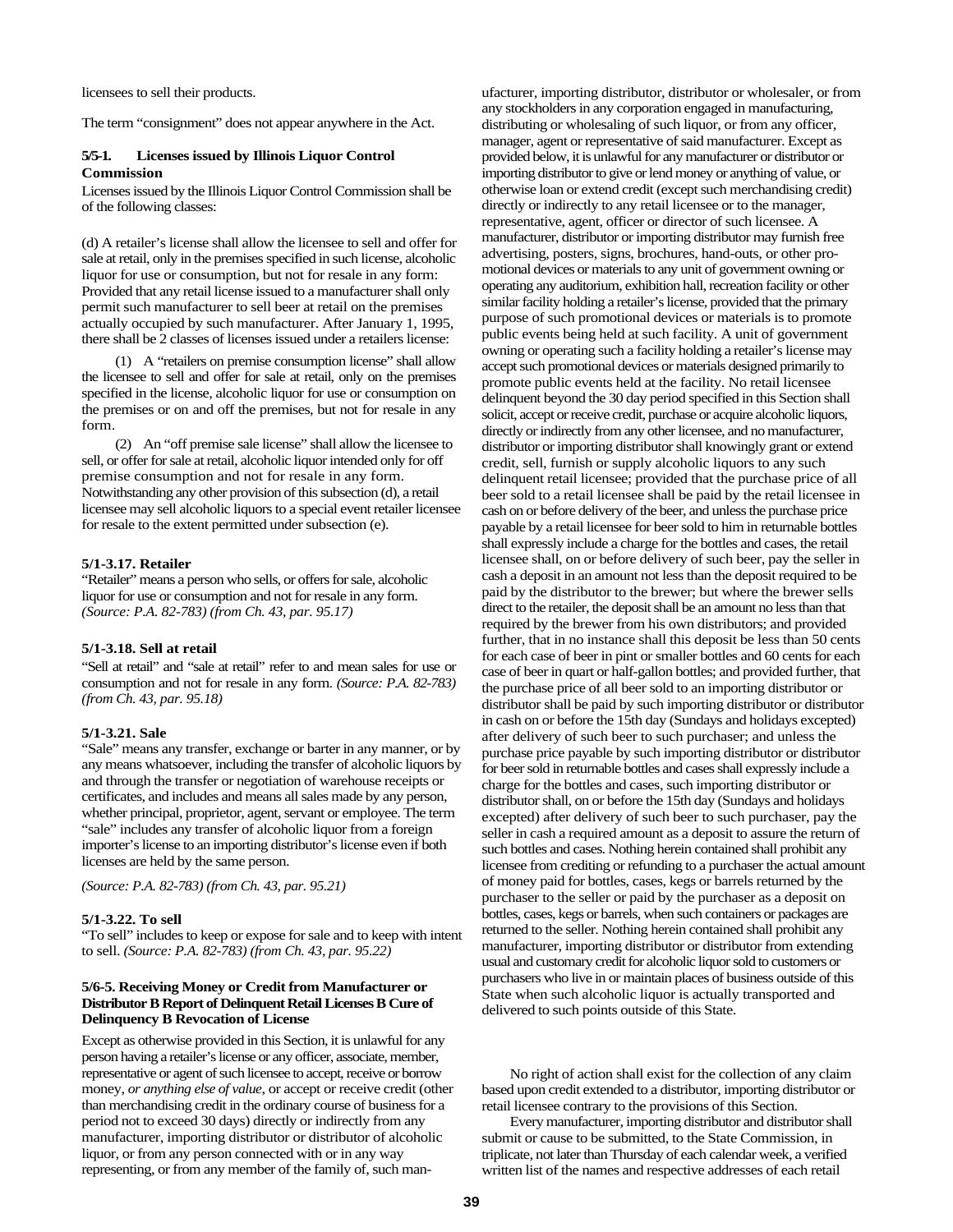licensee purchasing spirits or wine from such manufacturer, importing distributor or distributor who, on the first business day of that calendar week, was delinquent beyond the above mentioned permissible merchandising credit period of 30 days; or, if such is the fact, a verified written statement that no retail licensee purchasing spirits or wine was then delinquent beyond such permissible merchandising credit period of 30 days.

Every manufacturer, importing distributor and distributor shall submit or cause to be submitted, to the State Commission, in triplicate, a verified written list of the names and respective addresses of each previously reported delinquent retail licensee who has cured such delinquency by payment, which list shall be submitted not later than the close of the second full business day following the day such delinquency was so cured.

Such written verified reports required to be submitted by this Section shall be posted by the State Commission in each of its offices in places available for public inspection not later than the day following receipt thereof by the Commission. The reports so posted shall constitute notice to every manufacturer, importing distributor and distributor of the information contained therein. Actual notice to manufacturers, importing distributors and distributors of the information contained in any such posted reports, however received, shall also constitute notice of such information.

The 30 day merchandising credit period allowed by this Section shall commence with the day immediately following the date of invoice and shall include all successive days including Sundays and holidays to and including the 30th successive day.

In addition to other methods allowed by law, payment by check during the period for which merchandising credit may be extended under the provisions of this Section shall be considered payment. All checks received in payment for alcoholic liquor shall be promptly deposited for collection. A post dated check or a check dishonored on presentation for payment shall not be deemed payment.

A retail licensee shall not be deemed to be delinquent in payment for any alleged sale to him of alcoholic liquor when there exists a bona fide dispute between such retailer and a manufacturer, importing distributor or distributor with respect to the amount of indebtedness existing because of such alleged sale.

A delinquent retail licensee who engages in the retail liquor business at 2 or more locations shall be deemed to be delinquent with respect to each such location. The license of any person who violates any provision of this Section shall be subject to suspension or revocation in the manner provided by this Act.

If any part or provision of this Article or the application thereof to any person or circumstances shall be adjudged invalid by a court of competent jurisdiction, such judgment shall be confined by its operation to the controversy in which it was mentioned and shall not affect or invalidate the remainder of this Article or the application thereof to any other person or circumstance and to this and the provisions of this Article are declared severable.

2) Since we do not find direct reference to "consignment sales" in our Act, we look to other sources of authority. The Code of Federal Regulations makes reference to "consignments" in the following section:

[Code of Federal Regulations] [Title 27, Volume 1, Parts 1 to 199] [Revised as of April 1, 1999] From the U.S. Government Printing Office via GPO Access [CITE: 27CFR1 1] [Page 226-23 0]

# **TITLE 27--ALCOHOL, TOBACCO PRODUCTS AND FIREARMS**

# **CHAPTER I--BUREAU OF ALCOHOL, TOBACCO AND FIREARMS, DEPARTMENT OF THE TREASURY PART 11--CONSIGNMENT SALES**

Subpart A--Scope of Regulations

Sec.

- 11.1 General. 11.2 Territorial extent.
- 113 Application.
- 
- 11.4 Jurisdictional limits.<br>115 Administrative prov Administrative provisions.

Subpart B--Definitions

11.11 Meaning of terms.

Subpart C--Unlawful Sales Arrangements

- 11.21 General.<br>11.22 Consigni
- Consignment sales.
- 11.23 Sales conditioned on the acquisition of other products.
- 11.24 Other than a bona fide sale.

Subpart D--Rules for the Return of Distilled Spirits, Wine, and Malt Beverages

- 11.31 General. Exchanges and Returns for Ordinary and Usual Commercial Reasons
- 11.32 Defective products.
- 11.33 Error in products delivered.
- 11.34 Products which may no longer be lawfully sold.
- 11.35 Termination of business.
- 11.36 Termination of franchise.
- 11.37 Change in product.
- 11.38 Discontinued products.
- 11.39 Seasonal dealers. Exchanges and Returns for Reasons Not Considered Ordinary and Usual
- 11.45 Overstocked and slow-moving products.
- 11.46 Seasonal products.

Authority: 15 U.S.C. 49-50; 27 U.S.C. 202 and 205.

Source: T.D. ATF-74, 45 FR 63258, Sept. 23, 1980, unless otherwise

noted.

#### Subpart A--Scope of Regulations

Sec. 11.1 General.

The regulations in this part, issued pursuant to section 105 of the Federal Alcohol Administration Act (27 U.S.C. 205), specify arrangements which are consignment sales under section 105(d) of the Act and contain guidelines concerning return of distilled spirits, wine and malt beverages from a trade buyer. This part does not attempt to enumerate all of the practices prohibited by section 105(d) of the Act. Nothing in this part shall operate to exempt any person from the requirements of any State law or regulation.

[T.D. ATF-364, 60 FR 20427, Apr. 26, 1995]

#### Sec. 11.2 Territorial extent.

This part applies to the several States of the United States, the District of Columbia, and Puerto Rico.

Sec. 11.3 Application. (a) General. The regulations in this part apply to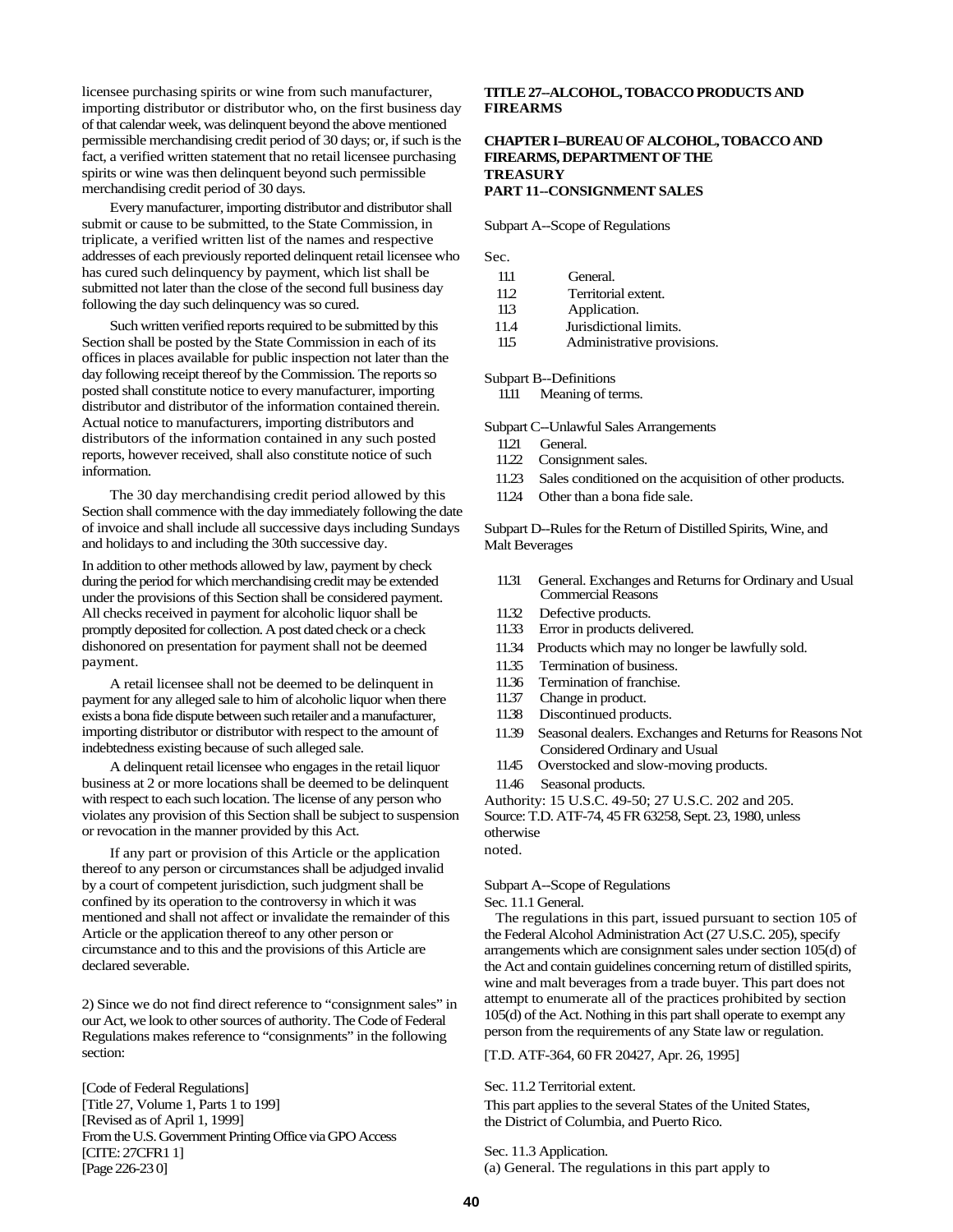transactions between industry members and trade buyers. (b) Transactions involving State agencies. The regulations in this part apply to transactions involving State agencies operating as retailers or wholesalers.

#### Sec. 11.4 Jurisdictional limits.

(a) General. The regulations in this part apply where:

(1) The industry member sells, offers for sale, or contracts to sell to a trade buyer engaged in the sale of distilled spirits, wines, or malt beverages, or for any such trade buyer to purchase, offer to purchase, or contract to purchase, any such products on consignment or under conditional sale or with the privilege of return or on any basis other than a bona fide sale, or where any part of such transaction involves, directly or indirectly, the acquisition by such person from the trade buyer or the agreement to acquire from the trade buyer other distilled spirits, wine, or malt beverages; and,

(2) If:

(i) The sale, purchase, offer or contract is made in the course of interstate or foreign commerce; or

(ii) The industry member engages in using the practice to such an extent as substantially to restrain or prevent transactions in interstate or foreign commerce in any such products; or

(iii) The direct effect of the sale, purchase, offer or contract is to prevent, deter, hinder, or restrict other persons from selling or offering for sale any such products to such trade buyer in interstate or foreign commerce.

(b) Malt beverages. In the case of malt beverages, this part applies to transactions between a retailer in any State and a brewer, importer, or wholesaler of malt beverages inside or outside such State only to the extent that the law of such State imposes requirements similar to the requirements of section 5(d) of the Federal Alcohol Administration Act (27 U.S.C. 205(d)), with respect to similar transactions between a retailer in such State and a brewer, importer, or wholesaler of malt beverages in such State.

Sec. 11.5 Administrative provisions.

(a)General. The Act makes applicable the provisions including penalties of sections 49 and 50 of Title 15, United States Code, to the jurisdiction, powers and duties of the Director under this Act, and to any person (whether or not a corporation) subject to the provisions of law administered by the Director under this Act.

(b) Examination and subpoena. The Director or any authorized ATF officers shall at all reasonable times have access to, for the purpose of examination, and the right to copy any documentary evidence of any person, partnership, or corporation being investigated or proceeded against; and the Director shall have the power to require by subpoena the attendance and testimony of witnesses and the production of all such documentary evidence relating to any matter under investigation, upon a satisfactory showing that the requested evidence may reasonably be expected to yield information relevant to any matter being investigated under the Act.

[T.D. ATF-364, 60 FR 20427, Apr. 26, 1995]

Subpart B--Definitions

#### Sec. 11.11 Meaning of terms.

As used in this part, unless the context otherwise requires, terms have the meanings given in this section. Any other term defined in the Federal Alcohol Administration Act and used in this part shall have the meaning assigned to it by that Act.

# *Act.* The Federal Alcohol Administration Act.

*ATF officer.* An officer or employee of the Bureau of

Alcohol, Tobacco and Firearms (ATF) authorized to perform any

function relating to the administration or enforcement of this part. *Director.* The Director, Bureau of Alcohol, Tobacco and

Firearms, the Department of the Treasury, Washington, DC. *Exchange.* The transfer of distilled spirits, wine, or malt

beverages from a trade buyer to an industry member with other products taken as a replacement.

*Industry member*. Any person engaged in business as a distiller, brewer, rectifier, blender, or other producer, or as an importer or wholesaler of distilled spirits, wine or malt beverages, or as a bottler or warehouseman and bottler, of distilled spirits.

*Product.* Distilled spirits, wine or malt beverages, as defined in the Federal Alcohol Administration Act.

*Retailer.* Any person engaged in the sale of distilled spirits, wine or malt beverages to consumers. A wholesaler who makes incidental retail sales representing less than five percent of the wholesaler's total sales volume for the preceding two-month period shall not be considered a retailer with respect to such incidental sales.

*Return.* The transfer of distilled spirits, wine, or malt beverages from a trade buyer to the industry member from whom purchased, for cash or credit.

*Trade buyer.* Any person who is a wholesaler or retailer of distilled spirits, wine or malt beverages. [T.D. ATF-74, 45 FR 63258, Sept. 23, 1980, as amended by T.D. ATF-364, 60 FR 20427, Apr. 26, 1995] Subpart C--Unlawful Sales Arrangements Sec. 11.21 General.

It is unlawful for an industry member to sell, offer for sale, or contract to sell to any trade buyer, or for any such trade buyer to purchase, offer to purchase, or contract to purchase any products (a) on consignment; or (b) under conditional sale; or (c) with the privilege of return; or (d) on any basis other than a bona fide sale; or (e) if any part of the sale involves, directly or indirectly, the acquisition by such person of other products from the trade buyer or the agreement to acquire other products from the trade buyer. Transactions involving the bona fide return of products for ordinary and usual commercial reasons arising after the product has been sold are not prohibited.

#### Sec. 11.22 Consignment sales.

Consignment sales are arrangements wherein the trade buyer is under no obligation to pay for distilled spirits, wine, or malt beverages until they are sold by the trade buyer. [[Page 229]]

Sec. 11.23 Sales conditioned on the acquisition of other products.

(a) General. A sale in which any part of the sale involves, directly or indirectly, the acquisition by the industry member from the trade buyer, or the agreement, as a condition to present or future sales, to accept other products from the trade buyer is prohibited.

(b) Exchange. The exchange of one product for another is prohibited as a sales transaction conditioned on the acquisition of other products. However, the exchange of a product for equal quantities (case for case) of the same type and brand of product, in containers of another size is not considered an acquisition of "other" products and is not prohibited if there was no direct or implied privilege of return extended when the product was originally sold. Industry members may make price adjustments on products eligible for exchange under this paragraph.

Sec. 11.24 Other than a bona fide sale.

"Other than a bona fide sale" includes, but is not limited to, sales in connection with which the industry member purchases or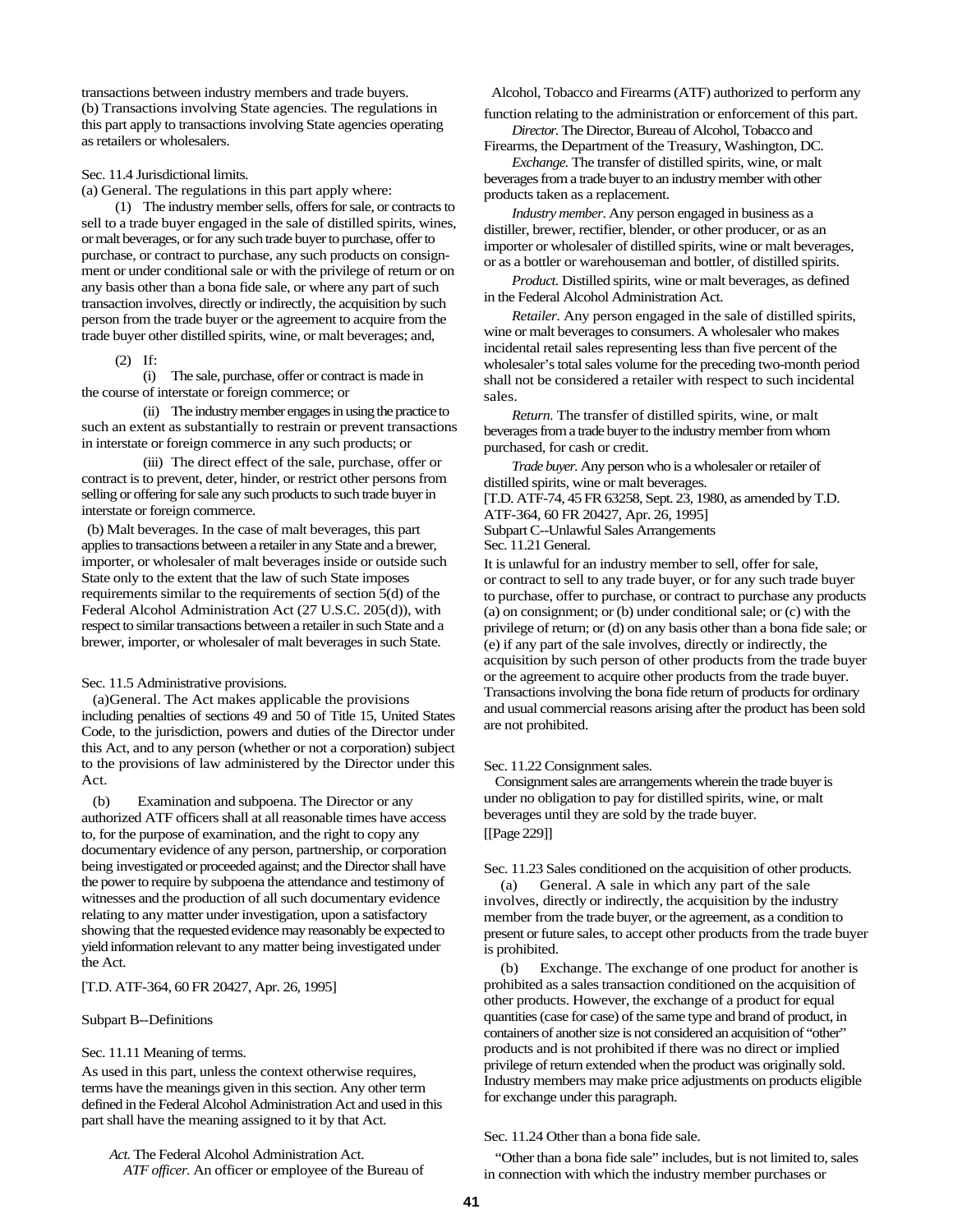rents the display, shelf, storage or warehouse space to be occupied by such products at premises owned or controlled by the retailer. [T.D. ATF-364, 60 FR 20427, Apr. 26, 1995]

Subpart D--Rules for the Return of Distilled Spirits, Wine, and Malt Beverages

#### Sec. 11.31 General.

(a)Section 5(d) of the Act provides, in part, that it is unlawful to sell, offer to sell, or contract to sell products with the privileges of return for any reason, other than those considered to be

"ordinary and usual commercial reasons" arising after the product has been sold.

Sections 11.32 through 11.39 specify what are considered "ordinary and usual commercial reasons" for the return of products, and outline the conditions and limitations for such returns.

(b)An industry member is under no obligation to accept the return of products for the reasons listed in Secs. 11.32 through 11.39.

Exchanges and Returns for Ordinary and Usual Commercial Reasons

#### Sec. 11.32 Defective products.

Products which are unmarketable because of product deterioration, leaking containers, damaged labels or missing or mutilated tamper evident closures may be exchanged for an equal quantity of identical products or may be returned for cash or credit against outstanding

indebtedness.

[T.D. ATF-364, 60 FR 20427, Apr. 26, 1995]

#### Sec. 11.33 Error in products delivered.

Any discrepancy between products ordered and products delivered may be corrected, within a reasonable period after delivery, by exchange of the products delivered for those which were ordered, or by a return for cash or credit against outstanding indebtedness.

Sec. 11.34 Products which may no longer be lawfully sold. Products which may no longer be lawfully sold may be returned for cash or credit against outstanding indebtedness. This would include situations where, due to a change in regulation or administrative procedure over which the trade buyer or an affiliate of the trade buyer has no control, a particular size or brand is no longer permitted to be sold.

# [T.D. ATF-364, 60 FR 20428, Apr. 26, 1995]

Sec. 11.35 Termination of business.

Products on hand at the time a trade buyer terminates operations may be returned for cash or credit against outstanding indebtedness. This does not include a temporary seasonal shutdown (see Sec. 11.39).

[T.D. ATF-364, 60 FR 20428, Apr. 26, 1995]

#### Sec. 11.36 Termination of franchise.

When an industry member has sold products for cash or credit to one of its wholesalers and the distributorship arrangement is subsequently terminated, stocks of the product on hand may be returned for cash or credit against outstanding indebtedness. [[Page 230]]

#### Sec. 11.37 Change in product.

A trade buyer's inventory of a product which has been changed in formula, proof, label or container (subject to Sec. 11.46) may be exchanged for equal quantities of the new version of that

product.

Sec. 11.38 Discontinued products.

When a producer or importer discontinues the production or importation of a product, a trade buyer's inventory of that product may be returned for cash or credit against outstanding indebtedness.

#### Sec. 11.39 Seasonal dealers.

Industry members may accept the return of products from retail dealers who are only open a portion of the year, if the products are likely to spoil during the off season. These returns will be for cash or for credit against outstanding indebtedness.

Exchanges and Returns for Reasons Not Considered Ordinary and Usual

Sec. 11.45 Overstocked and slow-moving products.

The return or exchange of a product because it is overstocked or slow-moving does not constitute a return for "ordinary and usual commercial reasons."

#### Sec. 11.46 Seasonal products.

The return or exchange of products for which there is only a limited or seasonal demand, such as holiday decanters and certain distinctive bottles, does not constitute a return for "ordinary and usual commercial reasons."

*[This was last updated on September 17, 1999*]

#### **TPP-37 Importation of Alcohol into Illinois**

#### **Personal Importation of Alcoholic Beverages**

The Bureau of Alcohol, Tobacco and Firearms (ATF) regulates the importation of alcoholic beverages into the United States for commercial use. Under the Federal Alcohol Administration Act and the Internal Revenue Code of 1986, any person engaged in the business of importing alcoholic beverages into the United States for commercial use must have an importer's basic permit and obtain a certificate of label approval.

When a person, or business, imports alcoholic beverages into the United States on a one-time basis for personal use, the above requirements do not apply. In some cases, individuals who import alcoholic beverages for personal use on a repetitive or continuous basis, may be required to obtain an importer's basic permit and possess a certificate of label approval for these imported shipments. ATF and the U.S. Customs Service have concurrent jurisdiction in the area of personal use importations of alcoholic beverages. As a practical matter, it is usually the U.S. Customs Service and the district director at the port of entry who decide whether or not a particular importation is, in fact, for personal use only. In certain unusual circumstances, ATF may exercise joint jurisdiction with Customs in making this determination.

If U.S. Customs and/or ATF decide that imported alcohol is for personal use, an importer's basic permit is not required nor is it necessary to obtain the certificate of label approval, however, all federal, state and local taxes must be paid. In addition, other State, local or U.S. Customs requirements may apply. It should be noted that some States prohibited the direct shipment of alcoholic beverages to individuals. Anyone interested in importing alcohol for personal use should contact their State liquor control agency. A list of State Liquor Control Boards is available on this web site.

If the alcoholic beverages are to be given away as personal gifts to friends, neighbors, or relatives, etc., or are to be similarly distrib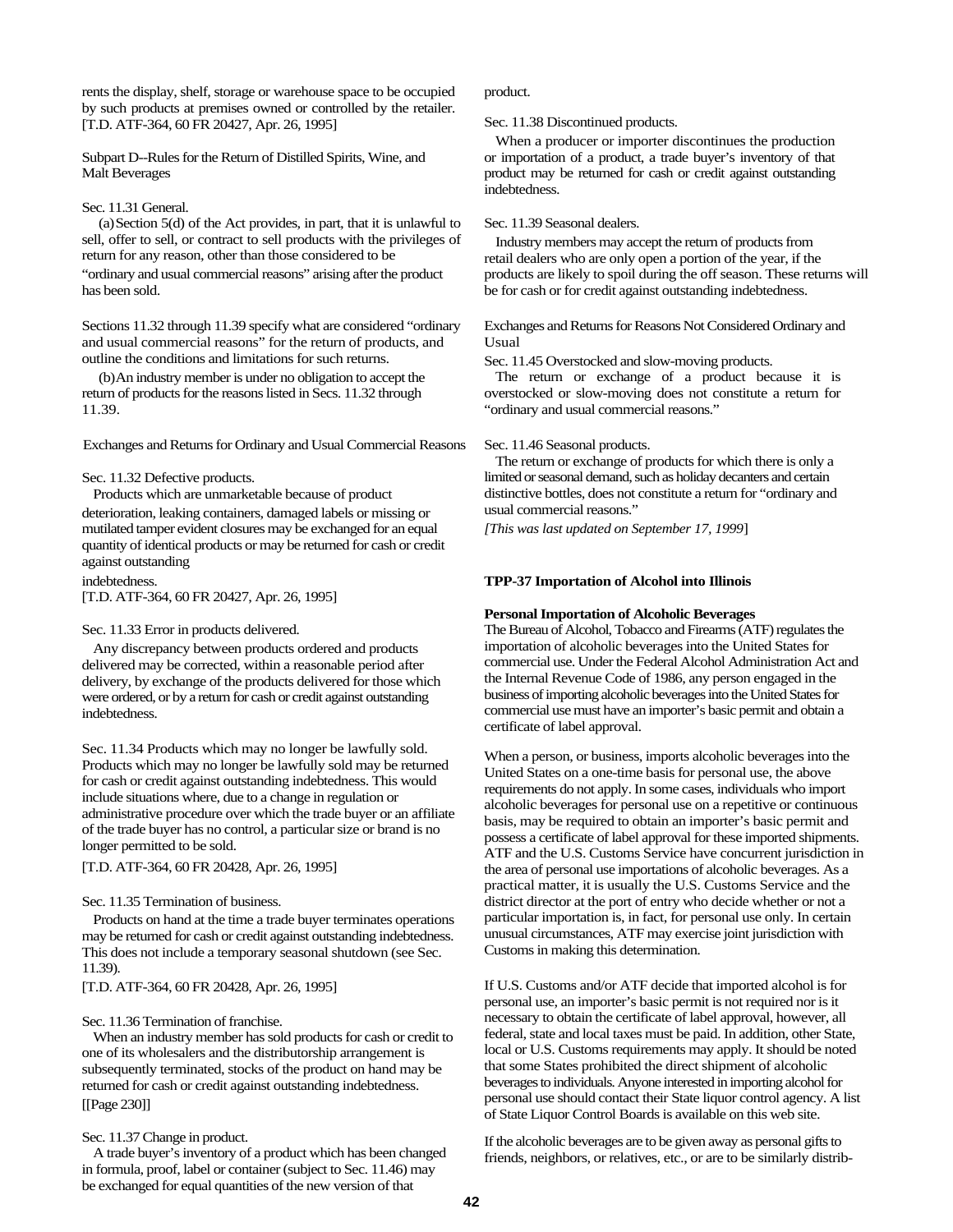uted, the Federal Government health warning label requirement is applicable. Gifts of alcoholic beverages connected with the solicitation of orders for, or the sale of, such products constitutes commercial use and can only be conducted by a federally licensed Importer.

Finally, the determination whether or not a shipment is for personal or commercial use cannot be decided solely on the size of the shipment but must be determined on a case-by-case basis considering the circumstances surrounding the importation. However, the size of the shipment may give rise to a question resulting in the need for an investigation by Customs or ATF.

For Further Information Contact:

| Bureau of ATF<br>U.S. Customs Service |  |
|---------------------------------------|--|
|---------------------------------------|--|

Alcohol Import-Export BranchCommercial Rulings Division

| TEL: (202) 927-8110 | Office of Regulations & Rulings |
|---------------------|---------------------------------|
| FAX: (202) 927-8605 | 1300 Pennsylvania Ave., NW      |
|                     | Washington, D.C. 20229          |
|                     | TEL: (202) 927-2244             |

{The foregoing courtesy of the Bureau of Alcohol, Tobacco and Firearms website.}

## **Requests for Import Authorization into the State of Illinois**

Generally, individuals are not permitted to import more than one gallon of alcoholic beverages into Illinois. Illinois is has a "Three-Tier" system for the transportation and sale of alcohol, and in quantities greater than one gallon, the product must first pass from importers or manufacturers to distributors and then to retailers before finally being offered for sale to consumers.

The Commission, however, can make exceptions on a case-by-case basis for individuals who are returning or moving to Illinois from overseas with personal collections of alcoholic beverages. The following information is provided to you as a courtesy by the Illinois Liquor Control Commission and does not guarantee your request for import authorization will be granted. Each request will be reviewed by the Commission's staff with an eye toward determining if the alcohol requested for import is of a "saleable" quality or quantity. A final determination will be made by the Commission's Executive Director, and if appropriate, approved and issued within one or two days of receipt of the request.

Prior to requesting import authorization from the Illinois Liquor Control Commission, the United States Department of Customs should be contacted. That agency will have federal requirements for the importation of alcohol, including excise tax and duties that must be paid to the federal government. U.S. Customs will also require authorization from the state into which the alcohol is to be imported. If the final destination of the alcoholic beverage you wish to import is in a state other than Illinois, you must contact that state's alcoholic beverage control authority, even if your imported alcohol passes through the State of Illinois. U.S. Customs will hold the imported alcoholic beverage at a port of entry until presented with authorization from the state of final destination for the product.

The importation of alcohol into the State of Illinois for personal consumption only and not for resale in any form, is allowed with: 1) prior authorization by the Illinois Liquor Control Commission; and 2) payment of the required "Use Tax" to the Illinois Department of Revenue. Both the import authorization and a receipt for the taxes paid are required for U.S. Customs officials to the release the

imported alcohol from its port of entry.

A request for import authorization from the State of Illinois must be received by the Illinois Liquor Control Commission in writing (email is acceptable) and must include the following information about the individual importing the beverage, and about the beverage itself:

Regarding the individual importing the alcoholic beverage:

1. The individual's name

2. The individual's address (the final destination of the alcoholic beverage)

3. The individual's date of birth

4. The individual's Social Security Number (or resident, visa number)

Regarding the alcoholic beverage:

- 1. The names of the alcoholic beverages
- 2. The type of alcoholic beverages (beer, wine or spirits)

3. The number of bottles, cases, cans, etc., of each beverage being imported

4. The amount of beverage per container (typically 750 ml per bottle of wine)

5. The percentage of alcohol by volume (typically 9-14% for wine)

6. The approximate dollar value per bottle, can, etc.

7. The country or state of origin of the alcoholic beverage

Once the Commission has received this information, it will be reviewed and, if appropriate, authorization will issue. The original authorization will be sent to the address specified in the request, a copy forwarded to the Illinois Department of Revenue, and a copy retained as an official record by this office. If the importer wishes to have an additional copy faxed to another location, such as a current overseas residence, include that address in the request. At this time the Commission cannot issue authorizations over e-mail.

Finally, the person importing must remit an alcohol "Use Tax" to the Illinois Department of Revenue, a receipt for which will also be required prior to the shipment's release from U.S. Customs. The tax will be calculated by volume and alcohol type (beer, wine or spirits). If you have questions regarding taxation issues, please address them to the following individual:

Mr. Richard Murphy

Illinois Department of Revenue

Cashier and Deposit Division

James R. Thompson Center

100 West Randolph Street, Suite C-300

Chicago, Illinois 60601

(312) 814-2620

Note that this procedure is an exception to the general prohibition against importing alcoholic beverages outside of the "three tier" system, and it is not intended to be used by individuals for bulk purchases of alcohol overseas. Under no means is any alcohol imported in the above fashion to be resold in any form. Existing Illinois licensees who import alcoholic beverages in a manner not proscribed by the Illinois Liquor Control Act are subject to revocation of their licenses. Individuals re-selling alcoholic beverages without a requisite Illinois Liquor license are subject to criminal penalties. (235 ILCS 5/10-1(a))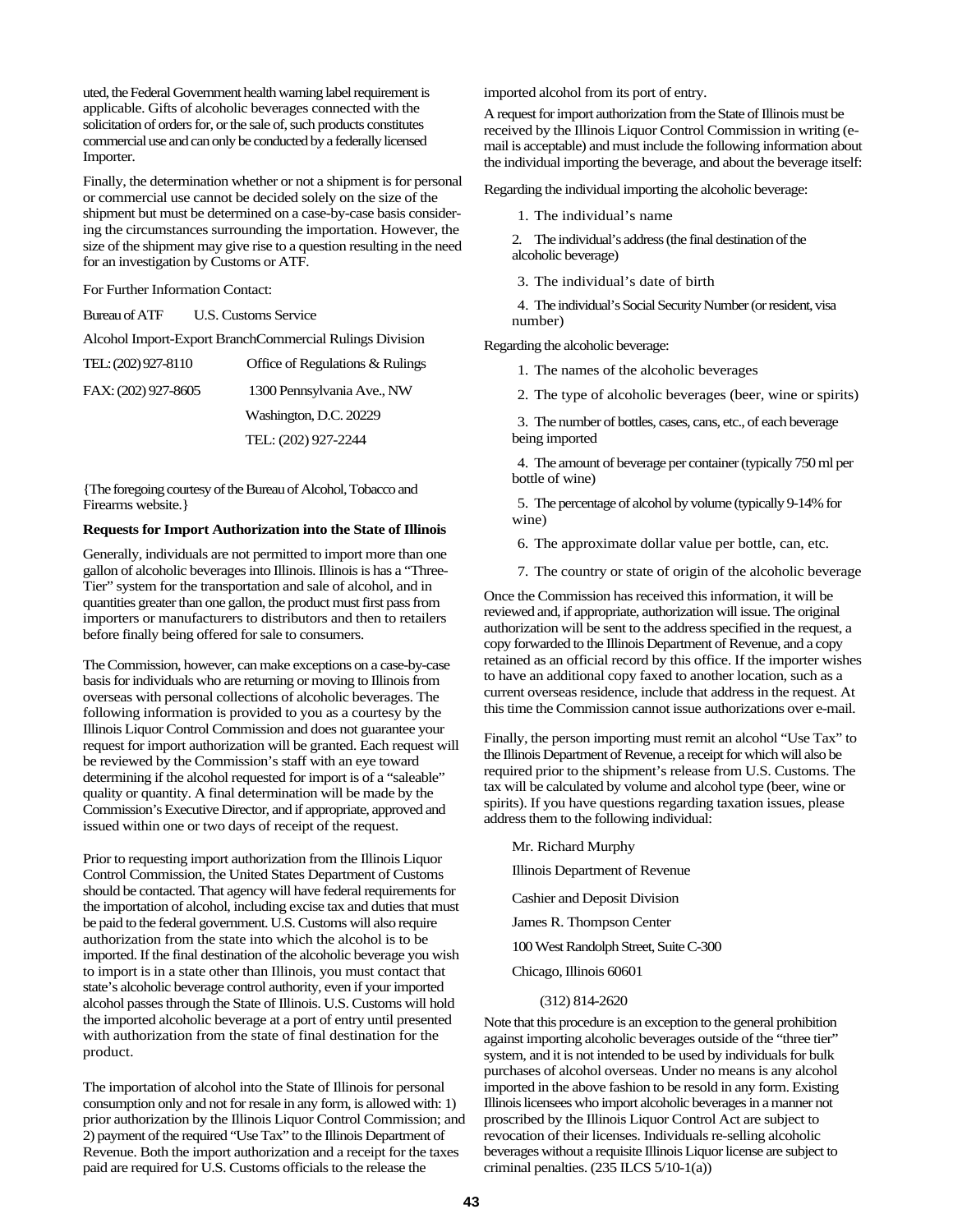#### **TPP- 38 Distributor Warehousing**

#### **I . Policy**

It is the policy of the Illinois Liquor Control Commission (ILCC) that licensed Illinois distributors, importing distributors and foreign importers shall only store alcoholic liquors for sale to licensees in this State and to persons without the State, as may be permitted by law, from licensed premises located within the State of Illinois.

## **II. Background** The following sections of the Liquor Control Act apply:

5/5-1. Licenses issued by Illinois Liquor Control Commission Licenses issued by the Illinois Liquor Control Commission shall be of the following classes:

(b) A distributor's license shall allow the wholesale purchase and storage of alcoholic liquors and sale of alcoholic liquors to licensees in this State and to persons without the State, as may be permitted by law.

# 5/6-8. Record of Alcoholic Liquor B Storage

Each manufacturer or importing distributor or foreign importer shall keep an accurate record of all alcoholic liquors manufactured, distributed, sold, used, or delivered by him in this State during each month, showing therein to whom sold, and shall furnish a copy thereof or a report thereon to the State Commission, as the State Commission may, request. Each importing distributor or manufacturer to whom alcoholic liquors imported into this State have been consigned shall effect possession and physical control thereof by storing such alcoholic liquors in the premises wherein such importing distributor or manufacturer is licensed to engage in such business as an importing distributor or manufacturer and to make such alcoholic liquors together with accompanying invoices, bills of lading and receiving tickets available for inspection by an agent or representative of the Department of Revenue and of the State Commission.

All alcoholic liquor imported into this State must be off-loaded from the common carrier, vehicle, or mode of transportation by which the alcoholic liquor was delivered into this State. The alcoholic liquor shall be stored at the licensed premises of the importing distributor before sale and delivery to licensees in this State. A distributor or importing distributor, upon application to the Commission, may secure a waiver of the provisions of this Section for purposes of delivering beer directly to a licensee holding or otherwise participating in a special event sponsored by a unit of government or a not-for-profit organization.

5/6-9. Registration of trade marks, etc. B Sale within geographical area B Delivery to authorized persons

The Legislature hereby finds and declares that for purposes of ensuring the preservation and enhancement of interbrand competition in the alcoholic liquor industry within the State, ensuring that importation and distribution of alcoholic liquor in the State will be subject to thorough and inexpensive monitoring by the State, reducing the importation of illicit or untaxed alcoholic liquor into the State, excluding misbranded alcoholic liquor products from the State, providing incentives to distributors to service and sell to larger numbers of retail licensees in the geographic area where such distributors are engaged in business, and reducing the amount of spoiled and overaged alcoholic liquor products sold to consumers, it is necessary to restrict the purchase of alcoholic liquors at wholesale in the State to those persons selected by the manufacturer, distributor, importing distributor or foreign importer who owns or controls the trade mark, brand or name of the alcoholic liquor products sold to such persons, and to restrict the geographic area or

areas within which such persons sell such alcoholic liquor at wholesale, as provided in this Section.

Each manufacturer, non-resident dealer, distributor, importing distributor, or foreign importer who owns or controls the trade mark, brand or name of any alcoholic liquor shall register with the State Commission, in the Chicago office, on or before the effective date, the name of each person to whom such manufacturer, non-resident dealer, distributor, importing distributor, or foreign importer grants the right to sell at wholesale in this State any such alcoholic liquor, specifying the particular trade mark, brand or name of alcoholic liquor as to which such right is granted, the geographical area or areas for which such right is granted and the period of time for which such rights are granted to such person. Each manufacturer, non-resident dealer, distributor or importing distributor, or foreign importer who is required to register under this Section must furnish a copy of the registration statement at the time of appointment to the person who has granted the right to sell alcoholic liquor at wholesale. Such manufacturer, non-resident dealer, distributor, importing distributor, or foreign importer may grant the right to sell at wholesale any trade mark, brand or name of any alcoholic liquor in any geographical area to more than one person. If the registration is received after the effective date, the Commission shall treat the date the registration was received in the Chicago office as the effective date. Such registration shall be made on a form prescribed by the State Commission and the State Commission may require such registration to be on a form provided by it. No such registration shall be made by any other person or in any other manner than as is provided in this Section and only those persons registered by the manufacturer, nonresident dealer, distributor, importing distributor or foreign importer, shall have the right to sell at wholesale in this State, the brand of alcoholic liquor specified on the registration form. However, a licensed Illinois distributor who has not been registered to sell a brand of alcoholic liquor, but for a period of 2 years prior to November 8, 1979, has been engaged in the purchase of a brand for resale from a licensed Illinois distributor who has the right to sell that brand at wholesale, may continue to purchase and resell the brand at wholesale, and may purchase from the same distributor and resell at wholesale any new brands of the same manufacturer, provided that:

(1) Within 60 days after November 8, 1979, he identifies the brand which he so purchased to the State Commission and the Commission within 30 days thereafter verifies that the purchases have occurred;

(2) Thereafter, he notifies the State Commission in writing of any brands of the same manufacturer which he wishes to purchase from the same distributor that were not available for distribution on or before November 8, 1979, and that the Commission within 30 days of such notification verifies that the brand is a new brand of the same manufacturer, and that the same licensed Illinois distributor has the right to sell the new brand at wholesale;

(3) His licensed business address is within the geographical area for which the licensed Illinois distributor from whom the purchases are made has the right to sell said brand or brands of alcoholic liquor; and

(4) His sales are made within the geographical area for which the licensed Illinois distributor from whom the purchases are made has the right to sell the brand or brands of alcoholic liquor and only to retail licensees whose licensed premises are located within the aforementioned geographical area.

No person to whom such right is granted shall sell at wholesale in this State any alcoholic liquor bearing such trade mark, brand or name outside of the geographical area for which such person holds such selling right, as registered with the State Commission, nor shall he sell such alcoholic liquor within such geographical area to a retail licensee if the premises specified in such retailer's license are located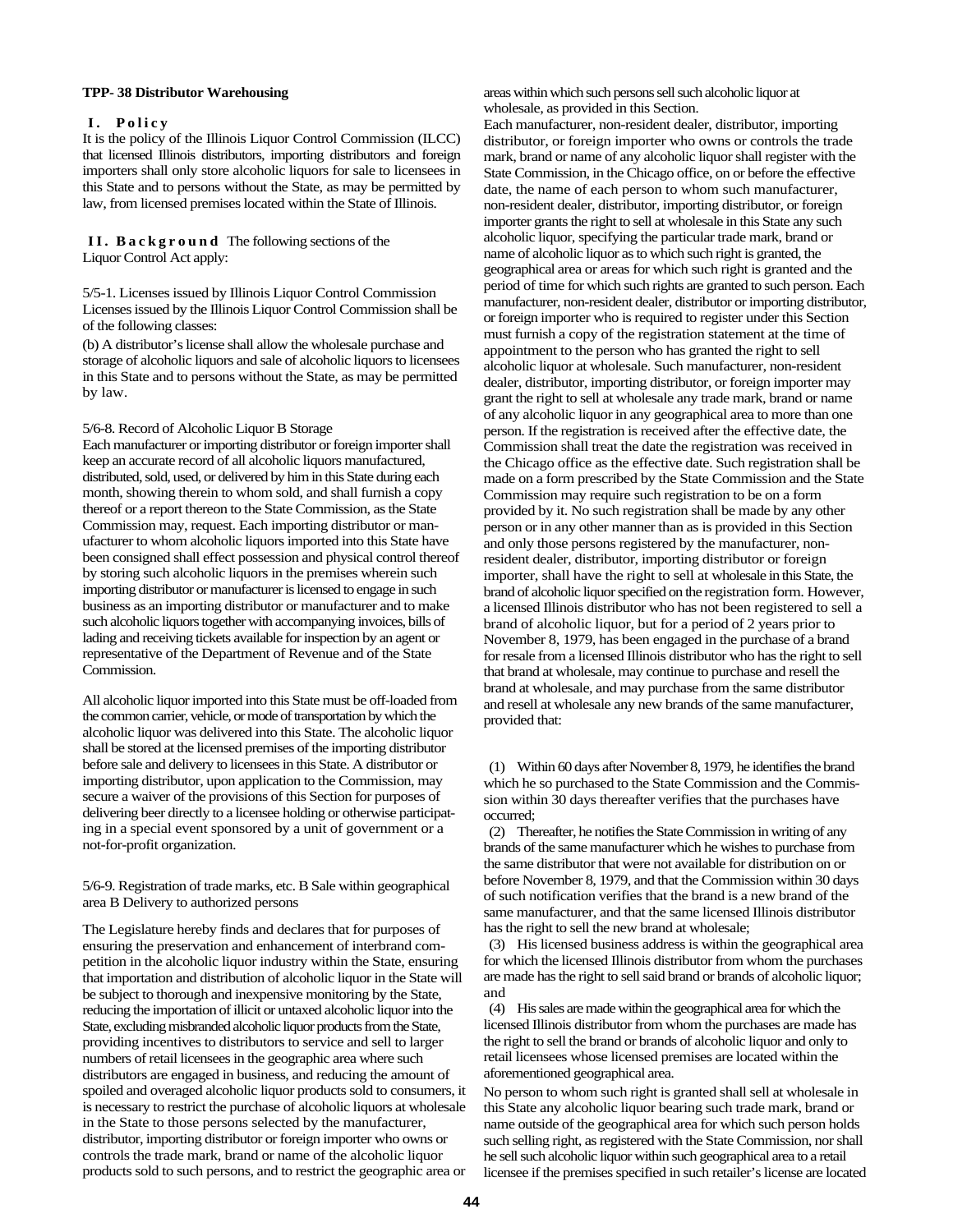outside such geographical area. Any licensed Illinois distributor who has not been granted the right to sell any alcoholic liquor at wholesale and is purchasing alcoholic liquor from a person who has been granted the right to sell at wholesale may sell and deliver only to retail licensees whose licensed premises are within the same geographical area as the person who has been granted the right to sell at wholesale.

No manufacturer, importing distributor, distributor, non- resident dealer, or foreign importer shall sell or deliver any package containing alcoholic liquor manufactured or distributed by him for resale, unless the person to whom such package is sold or delivered is authorized to receive such package in accordance with the provisions of this Act.

#### Sec. 6-9.1. Deliveries to retail establishments.

(a) A distributor of wine or spirits shall deliver to any retailer within any geographic area in which that distributor has been granted by a wholesaler the right to sell its trademark, brand, or name at least once every 2 weeks if (i) in the case of a retailer located in a county with a population of at least 3,000,000 inhabitants or in a county adjacent to a county with at least 3,000,000 inhabitants, the retailer agrees to purchase at least \$200 of wine or spirits from the distributor every 2 weeks; or (ii) in the case of a retailer located in a county with a population of less than 3,000,000 that is not adjacent to a county with a population of at least 3,000,000 inhabitants, the retailer agrees to purchase at least \$50 of wine or spirits from the distributor every 2 weeks.

(b) On January 1, 2002 and every 2 years thereafter, the dollar amount in items (i) and (ii) of subsection (a) shall be increased or decreased by a percentage equal to the percentage increase or decrease in the Consumer Price Index during the previous 2 years according to the most recent available data.

#### The Peerless changes: 5/6-9

(4) His sales are made within the geographical area for which the licensed Illinois distributor from whom the purchases are made has the right to sell the brand or brands of alcoholic liquor *and only to retail licensees whose licensed premises are located within the aforementioned geographical area*.

No person to whom such right is granted shall sell at wholesale in this State any alcoholic liquor bearing such trade mark, brand or name outside of the geographical area for which such person holds such selling right, as registered with the State Commission, nor shall he sell such alcoholic liquor within such geographical area to a retail licensee if the premises specified in such retailer's license are located outside such geographical area. *Any licensed Illinois distributor who has not been granted the right to sell any alcoholic liquor at wholesale and is purchasing alcoholic liquor from a person who has been granted the right to sell at wholesale may sell and deliver only to retail licensees whose licensed premises are within the same geographical area as the person who has been granted the right to sell at wholesale.* 

No manufacturer, importing distributor, distributor, non- resident dealer, or foreign importer shall sell or deliver any package containing alcoholic liquor manufactured or distributed by him for resale, unless the person to whom such package is sold or delivered is authorized to receive such package in accordance with the provisions of this Act.

*(Source: P.A. 90-0596, eff. 6-24-98 )* 

#### **III. Procedures**

1. All licensed Illinois distributors, importing distributors and foreign importers shall have licensed warehouse facilities within the State of Illinois.

distributor and foreign importer's geographic territory, shall be made from the licensed warehouse facilities within the State of Illinois. 3. All business records, as defined in Sec. 5/6-8 and Regulation

100.130, shall be maintained upon the licensed warehouse facilities within the State of Illinois.

4. All alcoholic products sold to the licensed Illinois distributors, importing distributors and foreign importers shall be off-loaded at the licensed warehouse facilities within the State of Illinois.

5 The alcoholic products shall be stored at the licensed warehouse facilities within the State of Illinois before sale and delivery to licensees in this State.

6. Illinois distributors, importing distributors and foreign importers may warehouse product in public warehouses, registered under Article VIIA of the Liquor Control Act, however, sales of such products may not take place from such warehouse premises.

#### **TPP-39 Multi-tier licensing arrangements**

#### **Non-resident dealer and Distributor**

The Commission has received applications requesting the issuance to one legal entity both an Illinois Distributor and Non-resident dealer license**.** 

It is the position of the Legal Division of the Commission that such licenses cannot be issued to the same applicant for the following reasons:

1. The Liquor Control Act defines a Non-resident dealer as follows:5/1-3.29. Non-resident dealer

"Non-resident dealer" means any person, firm, partnership, corporation or other legal business entity who or which exports into this State, from any point outside of this State, any alcoholic liquors for sale to Illinois licensed foreign importers or importing distributors. Such license shall be restricted to the actual manufacturer of such alcoholic liquors or the primary United States importer of such alcoholic liquors, if manufactured outside of the United States, or the duly registered agent of such manufacturer or importer. Registration of such agent with the State Commission, in such manner and form as it may prescribe, shall be a prerequisite to the issuance of such license to an agent.

Any licensed Illinois manufacturer of Class 1, Class 2, or Class 3 may obtain a Non-Resident Dealer's License at no fee. A manufacturer whose production of alcoholic liquor is less than 500,000 gallons per year may obtain a Non-Resident Dealer's License for an annual fee of \$75. *(emphasis supplied)* 

#### **5/5-1. Licenses issued by Illinois Liquor Control Commission**

Licenses issued by the Illinois Liquor Control Commission shall be of the following classes:

(m) A non-resident dealer's license shall permit such licensee to ship into and warehouse alcoholic liquor into this State from any point outside of this State, and to sell such alcoholic liquor to Illinois licensed foreign importers and importing distributors and to no one else in this State; provided that said non-resident dealer shall register with the Illinois Liquor Control Commission each and every brand of alcoholic liquor which it proposes to sell to Illinois licensees during the license period; and further provided that it shall comply with all of the provisions of Section 6-9 hereof with respect to registration of such Illinois licensees as may be granted the right to sell such brands at wholesale.

- 2. The Liquor Control Act defines a distributor as follows:
- 2. All sales to retailers, located within each distributor, importing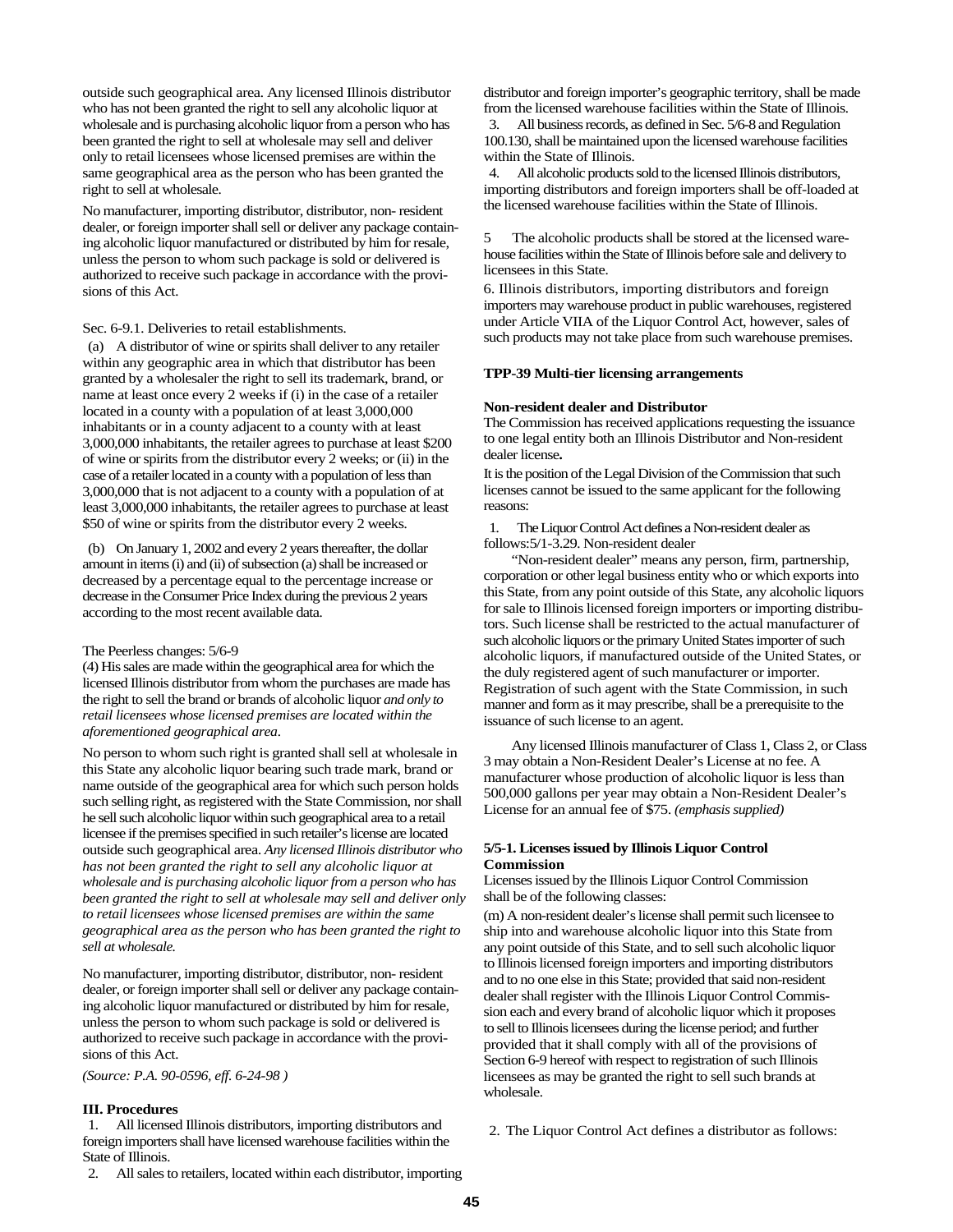# **5/1-3.15. Distributor**

"Distributor" means any person, *other than a manufacturer or non-resident dealer licensed under this Act,* who is engaged in this State in purchasing, storing, possessing or warehousing any alcoholic liquors for resale or reselling at wholesale, whether within or without this State. *(emphasis supplied)* 

# **5/5-1. Licenses issued by Illinois Liquor Control Commission**

Licenses issued by the Illinois Liquor Control Commission shall be of the following classes:

(b) A distributor's license shall allow the wholesale purchase and storage of alcoholic liquors and sale of alcoholic liquors to licensees in this State and to persons without the State, as may be permitted by law.

3. The above sections of the Liquor Control Act specifically exclude both manufacturers and non-resident dealers licensed under the Act from the class of proper applicants for a distributors license.

4. Further, a second ground for the denial of such licenses to a single legal entity is found in Sec. 6-4 of the Liquor Control Act which provides in relevant part:

# **5/6-4. Retail sales by Distillers, Manufacturers, Subsidiaries or Affiliates Prohibited Transactions and Interests Exemptions**

*(a) No person licensed by any licensing authority as a distiller, or a wine manufacturer*, or any subsidiary or affiliate thereof, or any officer, associate, member, partner, representative, employee, agent or shareholder owning more than 5% of the outstanding shares of such person *shall be issued an importing distributor's or distributor's license*, nor shall any person licensed by any licensing authority as an importing distributor, distributor or retailer, or any subsidiary or affiliate thereof, or any officer or associate, member, partner, representative, employee, agent or shareholder owning more than 5% of the outstanding shares of such person be issued a distiller's license or a wine manufacturer's license; and no person or persons licensed as a distiller by any licensing authority shall have any interest, directly or indirectly, with such distributor or importing distributor.

However, an importing distributor or distributor, which on January 1, 1985, is owned by a brewer, or any subsidiary or affiliate thereof or any officer, associate, member, partner, representative, employee, agent or shareholder owning more than 5% of the outstanding shares of the importing distributor or distributor referred to in this paragraph, may own or acquire an ownership interest of more than 5% of the outstanding shares of a wine manufacturer and be issued a wine manufacturer's license by any licensing authority.

(b) The foregoing provisions shall not apply to any person licensed by any licensing authority as a distiller or wine manufacturer, or to any subsidiary or affiliate of any distiller or wine manufacturer who shall have been heretofore licensed by the State Commission as either an importing distributor or distributor during the annual licensing period expiring June 30, 1947, and shall actually have made sales regularly to retailers.

(c) Provided, however, that in such instances where a distributor's or importing distributor's license has been issued to any distiller or wine manufacturer or to any subsidiary or affiliate of any distiller or wine manufacturer who has, during the licensing period ending June 30, 1947, sold or distributed as

such licensed distributor or importing distributor alcoholic liquors and wines to retailers, such distiller or wine manufacturer or any subsidiary or affiliate of any distiller or wine manufacturer holding such distributor's or importing distributor's license may continue to sell or distribute to retailers such alcoholic liquors and wines which are manufactured, distilled, processed or marketed by distillers and wine manufacturers whose products it sold or distributed to retailers during the whole or any part of its licensing periods; and such additional brands and additional products may be added to the line of such distributor or importing distributor, provided, that such brands and such products were not sold or distributed by any distributor or importing distributor licensed by the State Commission during the licensing period ending June 30, 1947, but can not sell or distribute to retailers any other alcoholic liquors or wines.

*(d)* It shall be unlawful for any distiller licensed anywhere to have any stock ownership or interest in any distributor's or importing distributor's license wherein any other person has an interest therein who is not a distiller and does not own more than 5% of any stock in any distillery. Nothing herein contained shall apply to such distillers or their subsidiaries or affiliates, who had a distributor's or importing distributor's license during the licensing period ending June 30, 1947, which license was owned in whole by such distiller, or subsidiaries or affiliates of such distiller. *(emphasis supplied)* 

4. From the foregoing, it appears that there are two options available to such an applicant: (a)continue to be licensed as a Non-resident dealer and to secure another Illinois distributor, or (b) relinquish the non-resident dealer license and become licensed as an Illinois distributor. Either of these options assumes that the applicant has the proper permit from the Bureau of Alcohol, Tobacco and Firearms.

# **TPP-40 Introduction of new spirits products**

Parties wishing to introduce new spirits products in the State of Illinois may utilize non-licensed third-party companies representing the manufacturer and promoting the new products. These representatives may not carry on any activities which are enumerated in Sec. 5/5-1(a-1) unless the third-party company shall be registered as agents of the manufacturer under 5/5-1(a-1).

The manufacturer and its third-party agent may run the risk of "exposing" the product for sale, which practice was specifically addressed in the Fourth District Appellate Court case of **People v. Select Specialties**, Docket No. 4-99-0976 (12/6/2000), which found that such "exposure" amounted to "selling," stating:

"Although defendants did not ship the product or cash the consumer's check, they conducted a 'sale' within the meaning of the Act. Both the intent behind the Act (see **Hassiepen v. Marcin***,* 24 Ill. App. 3d 97, 100, 320 N.E.2d 572, 575 (1974)) and common sense dictate the finding of a sale under the Act. Although defendants later added the terms 'all wines are delivered by Shermer Specialties, which will appear on all credit card receipts and statements' in small print at the bottom of the form, this does not change the result: defendants are selling alcohol without a license. The language of the statute is sufficiently comprehensive to include any person, natural or artificial, and any kind of a sale or device used in lieu of a direct sale. **People ex rel. Stevenson v. Law & Order Club***,* 203 Ill. 127, 131, 67 N.E. 855, 857 (1903).

However, recognizing the parties' right of commercial free speech and the importance of product promotion, and assuming all of the above concerns are groundless, there is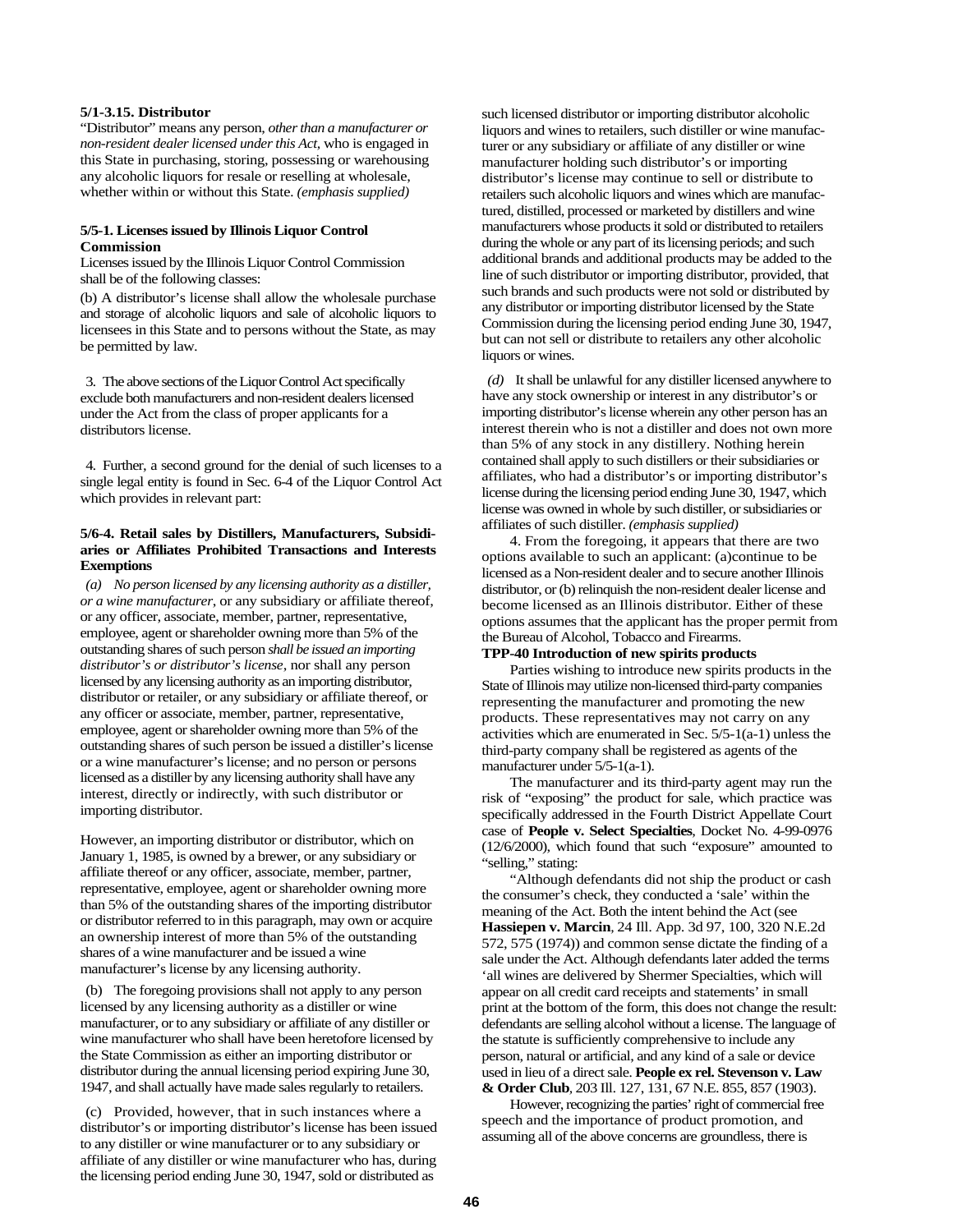#### **TPP-41 Administrative Review Process (ARP) (New 4/2003)**

#### **I.Purpose**

To set the procedures of the Illinois Liquor Control Commission whereby alleged violations of the Liquor Control Act and Rules and Regulations may be handled in an informal manner, without the necessity of a full formal hearing before the Commission.

#### **II. Policy Statement**

It is the policy of this Commission to offer all licensees the availability of a process whereby the vast majority of all alleged violations of the Liquor Control Act and Rules and Regulations may be compromised without the necessity of a formal, contested hearing before the full Commission.

# **III. Precedent**

#### **A. Statutes**

Liquor Control Act (235 ILCS 5/3-12): Powers and duties of Commission

(a) The State Commission shall have the following powers, functions and duties:

(1) to receive applications and to issue licenses to manufacturers, foreign importers, importing distributors, distributors, nonresident dealers, on premise consumption retailers, off premise sale retailers, special event retailer licensees, special use permit licenses, auction liquor licenses, brew pubs, caterer retailers, nonbeverage users, railroads, including owners and lessees of sleeping, dining and cafe cars, airplanes, boats, brokers, and wine maker's premises licensees in accordance with the provisions of this Act, and to suspend or revoke such licenses upon the State Commission's determination, upon notice after hearing, that a licensee has violated any provision of this Act or any rule or regulation issued pursuant thereto and in effect for 30 days prior

#### to such violation.

In lieu of suspending or revoking a license, the Commission may impose a fine, upon the State Commission's determination and notice after hearing, that a licensee has violated any provision of this Act or any rule or regulation issued pursuant thereto and in effect for 30 days prior to such violation. The fine imposed under this paragraph may not exceed \$500 for each violation. Each day that the activity, which gave rise to the original fine, continues is a separate violation. The maximum fine that may be levied against any licensee, for the period of the license, shall not exceed \$20,000. The maximum penalty that may be imposed on a licensee for selling a bottle of alcoholic liquor with a foreign object in it or serving from a bottle of alcoholic liquor with a foreign object in it shall be the destruction of that bottle of alcoholic liquor for the first 10 bottles so sold or served from by the licensee. For the eleventh bottle of alcoholic liquor and for each third bottle thereafter sold or served from by the licensee with a foreign object in it, the maximum penalty that may be imposed on the licensee is the destruction of the bottle of alcoholic liquor and a fine of up to \$50.

(8) In the conduct of any hearing authorized to be held by the Commission, to examine, or cause to be examined, under oath, any licensee, and to examine or cause to be examined the books and records of such licensee; to hear testimony and take proof material for its information in the discharge of its duties hereunder; to administer or cause to be administered oaths; and for any such

nothing to prevent the third-party companies from displaying purpose to issue subpoena or subpoenas to require the attendance product photographs at licensed retailer business premises. of witnesses and the production of books, which shall be effective in any part of this State.

#### Liquor Control Act (235 ILCS 5/3-13)

The Liquor Control Act further provides that the Illinois Administrative Procedure Act, as amended, is expressly adopted and incorporated herein as though a part of the Act, and shall apply to all administrative rules and procedures of the State Commission.

#### Administrative Procedure Act (5 ILCS 100/10-70)"Waiver":

"Compliance with any or all of the provisions of this Act concerning contested cases may be waived by written stipula tion of all parties." (5 ILCS 100/10-70)

The foregoing statutes provide implicitly for the maintenance of a system of dispute resolution whereby the parties may by agreement dispense with the necessity of a formal hearing.

#### **IV. Procedures**

The following "flow chart" tracks the process of disciplinary matters through the Administrative Review Process (ARP), from initial premises inspection to judicial review:

1. The process usually begins with an inspection of a licensed premises by a Commission agent, which may be an unannounced, routine visit; a follow- up on a complaint from a citizen, another licensee, etc., to the Investigation Division; or a request from local officials for assistance, etc.

NOTE: If during an inspection of unlicensed premises or of a premises upon which criminal activities are detected, the information gathered during that inspection is referred to local law enforcement, or other appropriate agency, under Article 10 of Liquor Control Act.

The agent conducts an examination of the premises, records, inventory, etc., in accordance with the itemized list contained within the document known as the "Field Report." This inspection is performed by the agent in the company of the licensee or licensee's agent, if that person wishes to do so; the agent will request directions and information from the licensee or agent, as is needed to complete the inspection. Unless prevented by some intervening activity, such as a refusal of the licensee to comply with reasonable requests, the agent will complete the inspection. If the licensee refuses inspection, or refuses to comply with reasonable requests of the agent, that licensee will be cited for formal hearing as soon thereafter as possible.

At the conclusion of the inspection, the agent prepares the formal Field Report [computer-generated or handwritten], a copy of which is delivered to the licensee or the licensee's agent at end of visit. The agent explains the nature of any violations to the licensee, and may provide additional documentation, such as for example, pregnancy warning sign, copies of statute, rules, etc. The licensee or agent signs the "file" copy of the Report as evidence that the agent was present and performed the inspection; this is not an admission of the existence of what the agent reports, nor an admission of culpability. The agent may secure items of evidence, such as for example, receipts of retail purchases, gambling paraphernalia, etc., or may take photographs of conditions, items, etc., on the premises, which become part of the Commission file which will be created in the Commission offices.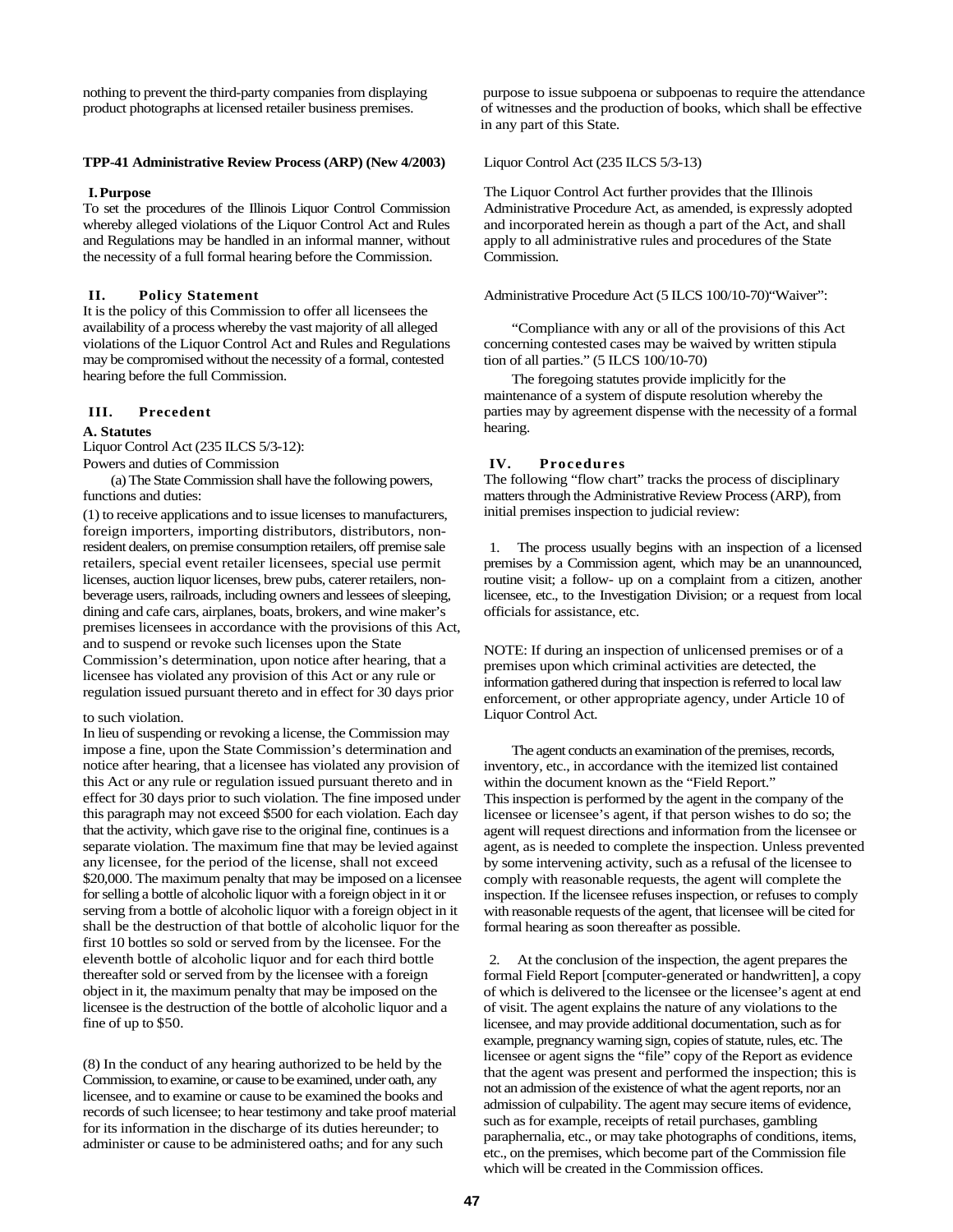3. The completed Field Reports, and any accompanying documents, are transmitted to the Area Supervisor for review, comment, etc. After this review, and any clarifications, comments, etc., have been made and recorded, the Supervisor transmits this information to the Electronic Data (ED) administrator, in the Legal Division, in the Chicago office where it is inputted into the Administrative Review Process (ARP) computer system, using electronic download, usually via disc, however the system does have the capability of accepting the data via modem. This process involves the downloading of the raw electronic data into the Commission's licensing database, and the review of all downloaded information by the ED administrator and the correction of any anomalies, such as duplicate files.

Any report which was handwritten necessitates manual entry of the information contained by ARP personnel, which electronic information is then processes identically to the "automatic" electronic downloads.

Once all information is downloaded, the ED administrator directs the system to generate an "Exception Report" detailing information contained in the "Note" field of the inspection reports, as well as other information included by the Field Agent, such as referring a matter to the Legal Division because of a question about the violation, etc. This printed report provides the ARP personnel, and the Legal staff when applicable, with the opportunity of reviewing any matter before it is processed by the computer system. Some review simply involves the mechanics of the processing of the records while other review necessitates one of the attorneys reviewing the entire file.

4. The computer is then instructed to apply its programming to the raw data, evaluating information, categorizes reports, etc.; assigning an ARP number to matters in which violations are found; determining the category into which the violation is to "filed"; and then applying the monetary penalties.

Once the programming has processed all the information, ARP personnel determine that a mailing of documents to the licensees should be made (usually when sufficient records exist to warrant a bulk mailing), and generate letters to the licensee, when necessary. The review of the electronic information results in two types of processing:

A. A "pass" report indicates no violations of the Liquor Control Act or Rules of Commission was detected; no documentation is generated; and the information is electronically maintained in a "history" function of the database.

B. A "fail" report indicates violation(s) of Liquor Control Act or Commission Rules detected; documentation of one of the types listed below is generated; this information is electronically maintained in a "history" function of the database for use in determining if the licensee is a repeat violator:

1. Offenses which are technical in nature, or otherwise are not serious breaches of law or threats to the health, safety and welfare of the people of the state are processed in the following manner:

a."Violation Discharge" letter - similar to a "warning" or other disposition not on the merits, such as a "first inspection" of a new licensee.

b."Offer in Compromise" letter - notification to the licensee of an administrative penalty which has been assessed; the licensee has the option of:

2) Request for Pre-Disciplinary Conference, which will schedule a meeting with the Legal Staff to discuss the nature

and consequences of the violations; provide additional information to the licensee to come into compliance; and provide an opportunity for the licensee to present matters in excuse or mitigation; the conference will result in:

- a) reduction of administrative penalty or discharge of the violation(s)
- b) payment of administrative penalty
- c) referral to Legal Division for further processing

d) Citation/Hearing (See No. 5 below) 2. Offenses of a more serious nature which may or do pose

a threat to the health, safety and welfare of the people of the state, or constitute serious breaches of law, or require additional review of the information provided with the documents received in support of the violation and/or further investigation are processed in one of the following manners:

(1) "Violation Notification" letter advises the licensee of the violation(s) which were discovered, and requests the licensee to contact the Legal Staff to discuss the inspection results before proceeding with a Pre Disciplinary Conference or Citation. correspondence; a certified mail, return receipt requested, letter is served upon the licensee. [See B., 1., b., above]

[NOTE: At any time during the process, the licensee can request that the matter be referred to the Commission and be presented to the Commissioners for decision. All letters which the ARP staff direct to licensees contain this statement. The matter is then brought to the Commissioners' attention via the preparation of documents by the Legal staff. Any matter which is not resolved within the ARP Unit, whether due to the licensee's request for a hearing, or the lack of response to communication from the staff, is then "Referred to Legal" for further handling.]

5. The Legal staff then begins the preparation of a Citation and Notice of Hearing, giving the matter a Citation number, and setting the matter for hearing at the next scheduled Commission hearing. The Citation advises the licensee of the charges alleged and statute(s)/rule(s) violated. This document provides necessary notice pursuant to Sec. 5/7-6 of Liquor Control Act and Sec. 100/ 10-25 of Administrative Procedures Act].

The Citation and Notice of Hearing are sent via certified mail, return receipt requested, to the licensee, with a copy to the local commissioner. A docket of all Citations is prepared by the Legal staff and available for inspection by the public several days prior to the actual hearing.

A. The Hearing:

- 1. Statement of the case by the Legal staff; all witnesses administered an oath.
- Presentation of case by Legal staff, field agent, local authorities, or other witnesses, and evidence gathered by Field Agent.
- 3. Cross-examination of Commission's witnesses.
- 4. Presentation of defense by the licensee, or attorney or both.
- 5. Cross-examination of the licensee and licensee's witnesses.
- 6. Closing remarks by both sides.

B. Decision by Commissioners and entry of Order, usually involves one of the following:

- 1. fine
- 2. suspend
- 3. revoke
- 4 . finding in favor of licensee (no violation).

C. Certified mail, return receipt requested, service of Order